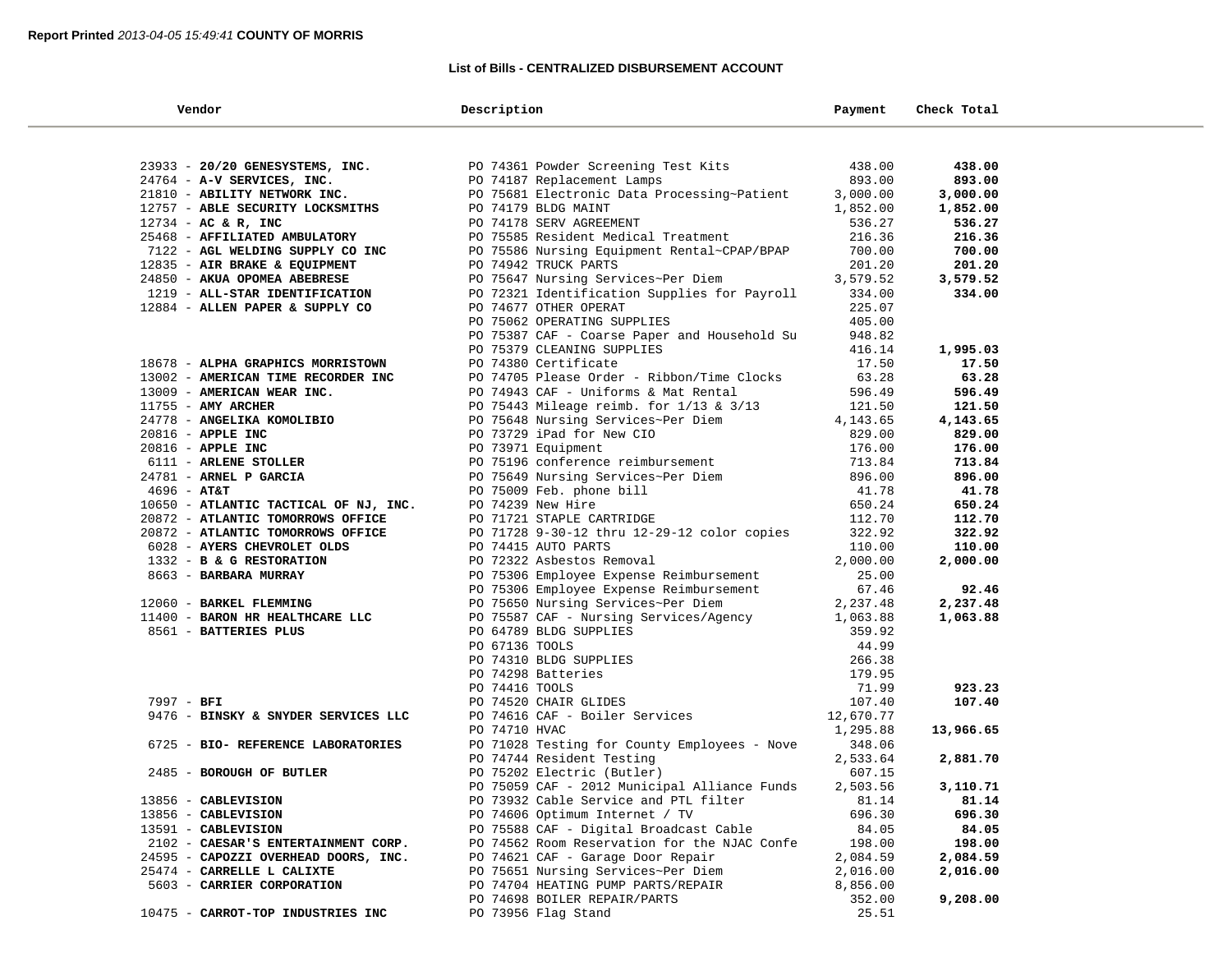| 1923 - CHRIS PORT FORLAM DE CHARLES (2013) CHRIS PRESS - 2017) 2013 - 2022 - 2022 - 2022 - 2022 - 2022 - 2022 - 2022 - 2022 - 2022 - 2022 - 2022 - 2022 - 2022 - 2022 - 2022 - 2022 - 2022 - 2022 - 2022 - 2022 - 2022 - 202 |  |                                               |          |          |
|------------------------------------------------------------------------------------------------------------------------------------------------------------------------------------------------------------------------------|--|-----------------------------------------------|----------|----------|
|                                                                                                                                                                                                                              |  |                                               |          |          |
|                                                                                                                                                                                                                              |  |                                               |          |          |
|                                                                                                                                                                                                                              |  |                                               |          |          |
|                                                                                                                                                                                                                              |  |                                               |          |          |
| 21638 - DENNIS GRAU                                                                                                                                                                                                          |  | PO 75589 Resident Activities 6 1991 1992 1993 |          | 450.00   |
| 21514 - DENVILLE PBA LOCAL #142, INC.                                                                                                                                                                                        |  | PO 73735 Seminar - Det. L. Flynn & Det. P. M  | 200.00   | 200.00   |
| 21514 - DENVILLE PBA LOCAL #142, INC.                                                                                                                                                                                        |  | PO 73974 Staff Education - Why Teens Kill -   | 200.00   | 200.00   |
| 21514 - DENVILLE PBA LOCAL #142, INC.                                                                                                                                                                                        |  | PO 74455 Seminar                              | 600.00   | 600.00   |
| 7067 - DIRECT MACHINERY SERVICE CORP.                                                                                                                                                                                        |  | PO 73989 Machinery Repairs & Parts            | 1,290.73 |          |
|                                                                                                                                                                                                                              |  | PO 74731 Machinery Repairs & Parts            | 300.00   |          |
|                                                                                                                                                                                                                              |  | PO 74735 Machinery Repairs & Parts            | 400.00   | 1,990.73 |
| 14312 - DIRECT SUPPLY INC                                                                                                                                                                                                    |  | PO 63259 Admin. Microwave                     | 204.99   |          |
|                                                                                                                                                                                                                              |  | PO 75635 Machinery Repairs & Parts            | 1,009.58 | 1,214.57 |
| 24335 - DISCOVERY BENEFITS INC.                                                                                                                                                                                              |  | PO 75297 COBRA Benefits - OTA January, 2013   | 71.50    | 71.50    |
| 24335 - DISCOVERY BENEFITS INC.                                                                                                                                                                                              |  | PO 75298 COBRA Benefits - Feb. 2013 OTA       | 71.50    | 71.50    |
|                                                                                                                                                                                                                              |  |                                               |          |          |
| 14379 - DOVER BRAKE & CLUTCH CO INC                                                                                                                                                                                          |  | PO 74947 TRUCK PARTS                          | 875.38   | 875.38   |
| 11741 - DREAMTIME INC                                                                                                                                                                                                        |  | PO 73934 Nursing Supplies                     | 590.21   | 590.21   |
| 11374 - DUBLIN MAINTENANCE CONTRACTORS INC. PO 74622 WO68214/ RE: EQUIP REPAIR/ 01-15-13                                                                                                                                     |  |                                               | 450.00   | 450.00   |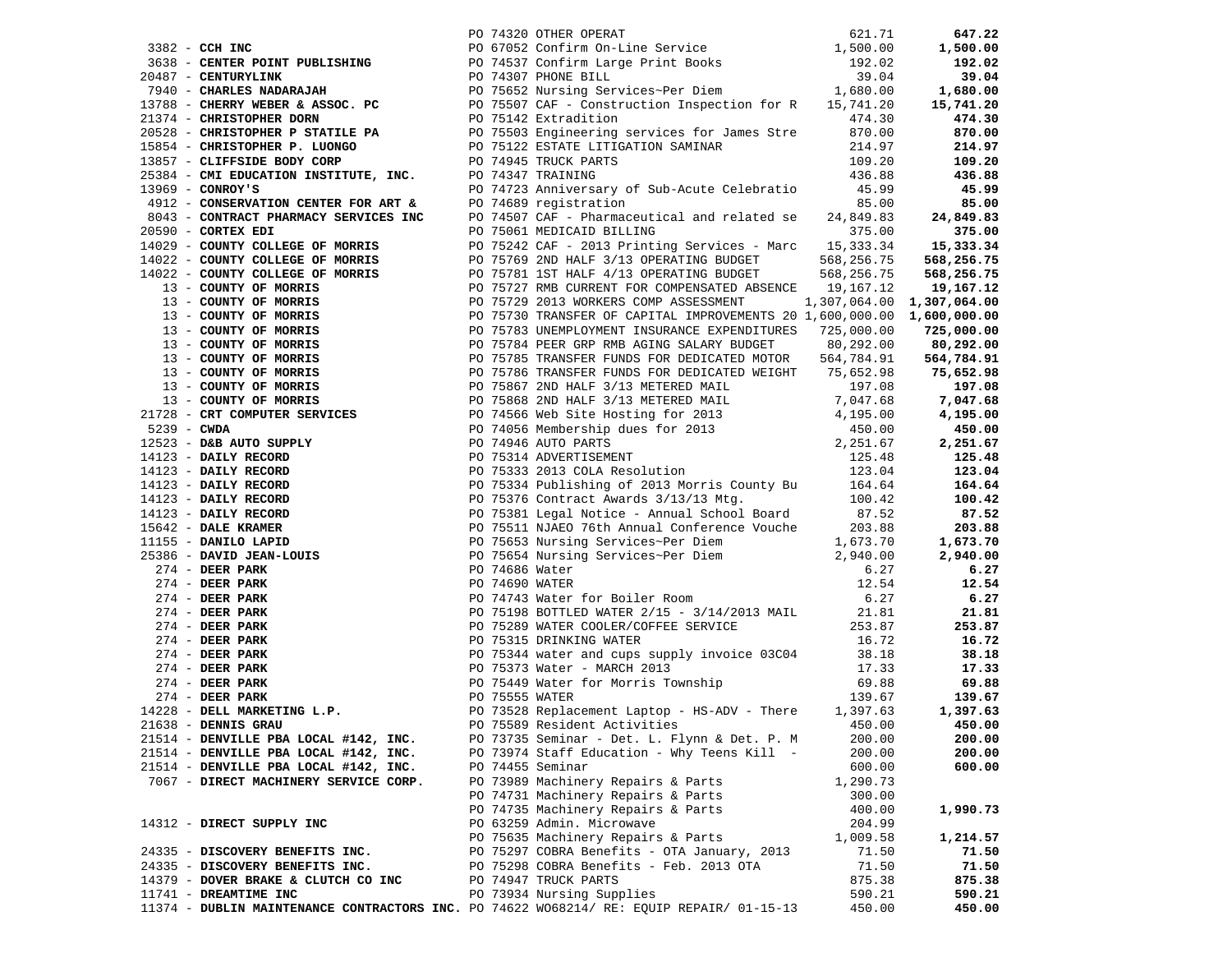|                |                                                                   |               | 14438 <b>- E.A. MORSE &amp; CO. INC.</b><br>157.89<br>1787 <b>- EDITHA MARQUEZ</b><br>1787 <b>- EDITHA MARQUEZ</b><br>1787 <b>- EDITHA MARQUEZ</b><br>17987 <b>- EDITHA MARQUEZ</b><br>17987 <b>- EMERALD PROFESSION CONTROL</b><br>17987 <b>- EMERALD PROFESSION CAS</b><br>1840.00<br> |            | 3,692.89   |
|----------------|-------------------------------------------------------------------|---------------|------------------------------------------------------------------------------------------------------------------------------------------------------------------------------------------------------------------------------------------------------------------------------------------|------------|------------|
|                |                                                                   |               |                                                                                                                                                                                                                                                                                          |            | 840.00     |
|                |                                                                   |               |                                                                                                                                                                                                                                                                                          |            | 814.85     |
|                |                                                                   |               |                                                                                                                                                                                                                                                                                          |            | 402.87     |
|                |                                                                   |               |                                                                                                                                                                                                                                                                                          |            |            |
|                |                                                                   |               |                                                                                                                                                                                                                                                                                          |            | 1,402.26   |
|                |                                                                   |               |                                                                                                                                                                                                                                                                                          |            | 13,846.30  |
|                | 1335 - ENTERASYS NETWORKS                                         |               | PO 73385 Network Infrastructure Upgrades - L 138, 254.81                                                                                                                                                                                                                                 |            | 138,254.81 |
|                | 20998 - EPIC MANAGEMENT INC.                                      |               | PO 75530 CAF - Construction Management Sercy 21,037.00                                                                                                                                                                                                                                   |            | 21,037.00  |
|                | 14575 - ESSEX COUNTY COLLEGE                                      |               | PO 75744 Spring 2013 Chargeback                                                                                                                                                                                                                                                          | 2,421.65   | 2,421.65   |
|                | 20265 - EVELYN TOLENTINO                                          |               | PO 75656 Nursing Services~Per Diem 1,435.00                                                                                                                                                                                                                                              |            | 1,435.00   |
|                | 14604 - EXTEL COMMUNICATIONS                                      |               | PO 74439 service order 12/3/12 cable from te                                                                                                                                                                                                                                             | 397.00     |            |
|                |                                                                   |               | PO 74738 Repair of Centrex Phone System                                                                                                                                                                                                                                                  | 170.00     | 567.00     |
|                |                                                                   |               |                                                                                                                                                                                                                                                                                          |            |            |
|                | 14644 - FAMILY SERVICE OF MORRIS COUNTY                           |               | PO 75063 CAF - Adult Day Care Center 16,787.31<br>PO 75481 CAF - Comprehensive Medical Service 23,618.67                                                                                                                                                                                 |            | 16,787.31  |
|                | 20423 - FASTER URGENT CARE                                        |               |                                                                                                                                                                                                                                                                                          |            | 23,618.67  |
|                | 20423 - FASTER URGENT CARE                                        |               | PO 75521 Comprehensive Medical Services - Ma                                                                                                                                                                                                                                             | 2,937.00   | 2,937.00   |
|                | $14668$ - FEDEX                                                   |               | PO 74588 Postage & Metered Mail                                                                                                                                                                                                                                                          | 131.70     |            |
|                |                                                                   |               | PO 75150 Express Mail                                                                                                                                                                                                                                                                    | 128.71     |            |
|                |                                                                   |               | PO 75338 Express Mail                                                                                                                                                                                                                                                                    | 772.74     | 1,033.15   |
|                | 14693 - FINANCIAL INFORMATION INC                                 |               | PO 74538 Confirm Library Reference Servivce                                                                                                                                                                                                                                              | 895.00     | 895.00     |
|                | 2795 - FLEET SERVICES                                             |               | PO 75293 GAS PURCHASES                                                                                                                                                                                                                                                                   | 333.10     | 333.10     |
|                | 12151 - FLEMINGTON BUICK CHEVROLET                                |               | PO 74948 AUTO PARTS                                                                                                                                                                                                                                                                      | 103.06     | 103.06     |
|                | 21088 - FRANK PINTO                                               |               | PO 75622 M.V. Petty Cash Reimbursement                                                                                                                                                                                                                                                   | 316.11     | 316.11     |
|                |                                                                   |               |                                                                                                                                                                                                                                                                                          |            |            |
|                | 21893 - G & L TRANSCRIPTION OF NJ                                 |               | PO 73952 Transcripts                                                                                                                                                                                                                                                                     | 1,214.82   | 1,214.82   |
| $14839 - GALE$ |                                                                   |               | PO 62150 Confirm Books Received<br>PO 74741 Resident Treatment                                                                                                                                                                                                                           | 935.53     | 935.53     |
|                | 20411 - GARDEN STATE UROLOGY LLC                                  |               |                                                                                                                                                                                                                                                                                          | 75.00      | 75.00      |
|                | 19083 - GAYLORD BROS., INC.                                       |               | PO 74543 Confirm Replacement Caster 5" wheel                                                                                                                                                                                                                                             | 60.56      | 60.56      |
|                | 19093 - GENERAL PLUMBING SUPPLY INC. PO 74681 PLUMBING            |               |                                                                                                                                                                                                                                                                                          | 8,332.50   |            |
|                |                                                                   |               | PO 74682 PLUMBING                                                                                                                                                                                                                                                                        | 24.26      | 8,356.76   |
|                | 10824 - GEORGE COPPOLA                                            |               | PO 75515 NJAEO 76th Annual Conference Vouche                                                                                                                                                                                                                                             | 102.72     | 102.72     |
|                | 8269 - GEORGINA GRAY-HORSLEY                                      |               |                                                                                                                                                                                                                                                                                          | 908.04     | 908.04     |
|                | 25456 - GISLAINE CENOBLE                                          |               | PO 75657 Nursing Services~Per Diem<br>PO 75581 Employee Beimbursement<br>PO 75581 Employee Reimbursement                                                                                                                                                                                 | 30.00      | 30.00      |
|                | 14212 - GLENN DEGROAT                                             |               | PO 75307 Medicare B Reimbursement July, 2012 1,198.80                                                                                                                                                                                                                                    |            | 1,198.80   |
|                | 14936 - GLOBAL KNOWLEDGE TRANING LLC                              |               |                                                                                                                                                                                                                                                                                          |            |            |
|                |                                                                   |               | PO 62780 IT Desktop Support Staff Training 10,232.51<br>PO 69266 Configuring, Managing and Maintaini 4,492.50                                                                                                                                                                            |            |            |
|                |                                                                   |               |                                                                                                                                                                                                                                                                                          |            | 14,725.01  |
|                | 11788 - GLOCK PROFESSIONAL INC                                    |               | PO 74208 Armorer's Course - Det. Inv. Max En 195.00                                                                                                                                                                                                                                      |            |            |
|                |                                                                   |               | PO 74482 GLOCK Armorer's Course<br>PO 75464 Prescriptions                                                                                                                                                                                                                                | 585.00     | 780.00     |
|                | 14952 - GOODALE PHARMACY & SURGICAL SUPPLY PO 75464 Prescriptions |               |                                                                                                                                                                                                                                                                                          | 502.91     | 502.91     |
|                | 14983 - GRAINGER<br>14984 - GRAINGER                              |               | PO 74372 Flammable Safety Cabinet                                                                                                                                                                                                                                                        | 614.40     | 614.40     |
|                |                                                                   |               |                                                                                                                                                                                                                                                                                          |            |            |
|                |                                                                   |               |                                                                                                                                                                                                                                                                                          |            |            |
|                |                                                                   |               | 14983 - GRAINGER<br>14984 - GRAINGER<br>168.18<br>20712 - GRAINGER<br>20712 - GREELCO INC<br>20712 - GREELCO INC<br>20712 - GREELCO INC<br>20712 - GREELCO INC<br>20712 - GREELCO INC<br>20712 - GREELCO INC<br>20712 - GREELCO INC<br>20712 - GREE                                      |            | 2,411.67   |
|                |                                                                   |               |                                                                                                                                                                                                                                                                                          |            | 425.00     |
|                |                                                                   |               |                                                                                                                                                                                                                                                                                          |            | 650.83     |
|                |                                                                   |               |                                                                                                                                                                                                                                                                                          |            | 190.00     |
|                |                                                                   |               |                                                                                                                                                                                                                                                                                          |            |            |
|                |                                                                   |               |                                                                                                                                                                                                                                                                                          |            | 2,406.97   |
|                |                                                                   |               |                                                                                                                                                                                                                                                                                          |            | 840.00     |
|                |                                                                   |               |                                                                                                                                                                                                                                                                                          |            | 38.91      |
|                |                                                                   |               |                                                                                                                                                                                                                                                                                          |            | 299.00     |
|                |                                                                   |               |                                                                                                                                                                                                                                                                                          |            | 2,500.00   |
|                | 15241 - HORIZON BLUE CROSS BLUE SHIELD                            |               | PO 75101 Dental coverage for 3/13                                                                                                                                                                                                                                                        | 4,362.93   | 4,362.93   |
|                | 15241 - HORIZON BLUE CROSS BLUE SHIELD                            |               | PO 75300 March, 2013 HMO - Main County and M 1, 313, 886.19 1, 313, 886.19                                                                                                                                                                                                               |            |            |
|                | 15241 - HORIZON BLUE CROSS BLUE SHIELD                            |               | PO 75644 HMO Invoice for 3/13                                                                                                                                                                                                                                                            | 142,056.23 | 142,056.23 |
|                | 8821 - I-DEAL LLC                                                 |               | PO 75866 PROFESSIONAL FEES - 2012 BONDS & NO                                                                                                                                                                                                                                             | 1,500.00   | 1,500.00   |
|                | 10767 - ILLIENE CHARLES, RN                                       |               | PO 75659 Nursing Services~Per Diem                                                                                                                                                                                                                                                       | 1,399.65   | 1,399.65   |
|                | 11944 - INFRARED SERVICES INC                                     | PO 74684 PSTA |                                                                                                                                                                                                                                                                                          | 995.00     | 995.00     |
|                |                                                                   |               |                                                                                                                                                                                                                                                                                          |            |            |
|                | 1664 - INGRAM LIBRARY SERVICES                                    |               | PO 75224 Confirm Books                                                                                                                                                                                                                                                                   | 2,650.17   |            |
|                |                                                                   |               | PO 75225 Received Books                                                                                                                                                                                                                                                                  | 1,544.03   | 4,194.20   |
|                | 1664 - INGRAM LIBRARY SERVICES                                    |               | PO 75227 Received Books                                                                                                                                                                                                                                                                  | 2,317.75   |            |
|                |                                                                   |               | PO 75228 Received Books                                                                                                                                                                                                                                                                  | 1,778.54   |            |
|                |                                                                   |               | PO 75249 Received Books                                                                                                                                                                                                                                                                  | 2,117.18   | 6,213.47   |
|                | 15374 - INTEGRATED COMPUTER SOLUTIONS                             |               | PO 74700 Printer - Sgt. M. Chiarolanza / Cap                                                                                                                                                                                                                                             | 250.00     | 250.00     |
|                | 6100 - INTER CITY TIRE                                            |               | PO 74950 TIRES                                                                                                                                                                                                                                                                           | 577.81     | 577.81     |
|                |                                                                   |               |                                                                                                                                                                                                                                                                                          |            |            |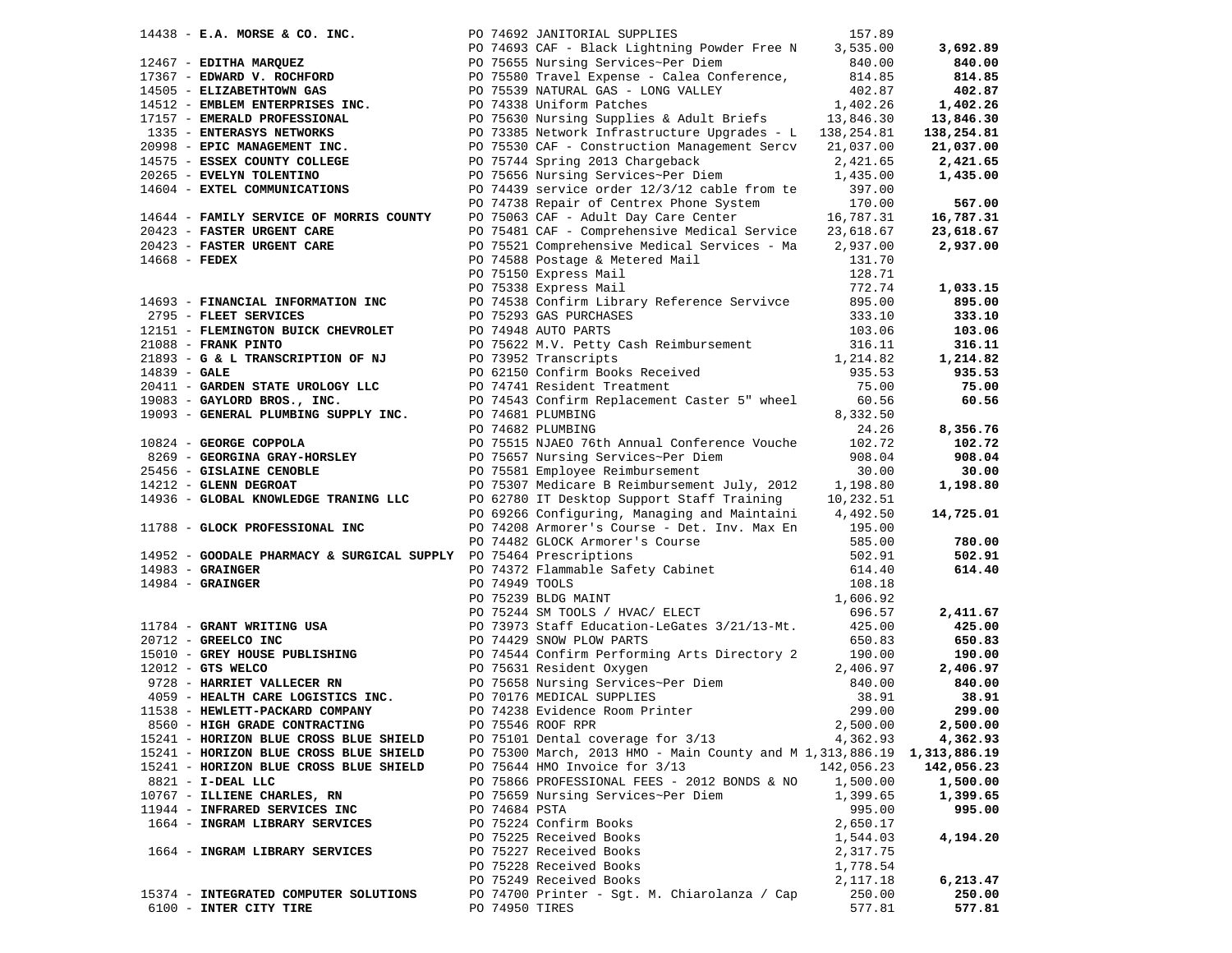| $15433 - J$ & D SALES & SERVICE LLC                                            |  | PO 74951 SERVICE WATER RECYCLER                                                                                                                                                                           | 554.00    | 554.00             |
|--------------------------------------------------------------------------------|--|-----------------------------------------------------------------------------------------------------------------------------------------------------------------------------------------------------------|-----------|--------------------|
| $25230 - J & N TACTICAL LLC.$                                                  |  | PO 74022 Flash Bang Pole 935.00<br>PO 74013 Machinery Repairs & Parts 1,228.97                                                                                                                            |           | 935.00             |
| $17605 - J.A.$ SEXAUER                                                         |  |                                                                                                                                                                                                           |           | 1,228.97           |
| $12197$ - JAMES H WOLF                                                         |  | PO 75634 CAF - Qualified Licenced Physician 1,397.50                                                                                                                                                      |           | 1,397.50           |
| 21488 - JENNIFER E ROBINSON                                                    |  |                                                                                                                                                                                                           | 30.00     | 30.00              |
| 960 - JERSEY CENTRAL POWER & LIGHT                                             |  | PO 75582 Employee Reimbursement 30.00<br>PO 75226 Utility - Electric JCPL 468.66                                                                                                                          |           | 468.66             |
| 960 - JERSEY CENTRAL POWER & LIGHT                                             |  | PO 75494 JCP&L                                                                                                                                                                                            | 21.96     | 21.96              |
| 960 - JERSEY CENTRAL POWER & LIGHT                                             |  | PO 75495 JCP&L                                                                                                                                                                                            | 21.84     | 21.84              |
| 960 - JERSEY CENTRAL POWER & LIGHT                                             |  | PO 75497 JCP&L                                                                                                                                                                                            | 78.77     | 78.77              |
| 960 - JERSEY CENTRAL POWER & LIGHT                                             |  | PO 75498 JCP&L                                                                                                                                                                                            | 15.35     | 15.35              |
| 960 - JERSEY CENTRAL POWER & LIGHT                                             |  | PO 75499 JCP&L                                                                                                                                                                                            | 39.05     | 39.05              |
| 960 - JERSEY CENTRAL POWER & LIGHT                                             |  | PO 75500 JCP&L                                                                                                                                                                                            | 60.78     | 60.78              |
| 960 - JERSEY CENTRAL POWER & LIGHT                                             |  | PO 75504 JCP&L                                                                                                                                                                                            | 582.05    | 582.05             |
| 960 - JERSEY CENTRAL POWER & LIGHT                                             |  | PO 75633 Electric                                                                                                                                                                                         | 46,110.87 | 46,110.87          |
| 16888 - JERSEY PAPER PLUS INC                                                  |  | PO 74513 CAF - Coarse Paper and Household Su 1,696.50                                                                                                                                                     |           | 1,696.50           |
| 11571 - JESSICA HERMANS                                                        |  | PO 75180 courier for special school election                                                                                                                                                              | 100.00    | 100.00             |
| $20888 - JESSY JACOB$                                                          |  | PO 75660 Nursing Services~Per Diem                                                                                                                                                                        | 210.00    | 210.00             |
| 15508 - JML MEDICAL INC.                                                       |  | PO 75632 CAF - Medical Supplies $4,590.84$                                                                                                                                                                |           | 4,590.84           |
| 5094 - JOE COSTANTINO                                                          |  |                                                                                                                                                                                                           | 37.00     |                    |
|                                                                                |  |                                                                                                                                                                                                           | 44.19     | 81.19              |
| 25325 - JOHN B. GALLAGHER                                                      |  |                                                                                                                                                                                                           | 150.00    | 150.00             |
| 23943 - JOHN MCDERMOTT                                                         |  | PO 70816 Supplies                                                                                                                                                                                         | 98.55     | 98.55              |
| 16956 - JOHN PECORARO                                                          |  |                                                                                                                                                                                                           | 63.51     | 63.51              |
| 16956 - JOHN PECORARO<br>12452 - JOHNSON & JOHNSON, ESQS                       |  | PO 75632 CAF - Medical Supplies<br>PO 75112 Postage expense<br>PO 75434 Postage expense<br>PO 75628 Resident Activities<br>PO 70816 Supplies<br>PO 75303 Expanse Reimbursement<br>Co 74454 Legal expenses | 3,000.00  |                    |
|                                                                                |  | PO 75107 Legal services rendered for 2/13                                                                                                                                                                 | 3,420.00  | 6,420.00           |
| 2695 - JOHNSTONE SUPPLY                                                        |  | PO 74724 Machinery Repairs & Parts~Laundry                                                                                                                                                                | 312.24    | 312.24             |
| 8131 - JOHNSTONE SUPPLY                                                        |  |                                                                                                                                                                                                           | 1,308.88  | 1,308.88           |
|                                                                                |  | PO 74739 Maintenance Supplies<br>PO 75212 2012 WORK BOOTS<br>PO 75212 2012 WORK BOOTS                                                                                                                     | 90.00     | 90.00              |
| 8797 - <b>JORGE ROMERO</b><br>1770 - <b>JOYCE REED</b><br>$11770$ - JOYCE REED |  |                                                                                                                                                                                                           | 2,108.96  | 2,108.96           |
| 703 - KAREN REMUS                                                              |  | PO 75661 Nursing Services~Per Diem<br>PO 75467 Mileage reimb. for 2/13<br>PO 75247 RMB Registration Fee                                                                                                   | 80.00     | 80.00              |
| 2656 - KATHERINE STRINGER                                                      |  |                                                                                                                                                                                                           | 52.50     | 52.50              |
| 1728 - KATHLEEN KIERNAN                                                        |  | PO 75179 courier for special school hanover                                                                                                                                                               | 100.00    | 100.00             |
| 15574 - KENVIL POWER EQUIPMENT, INC.                                           |  | PO 74411 TRUCK PARTS                                                                                                                                                                                      | 169.71    | 169.71             |
| 15587 - KEYSTONE PUBLIC SAFETY INC.                                            |  | PO 75130 Police Mobile Licenses                                                                                                                                                                           | 11,096.00 | 11,096.00          |
| 10430 - KLEIZA ENTERPRISES INC                                                 |  | PO 74626 PLUMBING                                                                                                                                                                                         | 450.00    | 450.00             |
| 12650 - KYOCERA MITA AMERICA, INC.                                             |  | PO 74326 KYOCERA COPIER SERIAL#Y0804305                                                                                                                                                                   | 1,039.80  |                    |
|                                                                                |  | PO 74587 Office Machine rental - Kyocera 420                                                                                                                                                              | 702.33    |                    |
|                                                                                |  | PO 74362 Lease payments for two machines P&D                                                                                                                                                              | 2,763.12  |                    |
|                                                                                |  | PO 74375 Copier Lease                                                                                                                                                                                     | 1,090.68  | 5,595.93           |
| 15671 - LABCORP OF AMERICA HOLDINGS                                            |  | PO 73936 DNA testing from 12/29/12 to 02/03/                                                                                                                                                              | 218.75    | 218.75             |
| 12726 - LANGUAGE LINE SERVICES                                                 |  | PO 75207 Interpreter fees                                                                                                                                                                                 | 674.90    | 674.90             |
| 7821 - LAURA ROBERTS                                                           |  | PO 75190 reimbursement for mileage for meeti                                                                                                                                                              | 35.59     | 35.59              |
| 9454 - LAURIE PALMA                                                            |  | PO 75117 Mi. & Insurance reimb. for 1/13 to                                                                                                                                                               | 181.90    | 181.90             |
| 16637 - LAWYERS DIARY AND MANUAL LLC                                           |  | PO 74702 "2013" Lawyer Diaries/Sheriff's Adm                                                                                                                                                              | 445.00    | 445.00             |
| 21510 - LEADINGAGE NEW JERSEY INC                                              |  | PO 74017 Group Purchasing Membership Dues $\sim$                                                                                                                                                          | 18,247.43 | 18,247.43          |
| 5855 - LEXIS NEXIS                                                             |  | PO 71993 Received books for billing period 1                                                                                                                                                              | 186.00    | 186.00             |
|                                                                                |  | 21896 - LIBERTY MECHANICAL CONTRACTORS, INC PO 75641 CAF - Chiller Plant Replacement                                                                                                                      | 24,597.43 | 24,597.43          |
| 15775 - LIFESAVERS INC                                                         |  | PO 73384 Replacement Batteries and pads                                                                                                                                                                   | 321.44    |                    |
|                                                                                |  | PO 75210 Training                                                                                                                                                                                         | 20.00     | 341.44             |
| 15816 - LONGFELLOWS SANDWICH DELI                                              |  | PO 75626 Refreshments for the meeting on Mar                                                                                                                                                              | 164.50    | 164.50             |
| 9233 - LORI E. ADAMS                                                           |  | PO 75362 INTERPRETER SERVICES                                                                                                                                                                             | 175.00    | 175.00             |
| 21100 - LOUISE R. MACCHIA                                                      |  | PO 75662 Nursing Services~Per Diem                                                                                                                                                                        | 2,407.65  | 2,407.65           |
| 53 - LOVEYS PIZZA & GRILL                                                      |  | PO 73969 MEAL RECEIPTS                                                                                                                                                                                    | 730.00    | 730.00             |
| 15868 - M A I N INC                                                            |  | PO 60485 Confirm Registration Renewal                                                                                                                                                                     | 19.34     | 19.34              |
| 15926 - M.C. SCHOOL OF TECHNOLOGY                                              |  | PO 75486 CAF - 15926-133                                                                                                                                                                                  | 849.52    | 849.52             |
| 20783 - MA. LIZA IMPERIAL                                                      |  | PO 75664 Nursing Services~Per Diem                                                                                                                                                                        | 1,951.95  | 1,951.95           |
| 15951 - MADISON PLUMBING SUPPLY CO                                             |  | PO 75552 PLUMBING                                                                                                                                                                                         | 59.84     | 59.84              |
| 7568 - MADUKWE IMO IBOKO, RN                                                   |  | PO 75663 Nursing Services~Per Diem                                                                                                                                                                        | 2,240.00  | 2,240.00           |
| 25304 - MAGNET FORENSICS                                                       |  | PO 71080 Software Licenses                                                                                                                                                                                | 1,585.00  | 1,585.00           |
| 14891 - MAJOR POLICE SUPPLY                                                    |  | PO 69097 Vehicle Repair                                                                                                                                                                                   | 2,173.21  |                    |
|                                                                                |  | PO 69099 Vehicle Repair                                                                                                                                                                                   |           |                    |
|                                                                                |  |                                                                                                                                                                                                           | 1,088.40  |                    |
| 11653 - MARIA CAMPOS                                                           |  | PO 69100 Vehicle Repair                                                                                                                                                                                   | 1,949.06  | 5,210.67<br>560.00 |
|                                                                                |  | PO 75665 Nursing Services~Per Diem                                                                                                                                                                        | 560.00    |                    |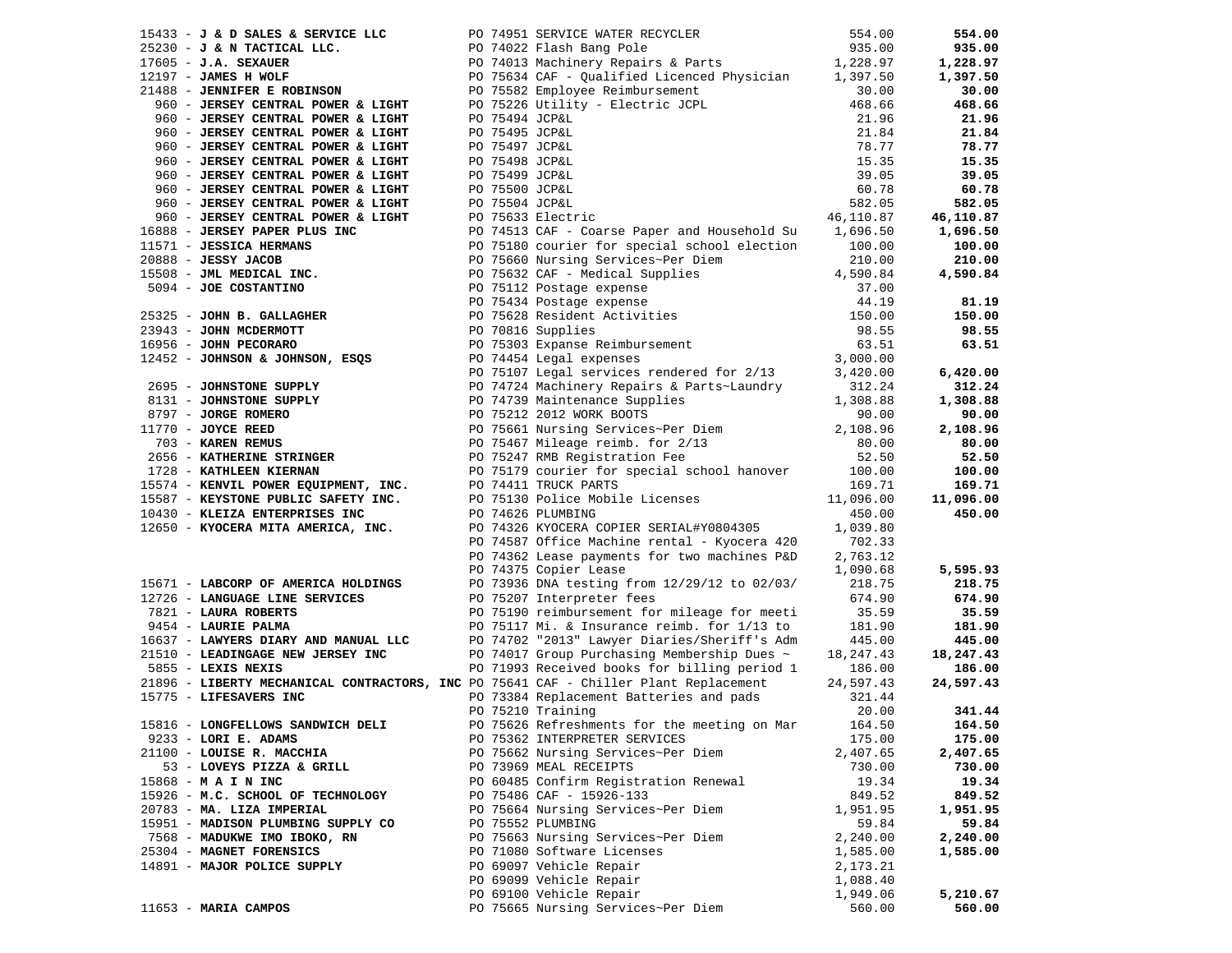|              |                                        |  | <b>FOR SHOW MANAGEMENTARY CONFIRM AND A SURVEY OF A SURVEY OF A 1990 MANAGEMENT CONFIRM AND SERVER CONFIRM AND A SURVEY OF A 1990 MANAGEMENT CONFIRM AND CONFIRM AND CONFIRM AND CONFIRM AND CONFIRM AND CONFIRM AND CONFIRM AN</b> |           |           |
|--------------|----------------------------------------|--|-------------------------------------------------------------------------------------------------------------------------------------------------------------------------------------------------------------------------------------|-----------|-----------|
|              |                                        |  |                                                                                                                                                                                                                                     |           |           |
|              |                                        |  |                                                                                                                                                                                                                                     |           |           |
|              |                                        |  |                                                                                                                                                                                                                                     |           |           |
|              |                                        |  |                                                                                                                                                                                                                                     |           |           |
|              |                                        |  |                                                                                                                                                                                                                                     |           |           |
|              |                                        |  |                                                                                                                                                                                                                                     |           |           |
|              |                                        |  |                                                                                                                                                                                                                                     |           |           |
|              |                                        |  |                                                                                                                                                                                                                                     |           |           |
|              |                                        |  |                                                                                                                                                                                                                                     |           |           |
|              |                                        |  |                                                                                                                                                                                                                                     |           |           |
|              |                                        |  |                                                                                                                                                                                                                                     |           |           |
|              |                                        |  |                                                                                                                                                                                                                                     |           |           |
|              |                                        |  |                                                                                                                                                                                                                                     |           |           |
|              |                                        |  |                                                                                                                                                                                                                                     |           |           |
|              |                                        |  |                                                                                                                                                                                                                                     |           |           |
|              |                                        |  |                                                                                                                                                                                                                                     |           |           |
|              |                                        |  |                                                                                                                                                                                                                                     |           |           |
|              |                                        |  |                                                                                                                                                                                                                                     |           |           |
|              |                                        |  |                                                                                                                                                                                                                                     |           |           |
|              |                                        |  | PO 75114 Transportation                                                                                                                                                                                                             | 68.31     |           |
|              |                                        |  | PO 75537 Transportation                                                                                                                                                                                                             | 208.98    |           |
|              |                                        |  | PO 75466 Transportation                                                                                                                                                                                                             | 654.02    | 1,043.65  |
| 24261 - NJAC |                                        |  | PO 74563 NJAC Conference                                                                                                                                                                                                            | 425.00    | 425.00    |
|              | 20161 - NOREEN SHEEHAN DMD, LLC        |  | PO 75312 Dental Program                                                                                                                                                                                                             | 60.00     | 60.00     |
|              | 10488 - NORITSU AMERICA CORPORATION    |  | PO 68528 Please Order - Supplies for Photo L                                                                                                                                                                                        | 1,401.19  | 1,401.19  |
|              | 1359 - NORMAN GALE OLDSMOBILE CORP     |  | PO 74957 AUTO PARTS                                                                                                                                                                                                                 | 53.70     | 53.70     |
|              | 16742 - NORTHERN SAFETY CO. INC.       |  | PO 74640 WINTER GEAR                                                                                                                                                                                                                | 798.05    | 798.05    |
|              | 10386 - OFFICE DEPOT INC               |  | PO 70224 Office supplies                                                                                                                                                                                                            | 118.09    | 118.09    |
|              | 10246 - OFFICE OF TEMPORARY ASSISTANCE |  | PO 75638 Estimated County Share for TANF Rec                                                                                                                                                                                        | 9,800.00  | 9,800.00  |
|              | 10246 - OFFICE OF TEMPORARY ASSISTANCE |  | PO 75639 Estimated County Share to SSIR for                                                                                                                                                                                         | 37,000.00 | 37,000.00 |
|              | 9375 - OLGA VISCO                      |  | PO 75535 Medicare B Reimbursement July, 2012                                                                                                                                                                                        | 99.90     | 99.90     |
|              | 10287 - PANCIELLO CONSTRUCTION LLC     |  | PO 75640 CAF - Labor Rates Concrete Replacem                                                                                                                                                                                        | 8,330.00  | 8,330.00  |
|              |                                        |  |                                                                                                                                                                                                                                     |           |           |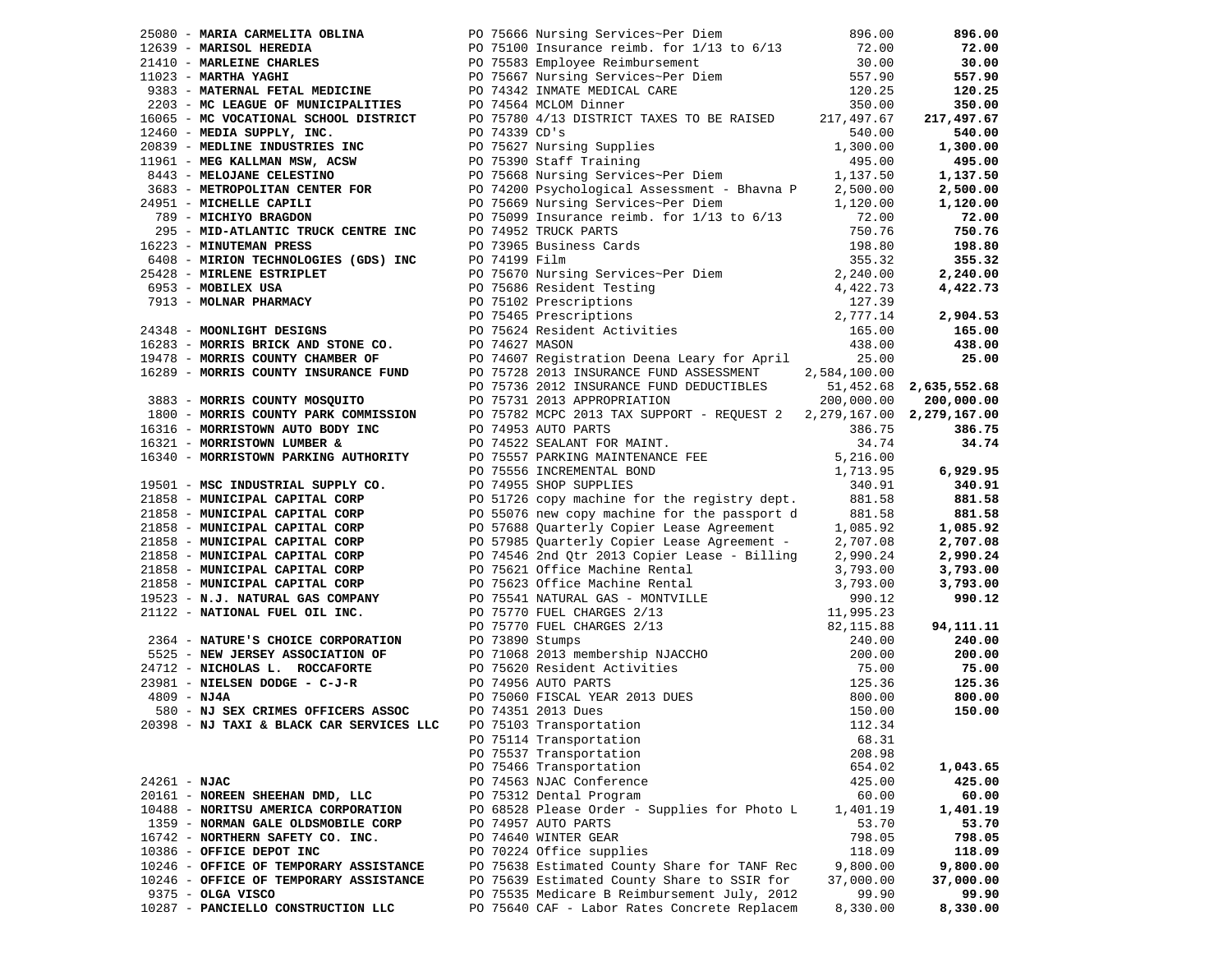|                                    | 16887 <b>- PAPER MART INC</b><br>21551 <b>- PARSIPPANY INN</b><br>21551 <b>- PARSIPPANY INN</b><br>2716 <b>- PARSIPPANY INN</b><br>2718 <b>- PARSIPPANY INN</b><br>2718 <b>- PARSIPPANY INN</b><br>2748 <b>- PATRICIA STEWART</b><br>2748 <b>- PATRICIA STEWART</b><br>2748 <b>- PATRICI</b> |          | 397.00    |
|------------------------------------|----------------------------------------------------------------------------------------------------------------------------------------------------------------------------------------------------------------------------------------------------------------------------------------------|----------|-----------|
|                                    |                                                                                                                                                                                                                                                                                              |          | 100.00    |
|                                    |                                                                                                                                                                                                                                                                                              |          | 750.00    |
|                                    |                                                                                                                                                                                                                                                                                              |          | 2,535.00  |
|                                    |                                                                                                                                                                                                                                                                                              |          | 82.51     |
|                                    |                                                                                                                                                                                                                                                                                              |          | 164.73    |
|                                    |                                                                                                                                                                                                                                                                                              |          | 201.81    |
|                                    |                                                                                                                                                                                                                                                                                              |          | 1,351.50  |
|                                    |                                                                                                                                                                                                                                                                                              |          |           |
|                                    |                                                                                                                                                                                                                                                                                              |          |           |
|                                    |                                                                                                                                                                                                                                                                                              |          | 5,736.00  |
|                                    |                                                                                                                                                                                                                                                                                              |          |           |
|                                    | 17066 - <b>PLAINSMAN AUTO SUPPLY</b> 2007 PO 74958 AUTO PARTS<br>20084 - <b>POLAND SPRING WATER CO.</b> 2007 PO 75374 Monthly Charge for Poland Spring Di 2008.07<br>210 - <b>POLAND SPRING WATER CO.</b> 2007 PO 75374 Monthly Charge for Poland S                                          | 508.07   |           |
|                                    |                                                                                                                                                                                                                                                                                              |          | 2,583.73  |
|                                    |                                                                                                                                                                                                                                                                                              |          | 54.30     |
|                                    |                                                                                                                                                                                                                                                                                              |          | 55.65     |
|                                    | 12398 - POP-A-LOCK OF NORTHERN NJ<br>PO 74859 For CAC Project NP-04 core small fo 110.00                                                                                                                                                                                                     |          |           |
|                                    | PO 74860 Installed CA-03                                                                                                                                                                                                                                                                     | 1,582.72 |           |
|                                    |                                                                                                                                                                                                                                                                                              |          | 1,912.72  |
|                                    |                                                                                                                                                                                                                                                                                              |          | 38,813.01 |
|                                    |                                                                                                                                                                                                                                                                                              |          | 213.82    |
|                                    |                                                                                                                                                                                                                                                                                              |          | 85.00     |
|                                    | PO 74860 Installed CA-03<br>PO 74860 Installed CA-03<br>PO 74860 Installed CA-03<br>PO 74960 AUTO PARTS<br>200.00<br>20111TY AUTO GLASS, INC<br>PO 75229 GAS - PSE & G - MOMBAG<br>PO 7529 GAS - PSE & G - MOMBAG<br>PO 74960 AUTO PARTS<br>2020                                             |          |           |
|                                    |                                                                                                                                                                                                                                                                                              |          | 6,174.50  |
|                                    |                                                                                                                                                                                                                                                                                              |          |           |
|                                    |                                                                                                                                                                                                                                                                                              |          | 3,499.00  |
|                                    |                                                                                                                                                                                                                                                                                              |          | 2,062.66  |
|                                    |                                                                                                                                                                                                                                                                                              |          | 129.99    |
|                                    |                                                                                                                                                                                                                                                                                              |          | 633.20    |
|                                    |                                                                                                                                                                                                                                                                                              |          | 356.64    |
|                                    |                                                                                                                                                                                                                                                                                              |          | 450.00    |
|                                    |                                                                                                                                                                                                                                                                                              |          | 247.34    |
|                                    |                                                                                                                                                                                                                                                                                              |          |           |
|                                    |                                                                                                                                                                                                                                                                                              |          | 2,568.52  |
|                                    |                                                                                                                                                                                                                                                                                              |          | 638.83    |
|                                    |                                                                                                                                                                                                                                                                                              |          | 678.94    |
|                                    |                                                                                                                                                                                                                                                                                              |          |           |
|                                    |                                                                                                                                                                                                                                                                                              |          | 560.00    |
|                                    |                                                                                                                                                                                                                                                                                              |          | 330.00    |
|                                    |                                                                                                                                                                                                                                                                                              |          | 21,274.70 |
|                                    |                                                                                                                                                                                                                                                                                              |          | 2,240.00  |
|                                    | 9345 - ROUTE 23 AUTO MALL LLC<br>5345 - ROUTE 23 AUTO MALL LLC<br>17419 - ROYAL COMMUNICATIONS INC.<br>9938 - RUTGERS CENTER FOR CONTINUING<br>9938 - RUTGERS OCPE<br>9938 - RUTGERS OCPE<br>9938 - RUTGERS OCPE<br>9938 - RUTGERS OCPE<br>993                                               |          | 1,120.00  |
|                                    |                                                                                                                                                                                                                                                                                              |          | 451.47    |
|                                    |                                                                                                                                                                                                                                                                                              |          | 3,885.00  |
|                                    |                                                                                                                                                                                                                                                                                              |          | 1,684.00  |
|                                    |                                                                                                                                                                                                                                                                                              |          | 390.00    |
|                                    |                                                                                                                                                                                                                                                                                              |          | 40.00     |
|                                    | 24899 - RUNGERS OCFETTE UNIVERSITY PO 75182 ROGUSTIC and 1.0.00 Veget ingine, COMP<br>4327 - SAINT CLARE'S HOSPITAL PO 75356 CONTINUING EDUCATION 40.00<br>4327 - SAINT CLARE'S HOSPITAL PO 74260 INMATE MEDICAL CARE<br>10,812.76<br>                                                       |          | 10,812.76 |
|                                    |                                                                                                                                                                                                                                                                                              |          | 1,236.70  |
|                                    |                                                                                                                                                                                                                                                                                              |          | 475.00    |
| $19848$ - J.A. SEXAUER             | PO 75386 PLUMBING                                                                                                                                                                                                                                                                            | 3,363.57 | 3,363.57  |
| 5838 - SHACHIHATA INC. (U.S.A.)    | PO 74511 Acting Adjuster Signature Stamp - L 20.16 20.16                                                                                                                                                                                                                                     |          |           |
| 19854 - SHEAFFER SUPPLY INC.       | PO 74594 36" HVY Sledge Handle                                                                                                                                                                                                                                                               | 50.88    |           |
|                                    | PO 74595 1/2x3-3/4 Rawl Stud                                                                                                                                                                                                                                                                 | 12.93    |           |
|                                    | PO 74900 100487 200Z Estwing Claw Hammer                                                                                                                                                                                                                                                     | 69.90    | 133.71    |
| 17621 - SHEAFFER SUPPLY, INC.      | PO 74593 BLDG MAINT / PLUMBING                                                                                                                                                                                                                                                               | 582.43   | 582.43    |
| 21403 - SHEILA RICHARDSON          | PO 75584 Employee Reimbursement                                                                                                                                                                                                                                                              | 30.00    | 30.00     |
| 17365 - SHERIFF EDWARD V. ROCHFORD | PO 75235 Petty Cash                                                                                                                                                                                                                                                                          | 90.00    |           |
|                                    | PO 75236 Petty Cash                                                                                                                                                                                                                                                                          | 34.99    |           |
|                                    | PO 75237 Petty Cash                                                                                                                                                                                                                                                                          | 84.23    | 209.22    |
| 17726 - SHI INTERNATIONAL CORP     | PO 73512 Upgrade license                                                                                                                                                                                                                                                                     | 740.25   | 740.25    |
| 9283 - SIRCHIE AQUISITIONS COMPANY | PO 72451 Assault Kits-ORDER #651612                                                                                                                                                                                                                                                          | 939.66   | 939.66    |
| 24344 - SKYTOP MOTEL               | PO 75104 Motel Placement                                                                                                                                                                                                                                                                     | 50.00    | 50.00     |
| 24344 - SKYTOP MOTEL               | PO 75116 Motel Placement                                                                                                                                                                                                                                                                     | 100.00   | 100.00    |
|                                    | PO 75440 Motel Placement                                                                                                                                                                                                                                                                     |          |           |
| 24344 - SKYTOP MOTEL               |                                                                                                                                                                                                                                                                                              | 100.00   | 100.00    |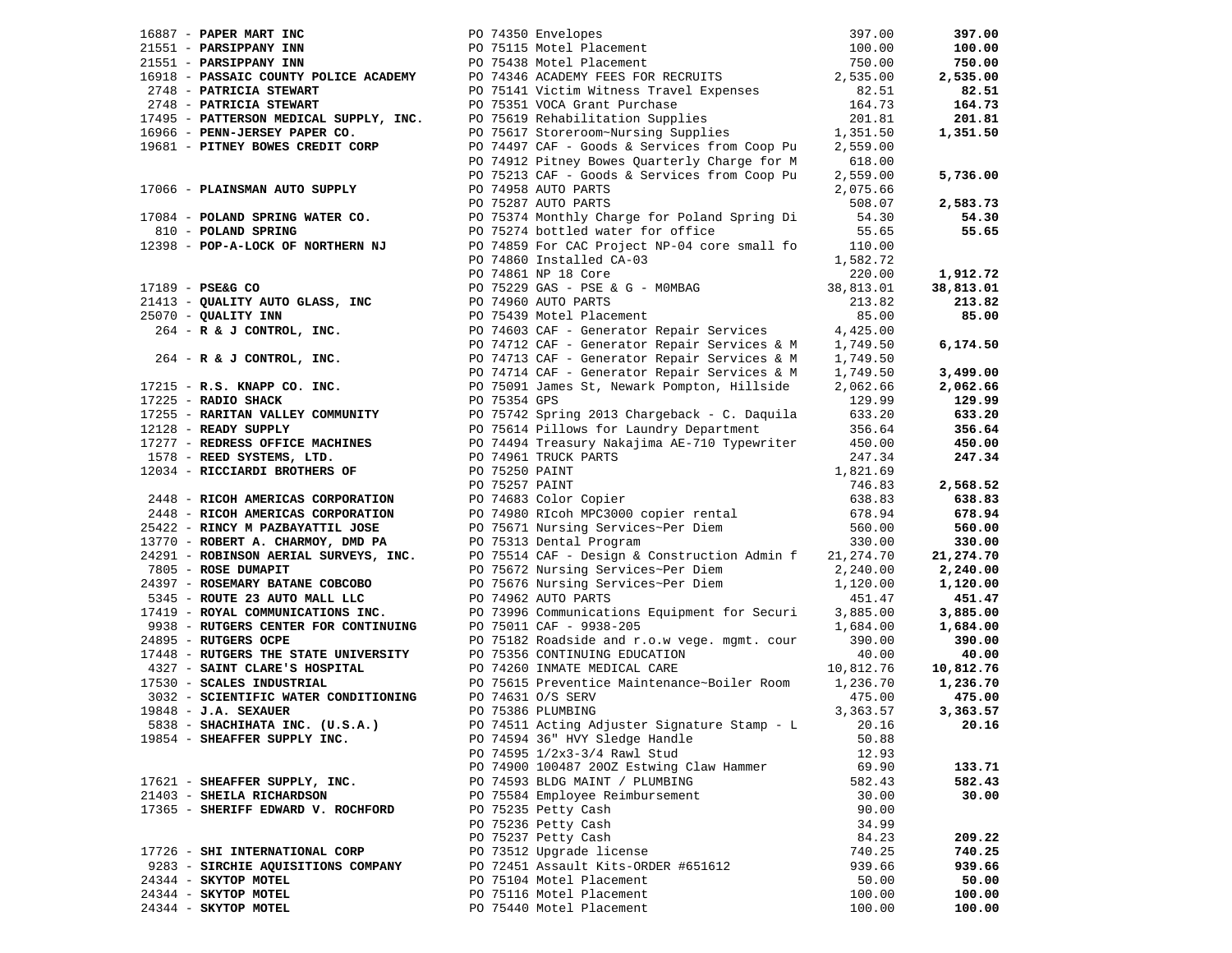| 17699 - SMITH MOTOR CO., INC. PO 74963 AUTO PARTS                                   |  | 17699 - SMITH MOTOR CO., INC.<br>6981 - SODEXO INC & AFFILIATES<br>6981 - SODEXO INC & AFFILIATES<br>6981 - SODEXO INC & AFFILIATES<br>6981 - SODEXO INC & AFFILIATES<br>6981 - SODEXO INC & AFFILIATES<br>6981 - SODEXO INC & AFFILIATES<br>   |                         | 357.65     |
|-------------------------------------------------------------------------------------|--|-------------------------------------------------------------------------------------------------------------------------------------------------------------------------------------------------------------------------------------------------|-------------------------|------------|
|                                                                                     |  |                                                                                                                                                                                                                                                 |                         | 42.30      |
|                                                                                     |  |                                                                                                                                                                                                                                                 |                         | 20.00      |
|                                                                                     |  |                                                                                                                                                                                                                                                 |                         | 6,023.09   |
|                                                                                     |  |                                                                                                                                                                                                                                                 |                         | 85,688.37  |
| 6981 - SODEXO INC & AFFILIATES                                                      |  | PO 75606 CAF - Housekeeping, Facility Mainte 150,486.64                                                                                                                                                                                         |                         | 150,486.64 |
| 6981 - SODEXO INC & AFFILIATES                                                      |  |                                                                                                                                                                                                                                                 |                         | 258,977.74 |
| 6981 - SODEXO INC & AFFILIATES                                                      |  | PO 75611 CAF - house<br>PO 75611 CAF - Dietary Services<br>PO 75612 CAF - Dietary Services<br>PO 75612 CAF - Dietary Services<br>PO 73713 Air Cards<br>PO 74376 Air Cards<br>PO 74376 Air Cards<br>PO 7476 Air Cards<br>PO 74707 supplies<br>PO |                         | 119.35     |
| $6732$ - SPRINT                                                                     |  |                                                                                                                                                                                                                                                 |                         | 161.97     |
| 5031 - SPRINT NEXTEL                                                                |  |                                                                                                                                                                                                                                                 |                         | 119.97     |
| 4611 - STAPLES BUSINESS ADVANTAGE                                                   |  |                                                                                                                                                                                                                                                 |                         | 509.76     |
| 4611 - STAPLES BUSINESS ADVANTAGE                                                   |  |                                                                                                                                                                                                                                                 |                         | 735.60     |
| 4611 - STAPLES BUSINESS ADVANTAGE                                                   |  |                                                                                                                                                                                                                                                 |                         | 31.78      |
| 4611 - STAPLES BUSINESS ADVANTAGE                                                   |  |                                                                                                                                                                                                                                                 |                         | 196.31     |
| 4611 - STAPLES BUSINESS ADVANTAGE                                                   |  |                                                                                                                                                                                                                                                 |                         | 610.27     |
| 4611 - STAPLES BUSINESS ADVANTAGE                                                   |  | PO 75098 Office Supplies & Other office exp.                                                                                                                                                                                                    | 2,695.21                | 2,695.21   |
| 4611 - STAPLES BUSINESS ADVANTAGE                                                   |  | PO 75125 SUPPLIES                                                                                                                                                                                                                               | 739.70                  | 739.70     |
| 4611 - STAPLES BUSINESS ADVANTAGE                                                   |  | PO 75127 SUPPLIES                                                                                                                                                                                                                               | 697.93                  | 697.93     |
| 4611 - STAPLES BUSINESS ADVANTAGE                                                   |  | PO 75139 Office Supplies - K.Shively/CIS & K 1,008.66                                                                                                                                                                                           |                         | 1,008.66   |
| 4611 - STAPLES BUSINESS ADVANTAGE                                                   |  |                                                                                                                                                                                                                                                 | 546.88                  | 546.88     |
| 4611 - STAPLES BUSINESS ADVANTAGE                                                   |  |                                                                                                                                                                                                                                                 |                         | 27.64      |
| 4611 - STAPLES BUSINESS ADVANTAGE                                                   |  |                                                                                                                                                                                                                                                 |                         | 71.99      |
| 4611 - STAPLES BUSINESS ADVANTAGE                                                   |  | PO 75146 Office Supplies<br>PO 75146 Office Supplies<br>PO 75186 Office Supplies<br>PO 75192 Office supplies<br>PO 75332 Supplies Invoice<br>PO 75603 Office Supplies<br>PO 75603 Office Supplies                                               | 27.64<br>71.99<br>52.78 | 52.78      |
| 4611 - STAPLES BUSINESS ADVANTAGE                                                   |  |                                                                                                                                                                                                                                                 | 88.00<br>369.36         | 88.00      |
| 4611 - STAPLES BUSINESS ADVANTAGE                                                   |  |                                                                                                                                                                                                                                                 |                         | 369.36     |
| $17819$ - STAR LEDGER                                                               |  | PO 75601 Newspapers for Bistro-Acct.#947758 107.38                                                                                                                                                                                              |                         | 107.38     |
| 16675 - STATE TOXICOLOGY LABORATORY                                                 |  | PO 74389 TOX CASE - Det. Nicole Leo                                                                                                                                                                                                             | 45.00                   | 45.00      |
| 24120 - STEVE SEIDLER                                                               |  | PO 74476 CAF - K-9 Supervisory Trainer 1,275.00                                                                                                                                                                                                 |                         | 1,275.00   |
| 15211 - STEVEN B. HODES, DVM PA                                                     |  |                                                                                                                                                                                                                                                 | 141.40                  | 141.40     |
| 24132 - STS TIRE & AUTO CENTERS<br>15990 - SUPER FOODTOWN<br>15990 - SUPER FOODTOWN |  | PO 74481 Medical - K-9 (Dogs)<br>PO 74965 TIRES                                                                                                                                                                                                 | 345.60                  | 345.60     |
|                                                                                     |  | PO 74533 Receipts missing from May - July 20                                                                                                                                                                                                    | 46.06                   | 46.06      |
| 17937 - SUSSEX COUNTY COMMUNITY COLLEGE PO 75743 Spring 2013 Chargeback             |  |                                                                                                                                                                                                                                                 | 4,608.00                | 4,608.00   |
| 25400 - SUZIE COLLIN                                                                |  | ro 19743 spring 2013 Chargeback<br>PO 75675 Nursing Services~Per Diem                                                                                                                                                                           | 3,080.00                | 3,080.00   |
| 5611 - TBS CONTROLS LLC                                                             |  | PO 74018 CAF - Environmental Control and HVA                                                                                                                                                                                                    | 5,358.34                |            |
|                                                                                     |  | PO 74732 CAF - Environmental Control and HVA                                                                                                                                                                                                    | 157.94                  | 5,516.28   |
| 14476 - THE EDUCATIONAL CENTER                                                      |  | PO 75181 The Educational Center (TEC) unencu                                                                                                                                                                                                    | 3,770.00                | 3,770.00   |
| 20797 - THE MUSIAL GROUP PA                                                         |  | PO 75533 CAF - Construction Inspection Servi                                                                                                                                                                                                    | 4,760.00                |            |
|                                                                                     |  | PO 75531 CAF - Construction Inspection Servi 950.00                                                                                                                                                                                             |                         | 5,710.00   |
|                                                                                     |  | 16964 - THE PENNSYLVANIA STATE UNIVERSITY PO 74699 Training - Sgt. B. Stanton 390.00<br>19739 - THE RBA GROUP INC. PO 74901 old Ref# CF09001500000 13,333.93                                                                                    |                         | 390.00     |
|                                                                                     |  |                                                                                                                                                                                                                                                 |                         | 13,333.93  |
| 11582 - THOMAS ZELANTE                                                              |  | PO 75353 Training                                                                                                                                                                                                                               | 351.57                  | 351.57     |
| 21479 - TIOGA SOLAR MORRIS COUNTY 1 LLC                                             |  |                                                                                                                                                                                                                                                 |                         | 837.89     |
|                                                                                     |  |                                                                                                                                                                                                                                                 |                         | 770.23     |
| 21479 - TIOGA SOLAR MORRIS COUNTY 1 LLC<br>7555 - TOSHIBA BUSINESS SOLUTIONS USA    |  | PO 74977 Electric / Solar Energy 837.89<br>PO 74978 Electric / Solar Energy 770.23<br>PO 75200 Credentialing Expenses 68.50<br>PO 75360 CAF - 2012 Municipal Alliance Funds 14,996.57                                                           |                         | 68.50      |
|                                                                                     |  |                                                                                                                                                                                                                                                 |                         | 14,996.57  |
| 1122 - TOWNSHIP OF MORRIS<br>25009 - TOYELLA E GIBSON                               |  | PO 75674 Nursing Services~Per Diem<br>PO 73367 Training<br>PO 74645 HVAC<br>PO 74641 SERVICE AGREEMENT 6                                                                                                                                        | 560.00                  | 560.00     |
|                                                                                     |  |                                                                                                                                                                                                                                                 | 195.00                  | 195.00     |
| 25372 - TRAINING FORCE USA<br>3049 - TRANE<br>11791 - TRANE                         |  |                                                                                                                                                                                                                                                 | 279.72                  |            |
|                                                                                     |  |                                                                                                                                                                                                                                                 | 6,514.00                | 6,793.72   |
| 11781 - TREASURER. ST OF NJ                                                         |  | PO 73941 CSP Collection Intercept Fees                                                                                                                                                                                                          | 5,854.56                |            |
|                                                                                     |  | PO 73942 CSP Collection Intercept Fees (Pre-                                                                                                                                                                                                    | 1,806.84                |            |
|                                                                                     |  | PO 73943 Federal Parent Locator Service Fees                                                                                                                                                                                                    | 831.10                  | 8,492.50   |
| 18144 - TREE KING INC                                                               |  | PO 74345 CAF - Snow Plowing                                                                                                                                                                                                                     | 3,240.00                | 3,240.00   |
| 18154 - TRI-COUNTY SEWER & DRAIN                                                    |  | PO 75600 Sewer & Drain Maintenance                                                                                                                                                                                                              | 955.00                  | 955.00     |
| 20005 - TRICO EQUIPMENT SERVICES LLC                                                |  | PO 74966 TRUCK PARTS                                                                                                                                                                                                                            | 396.23                  | 396.23     |
| 24804 - TRITEC OFFICE EQUIPMENT INC                                                 |  | PO 74685 Color Copier                                                                                                                                                                                                                           | 85.50                   | 85.50      |
| 12345 - TSI INCORPORATED                                                            |  | PO 73826 Isopropyl alcohol                                                                                                                                                                                                                      | 118.55                  |            |
|                                                                                     |  | PO 74241 Calibrate and clean Portacount Fit                                                                                                                                                                                                     | 905.00                  | 1,023.55   |
| 1739 - TURTLE & HUGHES, INC                                                         |  | PO 74730 Maintenance Supplies                                                                                                                                                                                                                   | 2,865.03                | 2,865.03   |
| 18189 - TWILL PRINTING SERVICES                                                     |  | PO 73185 morris county manual cover 2013                                                                                                                                                                                                        | 844.90                  |            |
|                                                                                     |  | PO 75068 civilian absentee ballot inner enve                                                                                                                                                                                                    | 1,295.00                | 2,139.90   |
| 4144 - U-LINE SHIPPING SUPPLY                                                       |  | PO 74637 BLDG SUPPLIES                                                                                                                                                                                                                          | 2,477.27                | 2,477.27   |
| 9285 - U.S. SECURITY ASSOCIATES, INC.                                               |  | PO 74020 CAF - Unarmed Security Guards                                                                                                                                                                                                          | 6,599.20                |            |
|                                                                                     |  |                                                                                                                                                                                                                                                 |                         |            |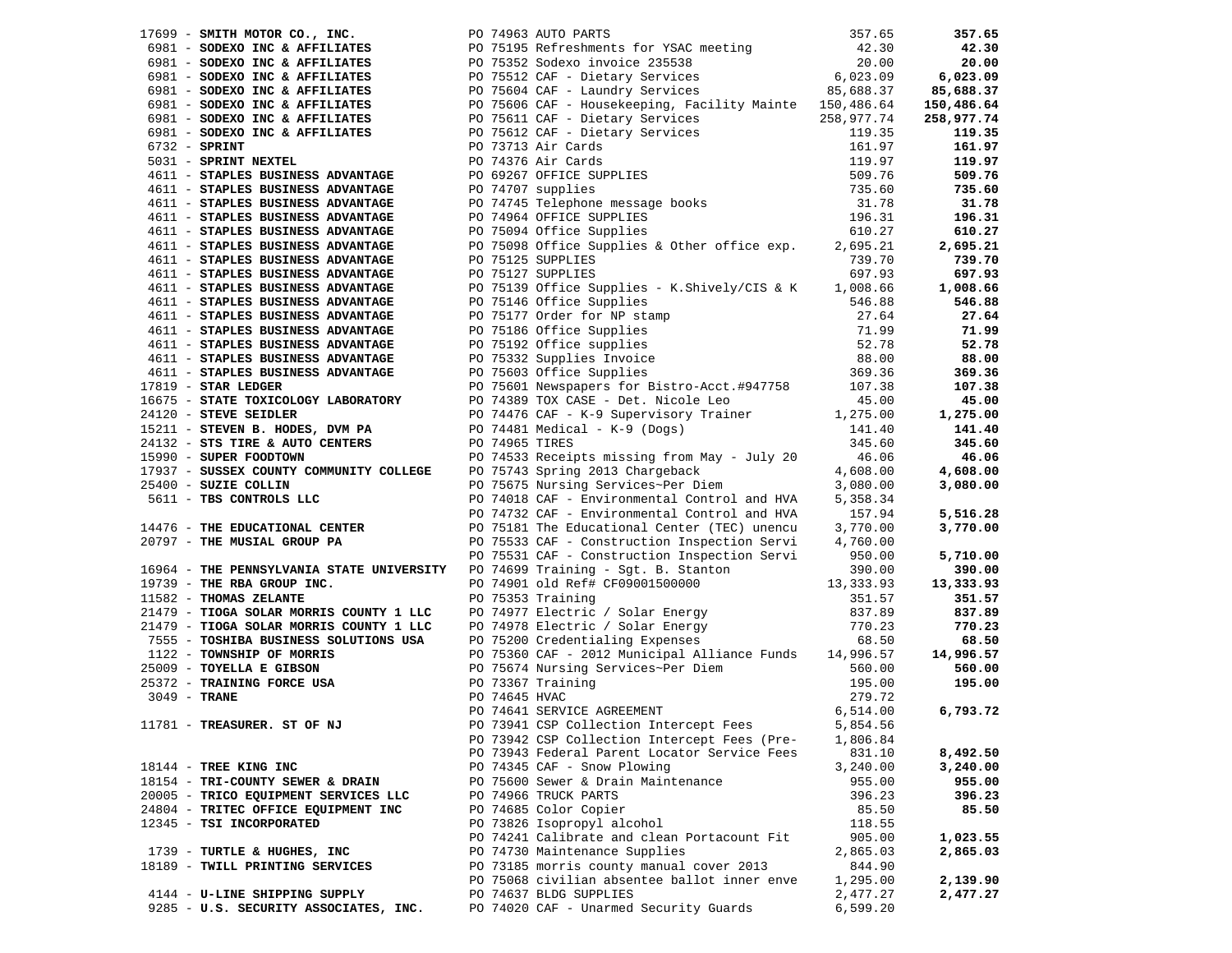|                                                                                                                                                                                                                                                                                                                                                                          | PO 74203 CAF - Unarmed Security Guardsf for                                                                                                         | 2,073.74 | 8,672.94       |
|--------------------------------------------------------------------------------------------------------------------------------------------------------------------------------------------------------------------------------------------------------------------------------------------------------------------------------------------------------------------------|-----------------------------------------------------------------------------------------------------------------------------------------------------|----------|----------------|
| 18233 - UNITED PARCEL SERVICE                                                                                                                                                                                                                                                                                                                                            | PO 74548 Postage charges for ILL returns                                                                                                            | 94.99    | 94.99          |
|                                                                                                                                                                                                                                                                                                                                                                          | 446 - UNITRONIX DATA SYSTEMS INC<br>20034 - UNIVERSAL SUPPLY GROUP INC. PO 74314 HVAC                                                               | 5,154.31 | 5,154.31       |
|                                                                                                                                                                                                                                                                                                                                                                          |                                                                                                                                                     | 179.17   |                |
|                                                                                                                                                                                                                                                                                                                                                                          | PO 74969 FUEL ISLAND SUPPLIES                                                                                                                       | 15.60    | 194.77         |
| 15732 - UNIVERSAL UNIFORM SALES CO INC PO 67860 Uniforms                                                                                                                                                                                                                                                                                                                 |                                                                                                                                                     | 2,222.56 |                |
|                                                                                                                                                                                                                                                                                                                                                                          |                                                                                                                                                     |          |                |
|                                                                                                                                                                                                                                                                                                                                                                          |                                                                                                                                                     |          |                |
|                                                                                                                                                                                                                                                                                                                                                                          | PO 69881 CAF - Custom Fitted Uniforms $1,657.54$<br>PO 74202 CAF - Custom Fitted Uniforms 10.95<br>PO 74512 CAF - Custom Fitted Uniforms $1,450.10$ |          | 5,341.15       |
| 20989 - USA ARCHITECTS PLANNERS &                                                                                                                                                                                                                                                                                                                                        | PO 75534 CAF - Layout Design & Final Documen 10,510.00                                                                                              |          | 10,510.00      |
| 20679 - USHA THENAPPAN                                                                                                                                                                                                                                                                                                                                                   | PO 75113 Insurance reimb. for $1/13$ to $6/13$ 72.00                                                                                                |          | 72.00          |
|                                                                                                                                                                                                                                                                                                                                                                          |                                                                                                                                                     |          | 16,709.73      |
|                                                                                                                                                                                                                                                                                                                                                                          |                                                                                                                                                     |          | 54.49          |
|                                                                                                                                                                                                                                                                                                                                                                          |                                                                                                                                                     |          | 1,335.20       |
|                                                                                                                                                                                                                                                                                                                                                                          |                                                                                                                                                     |          | 81.23          |
|                                                                                                                                                                                                                                                                                                                                                                          |                                                                                                                                                     |          | 896.07         |
|                                                                                                                                                                                                                                                                                                                                                                          |                                                                                                                                                     |          | 376.08         |
|                                                                                                                                                                                                                                                                                                                                                                          |                                                                                                                                                     |          | 827.70         |
|                                                                                                                                                                                                                                                                                                                                                                          |                                                                                                                                                     |          | 1,659.14       |
|                                                                                                                                                                                                                                                                                                                                                                          |                                                                                                                                                     |          | 1,845.88       |
|                                                                                                                                                                                                                                                                                                                                                                          |                                                                                                                                                     |          | 65.11          |
|                                                                                                                                                                                                                                                                                                                                                                          |                                                                                                                                                     |          | 30.31          |
|                                                                                                                                                                                                                                                                                                                                                                          |                                                                                                                                                     |          | 65.08          |
|                                                                                                                                                                                                                                                                                                                                                                          |                                                                                                                                                     |          | 78.98          |
| 3679 - USHA THEMAPPARE BRUSTLIN INC.<br>2019 - USHANG BRUSTLIN INC. PO 75095 CHE - Communicator System 1.335.20<br>2286 - VERIZON PO 7500 DV 7500 DV 7500 DV 7500 DV 7500 DV 7500 DV 7500 DV 7500 DV 7500 DV 7500 DV 7500 DV 750                                                                                                                                         |                                                                                                                                                     |          | 35.32          |
|                                                                                                                                                                                                                                                                                                                                                                          |                                                                                                                                                     |          |                |
|                                                                                                                                                                                                                                                                                                                                                                          |                                                                                                                                                     |          |                |
|                                                                                                                                                                                                                                                                                                                                                                          |                                                                                                                                                     |          | 6,648.92       |
|                                                                                                                                                                                                                                                                                                                                                                          |                                                                                                                                                     |          | 2,229.12       |
|                                                                                                                                                                                                                                                                                                                                                                          |                                                                                                                                                     |          |                |
|                                                                                                                                                                                                                                                                                                                                                                          |                                                                                                                                                     |          |                |
|                                                                                                                                                                                                                                                                                                                                                                          |                                                                                                                                                     |          | 1,285.26       |
|                                                                                                                                                                                                                                                                                                                                                                          |                                                                                                                                                     |          | 870.00         |
|                                                                                                                                                                                                                                                                                                                                                                          |                                                                                                                                                     |          | 280.00         |
|                                                                                                                                                                                                                                                                                                                                                                          |                                                                                                                                                     |          |                |
|                                                                                                                                                                                                                                                                                                                                                                          |                                                                                                                                                     |          |                |
|                                                                                                                                                                                                                                                                                                                                                                          |                                                                                                                                                     |          |                |
|                                                                                                                                                                                                                                                                                                                                                                          |                                                                                                                                                     |          |                |
|                                                                                                                                                                                                                                                                                                                                                                          |                                                                                                                                                     |          |                |
|                                                                                                                                                                                                                                                                                                                                                                          |                                                                                                                                                     |          |                |
|                                                                                                                                                                                                                                                                                                                                                                          |                                                                                                                                                     |          |                |
|                                                                                                                                                                                                                                                                                                                                                                          |                                                                                                                                                     |          | 7,388.53       |
|                                                                                                                                                                                                                                                                                                                                                                          |                                                                                                                                                     |          |                |
|                                                                                                                                                                                                                                                                                                                                                                          |                                                                                                                                                     |          | 960.30         |
|                                                                                                                                                                                                                                                                                                                                                                          |                                                                                                                                                     |          | 433.10         |
| $[18327 - \text{VIRING TERMITES} = \text{PEST} \text{1834}, 73 \text{185} - \text{VININS} = \text{1834}, 73 \text{185} - \text{VININS} = \text{1834}, 73 \text{185} - \text{VININS} = \text{1834}, 73 \text{185} - \text{VININS} = \text{1834}, 73 \text{185} - \text{VININS} = \text{1834}, 73 \text{185} - \text{VININS} = \text{1834}, 73 \text{185} - \text{VININS}$ |                                                                                                                                                     |          | 77.44          |
|                                                                                                                                                                                                                                                                                                                                                                          |                                                                                                                                                     |          | 2,636.83       |
|                                                                                                                                                                                                                                                                                                                                                                          |                                                                                                                                                     |          | 7,087.72       |
|                                                                                                                                                                                                                                                                                                                                                                          |                                                                                                                                                     |          |                |
|                                                                                                                                                                                                                                                                                                                                                                          |                                                                                                                                                     |          | 2,924.21       |
|                                                                                                                                                                                                                                                                                                                                                                          |                                                                                                                                                     |          | 100.00         |
|                                                                                                                                                                                                                                                                                                                                                                          |                                                                                                                                                     |          | 708.66         |
|                                                                                                                                                                                                                                                                                                                                                                          |                                                                                                                                                     |          | -------------- |

#### TOTAL **13,893,782.22**

|  |  |  | Total to be paid from Fund 01 Current Fund    | 12,884,259.24 |
|--|--|--|-----------------------------------------------|---------------|
|  |  |  | Total to be paid from Fund 02 Grant Fund      | 94,900.62     |
|  |  |  | Total to be paid from Fund 04 County Capital  | 253,186.73    |
|  |  |  | Total to be paid from Fund 13 Dedicated Trust | 661,435.63    |
|  |  |  |                                               |               |
|  |  |  |                                               | 13,893,782.22 |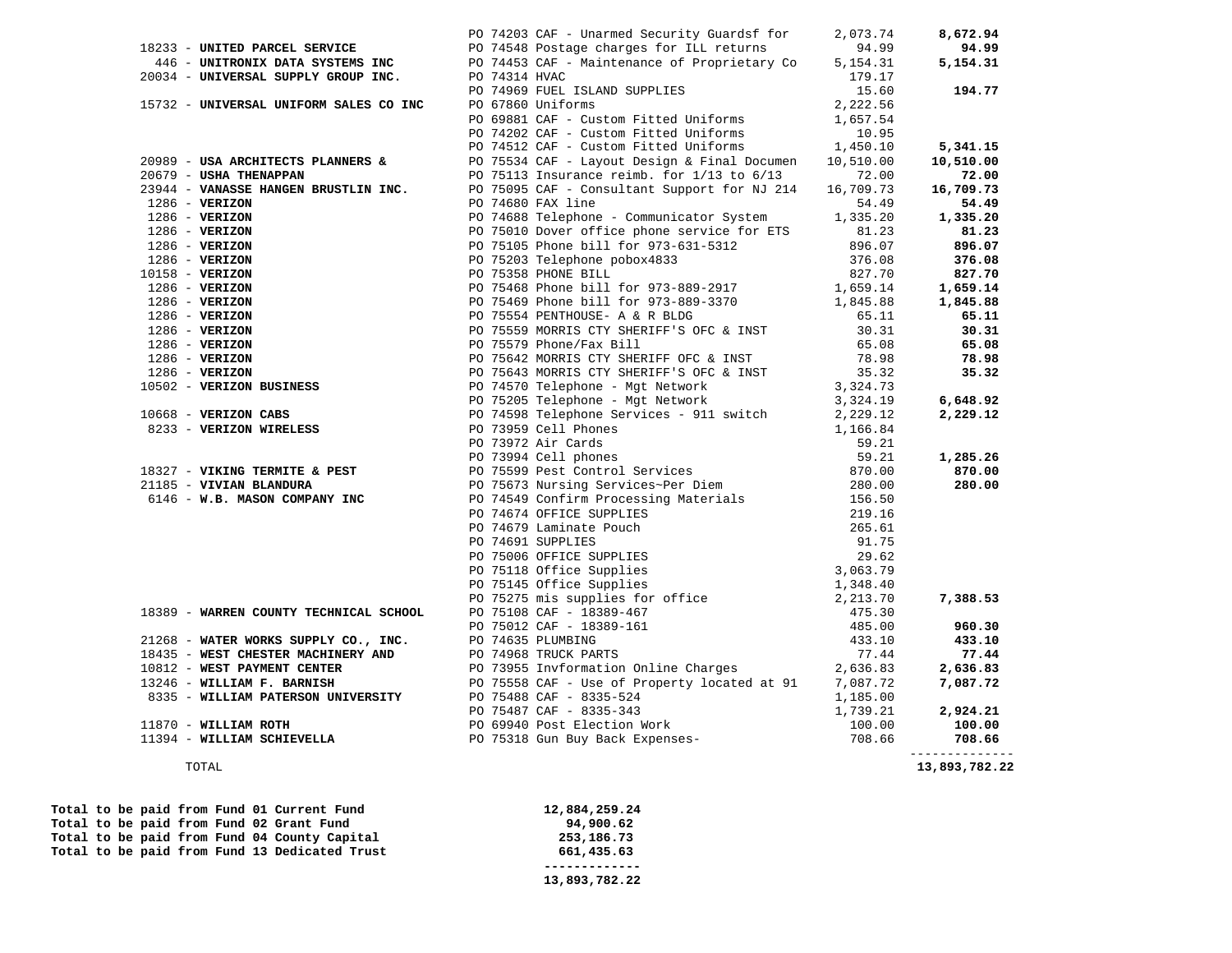## **List of Bills (Department/Account Detail) - CENTRALIZED DISBURSEMENT ACCOUNT**

| P0 #<br>Vendor<br>Account      |                                      | Description                                                  | Payment  | Account Total |
|--------------------------------|--------------------------------------|--------------------------------------------------------------|----------|---------------|
|                                |                                      | <b>Current Fund</b>                                          |          |               |
| <b>County Administrator</b>    |                                      |                                                              |          |               |
|                                | 74562 CAESAR'S ENTERTAINMENT CORP.   | Room reservation for Carol Spencer for t                     | 178.00   |               |
|                                | 74562 CAESAR'S ENTERTAINMENT CORP.   | Additional room charge                                       | 20.00    |               |
|                                | 74563 NJAC                           | Registration for Carol spencer for the N                     | 425.00   |               |
| 01-201-20-100100-039           | EDUCATION SCHOOLS & TRAINING         | TOTAL FOR ACCOUNT                                            |          | 623.00        |
|                                | 75192 STAPLES BUSINESS ADVANTAGE     | SPLS comb black 1/4 in. 25 pk, SPLS100 p                     | 52.78    |               |
| 01-201-20-100100-058           | OFFICE SUPPLIES & STATIONERY         | TOTAL FOR ACCOUNT                                            |          | 52.78         |
|                                | 75868 COUNTY OF MORRIS               | 2ND HALF 3/13 METERED MAIL                                   | 20.44    |               |
|                                | 75868 COUNTY OF MORRIS               | 2ND HALF 3/13 METERED MAIL                                   | 2.72     |               |
| 01-201-20-100100-068           | POSTAGE & METERED MAIL               | TOTAL FOR ACCOUNT                                            |          | 23.16         |
|                                | 74566 CRT COMPUTER SERVICES          |                                                              | 4,195.00 |               |
| $01 - 201 - 20 - 100100 - 084$ | OTHER OUTSIDE SERVICES               | Internet Web Site Hosting for Office of<br>TOTAL FOR ACCOUNT |          | 4,195.00      |
|                                |                                      |                                                              |          |               |
|                                | 74020 U.S. SECURITY ASSOCIATES, INC. | 573-1067-001 UNARMED SECURITY GUARD SERV                     | 131.40   |               |
|                                | 74020 U.S. SECURITY ASSOCIATES, INC. | UNARMED SECURITY GUARD SERVICE - 12/14/1                     | 773.80   |               |
|                                | 74020 U.S. SECURITY ASSOCIATES, INC. | UNARMED SECURITY GUARD SERVICE - 12/7/12                     | 795.70   |               |
|                                | 74020 U.S. SECURITY ASSOCIATES, INC. | UNARMED SECURITY GUARD SERVICE - 11/30/1                     | 788.40   |               |
|                                | 74020 U.S. SECURITY ASSOCIATES, INC. | UNARMED SECURITY GUARD SERVICE - 11/23/1                     | 598.60   |               |
|                                | 74020 U.S. SECURITY ASSOCIATES, INC. | UNARMED SECURITY GUARD SERVICE - 11/16/1                     | 631.45   |               |
|                                | 74020 U.S. SECURITY ASSOCIATES, INC. | UNARMED SECURITY GUARD SERVICE - 11/9/12                     | 824.90   |               |
|                                | 74020 U.S. SECURITY ASSOCIATES, INC. | UNARMED SECURITY GUARD SERVICE - 11/2/12                     | 277.40   |               |
|                                | 74020 U.S. SECURITY ASSOCIATES, INC. | UNARMED SECURITY GUARD SERVICE - 10/26/1                     | 131.40   |               |
|                                | 74020 U.S. SECURITY ASSOCIATES, INC. | UNARMED SECURITY SERVICE - 10/19/12 - 10                     | 821.25   |               |
|                                | 74020 U.S. SECURITY ASSOCIATES, INC. | UNARMED SECURITY SERVICE - 10/12/12 - 10                     | 824.90   |               |
| 01-203-20-100100-084           | (2012) OTHER OUTSIDE SERVICES        | TOTAL FOR ACCOUNT                                            |          | 6,599.20      |
|                                |                                      |                                                              |          | ============  |
|                                | TOTAL for County Administrator       |                                                              |          | 11,493.14     |
|                                |                                      |                                                              |          |               |
| <b>Personnel</b>               |                                      |                                                              |          |               |
|                                | 74564 MC LEAGUE OF MUNICIPALITIES    | Reservation for Cathy Burd to attend the                     | 35.00    |               |
| 01-201-20-105100-039           | EDUCATION SCHOOLS & TRAINING         | TOTAL FOR ACCOUNT                                            |          | 35.00         |
|                                | 75868 COUNTY OF MORRIS               | 2ND HALF 3/13 METERED MAIL                                   | 46.25    |               |
| 01-201-20-105100-068           | POSTAGE & METERED MAIL               | TOTAL FOR ACCOUNT                                            |          | 46.25         |
|                                | 74375 KYOCERA MITA AMERICA, INC.     | 7629689-027 Kyocera copier Lease                             | 1,090.68 |               |
| 01-201-20-105100-164           | OFFICE MACHINES - RENTAL             | TOTAL FOR ACCOUNT                                            |          | 1,090.68      |
|                                |                                      |                                                              |          | ============  |
|                                | TOTAL for Personnel                  |                                                              |          | 1,171.93      |
|                                |                                      |                                                              |          |               |
| <b>DEPARTMENT 105115</b>       | 75521 FASTER URGENT CARE             | Mantoux Test                                                 | 1,320.00 |               |

| 75521 FASTER URGENT CARE |  |
|--------------------------|--|
| 75521 FASTER URGENT CARE |  |
| 75521 FASTER URGENT CARE |  |
| 75521 FASTER URGENT CARE |  |
| 75521 FASTER URGENT CARE |  |

| 79941 PASIER URGENI CARE | Malitoux lest                      | 1,320.00 |
|--------------------------|------------------------------------|----------|
| 75521 FASTER URGENT CARE | Hepatitis B Vaccination (Per Shot) | 550.00   |
| 75521 FASTER URGENT CARE | Hepatitis B Titer                  | 100.00   |
| 75521 FASTER URGENT CARE | CBC w/Diff                         | 36.00    |
| 75521 FASTER URGENT CARE | Chem 23                            | 80.00    |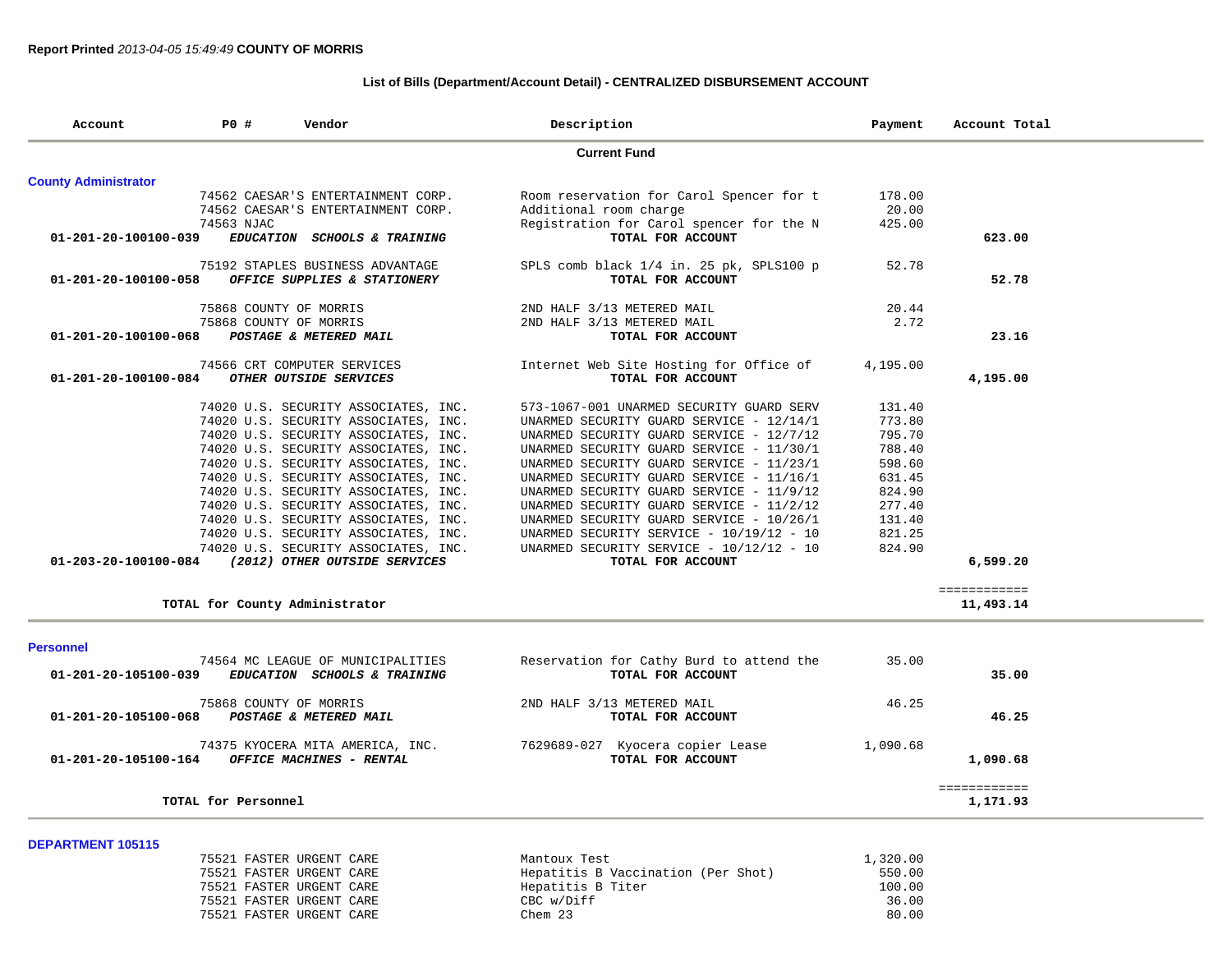| 75521 FASTER URGENT CARE                                                            | Urinalysis (Dipstick)                            | 180.00    |                        |
|-------------------------------------------------------------------------------------|--------------------------------------------------|-----------|------------------------|
| 75521 FASTER URGENT CARE                                                            | Urine Test - DOT                                 | 616.00    |                        |
| 01-201-20-105115-049<br>LABORATORY SERVICES                                         | TOTAL FOR ACCOUNT                                |           | 2,882.00               |
|                                                                                     |                                                  |           |                        |
| 75481 FASTER URGENT CARE                                                            | RN Salaries                                      | 11,375.00 |                        |
| 75481 FASTER URGENT CARE                                                            | Secretary Salary                                 | 4,550.00  |                        |
| 75481 FASTER URGENT CARE                                                            | Medical Director Fee                             | 416.67    |                        |
| 75481 FASTER URGENT CARE                                                            | Misc Office Administration Fee                   | 300.00    |                        |
|                                                                                     |                                                  |           |                        |
| 75481 FASTER URGENT CARE                                                            | Physician Hours                                  | 4,160.00  |                        |
| 75481 FASTER URGENT CARE                                                            | NP Hours                                         | 1,769.00  |                        |
| 75481 FASTER URGENT CARE                                                            | OSHA Health Questionnaire Review                 | 180.00    |                        |
| 01-201-20-105115-084<br>OTHER OUTSIDE SERVICES                                      | TOTAL FOR ACCOUNT                                |           | 22,750.67              |
| 75521 FASTER URGENT CARE                                                            | Lyme Titer                                       | 55.00     |                        |
| 75481 FASTER URGENT CARE                                                            | EKG (12 lead)                                    | 20.00     |                        |
| 75481 FASTER URGENT CARE                                                            |                                                  | 70.00     |                        |
|                                                                                     | Spirometry                                       |           |                        |
| 75481 FASTER URGENT CARE                                                            | Urine Test-Non-DOT (5 panel)                     | 528.00    |                        |
| 01-201-20-105115-205<br>DIAGNOSTIC TESTS                                            | TOTAL FOR ACCOUNT                                |           | 673.00                 |
|                                                                                     |                                                  |           | ============           |
| TOTAL for DEPARTMENT 105115                                                         |                                                  |           | 26,305.67              |
|                                                                                     |                                                  |           |                        |
| <b>Board of Chosen Freeholders</b>                                                  |                                                  |           |                        |
| 75868 COUNTY OF MORRIS                                                              | 2ND HALF 3/13 METERED MAIL                       | 36.91     |                        |
| 75868 COUNTY OF MORRIS                                                              | 2ND HALF 3/13 METERED MAIL                       | 111.43    |                        |
| 01-201-20-110100-068<br>POSTAGE & METERED MAIL                                      | TOTAL FOR ACCOUNT                                |           | 148.34                 |
| 74564 MC LEAGUE OF MUNICIPALITIES                                                   | Reservations for the following to attend         | 315.00    |                        |
|                                                                                     | Sandwich Platter                                 | 160.00    |                        |
| 75626 LONGFELLOWS SANDWICH DELI                                                     |                                                  |           |                        |
| 75626 LONGFELLOWS SANDWICH DELI                                                     | 2 Liters of soda                                 | 4.50      |                        |
| 01-201-20-110100-079<br>SPECIAL PROJECTS                                            | TOTAL FOR ACCOUNT                                |           | 479.50                 |
|                                                                                     |                                                  |           | ============           |
| TOTAL for Board of Chosen Freeholders                                               |                                                  |           | 627.84                 |
|                                                                                     |                                                  |           |                        |
| <b>Clerk of the Board</b><br>75333 DAILY RECORD                                     | 2013 COLA Resolution (p/d 3/17)                  | 123.04    |                        |
|                                                                                     |                                                  |           |                        |
| 75334 DAILY RECORD                                                                  | 2013 County Budget (p/d 3/17)                    | 164.64    |                        |
| 75376 DAILY RECORD                                                                  | CHERRY WEBER 3/19/13                             | 49.82     |                        |
| 75376 DAILY RECORD                                                                  | Rodgers Group (p/d 3/19)                         | 50.60     |                        |
| 75314 DAILY RECORD                                                                  | SECURITY UPGRADES 3/15/13                        | 125.48    |                        |
| 01-201-20-110105-022<br><b>ADVERTISING</b>                                          | TOTAL FOR ACCOUNT                                |           | 513.58                 |
| 75332 STAPLES BUSINESS ADVANTAGE                                                    | Date Stamps                                      | 3.96      |                        |
|                                                                                     |                                                  |           |                        |
| 75332 STAPLES BUSINESS ADVANTAGE                                                    | Stamp Pads                                       | 4.36      |                        |
| 75332 STAPLES BUSINESS ADVANTAGE                                                    | 8.5 x 14 pads                                    | 23.27     |                        |
| 75332 STAPLES BUSINESS ADVANTAGE                                                    | Papermate Markers Red                            | 12.90     |                        |
| 75332 STAPLES BUSINESS ADVANTAGE                                                    | Pilot markers Blue                               | 11.21     |                        |
| 75332 STAPLES BUSINESS ADVANTAGE                                                    | 8.5x 11 paper                                    | 32.30     |                        |
| 01-201-20-110105-058<br>OFFICE SUPPLIES & STATIONERY                                | TOTAL FOR ACCOUNT                                |           | 88.00                  |
|                                                                                     |                                                  |           |                        |
| TOTAL for Clerk of the Board                                                        |                                                  |           | ============<br>601.58 |
|                                                                                     |                                                  |           |                        |
| <b>County Clerk</b>                                                                 | mis supplies for office                          | 165.22    |                        |
| 75275 W.B. MASON COMPANY INC                                                        |                                                  |           |                        |
| 75275 W.B. MASON COMPANY INC<br>$01-201-20-120100-058$ OFFICE SUPPLIES & STATIONERY | mis supplies for the office<br>TOTAL FOR ACCOUNT | 2,048.48  | 2 213 70               |
|                                                                                     |                                                  |           |                        |

75868 COUNTY OF MORRIS 2ND HALF 3/13 METERED MAIL 1,830.23

 **01-201-20-120100-058** *OFFICE SUPPLIES & STATIONERY* **TOTAL FOR ACCOUNT 2,213.70**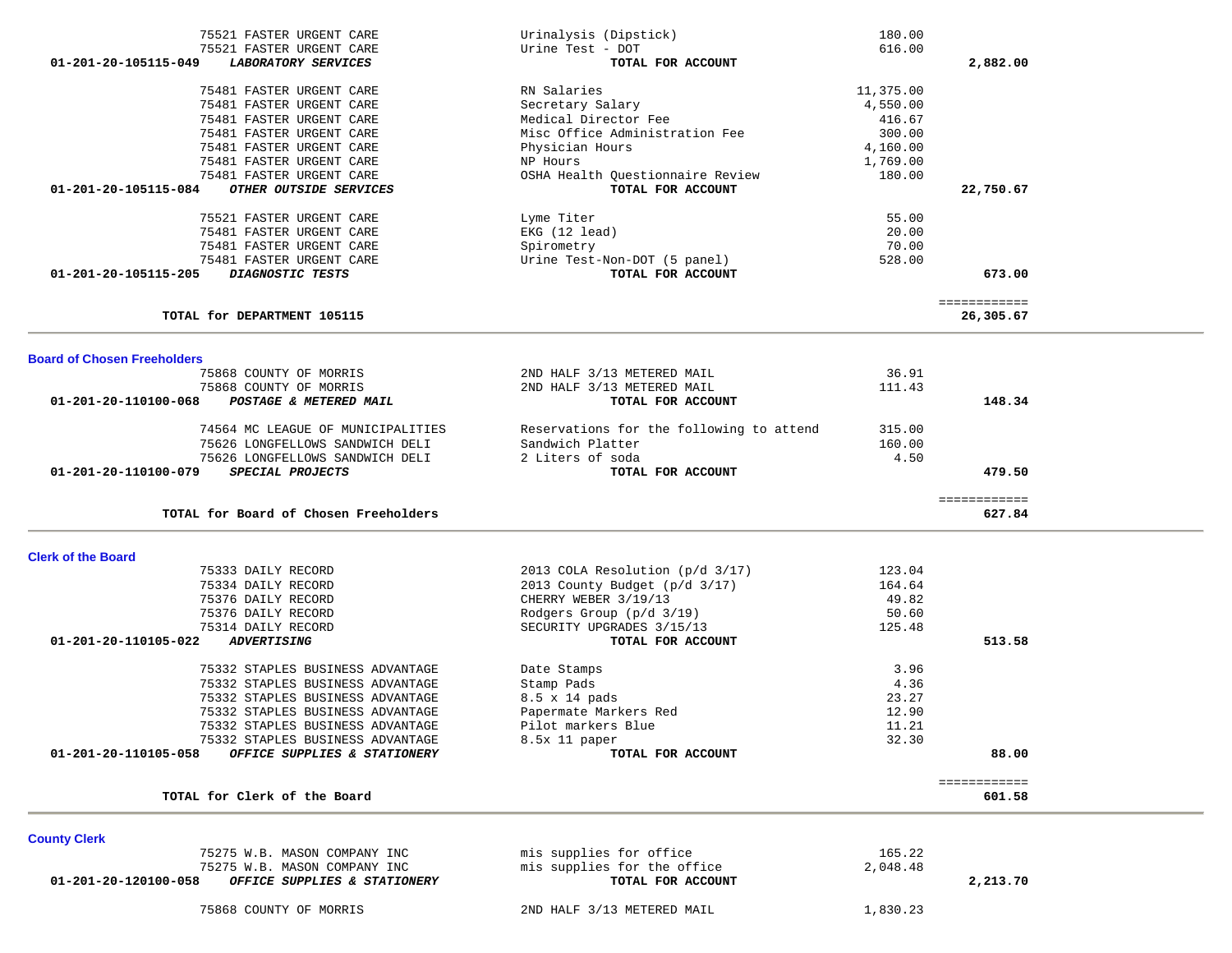| $01 - 201 - 20 - 120100 - 068$<br>POSTAGE & METERED MAIL                                  | TOTAL FOR ACCOUNT                                             | 1,830.23         |
|-------------------------------------------------------------------------------------------|---------------------------------------------------------------|------------------|
| 73185 TWILL PRINTING SERVICES<br>01-201-20-120100-069<br><i><b>PRINTING</b></i>           | morris county manual cover 2013<br>TOTAL FOR ACCOUNT          | 844.90<br>844.90 |
| 75190 LAURA ROBERTS<br>01-201-20-120100-082<br><b>TRAVEL EXPENSE</b>                      | reimbursement to Laura for mileage while<br>TOTAL FOR ACCOUNT | 35.59<br>35.59   |
| 75274 POLAND SPRING<br>01-201-20-120100-095<br>OTHER ADMINISTRATIVE SUPPLIES              | 2/15/13-3/14/13<br>0429033129<br>TOTAL FOR ACCOUNT            | 55.65<br>55.65   |
| 74439 EXTEL COMMUNICATIONS<br>01-203-20-120100-044<br>(2012) EQUIPMENT SERVICE AGREEMENTS | service order request 12/3/12. cable<br>TOTAL FOR ACCOUNT     | 397.00<br>397.00 |
|                                                                                           |                                                               | .                |
| TOTAL for County Clerk                                                                    |                                                               | 5,377.07         |

## **County Board of Elections**

| 74679 W.B. MASON COMPANY INC                                   | Laminate Pouch                        | 70.40  |          |
|----------------------------------------------------------------|---------------------------------------|--------|----------|
| 74679 W.B. MASON COMPANY INC                                   | Desk                                  | 195.21 |          |
| $01 - 201 - 20 - 121100 - 058$<br>OFFICE SUPPLIES & STATIONERY | TOTAL FOR ACCOUNT                     |        | 265.61   |
| 74686 DEER PARK                                                | 1/15/13-2/14/13 water<br>0435067756   | 6.27   |          |
| 74680 VERIZON                                                  | 973 984-8412 477 35Y 2/22/13 FAX line | 54.49  |          |
| 01-201-20-121100-059<br>OTHER GENERAL EXPENSES                 | TOTAL FOR ACCOUNT                     |        | 60.76    |
| 75868 COUNTY OF MORRIS                                         | 2ND HALF 3/13 METERED MAIL            | 44.50  |          |
| 01-201-20-121100-068<br>POSTAGE & METERED MAIL                 | TOTAL FOR ACCOUNT                     |        | 44.50    |
| 74683 RICOH AMERICAS CORPORATION                               | 2/1-28/2013<br>Color Copier<br>157313 | 638.83 |          |
| 74685 TRITEC OFFICE EOUIPMENT INC                              | REFILL STAPLES                        | 85.50  |          |
| $01 - 201 - 20 - 121100 - 164$<br>OFFICE MACHINES - RENTAL     | TOTAL FOR ACCOUNT                     |        | 724.33   |
| 69940 WILLIAM ROTH                                             | Post Election Work                    | 100.00 |          |
| 01-203-20-121100-096<br>(2012) ELECTION OFFICER                | TOTAL FOR ACCOUNT                     |        | 100.00   |
|                                                                |                                       |        |          |
| TOTAL for County Board of Elections                            |                                       |        | 1,195.20 |

## **Superintendent of Elections**

| 74912 PITNEY BOWES CREDIT CORP                        | Pitney Bowes Quarterly Charge for Mailin | 618.00 |        |
|-------------------------------------------------------|------------------------------------------|--------|--------|
| 01-201-20-121105-057<br>NATIONAL VOTER REGISTRATION   | TOTAL FOR ACCOUNT                        |        | 618.00 |
| 75868 COUNTY OF MORRIS                                | 2ND HALF 3/13 METERED MAIL               | 592.25 |        |
| 01-201-20-121105-068<br>POSTAGE & METERED MAIL        | TOTAL FOR ACCOUNT                        |        | 592.25 |
| 75381 DAILY RECORD                                    | AD#0101708149 Run Date: 3/12/13 & 3/19/1 | 52.52  |        |
| 75381 DAILY RECORD                                    | Affidavit of Publication Charge          | 35.00  |        |
| 01-201-20-121105-076<br>SCHOOL BOARD ELECTIONS        | TOTAL FOR ACCOUNT                        |        | 87.52  |
| 75515 GEORGE COPPOLA                                  | New Jersey Association of Election Offic | 89.22  |        |
| 75515 GEORGE COPPOLA                                  | Golden Nugget Valet Parking              | 5.00   |        |
| 75515 GEORGE COPPOLA                                  | Tolls                                    | 8.50   |        |
| 75511 DALE KRAMER                                     | New Jersey Association of Election Offic | 90.38  |        |
| 75511 DALE KRAMER                                     | Golden Nugget Valet parking              | 5.00   |        |
| 75511 DALE KRAMER                                     | Tolls                                    | 8.50   |        |
| 75511 DALE KRAMER                                     | Chart House Atlantic City - Dinner for 5 | 100.00 |        |
| 01-201-20-121105-082<br><b>TRAVEL EXPENSE</b>         | TOTAL FOR ACCOUNT                        |        | 306.60 |
| 75374 POLAND SPRING WATER CO.                         | 0427719620 1/29/13-2/28/13               | 54.30  |        |
| 01-201-20-121105-095<br>OTHER ADMINISTRATIVE SUPPLIES | TOTAL FOR ACCOUNT                        |        | 54.30  |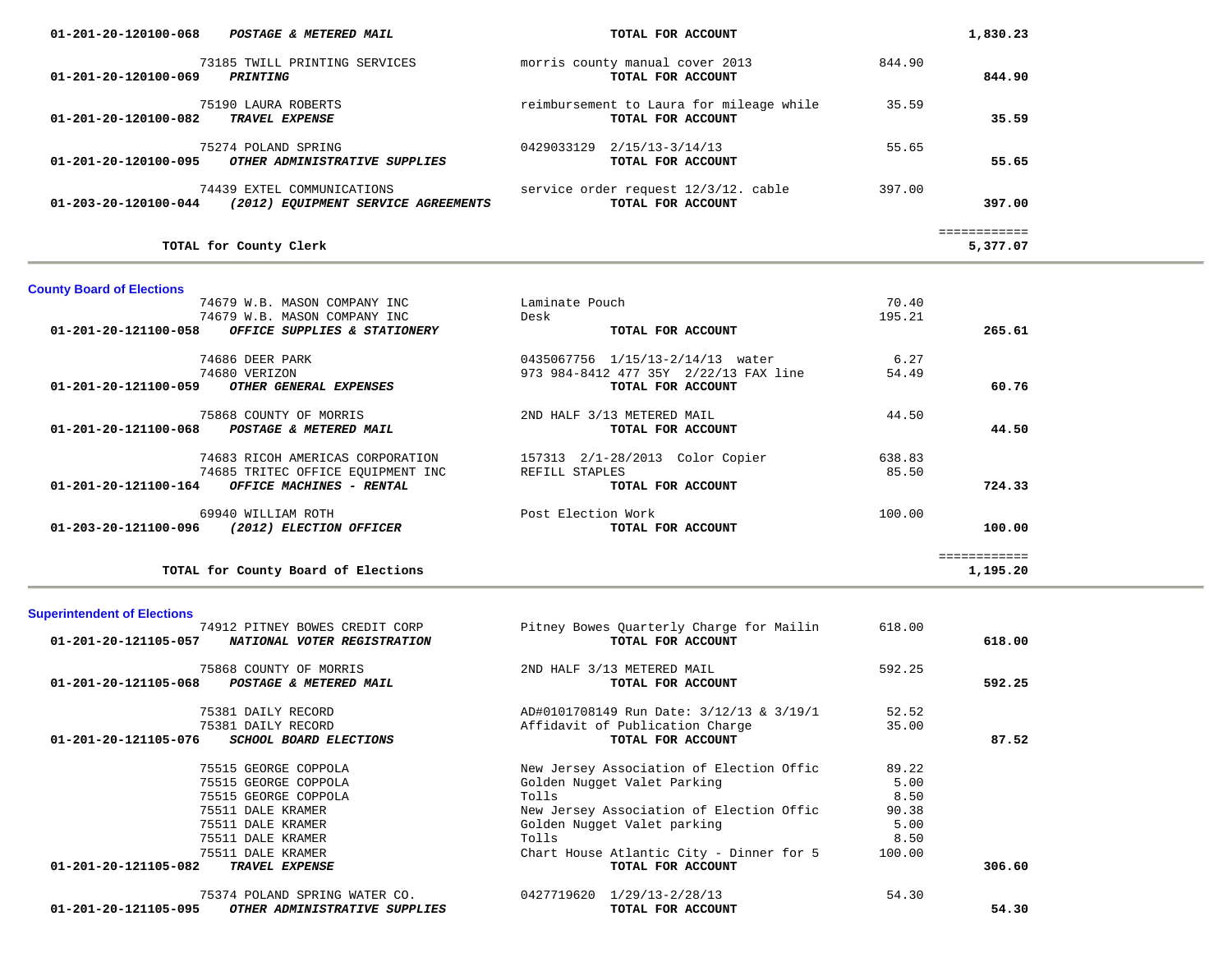| TOTAL for Superintendent of Elections                                                                                |                                                                                                           |                      | 1,658.67                  |  |
|----------------------------------------------------------------------------------------------------------------------|-----------------------------------------------------------------------------------------------------------|----------------------|---------------------------|--|
| <b>County Elections (Cty Clerk)</b>                                                                                  |                                                                                                           |                      |                           |  |
| 75868 COUNTY OF MORRIS<br>01-201-20-121110-068<br>POSTAGE & METERED MAIL                                             | 2ND HALF 3/13 METERED MAIL<br>TOTAL FOR ACCOUNT                                                           | 185.90               | 185.90                    |  |
| 75068 TWILL PRINTING SERVICES<br><b>PRINTING</b><br>01-201-20-121110-069                                             | civilian absentee ballot inner envelopes<br>TOTAL FOR ACCOUNT                                             | 1,295.00             | 1,295.00                  |  |
| 75180 JESSICA HERMANS<br>75179 KATHLEEN KIERNAN<br>01-201-20-121110-076<br><b>SCHOOL BOARD ELECTIONS</b>             | courier for special school election hano<br>courier for the special school election<br>TOTAL FOR ACCOUNT  | 100.00<br>100.00     | 200.00                    |  |
| TOTAL for County Elections (Cty Clerk)                                                                               |                                                                                                           |                      | ============<br>1,680.90  |  |
| <b>County Treasurer</b>                                                                                              |                                                                                                           |                      |                           |  |
| 75868 COUNTY OF MORRIS<br>01-201-20-130100-068<br>POSTAGE & METERED MAIL                                             | 2ND HALF 3/13 METERED MAIL<br>TOTAL FOR ACCOUNT                                                           | 483.07               | 483.07                    |  |
| 74494 REDRESS OFFICE MACHINES<br>01-201-20-130100-163<br>OFFICE MACHINES                                             | Treasury Nakajima AE-710 Typewriter Seri<br>TOTAL FOR ACCOUNT                                             | 450.00               | 450.00                    |  |
| TOTAL for County Treasurer                                                                                           |                                                                                                           |                      | ============<br>933.07    |  |
| <b>Purchasing Division</b>                                                                                           |                                                                                                           |                      |                           |  |
| 75868 COUNTY OF MORRIS<br>POSTAGE & METERED MAIL<br>01-201-20-130105-068                                             | 2ND HALF 3/13 METERED MAIL<br>TOTAL FOR ACCOUNT                                                           | 119.88               | 119.88                    |  |
| 75315 DEER PARK<br>OTHER ADMINISTRATIVE SUPPLIES<br>01-201-20-130105-095                                             | 0434495552 2/15/13-3/14/13<br>TOTAL FOR ACCOUNT                                                           | 16.72                | 16.72                     |  |
| 74326 KYOCERA MITA AMERICA, INC.<br>01-201-20-130105-164 OFFICE MACHINES - RENTAL                                    | 7629689-045 FOR THE PERIOD OF 12/10/12-0<br>TOTAL FOR ACCOUNT                                             | 1,039.80             | 1,039.80                  |  |
| TOTAL for Purchasing Division                                                                                        |                                                                                                           |                      | ============<br>1,176.40  |  |
| <b>Office Services</b>                                                                                               |                                                                                                           |                      |                           |  |
| 75198 DEER PARK<br>75198 DEER PARK<br>OFFICE SUPPLIES & STATIONERY<br>01-201-20-130110-058                           | 5 GALLON BOTTLES OF DRINKING WATER<br>SLEEVES OF 90z PLASTIC CUPS (50)<br>TOTAL FOR ACCOUNT               | 10.45<br>11.36       | 21.81                     |  |
| 75242 COUNTY COLLEGE OF MORRIS<br>01-201-20-130110-069 PRINTING                                                      | Printing Services for March 2013<br>TOTAL FOR ACCOUNT                                                     | 15,333.34            | 15,333.34                 |  |
| 75213 PITNEY BOWES CREDIT CORP<br>74497 PITNEY BOWES CREDIT CORP<br>OFFICE MACHINES - RENTAL<br>01-201-20-130110-164 | Mailroom Postage equipment 2nd Q, April,<br>Mailroom Postage Equipment Lease for the<br>TOTAL FOR ACCOUNT | 2,559.00<br>2,559.00 | 5,118.00                  |  |
| TOTAL for Office Services                                                                                            |                                                                                                           |                      | ============<br>20,473.15 |  |
|                                                                                                                      |                                                                                                           |                      |                           |  |

============

**Medical Services**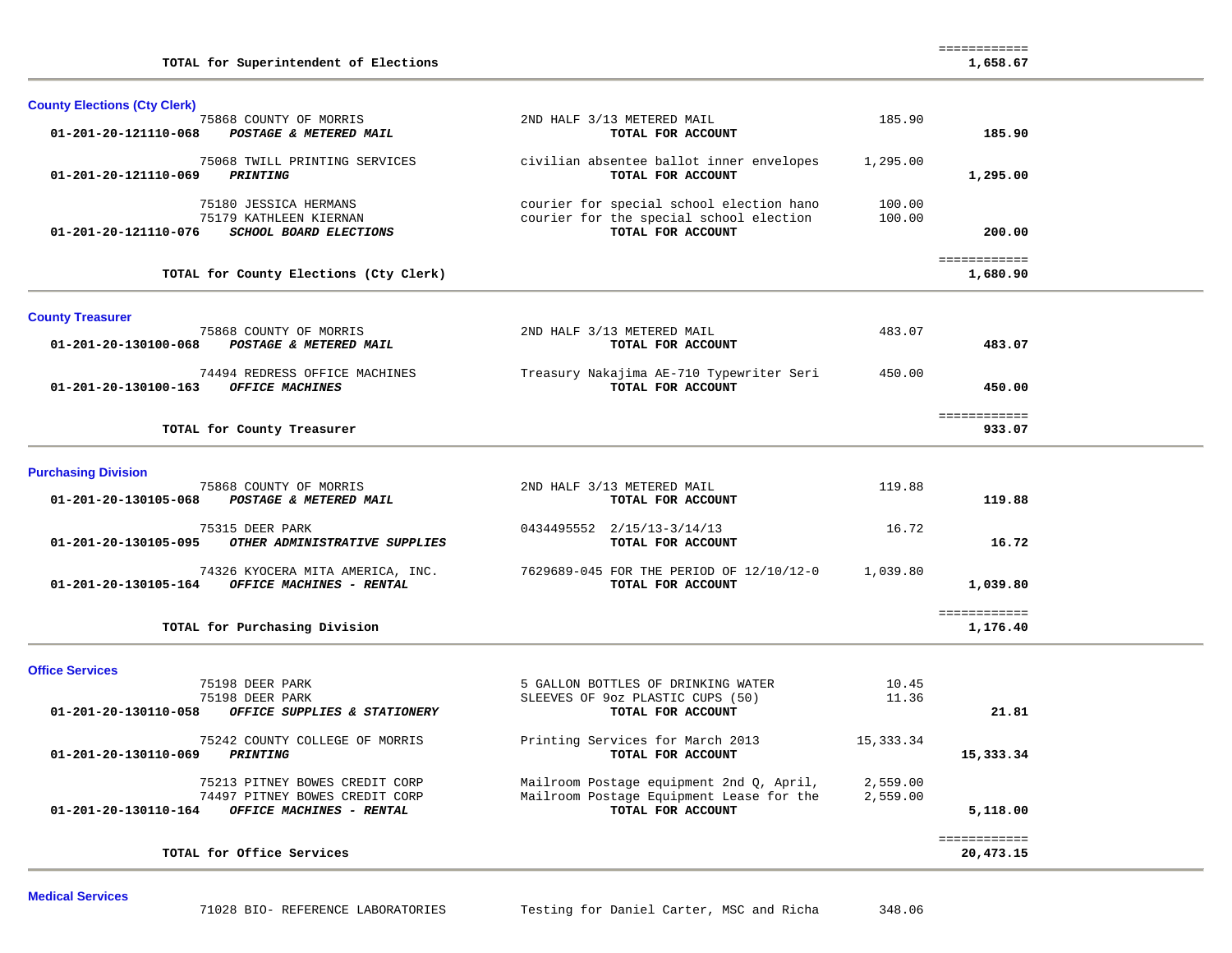| 01-203-20-130115-049<br>(2012) LABORATORY SERVICES                                  | TOTAL FOR ACCOUNT                          |          | 348.06                      |  |
|-------------------------------------------------------------------------------------|--------------------------------------------|----------|-----------------------------|--|
|                                                                                     |                                            |          | ============                |  |
| TOTAL for Medical Services                                                          |                                            |          | 348.06                      |  |
| <b>Information Technology Div</b>                                                   |                                            |          |                             |  |
| 75868 COUNTY OF MORRIS                                                              | 2ND HALF 3/13 METERED MAIL                 | 15.02    |                             |  |
| POSTAGE & METERED MAIL<br>01-201-20-140100-068                                      | TOTAL FOR ACCOUNT                          |          | 15.02                       |  |
| 62780 GLOBAL KNOWLEDGE TRANING LLC                                                  | Introduction to Information Technology     | 1,996.67 |                             |  |
| 62780 GLOBAL KNOWLEDGE TRANING LLC                                                  | Administering and Maintaining Windows 7    | 1,996.67 |                             |  |
| 62780 GLOBAL KNOWLEDGE TRANING LLC                                                  | Administering and Maintaining Windows 7    | 1,996.67 |                             |  |
| 62780 GLOBAL KNOWLEDGE TRANING LLC                                                  | Administering and Maintaining Windows 7    | 2,371.25 |                             |  |
| 62780 GLOBAL KNOWLEDGE TRANING LLC                                                  | Introduction to Information Technology     | 1,871.25 |                             |  |
| 69266 GLOBAL KNOWLEDGE TRANING LLC                                                  | Configuring, Managing and Maintaining Wi   | 2,246.25 |                             |  |
| 69266 GLOBAL KNOWLEDGE TRANING LLC                                                  | Configuring, Managing and Maintaining Wi   | 2,246.25 |                             |  |
| 01-203-20-140100-039<br>(2012) EDUCATION SCHOOLS & TRAINING                         | TOTAL FOR ACCOUNT                          |          | 14,725.01                   |  |
|                                                                                     |                                            |          | ============<br>14,740.03   |  |
| TOTAL for Information Technology Div                                                |                                            |          |                             |  |
| <b>County Board of Taxation</b>                                                     |                                            |          |                             |  |
| 75868 COUNTY OF MORRIS                                                              | 2ND HALF 3/13 METERED MAIL                 | 84.12    |                             |  |
| POSTAGE & METERED MAIL<br>01-201-20-150100-068                                      | TOTAL FOR ACCOUNT                          |          | 84.12                       |  |
|                                                                                     |                                            |          |                             |  |
| TOTAL for County Board of Taxation                                                  |                                            |          | <b>EEEEEEEEEEE</b><br>84.12 |  |
|                                                                                     |                                            |          |                             |  |
| <b>County Counsel</b>                                                               |                                            |          |                             |  |
| 74745 STAPLES BUSINESS ADVANTAGE                                                    | Order for telephone message books          | 31.78    |                             |  |
| 75177 STAPLES BUSINESS ADVANTAGE                                                    | Order for NP stamp (LB)                    | 27.64    |                             |  |
| 01-201-20-155100-058<br>OFFICE SUPPLIES & STATIONERY                                | TOTAL FOR ACCOUNT                          |          | 59.42                       |  |
| 75868 COUNTY OF MORRIS                                                              | 2ND HALF 3/13 METERED MAIL                 | 13.72    |                             |  |
| 01-201-20-155100-068<br>POSTAGE & METERED MAIL                                      | TOTAL FOR ACCOUNT                          |          | 13.72                       |  |
|                                                                                     |                                            |          | ============                |  |
| TOTAL for County Counsel                                                            |                                            |          | 73.14                       |  |
|                                                                                     |                                            |          |                             |  |
| <b>County Surrogate</b>                                                             |                                            |          |                             |  |
| 75122 CHRISTOPHER P. LUONGO                                                         | NJICLE ESTATE LITIGATION SAMINAR ON 2/12   | 200.00   |                             |  |
| 75122 CHRISTOPHER P. LUONGO<br>01-201-20-160100-039<br>EDUCATION SCHOOLS & TRAINING | SUPPLIES FROM STAPLES<br>TOTAL FOR ACCOUNT | 14.97    | 214.97                      |  |
|                                                                                     |                                            |          |                             |  |
| 75125 STAPLES BUSINESS ADVANTAGE                                                    | 2/6/13                                     | 347.05   |                             |  |
| 75125 STAPLES BUSINESS ADVANTAGE                                                    | 1/31/13                                    | 189.99   |                             |  |
| 75125 STAPLES BUSINESS ADVANTAGE                                                    | 1/31/13                                    | 64.62    |                             |  |
| 75125 STAPLES BUSINESS ADVANTAGE                                                    | 1/31/13                                    | 118.25   |                             |  |
| 75125 STAPLES BUSINESS ADVANTAGE                                                    | 3/12/13                                    | 101.06   |                             |  |
| 75125 STAPLES BUSINESS ADVANTAGE                                                    | 3/12/13                                    | 9.38     |                             |  |
| 75125 STAPLES BUSINESS ADVANTAGE                                                    | 1/30/13                                    | $-57.09$ |                             |  |
| 75125 STAPLES BUSINESS ADVANTAGE                                                    | 2/2/13                                     | $-33.56$ |                             |  |
| 75127 STAPLES BUSINESS ADVANTAGE                                                    | 2/27/13                                    | 532.54   |                             |  |
| 75127 STAPLES BUSINESS ADVANTAGE                                                    | 2/28/13                                    | 11.30    |                             |  |
| 75127 STAPLES BUSINESS ADVANTAGE                                                    | 2/28/13                                    | 154.09   |                             |  |
| 01-201-20-160100-058<br>OFFICE SUPPLIES & STATIONERY                                | TOTAL FOR ACCOUNT                          |          | 1,437.63                    |  |
| 75868 COUNTY OF MORRIS                                                              | 2ND HALF 3/13 METERED MAIL                 | 379.00   |                             |  |
| 01-201-20-160100-068<br>POSTAGE & METERED MAIL                                      | TOTAL FOR ACCOUNT                          |          | 379.00                      |  |
|                                                                                     |                                            |          |                             |  |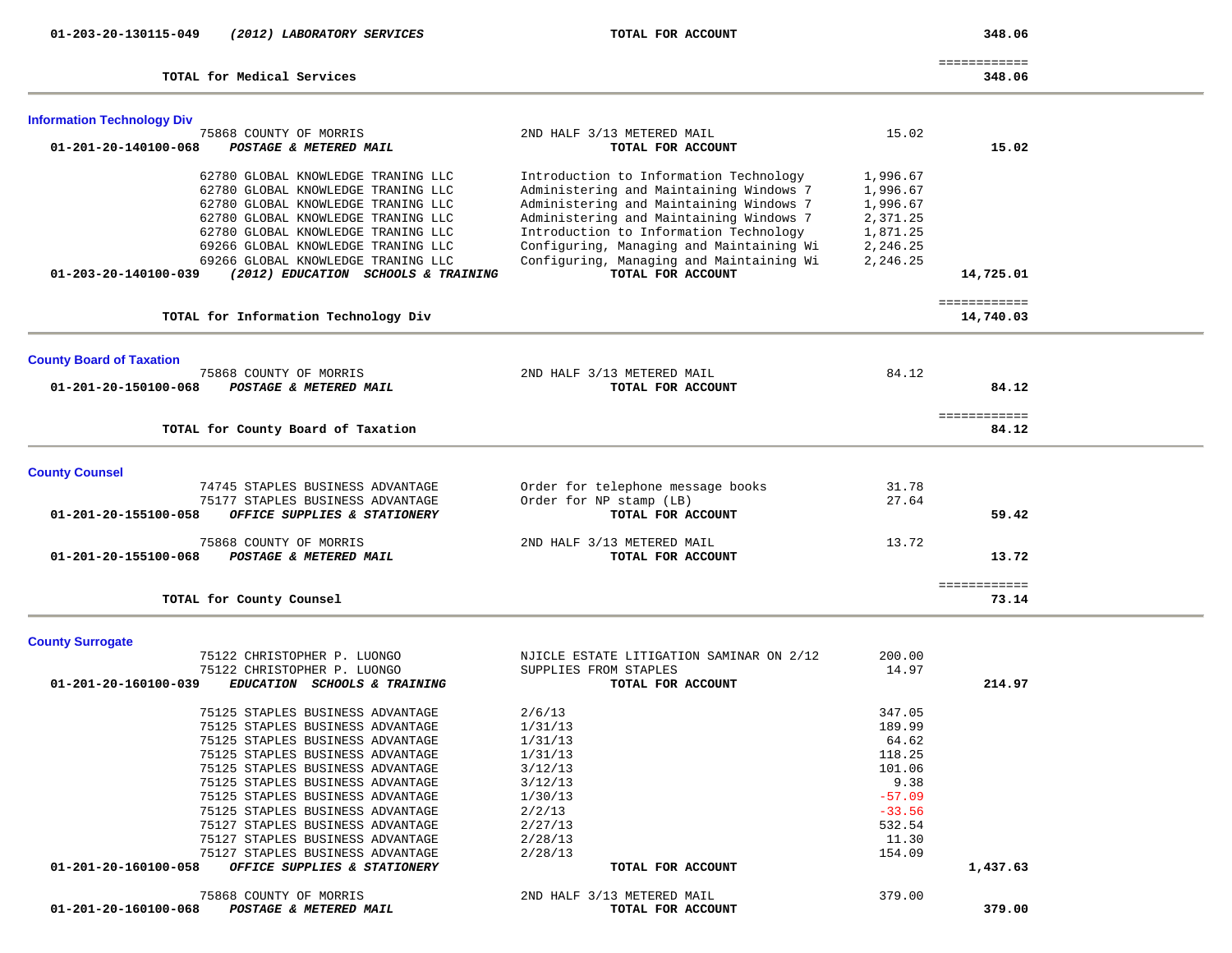| 75303 JOHN PECORARO                                                                         | MILEAGE FOR SURROGATE PRESENTATION IN FL                      | 5.08          |                          |  |
|---------------------------------------------------------------------------------------------|---------------------------------------------------------------|---------------|--------------------------|--|
| 75303 JOHN PECORARO                                                                         | MILEAGE FOR SURROGATE PRESENTATION IN LO                      | 9.45          |                          |  |
| 75303 JOHN PECORARO                                                                         | MILEAGE FOR SURROGATE, COANJ MEETING IN<br>GSP TOLLS          | 44.98<br>4.00 |                          |  |
| 75303 JOHN PECORARO<br>01-201-20-160100-082<br>TRAVEL EXPENSE                               | TOTAL FOR ACCOUNT                                             |               | 63.51                    |  |
|                                                                                             |                                                               |               |                          |  |
| 71721 ATLANTIC TOMORROWS OFFICE                                                             | SH-10 STAPLE CARTRIDGE                                        | 112.70        |                          |  |
| 01-201-20-160100-095<br>OTHER ADMINISTRATIVE SUPPLIES                                       | TOTAL FOR ACCOUNT                                             |               | 112.70                   |  |
|                                                                                             |                                                               |               | ============             |  |
| TOTAL for County Surrogate                                                                  |                                                               |               | 2,207.81                 |  |
| <b>Engineering</b>                                                                          |                                                               |               |                          |  |
| 75182 RUTGERS OCPE                                                                          | Roadside and right of way vegetation man                      | 195.00        |                          |  |
| 75182 RUTGERS OCPE                                                                          |                                                               | 195.00        |                          |  |
| 01-201-20-165100-039<br>EDUCATION, SCHOOLS & TRAINING                                       | TOTAL FOR ACCOUNT                                             |               | 390.00                   |  |
| 75344 DEER PARK                                                                             | 0434495495 02/15/13-3/14/13                                   | 38.18         |                          |  |
| OFFICE SUPPLIES & STATIONERY<br>01-201-20-165100-058                                        | TOTAL FOR ACCOUNT                                             |               | 38.18                    |  |
| 75868 COUNTY OF MORRIS                                                                      | 2ND HALF 3/13 METERED MAIL                                    | 0.92          |                          |  |
| 75868 COUNTY OF MORRIS                                                                      | 2ND HALF 3/13 METERED MAIL                                    | 70.14         |                          |  |
| 01-201-20-165100-068<br>POSTAGE & METERED MAIL                                              | TOTAL FOR ACCOUNT                                             |               | 71.06                    |  |
|                                                                                             |                                                               |               |                          |  |
| TOTAL for Engineering                                                                       |                                                               |               | ============<br>499.24   |  |
|                                                                                             |                                                               |               |                          |  |
| <b>Heritage Commission</b>                                                                  |                                                               |               |                          |  |
| 74689 CONSERVATION CENTER FOR ART &                                                         | REGISTRATION DIGITIZATION BASICS                              | 25.00         |                          |  |
| 74689 CONSERVATION CENTER FOR ART &<br>EDUCATION SCHOOLS & TRAINING<br>01-201-20-175100-039 | REGISTRATION HOUSING SOLUTIONS (ARCHIVES<br>TOTAL FOR ACCOUNT | 35.00         | 60.00                    |  |
|                                                                                             |                                                               |               |                          |  |
| 75868 COUNTY OF MORRIS                                                                      | 2ND HALF 3/13 METERED MAIL                                    | 13.20         |                          |  |
| POSTAGE & METERED MAIL<br>01-201-20-175100-068                                              | TOTAL FOR ACCOUNT                                             |               | 13.20                    |  |
| 74689 CONSERVATION CENTER FOR ART &                                                         | REGISTRATION BEST PRACTICES                                   | 25.00         |                          |  |
| SPECIAL PROJECTS<br>01-201-20-175100-079                                                    | TOTAL FOR ACCOUNT                                             |               | 25.00                    |  |
|                                                                                             |                                                               |               | ============             |  |
| TOTAL for Heritage Commission                                                               |                                                               |               | 98.20                    |  |
| <b>PDT - General Admin</b>                                                                  |                                                               |               |                          |  |
| 74607 MORRIS COUNTY CHAMBER OF                                                              | Member Registration 624 Deena Leary to a                      | 25.00         |                          |  |
| 01-201-20-180115-039<br>EDUCATION SCHOOLS & TRAINING                                        | TOTAL FOR ACCOUNT                                             |               | 25.00                    |  |
| 75868 COUNTY OF MORRIS                                                                      | 2ND HALF 3/13 METERED MAIL                                    | 96.96         |                          |  |
| 01-201-20-180115-068 POSTAGE & METERED MAIL                                                 | TOTAL FOR ACCOUNT                                             |               | 96.96                    |  |
| 74362 KYOCERA MITA AMERICA, INC.                                                            | Lease payment for copier machine in larg                      | 1,381.56      |                          |  |
| 74362 KYOCERA MITA AMERICA, INC.                                                            | Lease payment for copier machine in the                       | 1,381.56      |                          |  |
| 01-201-20-180115-164<br>OFFICE MACHINES - RENTAL                                            | TOTAL FOR ACCOUNT                                             |               | 2,763.12                 |  |
|                                                                                             |                                                               |               |                          |  |
| TOTAL for PDT - General Admin                                                               |                                                               |               | ============<br>2,885.08 |  |
|                                                                                             |                                                               |               |                          |  |

#### **Preservation Trust**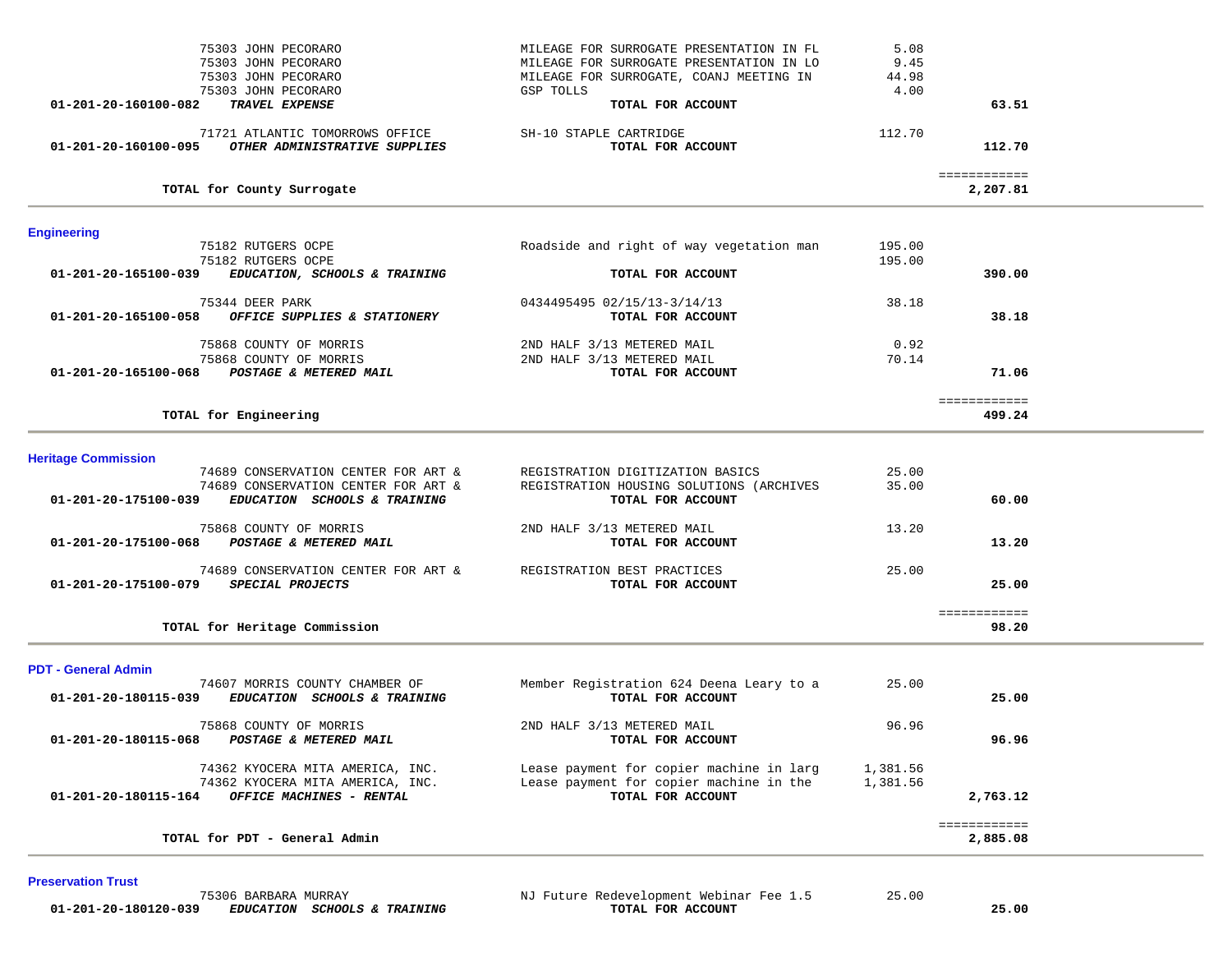| <b>County Weights &amp; Measures</b>                  |                                    |          |              |  |
|-------------------------------------------------------|------------------------------------|----------|--------------|--|
| 74674 W.B. MASON COMPANY INC                          | BICRCPG11BK PEN                    | 38.64    |              |  |
| 74674 W.B. MASON COMPANY INC                          | COS091455 LABEL PEELER             | 8.84     |              |  |
| 74674 W.B. MASON COMPANY INC                          | UNCSRO40 SCRAPER                   | 34.65    |              |  |
| 74674 W.B. MASON COMPANY INC                          | ESS415215 GREEN HANGING FOLDERS    | 128.00   |              |  |
| 74674 W.B. MASON COMPANY INC                          | UNV4215 TABS, HANGING FOLDER       | 4.29     |              |  |
| 74674 W.B. MASON COMPANY INC                          | UNV42229 TAB HANGING FOLDER YELLOW | 1.84     |              |  |
| 74674 W.B. MASON COMPANY INC                          | ACC72385<br>CLIPS, NON SKID #1     | 2.90     |              |  |
| 01-201-22-201100-058<br>OFFICE SUPPLIES & STATIONERY  | TOTAL FOR ACCOUNT                  |          | 219.16       |  |
| 75868 COUNTY OF MORRIS                                | 2ND HALF 3/13 METERED MAIL         | 6.64     |              |  |
| 01-201-22-201100-068<br>POSTAGE & METERED MAIL        | TOTAL FOR ACCOUNT                  |          | 6.64         |  |
| 75373 DEER PARK                                       | $02/15/2013 - 3/14/2013$           | 17.33    |              |  |
| 01-201-22-201100-084<br><i>OTHER OUTSIDE SERVICES</i> | TOTAL FOR ACCOUNT                  |          | 17.33        |  |
| 75770 NATIONAL FUEL OIL INC.                          | FUEL CHARGES 2/13                  | 1,287.89 |              |  |
| 01-201-22-201100-140<br><i><b>GAS PURCHASES</b></i>   | TOTAL FOR ACCOUNT                  |          | 1,287.89     |  |
| 75229 PSE&G CO                                        | REF # MOMBAG/ 65-513-961-00 W & M  | 777.91   |              |  |
| $01 - 201 - 22 - 201100 - 141$<br>NATURAL GAS         | TOTAL FOR ACCOUNT                  |          | 777.91       |  |
|                                                       |                                    |          | ============ |  |
| TOTAL for County Weights & Measures                   |                                    |          | 2,308.93     |  |

## **Liability Insurance**

|                      | TOTAL for Liability Insurance                                                                        |                                                                                                                        | 2,635,552.68             |
|----------------------|------------------------------------------------------------------------------------------------------|------------------------------------------------------------------------------------------------------------------------|--------------------------|
| 01-203-23-210100-090 | 75736 MORRIS COUNTY INSURANCE FUND<br>(2012) LIABILITY INSURANCE - OE                                | 2012 INSURANCE FUIND DEDUCTIBLES FOR AUT<br>TOTAL FOR ACCOUNT                                                          | 51,452.68<br>51,452.68   |
| 01-201-23-210100-090 | 75728 MORRIS COUNTY INSURANCE FUND<br>75728 MORRIS COUNTY INSURANCE FUND<br>LIABILITY INSURANCE - OE | MORRIS COUNTY - 2013 INSURANCE FUND ASSE 2,575,332.00<br>SOCIAL SERVICES - 2013 INSURANCE FUND AS<br>TOTAL FOR ACCOUNT | 8,768.00<br>2,584,100.00 |

**Worker Compensation Insurance**

| 75729 COUNTY OF MORRIS                                           | MORRIS COUNTY - 2013 WORKERS COMP ASSESS 1,296,920.00 |              |
|------------------------------------------------------------------|-------------------------------------------------------|--------------|
| 75729 COUNTY OF MORRIS                                           | SOCIAL SERVICES - 2013 WORKERS COMP ASSE              | 10,144.00    |
| 01-201-23-215100-090<br>WORKER COMPENSATION INSURANCE EXPENDITUR | TOTAL FOR ACCOUNT                                     | 1,307,064.00 |
|                                                                  |                                                       |              |
|                                                                  |                                                       |              |
| TOTAL for Worker Compensation Insurance                          |                                                       | 1,307,064.00 |

**Employee Group Insurance** 

| 75297 DISCOVERY BENEFITS INC.                                    | COBRA 1/2013 OTA                                      | 71.50    |              |
|------------------------------------------------------------------|-------------------------------------------------------|----------|--------------|
| 75300 HORIZON BLUE CROSS BLUE SHIELD                             | March, 2013 HMO Main Cty and Morris View 1,313,886.19 |          |              |
| 75298 DISCOVERY BENEFITS INC.                                    | COBRA 2/2013 OTA                                      | 71.50    |              |
| 01-201-23-220100-090<br>EMPLOYEE GROUP INSURANCE EXPENDITURES    | TOTAL FOR ACCOUNT                                     |          | 1,314,029.19 |
|                                                                  |                                                       |          |              |
| 75307 GLENN DEGROAT                                              | Medicare B July, 2012 to December, 2012               | 1,198.80 |              |
| 75535 OLGA VISCO                                                 | Medicare B July, 2012 to December, 2012               | 99.90    |              |
| 01-203-23-220100-090<br>(2012) EMPLOYEE GROUP INSURANCE EXPENDIT | TOTAL FOR ACCOUNT                                     |          | 1,298.70     |

============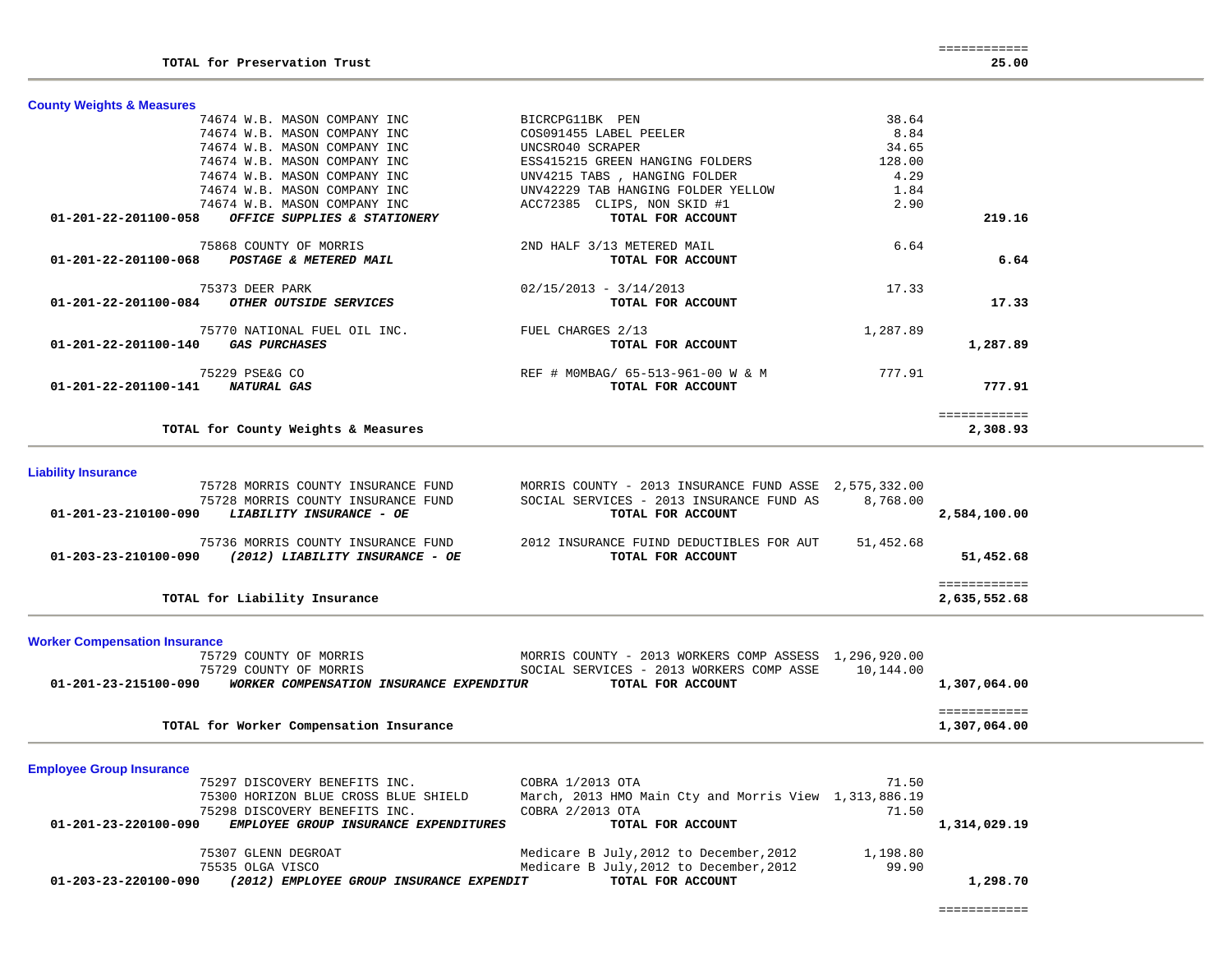| <b>Unemployment Insurance</b><br>$01 - 201 - 23 - 225100 - 090$ | 75783 COUNTY OF MORRIS<br>UNEMPLOYMENT INSURANCE EXPENDITURES | UNEMPLOYMENT INSURANCE EXPENDITURES TRAN<br>TOTAL FOR ACCOUNT | 725,000.00 | 725,000.00   |  |
|-----------------------------------------------------------------|---------------------------------------------------------------|---------------------------------------------------------------|------------|--------------|--|
|                                                                 |                                                               |                                                               |            | ============ |  |
|                                                                 | TOTAL for Unemployment Insurance                              |                                                               |            | 725,000.00   |  |
| <b>Office of Emergency Management</b>                           |                                                               |                                                               |            |              |  |
|                                                                 | 75200 TOSHIBA BUSINESS SOLUTIONS USA                          | Red Backdrop                                                  | 68.50      |              |  |
| 01-201-25-252100-059                                            | 74606 CABLEVISION<br>OTHER GENERAL EXPENSES                   | Cable Service AC#07876-618074-01-5 4/01<br>TOTAL FOR ACCOUNT  | 696.30     | 764.80       |  |
|                                                                 | 75868 COUNTY OF MORRIS                                        | 2ND HALF 3/13 METERED MAIL                                    | 1.84       |              |  |
| 01-201-25-252100-068                                            | POSTAGE & METERED MAIL                                        | TOTAL FOR ACCOUNT                                             |            | 1.84         |  |
|                                                                 | 69099 MAJOR POLICE SUPPLY                                     | ASAP Trailer - Vehicle Parts and Labor                        | 1,088.40   |              |  |
|                                                                 | 69097 MAJOR POLICE SUPPLY                                     | MCRU Vehicle Parts and Labor, Per Quote                       | 2,173.21   |              |  |
|                                                                 | 69100 MAJOR POLICE SUPPLY                                     | Staging Trailer - Vehicle Parts and Labo                      | 1,949.06   |              |  |
| 01-203-25-252100-059                                            | (2012) OTHER GENERAL EXPENSES                                 | TOTAL FOR ACCOUNT                                             |            | 5,210.67     |  |
|                                                                 |                                                               |                                                               |            | ============ |  |
|                                                                 | TOTAL for Office of Emergency Management                      |                                                               |            | 5,977.31     |  |
|                                                                 |                                                               |                                                               |            |              |  |
| <b>Communications Center</b>                                    | 75210 LIFESAVERS INC                                          | Administration fee for CPR cards                              | 20.00      |              |  |
| 01-201-25-252105-039                                            | EDUCATION SCHOOLS & TRAINING                                  | TOTAL FOR ACCOUNT                                             |            | 20.00        |  |
|                                                                 | 74500 REDEV                                                   | $2076, 2044, 2$ Dem interior $2/25/12$ trenger                | 121 70     |              |  |

| TOTAL for Communications Center                                                                          |                                                                                                           |                  | ============<br>4,963.23 |
|----------------------------------------------------------------------------------------------------------|-----------------------------------------------------------------------------------------------------------|------------------|--------------------------|
| 67860 UNIVERSAL UNIFORM SALES CO INC<br>$01 - 203 - 25 - 252105 - 202$<br>(2012) UNIFORM AND ACCESSORIES | To uniform trainees at completion of tra<br>TOTAL FOR ACCOUNT                                             | 2,222.56         | 2,222.56                 |
| 70224 OFFICE DEPOT INC<br>$01 - 203 - 25 - 252105 - 058$<br>(2012) OFFICE SUPPLIES & STATIONERY          | 9/25/12 Per invoice office supplies<br>TOTAL FOR ACCOUNT                                                  | 118.09           | 118.09                   |
| 74587 KYOCERA MITA AMERICA, INC.<br>$01 - 201 - 25 - 252105 - 164$<br>OFFICE MACHINES - RENTAL           | 7629689-024 Payment installment for Apr<br>TOTAL FOR ACCOUNT                                              | 702.33           | 702.33                   |
| 75202 BOROUGH OF BUTLER<br>75226 JERSEY CENTRAL POWER & LIGHT<br>01-201-25-252105-137<br>ELECTRICITY     | 3680-0 dtd 3/7/13 Denise Drive cell towe<br>10 00 78 7724 2 1, 3/15/13 Gillette(2/14<br>TOTAL FOR ACCOUNT | 607.15<br>468.66 | 1,075.81                 |
| 75207 LANGUAGE LINE SERVICES<br>01-201-25-252105-117<br><b>INTERPRETOR FEES</b>                          | $902 - 0110022$ , $2/28$ $(2/1 - 2/28/13)$<br>TOTAL FOR ACCOUNT                                           | 674.90           | 674.90                   |
| 74588 FEDEX<br>75868 COUNTY OF MORRIS<br>$01 - 201 - 25 - 252105 - 068$<br>POSTAGE & METERED MAIL        | 3876-2044-3 Per invoice 2/25/13, transp<br>2ND HALF 3/13 METERED MAIL<br>TOTAL FOR ACCOUNT                | 131.70<br>17.84  | 149.54                   |

### **County Medical Examiner Office**

| 01-201-25-254100-068<br>POSTAGE & METERED MAIL | TOTAL FOR ACCOUNT          | 10.34 |
|------------------------------------------------|----------------------------|-------|
| 75868 COUNTY OF MORRIS                         | 2ND HALF 3/13 METERED MAIL | 10.34 |
| County Medical Examiner Office                 |                            |       |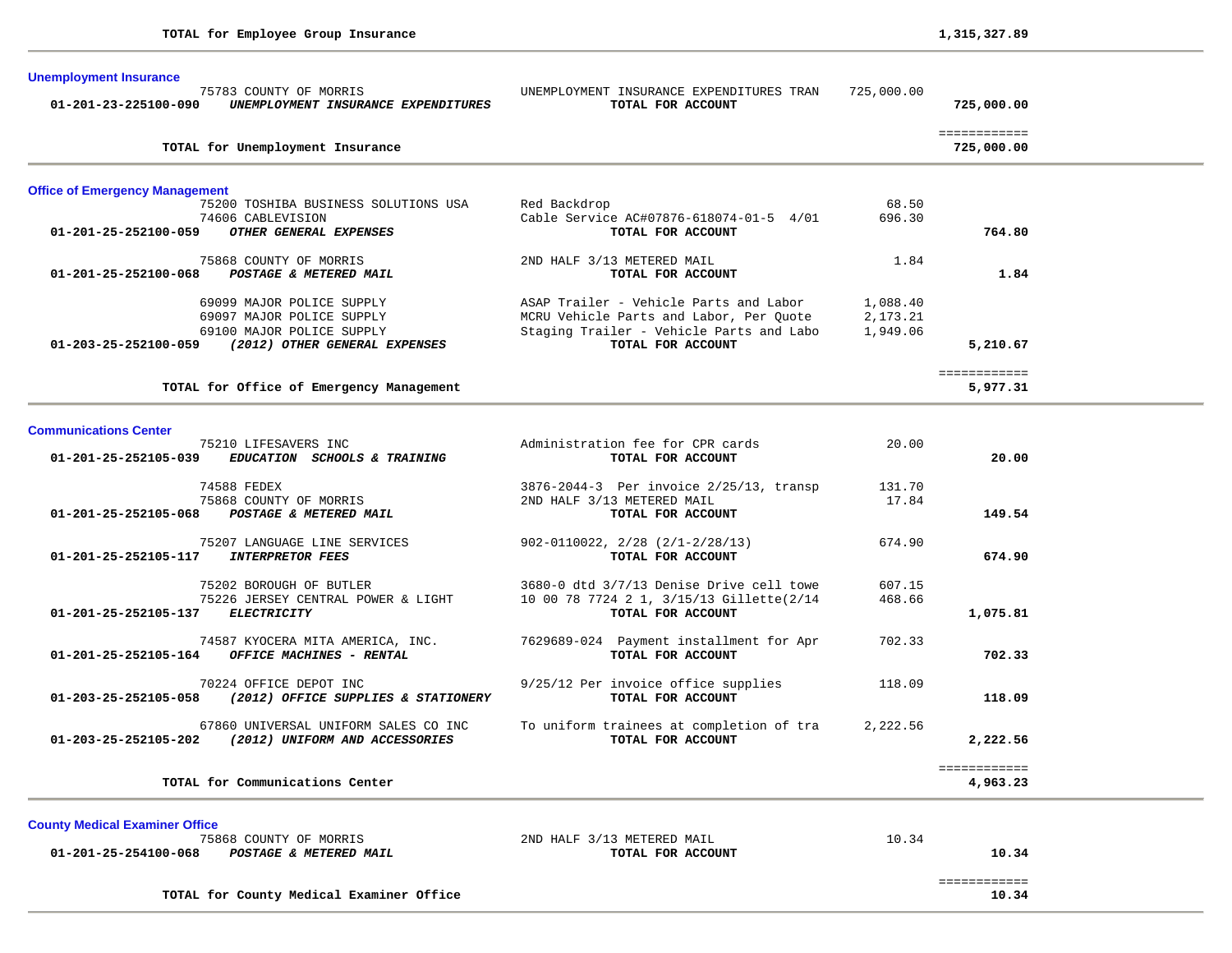|                                              | 73735 DENVILLE PBA LOCAL #142, INC.<br>74482 GLOCK PROFESSIONAL INC<br>74482 GLOCK PROFESSIONAL INC | Laura Flynn & Phil Mangiafridda - "Why T<br>C. Brooks, Inv dtd 1/16/13, Course #1019<br>T. Riedinger                      | 200.00<br>195.00<br>195.00 |           |
|----------------------------------------------|-----------------------------------------------------------------------------------------------------|---------------------------------------------------------------------------------------------------------------------------|----------------------------|-----------|
|                                              | 74482 GLOCK PROFESSIONAL INC<br>74208 GLOCK PROFESSIONAL INC                                        | W. Stitt<br>Brookside (Mendham Twp NJ) Class#101944-                                                                      | 195.00<br>195.00           |           |
| 01-201-25-270100-039                         | 74699 THE PENNSYLVANIA STATE UNIVERSITY<br>EDUCATION SCHOOLS & TRAINING                             | High Impact Supervision 3/7-9/13,, Sched<br>TOTAL FOR ACCOUNT                                                             | 390.00                     | 1,370.00  |
|                                              | 75236 SHERIFF EDWARD V. ROCHFORD<br>74389 STATE TOXICOLOGY LABORATORY                               | G. Elorette - Monitor Wall Mount<br>#13L000127, 1/3/13, Inv dtd 2/28/13                                                   | 34.99<br>45.00             | 79.99     |
| 01-201-25-270100-059                         | OTHER GENERAL EXPENSES                                                                              | TOTAL FOR ACCOUNT                                                                                                         |                            |           |
| 01-201-25-270100-068                         | 75868 COUNTY OF MORRIS<br>POSTAGE & METERED MAIL                                                    | 2ND HALF 3/13 METERED MAIL<br>TOTAL FOR ACCOUNT                                                                           | 353.42                     | 353.42    |
| 01-201-25-270100-078                         | 75130 KEYSTONE PUBLIC SAFETY INC.<br>SOFTWARE MAINTENANCE                                           | ** Maintenance will not be billed until 11,096.00<br>TOTAL FOR ACCOUNT                                                    |                            | 11,096.00 |
|                                              | 75580 EDWARD V. ROCHFORD<br>75235 SHERIFF EDWARD V. ROCHFORD                                        | Travel Expense for Sheriff Rochford - Ca<br>Misc Tolls                                                                    | 814.85<br>90.00            |           |
| 01-201-25-270100-082                         | TRAVEL EXPENSE                                                                                      | TOTAL FOR ACCOUNT                                                                                                         |                            | 904.85    |
| $01 - 201 - 25 - 270100 - 084$               | 74476 STEVE SEIDLER<br>74203 U.S. SECURITY ASSOCIATES, INC.<br>OTHER OUTSIDE SERVICES               | Dog Trainer - (2/19, 20, 21, 22, 25, 26, 1, 275.00<br>$573-1067-000$ GUARDS - $2/8/13$ - $2/14/13$ ,<br>TOTAL FOR ACCOUNT | 2,073.74                   | 3,348.74  |
|                                              |                                                                                                     |                                                                                                                           |                            |           |
|                                              | 74705 AMERICAN TIME RECORDER INC<br>74705 AMERICAN TIME RECORDER INC                                | #5650 for Rappid Time Stampers<br>Shipping & Handling                                                                     | 50.00<br>13.28             |           |
|                                              | 75139 STAPLES BUSINESS ADVANTAGE                                                                    | K.Lehman - Inv dtd $3/12/13$                                                                                              | 121.61                     |           |
|                                              | 75139 STAPLES BUSINESS ADVANTAGE                                                                    | K. Shively - Acct#1032180, Inv dtd 3/1/1                                                                                  | 679.52                     |           |
|                                              | 75139 STAPLES BUSINESS ADVANTAGE                                                                    | K. Shively - Acct#1032180, Inv dtd $3/1/1$                                                                                | 24.14                      |           |
|                                              | 75139 STAPLES BUSINESS ADVANTAGE<br>75139 STAPLES BUSINESS ADVANTAGE                                | K. Shively - Acct#1032180, Inv dtd 3/1/1<br>K. Shively - Acct#1032180, Inv dtd 3/1/1                                      | 5.29<br>46.00              |           |
|                                              | 75139 STAPLES BUSINESS ADVANTAGE                                                                    | K. Lehman - $\vert$ 1nv dtd $3/15/13$                                                                                     | 132.10                     |           |
| 01-201-25-270100-095                         | OTHER ADMINISTRATIVE SUPPLIES                                                                       | TOTAL FOR ACCOUNT                                                                                                         |                            | 1,071.94  |
|                                              | 75237 SHERIFF EDWARD V. ROCHFORD                                                                    | Petty Cash - P. Digavero                                                                                                  | 45.87                      |           |
| 01-201-25-270100-115                         | 75237 SHERIFF EDWARD V. ROCHFORD<br>AMMUNITION                                                      | P. Digavero Safety Ear Plugs<br>TOTAL FOR ACCOUNT                                                                         | 38.36                      | 84.23     |
|                                              | 74481 STEVEN B. HODES, DVM PA                                                                       | (2)dogs Koby - 100mg Rimadyl#28 & Reno -                                                                                  | 141.40                     |           |
| MEDICAL<br>01-201-25-270100-189              |                                                                                                     | TOTAL FOR ACCOUNT                                                                                                         |                            | 141.40    |
| 01-201-25-270100-198                         | 74200 METROPOLITAN CENTER FOR<br><b>PSYCHIATRIC SERVICES</b>                                        | MCSO-Psychological Assessment - Fitness<br>TOTAL FOR ACCOUNT                                                              | 2,500.00                   | 2,500.00  |
| 01-201-25-270100-202 UNIFORM AND ACCESSORIES | 74202 UNIVERSAL UNIFORM SALES CO INC                                                                | Det.Dave Kenny - Radio Holder, Inv dtd 1 10.95<br>TOTAL FOR ACCOUNT                                                       |                            | 10.95     |
| 01-201-25-270100-203                         | 74199 MIRION TECHNOLOGIES (GDS) INC<br>X-RAY & MEDICAL SUPPLIES                                     | Acct#11512S, Film, Inv dtd 1/31/13<br>TOTAL FOR ACCOUNT                                                                   | 355.32                     | 355.32    |
| 01-201-25-270100-262                         | 74700 INTEGRATED COMPUTER SOLUTIONS<br>MACHINERY REPAIRS & PARTS                                    | HP Laserjet 4+ Printer Repair Maintenanc<br>TOTAL FOR ACCOUNT                                                             | 250.00                     | 250.00    |
| 01-203-25-270100-028                         | 74702 LAWYERS DIARY AND MANUAL LLC<br>(2012) BOOKS & PERIODICALS                                    | Diaries & Manuals, Inv dtd 12/07/13, #NJ<br>TOTAL FOR ACCOUNT                                                             | 445.00                     | 445.00    |
|                                              | 68528 NORITSU AMERICA CORPORATION                                                                   | Noritsu/Epson 8" x 328' roll of glossy p                                                                                  | 266.80                     |           |
|                                              | 68528 NORITSU AMERICA CORPORATION                                                                   | Noritsu/Epson 8" x 328' roll of glossy p                                                                                  | 266.80                     |           |
|                                              | 68528 NORITSU AMERICA CORPORATION                                                                   | Noritsu Ink Cartridge 500ML RED, Item #H                                                                                  | 142.60                     |           |

**County Sheriff's Department**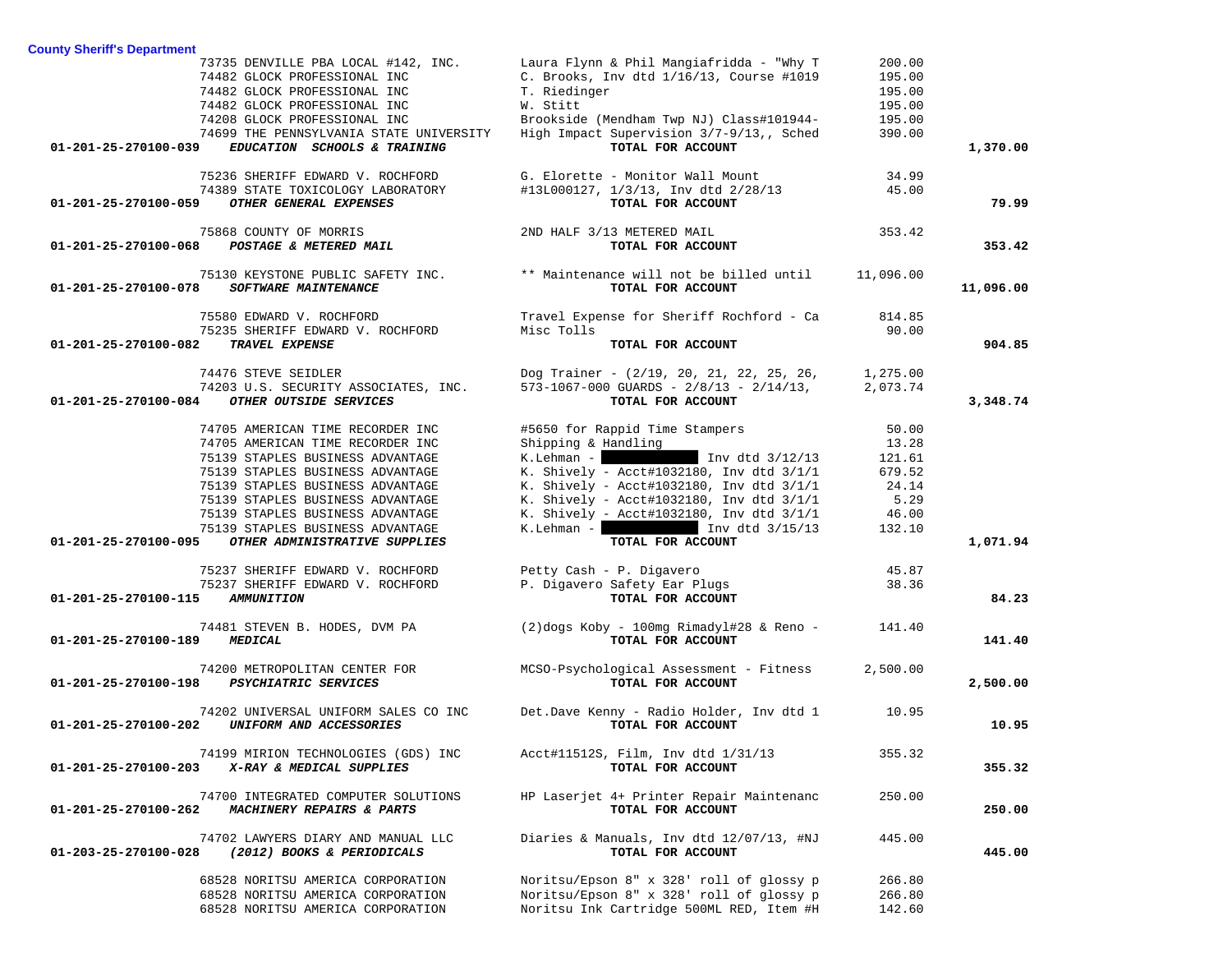| 68528 NORITSU AMERICA CORPORATION                                        | Noritsu Ink Cartridge 500ML MAGENTA, Ite                                             | 142.60   |                           |
|--------------------------------------------------------------------------|--------------------------------------------------------------------------------------|----------|---------------------------|
| 68528 NORITSU AMERICA CORPORATION                                        | Noritsu Ink Cartridge 500ML VIOLET, Item                                             | 142.60   |                           |
| 68528 NORITSU AMERICA CORPORATION                                        | Noritsu Ink Cartridge 500ML CLEAR, Item                                              | 142.60   |                           |
| 68528 NORITSU AMERICA CORPORATION                                        | Noritsu Ink Cartridge 500ML CYAN                                                     | 142.60   |                           |
| 68528 NORITSU AMERICA CORPORATION                                        | 1" SPLICING TAPE                                                                     | 11.99    |                           |
| (2012) PHOTOGRAPHIC SUPPIES<br>01-203-25-270100-064                      | TOTAL FOR ACCOUNT                                                                    |          | 1,401.19                  |
| 69881 UNIVERSAL UNIFORM SALES CO INC                                     | V. Noonan - (Shirts & Emblems), POS#1-20                                             | 441.32   |                           |
| 69881 UNIVERSAL UNIFORM SALES CO INC                                     | P. Gilbride - (Shirts & Emblems), POS#1-                                             | 236.82   |                           |
| 69881 UNIVERSAL UNIFORM SALES CO INC                                     | R. Wall - (Boots), PO#1-20595, Inv dtd 1                                             | 145.88   |                           |
| 69881 UNIVERSAL UNIFORM SALES CO INC                                     | M. Cerullo - (Shirts, Boots), PO#1-20540                                             | 642.42   |                           |
| 69881 UNIVERSAL UNIFORM SALES CO INC                                     | D. Kenny - ( Gloves), POS#1-20632, Inv d                                             | 25.01    |                           |
| 69881 UNIVERSAL UNIFORM SALES CO INC                                     | S. Carro - (Boots, Cuff case, Resister K                                             | 166.09   |                           |
| (2012) UNIFORM AND ACCESSORIES<br>01-203-25-270100-202                   | TOTAL FOR ACCOUNT                                                                    |          | 1,657.54                  |
| TOTAL for County Sheriff's Department                                    |                                                                                      |          | ============<br>25,070.57 |
|                                                                          |                                                                                      |          |                           |
| <b>County Prosecutor's Office</b>                                        |                                                                                      |          |                           |
| 74351 NJ SEX CRIMES OFFICERS ASSOC                                       | 2013 Dues- Assistant Prosecutor Meg Rodr                                             | 150.00   |                           |
| 01-201-25-275100-023<br>ASSOCIATIONS AND MEMBERSHIPS                     | TOTAL FOR ACCOUNT                                                                    |          | 150.00                    |
| 73959 VERIZON WIRELESS                                                   | Account #982471570-00001 1/13/13-2/12/1                                              | 1,166.84 |                           |
| 73994 VERIZON WIRELESS                                                   | Account #882249917-00001 (Jan.10-Feb.9,                                              | 59.21    |                           |
| 01-201-25-275100-031<br>CELLULAR PHONES/PAGERS                           | TOTAL FOR ACCOUNT                                                                    |          | 1,226.05                  |
| 75353 THOMAS ZELANTE                                                     | RE: "Winning with the Media"-Lodging Bet                                             | 351.57   |                           |
| 73367 TRAINING FORCE USA                                                 | "Winning With The Media"- March 21, 2013-                                            | 195.00   |                           |
| 01-201-25-275100-039<br>EDUCATION SCHOOLS & TRAINING                     | TOTAL FOR ACCOUNT                                                                    |          | 546.57                    |
| 73955 WEST PAYMENT CENTER                                                | Account #1000176025- January 2013                                                    | 1,282.60 |                           |
| 73955 WEST PAYMENT CENTER                                                | Account #1003917278-Appellate Team- Janu                                             | 1,354.23 |                           |
| 01-201-25-275100-050<br><b>LAW BOOKS</b>                                 | TOTAL FOR ACCOUNT                                                                    |          | 2,636.83                  |
| 74380 ALPHA GRAPHICS MORRISTOWN                                          | 11x14 Certificate for: John R. Speirs.                                               | 17.50    |                           |
| 73956 CARROT-TOP INDUSTRIES INC                                          | Item #AJ804 - Gold Plated Universal Spea                                             | 16.75    |                           |
| 73956 CARROT-TOP INDUSTRIES INC                                          | FREIGHT                                                                              | 8.76     |                           |
| 73965 MINUTEMAN PRESS                                                    | First Assistant Prosecutor Zelante                                                   | 99.40    |                           |
| 75146 STAPLES BUSINESS ADVANTAGE                                         | Customer #NYC 1054187- Labels, Light Bulb                                            | 286.90   |                           |
| 75146 STAPLES BUSINESS ADVANTAGE                                         | Customer #NYC 1054187-Steel Shelving                                                 | 259.98   |                           |
| 75145 W.B. MASON COMPANY INC                                             | 8x11 Copy Paper                                                                      | 1,348.40 |                           |
| 01-201-25-275100-058<br>OFFICE SUPPLIES & STATIONERY                     | TOTAL FOR ACCOUNT                                                                    |          | 2,037.69                  |
|                                                                          |                                                                                      |          |                           |
| 75338 FEDEX                                                              | Account #1051-0576-2 (3/8-3/12/13) 3/18                                              | 326.76   |                           |
| 75338 FEDEX                                                              | Account #1051-0576-2 3/04/13                                                         | 445.98   |                           |
| 75150 FEDEX                                                              | Account #1051-0576-2 $(3/4-3/6/13)$ 3/11/                                            | 128.71   |                           |
| 75868 COUNTY OF MORRIS<br>01-201-25-275100-068<br>POSTAGE & METERED MAIL | 2ND HALF 3/13 METERED MAIL<br>TOTAL FOR ACCOUNT                                      | 1,119.55 | 2,021.00                  |
|                                                                          |                                                                                      |          |                           |
| 75141 PATRICIA STEWART                                                   | Call response for Major Crimes -Travel t                                             | 43.51    |                           |
| 75141 PATRICIA STEWART                                                   | Call response for Major Crimes-Parsippan<br>Call response for Major Crimes- House Fi | 12.54    |                           |
| 75141 PATRICIA STEWART<br>01-201-25-275100-082<br>TRAVEL EXPENSE         | TOTAL FOR ACCOUNT                                                                    | 26.46    | 82.51                     |
|                                                                          |                                                                                      | 69.00    |                           |
| 73971 APPLE INC<br>73971 APPLE INC                                       | Apple Wireless Keyboard-US<br>iPad Smart Cover-Leather-Black                         | 69.00    |                           |
| 73971 APPLE INC                                                          | Apple 30-pin to USB Cable                                                            | 19.00    |                           |
| 73971 APPLE INC                                                          | 5W USB Power Adapter                                                                 | 19.00    |                           |
|                                                                          | CD Range (614109-615108)                                                             | 540.00   |                           |
| 74339 MEDIA SUPPLY, INC.<br>72451 SIRCHIE AQUISITIONS COMPANY            |                                                                                      | 319.50   |                           |
| 72451 SIRCHIE AQUISITIONS COMPANY                                        | Item NJ200C Adult Sexual Assault Kits.<br>Shipping                                   | 52.16    |                           |
|                                                                          |                                                                                      |          |                           |

68528 NORITSU AMERICA CORPORATION Noritsu Ink Cartridge 500ML BLACK, Item 142.60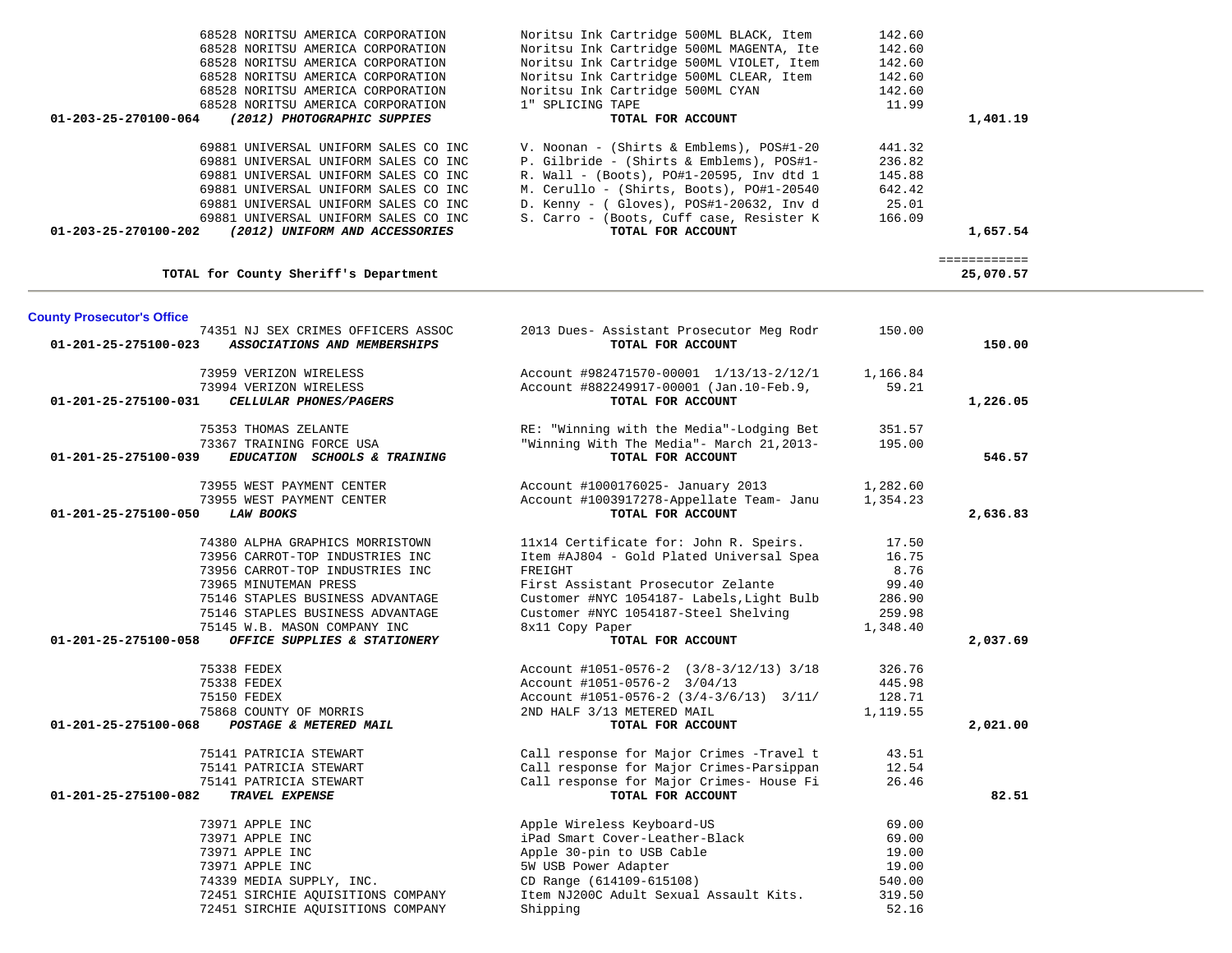| TOTAL for County Prosecutor's Office                                                |                                           |           | 18,914.57 |
|-------------------------------------------------------------------------------------|-------------------------------------------|-----------|-----------|
| <b>County Jail</b>                                                                  |                                           |           |           |
| 74347 CMI EDUCATION INSTITUTE, INC.                                                 | TRAINING FOR E.LAW ON 4.18.13             | 199.99    |           |
| 74347 CMI EDUCATION INSTITUTE, INC.                                                 | TRAINING FOR R.EARLS ON 4.18.13           | 236.89    |           |
| 74346 PASSAIC COUNTY POLICE ACADEMY                                                 | ACADEMY FEES FOR 3 RECRUITS-BASIC CORREC  | 2,535.00  |           |
| $01 - 201 - 25 - 280100 - 039$<br><b>SCHOOLS &amp; TRAINING</b><br><b>EDUCATION</b> | TOTAL FOR ACCOUNT                         |           | 2,971.88  |
| 75868 COUNTY OF MORRIS                                                              | 2ND HALF 3/13 METERED MAIL                | 29.04     |           |
| $01 - 201 - 25 - 280100 - 068$<br>POSTAGE & METERED MAIL                            | TOTAL FOR ACCOUNT                         |           | 29.04     |
| 74520 BFI                                                                           | CHAIR GLIDES DATED 2.28.13                | 107.40    |           |
| 01-201-25-280100-162<br><b>FURNITURE &amp; FIXTURES</b>                             | TOTAL FOR ACCOUNT                         |           | 107.40    |
| 74507 CONTRACT PHARMACY SERVICES INC                                                | INMATE MEDICATION FOR FEB. 2013 DATED 2.2 | 24,849.83 |           |
| 01-201-25-280100-189<br><b>MEDICAL</b>                                              | TOTAL FOR ACCOUNT                         |           | 24,849.83 |
| 74512 UNIVERSAL UNIFORM SALES CO INC                                                | UNIFORMS FOR LONGO SR DATED 1.15.13       | 520.60    |           |
| 74512 UNIVERSAL UNIFORM SALES CO INC                                                | UNIFORMS FOR LONGO SR DATED 1.15.13       | 25.00     |           |

| 75142 CHRISTOPHER DORN<br>01-201-25-275100-126<br>COURT EXPENSES-EXTRADITION | Fugitive Extradtion: Case #2013-000411 K<br>TOTAL FOR ACCOUNT | 474.30 | 474.30   |
|------------------------------------------------------------------------------|---------------------------------------------------------------|--------|----------|
| 74239 ATLANTIC TACTICAL OF NJ, INC.                                          | Account #200033-New hires: T.Joiner & M.                      | 402.77 |          |
| 74239 ATLANTIC TACTICAL OF NJ, INC.                                          | Account #200033-Misc.uniform items for:                       | 247.47 |          |
| 74338 EMBLEM ENTERPRISES INC.                                                | Morris $Country(2-9/16x3)$                                    | 222.00 |          |
| 74338 EMBLEM ENTERPRISES INC.                                                | POLICE (Backpatch) 10x6"                                      | 800.00 |          |
| 74338 EMBLEM ENTERPRISES INC.                                                | Morris County $(4-1/4x5)$                                     | 340.00 |          |
| 74338 EMBLEM ENTERPRISES INC.                                                | Shipping                                                      | 40.26  |          |
| 01-201-25-275100-202<br>UNIFORM AND ACCESSORIES                              | TOTAL FOR ACCOUNT                                             |        | 2,052.50 |
| 73384 LIFESAVERS INC                                                         | Defibtech Lifeline AED Standard Battery                       | 252.00 |          |
| 73384 LIFESAVERS INC                                                         | Lifeline AED Adult Defibrilation Pad Pac                      | 69.44  |          |
| 01-201-25-275100-258<br><i>EQUIPMENT</i>                                     | TOTAL FOR ACCOUNT                                             |        | 321.44   |
| 74238 HEWLETT-PACKARD COMPANY                                                | OUOTE #8355452** HP LASER JET PRO 400 PR                      | 299.00 |          |
| 01-203-25-275100-037<br>(2012) DATA PROCESSING SUPPLIES                      | TOTAL FOR ACCOUNT                                             |        | 299.00   |
| 73965 MINUTEMAN PRESS                                                        | AP Peter Foy                                                  | 99.40  |          |
| 74350 PAPER MART INC                                                         | Community Affairs Envelopes (omitted fro                      | 397.00 |          |
| 01-203-25-275100-058<br>(2012) OFFICE SUPPLIES & STATIONERY                  | TOTAL FOR ACCOUNT                                             |        | 496.40   |
|                                                                              |                                                               |        |          |

73952 G & L TRANSCRIPTION OF NJ<br>1,214.82<br>**TOTAL FOR ACCOUNT 01-203-25-275100-081** *(2012) TRANSCRIPTS* **TOTAL FOR ACCOUNT 1,214.82**

71080 MAGNET FORENSICS quote# 00002146 Internet Evidence Finder 1,560.00

 **01-203-25-275100-118** *(2012) INVESTIGATION EXPENSE* **TOTAL FOR ACCOUNT 1,585.00**

THE SHIPPING MAGNET FORENSICS Shipping & Handling<br>
2012) INVESTIGATION EXPENSE Shipping & TOTAL FOR ACCOUNT

| 72451 SIRCHIE AQUISITIONS COMPANY                    | Item NJ200C Adult Sexual Assault Kits.                                       | 568.00 |          |
|------------------------------------------------------|------------------------------------------------------------------------------|--------|----------|
| 73713 SPRINT                                         | Account #899669942 (Jan.12-Feb.11, 2013)                                     | 161.97 |          |
| 75354 RADIO SHACK                                    | Garmin 50LM GPS for Chief of Staff Danie                                     | 129.99 |          |
| 74376 SPRINT NEXTEL                                  | Account 296629811-(Jan.7-Feb.6, 2013)                                        | 119.97 |          |
| 75318 WILLIAM SCHIEVELLA                             | Hard Supplies (Heavy Duty Cable Ties, XL                                     | 287.75 |          |
| 75318 WILLIAM SCHIEVELLA                             | Food & Beverages $3/16/13$                                                   | 307.95 |          |
| 75318 WILLIAM SCHIEVELLA                             | Food & Beverages- $3/16/13$                                                  | 112.96 |          |
| 73972 VERIZON WIRELESS                               | Account #882249917-00001 (12/10/12-1/9/1                                     | 59.21  |          |
| 74022 J & N TACTICAL LLC.                            | BP-2 Compact Straight Flashbang Pole-48"                                     | 715.00 |          |
| 74022 J & N TACTICAL LLC.                            | BP-2C-CC Heavy Duty Carry Case by First                                      | 165.00 |          |
| 74022 J & N TACTICAL LLC.                            | Shipping                                                                     | 55.00  |          |
| 01-201-25-275100-118<br><b>INVESTIGATION EXPENSE</b> | TOTAL FOR ACCOUNT                                                            |        | 3,770.46 |
| 75142 CHRISTOPHER DORN                               | Fugitive Extradtion: Case #2013-000411 K                                     | 474.30 |          |
| 01-201-25-275100-126<br>COURT EXPENSES-EXTRADITION   | TOTAL FOR ACCOUNT                                                            |        | 474.30   |
|                                                      | 74239 ATLANTIC TACTICAL OF NJ, INC. Account #200033-New hires: T.Joiner & M. | 402.77 |          |
| 74239 ATLANTIC TACTICAL OF NJ, INC.                  | Account #200033-Misc.uniform items for:                                      | 247.47 |          |
| 74338 EMBLEM ENTERPRISES INC.                        | Morris County( $2-9/16x3$ )                                                  | 222.00 |          |
| 74338 EMBLEM ENTERPRISES INC.                        | POLICE (Backpatch) 10x6"                                                     | 800.00 |          |
| 74338 EMBLEM ENTERPRISES INC.                        | Morris County $(4-1/4x5)$                                                    | 340.00 |          |
| 74338 EMBLEM ENTERPRISES INC.                        | Shipping                                                                     | 40.26  |          |
| 01-201-25-275100-202<br>UNIFORM AND ACCESSORIES      | TOTAL FOR ACCOUNT                                                            |        | 2,052.50 |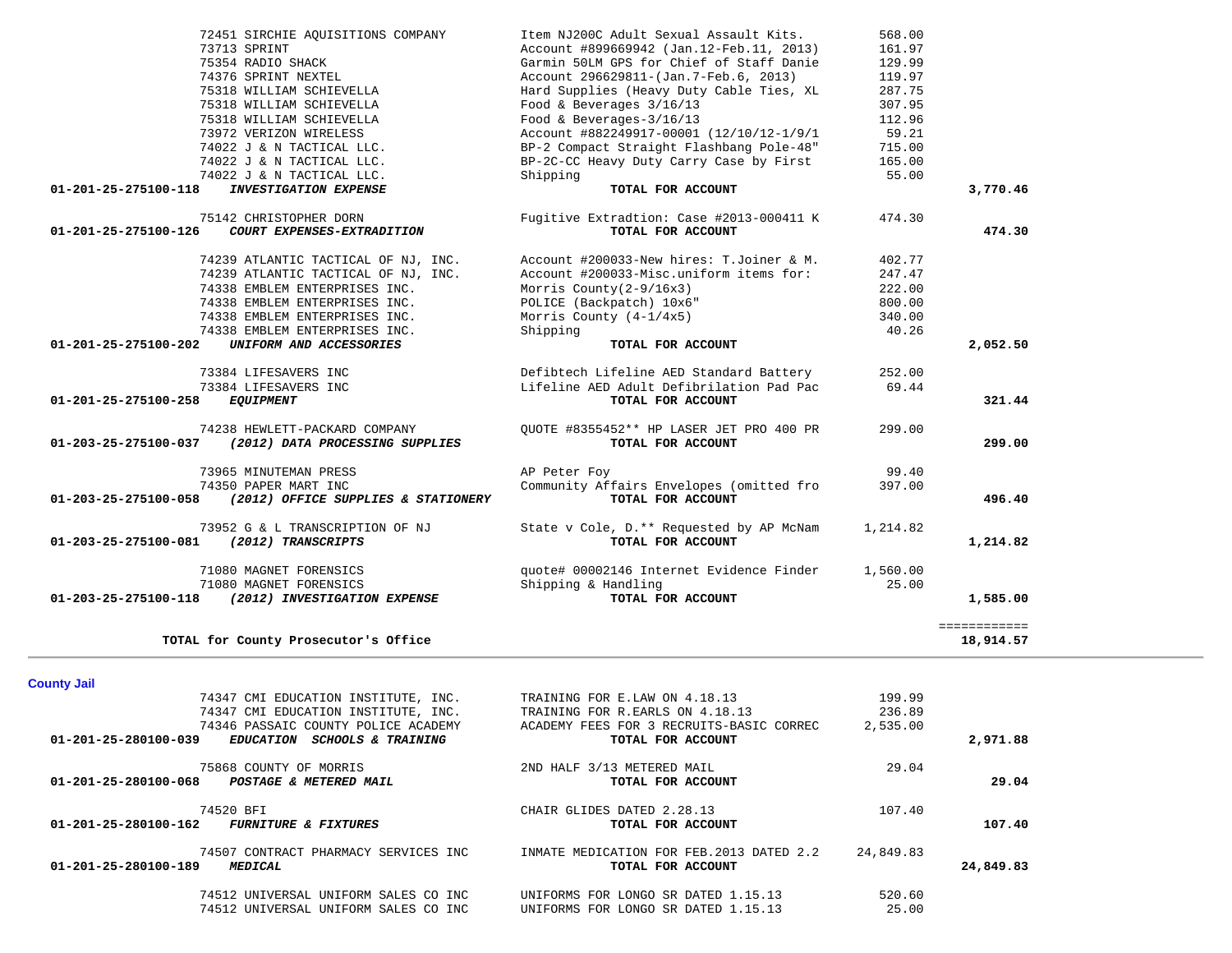| 74512 UNIVERSAL UNIFORM SALES CO INC                             | UNIFORMS FOR CHIEF KOWALSKI DATED 1.22.1 9.00                                 |          |              |
|------------------------------------------------------------------|-------------------------------------------------------------------------------|----------|--------------|
| 74512 UNIVERSAL UNIFORM SALES CO INC                             | COLLAR BRASS DATED 1.22.13                                                    | 390.00   |              |
| 74512 UNIVERSAL UNIFORM SALES CO INC                             | UNIFORMS FOR JOHNSTON DATED 1.25.13                                           | 505.50   |              |
| 01-201-25-280100-202<br>UNIFORM AND ACCESSORIES                  | TOTAL FOR ACCOUNT                                                             |          | 1,450.10     |
| 74522 MORRISTOWN LUMBER &                                        | SEALANT FIR MAINT. DATED 2.14.13                                              | 34.74    |              |
| 01-201-25-280100-249 BLDG MAINTENANCE SUPPLIES                   | TOTAL FOR ACCOUNT                                                             |          | 34.74        |
| 74513 JERSEY PAPER PLUS INC                                      | JANITORIAL SUPPLIES DATEDE 3.5.13                                             | 420.00   |              |
| 74513 JERSEY PAPER PLUS INC                                      | JANITORIAL SUPPLIES DATED 3.5.13                                              | 1,276.50 |              |
| 74692 E.A. MORSE & CO. INC.                                      | JANITORIAL SUPPLIES DATED 3.5.13                                              | 157.89   |              |
| 74693 E.A. MORSE & CO. INC.                                      | FACILITY GLOVES DATED 3.5.13                                                  | 3,535.00 |              |
| 01-201-25-280100-252  JANITORIAL SUPPLIES                        | TOTAL FOR ACCOUNT                                                             |          | 5,389.39     |
| 74698 CARRIER CORPORATION                                        | BOILER REPAIR/PARTS DATED 2.11.13 352.00                                      |          |              |
| 01-201-25-280100-262 MACHINERY REPAIRS & PARTS                   | TOTAL FOR ACCOUNT                                                             |          | 352.00       |
| 69267 STAPLES BUSINESS ADVANTAGE                                 | OFFICE SUPPLIES DATED 11.29.12                                                | 509.76   |              |
| 01-203-25-280100-058 (2012) OFFICE SUPPLIES & STATIONERY         | TOTAL FOR ACCOUNT                                                             |          | 509.76       |
|                                                                  | 74342 MATERNAL FETAL MEDICINE MEDICAL CARE FOR E.OVIEDA DATED 11.28.12 120.25 |          |              |
| 70176 HEALTH CARE LOGISTICS INC. MEDICAL SUPPLIES DATED 12.17.12 |                                                                               | 38.91    |              |
| 01-203-25-280100-189 (2012) MEDICAL                              | TOTAL FOR ACCOUNT                                                             |          | 159.16       |
| 74704 CARRIER CORPORATION                                        | HEATING PUMP PARTS/REPAIR DATED 12.22.12                                      | 8,856.00 |              |
| 01-203-25-280100-262 (2012) MACHINERY REPAIRS & PARTS            | TOTAL FOR ACCOUNT                                                             |          | 8,856.00     |
|                                                                  |                                                                               |          | ============ |
| TOTAL for County Jail                                            |                                                                               |          | 44,709.30    |

**County Youth Detention Facilit**

| 73932 CABLEVISION                                              | Acct. # 07876-529177-01-5 dates of servi | 40.57    |              |
|----------------------------------------------------------------|------------------------------------------|----------|--------------|
| 73932 CABLEVISION                                              | Acct. # 07876-529177-01-5 dates of servi | 40.57    |              |
| 74455 DENVILLE PBA LOCAL #142, INC.                            | "Why Teens Kill" 6 attendees--April 22,  | 600.00   |              |
| $01 - 201 - 25 - 281100 - 039$<br>EDUCATION SCHOOLS & TRAINING | TOTAL FOR ACCOUNT                        |          | 681.14       |
| 75094 STAPLES BUSINESS ADVANTAGE                               | Classification folders, ink jet, packing | 610.27   |              |
| 75186 STAPLES BUSINESS ADVANTAGE                               | Toner, Telephone, Cleaning spray         | 71.99    |              |
| 01-201-25-281100-058<br>OFFICE SUPPLIES & STATIONERY           | TOTAL FOR ACCOUNT                        |          | 682.26       |
| 75868 COUNTY OF MORRIS                                         | 2ND HALF 3/13 METERED MAIL               | 65.11    |              |
| 01-201-25-281100-068<br>POSTAGE & METERED MAIL                 | TOTAL FOR ACCOUNT                        |          | 65.11        |
| 75512 SODEXO INC & AFFILIATES                                  | Contractual Charge                       | 2,188.92 |              |
| 75512 SODEXO INC & AFFILIATES                                  | Meals                                    | 2,497.44 |              |
| 75512 SODEXO INC & AFFILIATES                                  | snacks & groceries                       | 1,336.73 |              |
| 01-201-25-281100-185<br>FOOD                                   | TOTAL FOR ACCOUNT                        |          | 6,023.09     |
| 75387 ALLEN PAPER & SUPPLY CO                                  | wash brite, hot cups, cold cups, c fold  | 948.82   | 948.82       |
| 01-201-25-281100-252<br><b>JANITORIAL SUPPLIES</b>             | TOTAL FOR ACCOUNT                        |          |              |
| 74298 BATTERIES PLUS                                           | flashlight replacement batteries         | 179.95   |              |
| 01-201-25-281100-258<br><i>EQUIPMENT</i>                       | TOTAL FOR ACCOUNT                        |          | 179.95       |
|                                                                |                                          |          | ============ |
| TOTAL for County Youth Detention Facilit                       |                                          |          | 8,580.37     |

## **Road Repairs**

<sup>75868</sup> COUNTY OF MORRIS 2ND HALF 3/13 METERED MAIL 0.46<br> **0.46** 201-201-26-290100-068 *POSTAGE & METERED MAIL* **201-201-26-290100-068** *POSTAGE & METERED MAIL*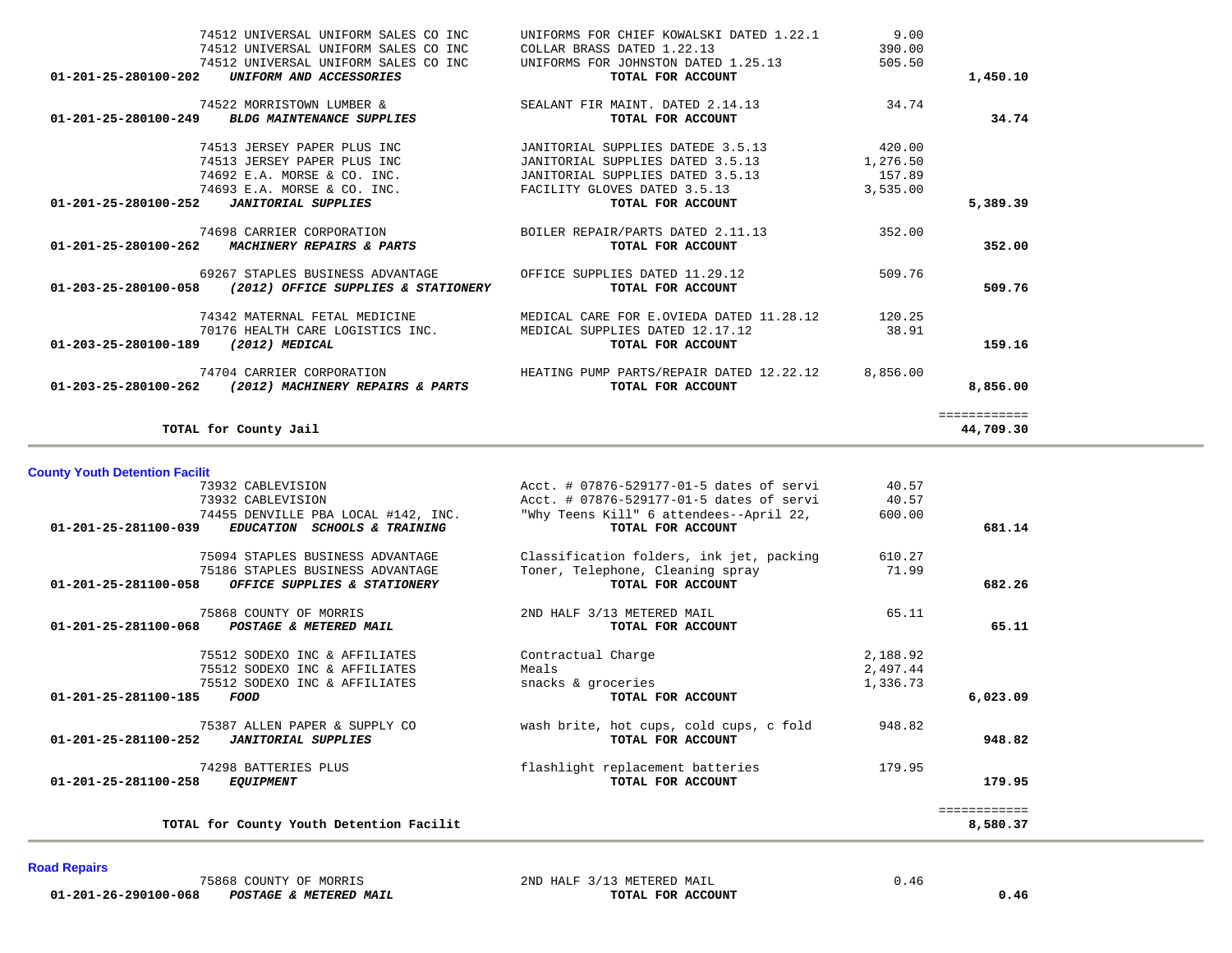| 75770 NATIONAL FUEL OIL INC.<br>01-201-26-290100-140<br><b>GAS PURCHASES</b>     | FUEL CHARGES 2/13<br>TOTAL FOR ACCOUNT         | 2,280.85 | 2,280.85                 |  |
|----------------------------------------------------------------------------------|------------------------------------------------|----------|--------------------------|--|
| 74345 TREE KING INC<br>01-201-26-290100-228<br>CONTRACTED SNOW/ICE REMOVAL       | Storm 2/26/2013 Rt 10, 18<br>TOTAL FOR ACCOUNT | 3,240.00 | 3,240.00                 |  |
| TOTAL for Road Repairs                                                           |                                                |          | ============<br>5,521.31 |  |
| <b>Bridges and Culverts</b>                                                      |                                                |          |                          |  |
| 74595 SHEAFFER SUPPLY INC.<br>01-201-26-292100-233<br><b>LUMBER</b>              | $1/2x3-3/4$ Rawl Stud<br>TOTAL FOR ACCOUNT     | 12.93    | 12.93                    |  |
| 74594 SHEAFFER SUPPLY INC.                                                       | 36" HVY Sledge Handle                          | 12.99    |                          |  |
| 74594 SHEAFFER SUPPLY INC.                                                       | 10-1/2" Hammer Handle                          | 5.99     |                          |  |
| 74594 SHEAFFER SUPPLY INC.                                                       | 25' HD Measuring Tape                          | 31.90    |                          |  |
| 01-201-26-292100-239<br>SMALL TOOLS                                              | TOTAL FOR ACCOUNT                              |          | 50.88                    |  |
| 74900 SHEAFFER SUPPLY INC.                                                       | 100487 200Z Estwing Claw Hammer                | 29.95    |                          |  |
| 74900 SHEAFFER SUPPLY INC.                                                       | 1794077 48: Box Beam Level                     | 39.95    |                          |  |
| <i>TOOLS - OTHERS</i><br>01-201-26-292100-246                                    | TOTAL FOR ACCOUNT                              |          | 69.90                    |  |
|                                                                                  |                                                |          |                          |  |
|                                                                                  |                                                |          | ============             |  |
| TOTAL for Bridges and Culverts                                                   |                                                |          | 133.71                   |  |
|                                                                                  |                                                |          |                          |  |
| <b>Shade Tree Commission</b>                                                     |                                                |          |                          |  |
| 73890 NATURE'S CHOICE CORPORATION                                                | stumps                                         | 240.00   |                          |  |
| 01-201-26-300100-098 OTHER OPERATING&REPAIR SUPPLY                               | TOTAL FOR ACCOUNT                              |          | 240.00                   |  |
|                                                                                  |                                                |          | ============             |  |
| TOTAL for Shade Tree Commission                                                  |                                                |          | 240.00                   |  |
| <b>Buildings &amp; Grounds</b>                                                   |                                                |          |                          |  |
| 75558 WILLIAM F. BARNISH                                                         | RENT FOR DOVER PROBATION/ MAY 2013             | 7,087.72 |                          |  |
| <b>BUILDING RENTAL</b><br>01-201-26-310100-029                                   | TOTAL FOR ACCOUNT                              |          | 7,087.72                 |  |
|                                                                                  |                                                |          |                          |  |
| 74178 AC & R, INC                                                                | RE: ICE MACHINE - PM/ 02-27-13                 | 278.82   |                          |  |
| 74641 TRANE                                                                      | ANNUAL SERVICE AGREEMENT# 333212/ RE: SC       | 3,424.00 |                          |  |
| 74641 TRANE                                                                      | ANNUAL SERVICE AGREEMENT# 333168/RE: BA        | 3,090.00 |                          |  |
| 01-201-26-310100-044<br>EQUIPMENT SERVICE AGREEMENTS                             | TOTAL FOR ACCOUNT                              |          | 6,792.82                 |  |
|                                                                                  | PARKING MAINTENANCE FEE / APRIL 2013           |          |                          |  |
| 75557 MORRISTOWN PARKING AUTHORITY<br>01-201-26-310100-062<br>PARKING LOT RENTAL | TOTAL FOR ACCOUNT                              | 5,216.00 | 5,216.00                 |  |
|                                                                                  |                                                |          |                          |  |
| 73969 LOVEYS PIZZA & GRILL                                                       | RE: MEAL RECEIPTS/ DATED 01-05-13 THRU 0       | 730.00   |                          |  |
| 74631 SCIENTIFIC WATER CONDITIONING                                              | RE: BYPASS FEEDERS/ 02-25-13                   | 475.00   |                          |  |
| 01-201-26-310100-084 OTHER OUTSIDE SERVICES                                      | TOTAL FOR ACCOUNT                              |          | 1,205.00                 |  |
|                                                                                  |                                                |          |                          |  |
| 75555 DEER PARK                                                                  | 0434507703/ 01-15-13 THRU 02-14-13             | 79.15    |                          |  |
| 75555 DEER PARK                                                                  | 0434507703/ 02-15-13 THRU 03-14-13             | 60.52    |                          |  |
| 01-201-26-310100-095 OTHER ADMINISTRATIVE SUPPLIES                               | TOTAL FOR ACCOUNT                              |          | 139.67                   |  |
| 74677 ALLEN PAPER & SUPPLY CO                                                    | WO68269/ RE: B & G/ 02-21-13                   | 225.07   |                          |  |
| 01-201-26-310100-098 OTHER OPERATING&REPAIR SUPPLY                               |                                                |          | 225.07                   |  |
|                                                                                  |                                                |          |                          |  |
|                                                                                  | TOTAL FOR ACCOUNT                              |          |                          |  |
| 75212 JORGE ROMERO                                                               | 2012 WORK BOOTS - NIGHTCREW                    | 90.00    |                          |  |
| 74640 NORTHERN SAFETY CO. INC.                                                   | WO67881/ RE: WINTER GEAR/ 01-16-13             | 798.05   |                          |  |
| 01-201-26-310100-207 UNIFORM & CLOTHING ALLOWANCE                                | TOTAL FOR ACCOUNT                              |          | 888.05                   |  |
|                                                                                  |                                                |          |                          |  |
| 75257 RICCIARDI BROTHERS OF                                                      | WO68339/ RE: CH/ 02-07-13                      | 142.91   |                          |  |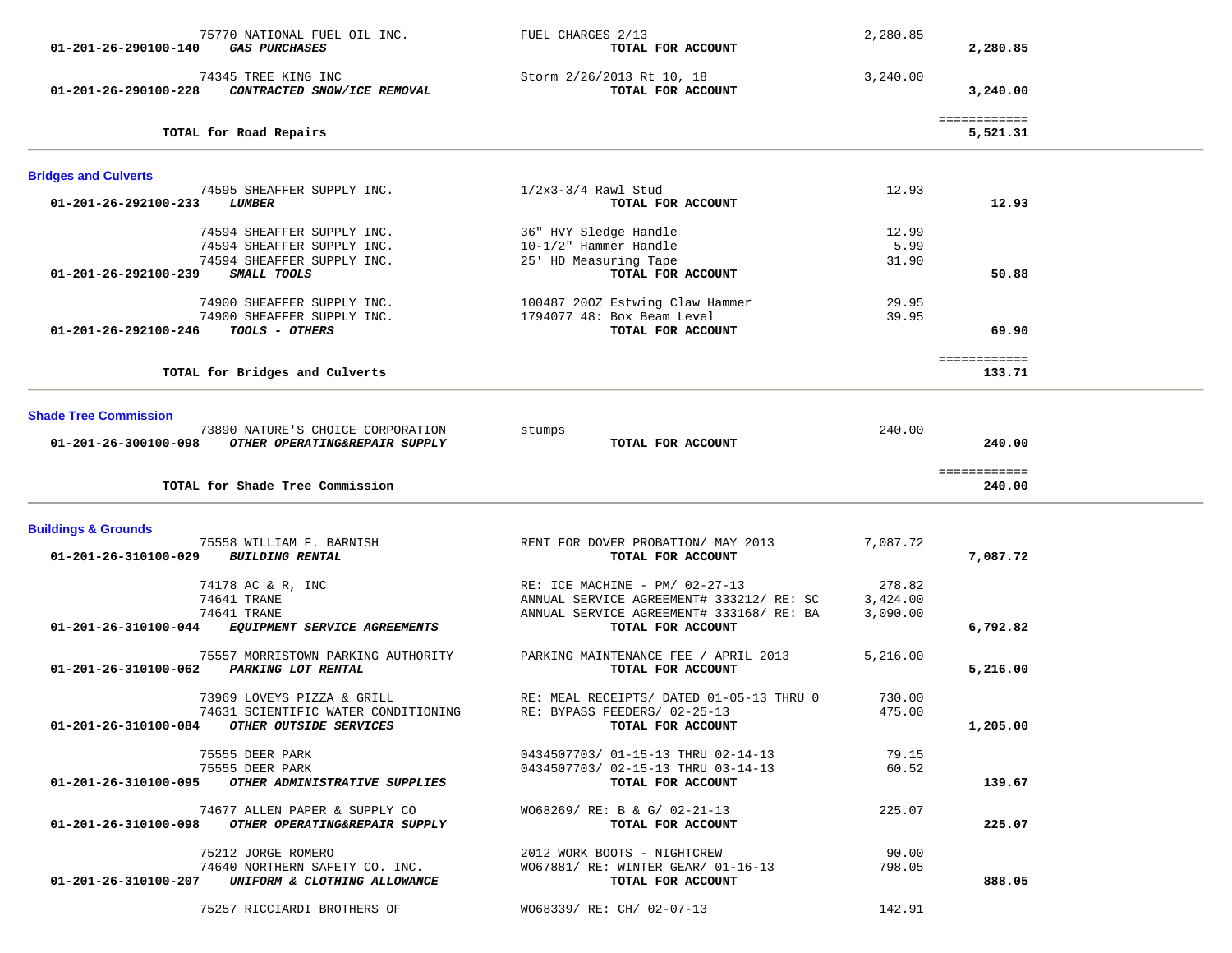| 74622 DUBLIN MAINTENANCE CONTRACTORS INC. |                  | W068214/ RE: EQUIP REPAIR/ 01-15-13 | 450.00 |
|-------------------------------------------|------------------|-------------------------------------|--------|
| 74714 R & J CONTROL, INC.                 |                  | 002839/ A & R BLDG-KOHLER           | 174.95 |
| 74714 R & J CONTROL, INC.                 | 003113/ CAC BLDG |                                     | 174.95 |
| 74714 R & J CONTROL, INC.                 |                  | 002867/ COUNTY GARAGE               | 174.95 |
| 74714 R & J CONTROL, INC.                 |                  | 003108/ HEALTH MNGMNT               | 174.95 |
| 74714 R & J CONTROL, INC.                 | 002841/ JDC      |                                     | 174.95 |
| 74714 R & J CONTROL, INC.                 |                  | 003109/ MONTVILLE                   | 174.95 |
| 74714 R & J CONTROL, INC.                 | 002869/ SCHUYLER |                                     | 174.95 |

| 74179 ABLE SECURITY LOCKSMITHS                 | RE: JDC/ 02-18-13                      | 843.00   |          |
|------------------------------------------------|----------------------------------------|----------|----------|
| 74179 ABLE SECURITY LOCKSMITHS                 | RE: SEU/ 02-28-13                      | 691.00   |          |
| 74310 BATTERIES PLUS                           | WO68703/ RE: B & G/ 01-18-13           | 155.40   |          |
| 75239 GRAINGER                                 | WO68322/ RE: B & G/ 01-31-13           | 413.19   |          |
| 75239 GRAINGER                                 | WO68333/ RE: B & G/ 02-01-13           | 69.66    |          |
| 75239 GRAINGER                                 | WO68411/ RE: B & G/ 02-14-13           | 286.50   |          |
| 75239 GRAINGER                                 | W068411/ RE: B & G/ 02-14-13           | 126.66   |          |
| 75239 GRAINGER                                 | WO68296/RE: B & G/ 02-19-13            | 189.45   |          |
| 75239 GRAINGER                                 | WO68543/RE: LAW & PUB SAFETY/03-01-13  | 157.68   |          |
| 75239 GRAINGER                                 | WO68559/RE: B & G/ 03-05-13            | 111.60   |          |
| 75239 GRAINGER                                 | WO68419/ RE: OTA/ 03-05-13             | 252.18   |          |
| 74593 SHEAFFER SUPPLY, INC.                    | WO67897/ RE: A & R - CH/ 01-09-13      | 76.39    |          |
| 74593 SHEAFFER SUPPLY, INC.                    | WO68379/ RE: A & R - CH/ 02-08-13      | 322.75   |          |
| 74593 SHEAFFER SUPPLY, INC.                    | RE: B & G/ 01-31-13                    | 122.57   |          |
| 74637 U-LINE SHIPPING SUPPLY                   | WO68375/ RE: BLDGS & GROUNDS/ 02-07-13 | 2,241.19 |          |
| 74637 U-LINE SHIPPING SUPPLY                   | W068375/ RE: BLDGS & GROUNDS/ 02-13-13 | 236.08   |          |
| 01-201-26-310100-249 BLDG MAINTENANCE SUPPLIES | TOTAL FOR ACCOUNT                      |          | 6,414,30 |

# 01-201-26-310100-239 *SMALL TOOLS*

|                                               | 74682 GENERAL PLUMBING SUPPLY INC. | W  |
|-----------------------------------------------|------------------------------------|----|
|                                               | 74626 KLEIZA ENTERPRISES INC       | R. |
|                                               | 74626 KLEIZA ENTERPRISES INC       | R. |
|                                               | 74627 MORRIS BRICK AND STONE CO.   | W  |
|                                               | 74627 MORRIS BRICK AND STONE CO.   | W  |
|                                               | 74627 MORRIS BRICK AND STONE CO.   | W  |
|                                               | 75552 MADISON PLUMBING SUPPLY CO   | W  |
|                                               | 75552 MADISON PLUMBING SUPPLY CO   | W  |
|                                               | 74593 SHEAFFER SUPPLY, INC.        | W  |
|                                               | 74635 WATER WORKS SUPPLY CO., INC. | W  |
|                                               | 74681 GENERAL PLUMBING SUPPLY INC. | W  |
|                                               | 74681 GENERAL PLUMBING SUPPLY INC. | W  |
|                                               | 75386 J.A. SEXAUER                 | W  |
|                                               | 75386 J.A. SEXAUER                 | W  |
|                                               | 75386 J.A. SEXAUER                 | W  |
| $01 - 201 - 26 - 310100 - 235$ PIPES - OTHERS |                                    |    |

| 6-310100-234 | יזיא ד ב כ                  |  |
|--------------|-----------------------------|--|
|              | 75250 RICCIARDI BROTHERS OF |  |
|              | 75250 RICCIARDI BROTHERS OF |  |
|              | 75250 RICCIARDI BROTHERS OF |  |
|              | 75250 RICCIARDI BROTHERS OF |  |
|              | 75250 RICCIARDI BROTHERS OF |  |
|              | 75250 RICCIARDI BROTHERS OF |  |
|              | 75250 RICCIARDI BROTHERS OF |  |
|              | 75250 RICCIARDI BROTHERS OF |  |
|              | 75250 RICCIARDI BROTHERS OF |  |
|              | 75257 RICCIARDI BROTHERS OF |  |
|              | 75257 RICCIARDI BROTHERS OF |  |
|              | 75257 RICCIARDI BROTHERS OF |  |
|              | 75257 RICCIARDI BROTHERS OF |  |
|              | 75257 RICCIARDI BROTHERS OF |  |
|              |                             |  |

| 75386 J.A. SEXAUER                               | WO68303/ RE: OTA - HOT WATER HEATER/ 02-                           | 540.27   |           |
|--------------------------------------------------|--------------------------------------------------------------------|----------|-----------|
| 01-201-26-310100-235 PIPES - OTHERS              | TOTAL FOR ACCOUNT                                                  |          | 13,161.99 |
| 75244 GRAINGER                                   | WO68218/ RE: SM TOOLS/ 03-06-13 215.25                             |          |           |
| 01-201-26-310100-239 SMALL TOOLS                 | TOTAL FOR ACCOUNT                                                  |          | 215.25    |
| 74179 ABLE SECURITY LOCKSMITHS RE: JDC/ 01-21-13 |                                                                    | 119.00   |           |
| 74179 ABLE SECURITY LOCKSMITHS RE: JDC/ 02-18-13 |                                                                    | 843.00   |           |
| 74179 ABLE SECURITY LOCKSMITHS                   | RE: SEU/ 02-28-13                                                  | 691.00   |           |
|                                                  |                                                                    | 155.40   |           |
| 75239 GRAINGER                                   | WO68322/ RE: B & G/ 01-31-13                                       | 413.19   |           |
| 75239 GRAINGER                                   | WO68333/ RE: B & G/ 02-01-13<br>WO68411/ RE: B & G/ 02-14-13       | 69.66    |           |
| 75239 GRAINGER                                   |                                                                    | 286.50   |           |
| 75239 GRAINGER                                   | WO68411/ RE: B & G/ 02-14-13                                       | 126.66   |           |
| 75239 GRAINGER                                   | $WO68296/RE: B \& G/02-19-13$ 189.45                               |          |           |
| 75239 GRAINGER                                   | WO68543/ RE: LAW & PUB SAFETY/ 03-01-13 157.68                     |          |           |
| 75239 GRAINGER                                   | WO68559/ RE: B & G/ 03-05-13                                       | 111.60   |           |
| 75239 GRAINGER                                   | WO68419/ RE: OTA/ 03-05-13                                         | 252.18   |           |
|                                                  | 74593 SHEAFFER SUPPLY, INC. WO67897/RE: A & R - CH/ 01-09-13 76.39 |          |           |
|                                                  | 74593 SHEAFFER SUPPLY, INC. WO68379/RE: A & R - CH/02-08-13 322.75 |          |           |
|                                                  | 74593 SHEAFFER SUPPLY, INC. RE: B & G/ 01-31-13 122.57             |          |           |
|                                                  | 74637 U-LINE SHIPPING SUPPLY WO68375/RE: BLDGS & GROUNDS/02-07-13  | 2,241.19 |           |
| 74637 U-LINE SHIPPING SUPPLY                     | W068375/ RE: BLDGS & GROUNDS/ 02-13-13                             | 236.08   |           |

|  |  |                             | 303/ RE: OTA - HOT WATER HEATER/ 02- |  |
|--|--|-----------------------------|--------------------------------------|--|
|  |  |                             | 303/ RE: OTA - HOT WATER HEATER/ 02- |  |
|  |  | TOTAL FOR ACCOUNT           |                                      |  |
|  |  |                             |                                      |  |
|  |  | 218/ RE: SM TOOLS/ 03-06-13 |                                      |  |

|                      | 75250 RICCIARDI BROTHERS OF        | W068178/ RE: ITD/ 01-11-13                                                  | 103.17   |          |
|----------------------|------------------------------------|-----------------------------------------------------------------------------|----------|----------|
|                      | 75250 RICCIARDI BROTHERS OF        | WO68224/ RE: SEU/ 01-15-13                                                  | 25.60    |          |
|                      |                                    | 75250 RICCIARDI BROTHERS OF WO68224/ RE: SEU/ 01-17-13                      | 542.80   |          |
|                      |                                    | 75250 RICCIARDI BROTHERS OF WO68239/RE: B & G/ 01-22-13 19.49               |          |          |
|                      |                                    | 75250 RICCIARDI BROTHERS OF WO68239/ RE: B & G/ 01-22-13 133.50             |          |          |
| 01-201-26-310100-234 | <i><b>PAINT</b></i>                | TOTAL FOR ACCOUNT                                                           |          | 2,568.52 |
|                      |                                    | 74682 GENERAL PLUMBING SUPPLY INC. WO68365/RE: CTY GRG/ 02-13-13 24.26      |          |          |
|                      |                                    | 74626 KLEIZA ENTERPRISES INC RE: YOUTH SHELTER - PSTA/01-02-13              | 300.00   |          |
|                      |                                    | 74626 KLEIZA ENTERPRISES INC RE: YOUTH SHELTER/ 02-26-13                    | 150.00   |          |
|                      |                                    | 74627 MORRIS BRICK AND STONE CO. WO68435/RE: WARRANTS/02-26-13              | 146.00   |          |
|                      |                                    | 74627 MORRIS BRICK AND STONE CO. WO68435/RE: WARRANTS/02-26-13              | 146.00   |          |
|                      |                                    | 74627 MORRIS BRICK AND STONE CO. WO68435/RE: WARRANTS/02-28-13              | 146.00   |          |
|                      | 75552 MADISON PLUMBING SUPPLY CO   | WO68414/ RE: K-9/ 03-07-13                                                  | 49.28    |          |
|                      |                                    | 75552 MADISON PLUMBING SUPPLY CO WO68383/RE: VOTING MACHINE/ 03-12-13 10.56 |          |          |
|                      |                                    | 74593 SHEAFFER SUPPLY, INC. WO67365/RE: CTY GRG/02-14-13 60.72              |          |          |
|                      | 74635 WATER WORKS SUPPLY CO., INC. | WO68173/RE: SEU/ 01-08-13 433.10                                            |          |          |
|                      | 74681 GENERAL PLUMBING SUPPLY INC. | WO68303/RE: OTA - HOT WATER HEATER/02-                                      | 8,088.00 |          |
|                      | 74681 GENERAL PLUMBING SUPPLY INC. | WO68303/ RE: OTA - HOT WATER HEATER/ 02- 244.50                             |          |          |
|                      | 75386 J.A. SEXAUER                 | $WO68303/RE: OTA - HOT WATER HEATER / 02-2,753.54$                          |          |          |
|                      | 75386 J.A. SEXAUER                 | $W068303/RE: OTA - HOT WATER HEATER / 02-$ 69.76                            |          |          |
|                      | 75386 J.A. SEXAUER                 | WO68303/ RE: OTA - HOT WATER HEATER/ 02-                                    | 540.27   |          |

|                                                | 75257 RICCIARDI BROTHERS OF | WO68301/ RE: CH/ 02-13-13         | 89.59  |
|------------------------------------------------|-----------------------------|-----------------------------------|--------|
|                                                | 75257 RICCIARDI BROTHERS OF | WO68301/ RE: CH/ 02-15-13         | 161.80 |
|                                                | 75257 RICCIARDI BROTHERS OF | W068244/ RE: SEU/ 02-20-13        | 243.63 |
|                                                | 75257 RICCIARDI BROTHERS OF | W068453/ RE: A & RBLDG/ 02-22-13  | 19.98  |
|                                                | 75257 RICCIARDI BROTHERS OF | WO68301/ RE: CH/ 02-25-13         | 88.92  |
|                                                | 75250 RICCIARDI BROTHERS OF | WO68115/ RE: PROSECUTOR/ 01-02-13 | 54.85  |
|                                                | 75250 RICCIARDI BROTHERS OF | W067660/ RE: PSTA/ 01-02-13       | 215.96 |
|                                                | 75250 RICCIARDI BROTHERS OF | W067660/ RE: PSTA/ 01-10-13       | 164.15 |
|                                                | 75250 RICCIARDI BROTHERS OF | WO68115/ RE: PROSECUTOR/ 01-10-13 | 562.17 |
|                                                | 75250 RICCIARDI BROTHERS OF | W068178/ RE: ITD/ 01-11-13        | 103.17 |
|                                                | 75250 RICCIARDI BROTHERS OF | W068224/ RE: SEU/ 01-15-13        | 25.60  |
|                                                | 75250 RICCIARDI BROTHERS OF | W068224/ RE: SEU/ 01-17-13        | 542.80 |
|                                                | 75250 RICCIARDI BROTHERS OF | WO68239/ RE: B & G/ 01-22-13      | 19.49  |
|                                                | 75250 RICCIARDI BROTHERS OF | WO68239/ RE: B & G/ 01-22-13      | 133.50 |
| $01 - 201 - 26 - 310100 - 234$<br><b>PAINT</b> |                             | TOTAL FOR ACCOUNT                 |        |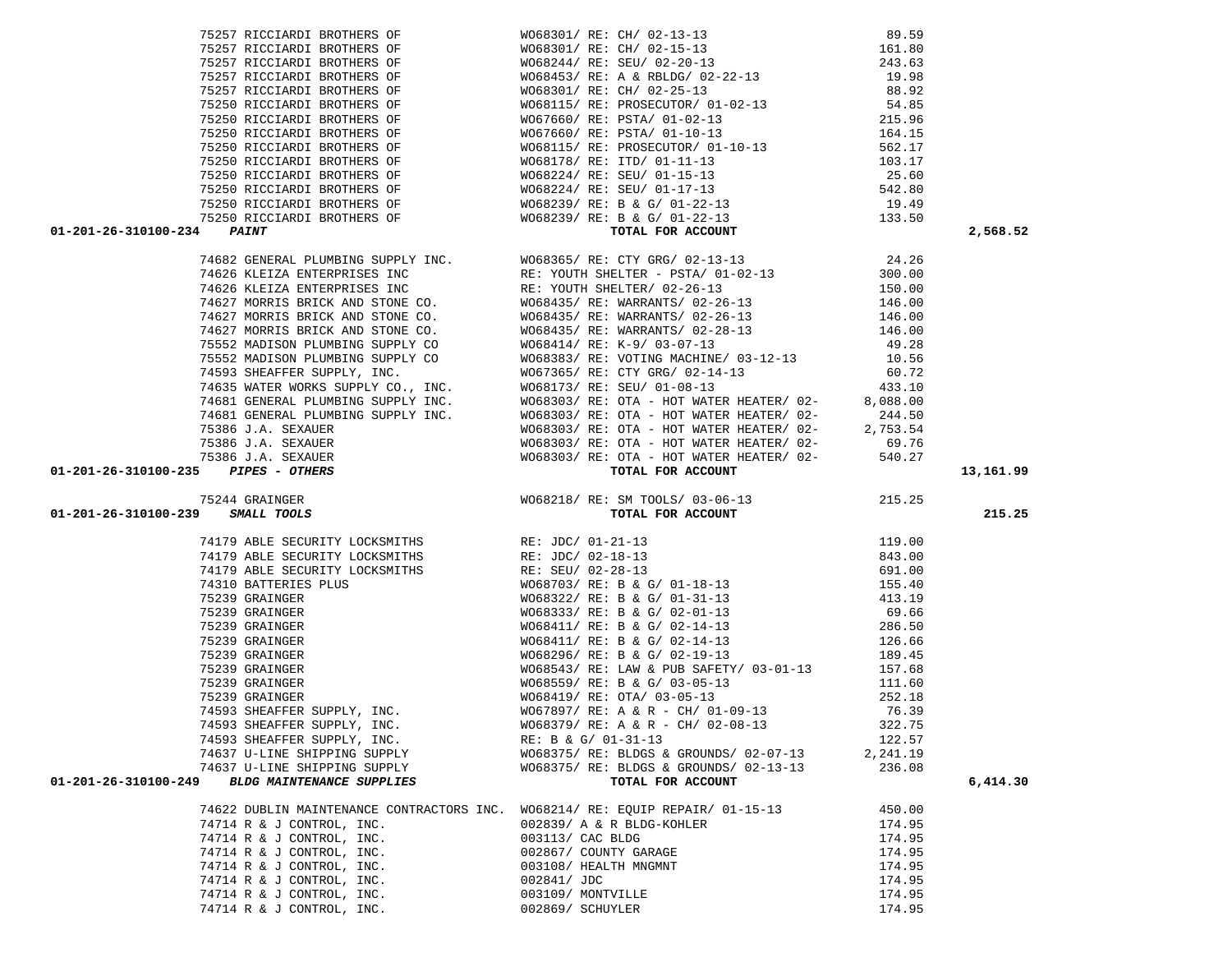| 74714 R & J CONTROL, INC. 0013147 SEW TELEVISION SEE AND 114, 95 (1974) AND 17414 R & J CONTROL, INC. 0013647 MONTROL INC. 2003687 MARTING 174713 R & J CONTROL, INC. 0013687 MONTROL SEE A 2001 1147 SEE AND 174713 R & J CO                                                                                                                                    |                                                          |                    |          |
|------------------------------------------------------------------------------------------------------------------------------------------------------------------------------------------------------------------------------------------------------------------------------------------------------------------------------------------------------------------|----------------------------------------------------------|--------------------|----------|
|                                                                                                                                                                                                                                                                                                                                                                  |                                                          |                    |          |
|                                                                                                                                                                                                                                                                                                                                                                  |                                                          |                    |          |
|                                                                                                                                                                                                                                                                                                                                                                  |                                                          |                    |          |
|                                                                                                                                                                                                                                                                                                                                                                  |                                                          |                    |          |
|                                                                                                                                                                                                                                                                                                                                                                  |                                                          |                    |          |
|                                                                                                                                                                                                                                                                                                                                                                  |                                                          |                    |          |
|                                                                                                                                                                                                                                                                                                                                                                  |                                                          |                    |          |
|                                                                                                                                                                                                                                                                                                                                                                  |                                                          |                    |          |
|                                                                                                                                                                                                                                                                                                                                                                  |                                                          |                    |          |
|                                                                                                                                                                                                                                                                                                                                                                  |                                                          |                    |          |
|                                                                                                                                                                                                                                                                                                                                                                  |                                                          |                    |          |
|                                                                                                                                                                                                                                                                                                                                                                  |                                                          |                    |          |
|                                                                                                                                                                                                                                                                                                                                                                  |                                                          |                    |          |
|                                                                                                                                                                                                                                                                                                                                                                  |                                                          |                    |          |
|                                                                                                                                                                                                                                                                                                                                                                  |                                                          |                    |          |
|                                                                                                                                                                                                                                                                                                                                                                  |                                                          |                    |          |
|                                                                                                                                                                                                                                                                                                                                                                  |                                                          |                    |          |
|                                                                                                                                                                                                                                                                                                                                                                  |                                                          |                    |          |
|                                                                                                                                                                                                                                                                                                                                                                  |                                                          |                    |          |
|                                                                                                                                                                                                                                                                                                                                                                  |                                                          |                    |          |
|                                                                                                                                                                                                                                                                                                                                                                  |                                                          |                    |          |
|                                                                                                                                                                                                                                                                                                                                                                  |                                                          |                    |          |
|                                                                                                                                                                                                                                                                                                                                                                  |                                                          |                    | 5,698.50 |
|                                                                                                                                                                                                                                                                                                                                                                  |                                                          |                    |          |
|                                                                                                                                                                                                                                                                                                                                                                  |                                                          |                    |          |
|                                                                                                                                                                                                                                                                                                                                                                  |                                                          |                    |          |
|                                                                                                                                                                                                                                                                                                                                                                  |                                                          |                    | 179.17   |
|                                                                                                                                                                                                                                                                                                                                                                  |                                                          |                    |          |
|                                                                                                                                                                                                                                                                                                                                                                  |                                                          |                    |          |
|                                                                                                                                                                                                                                                                                                                                                                  |                                                          |                    | 1,713.95 |
|                                                                                                                                                                                                                                                                                                                                                                  |                                                          |                    |          |
|                                                                                                                                                                                                                                                                                                                                                                  |                                                          |                    |          |
|                                                                                                                                                                                                                                                                                                                                                                  |                                                          |                    | 257.45   |
|                                                                                                                                                                                                                                                                                                                                                                  |                                                          |                    |          |
|                                                                                                                                                                                                                                                                                                                                                                  |                                                          | 408.95             |          |
|                                                                                                                                                                                                                                                                                                                                                                  |                                                          |                    |          |
|                                                                                                                                                                                                                                                                                                                                                                  |                                                          |                    |          |
| $74320 \text{ CARROT-TOP INDUSTRIES INC} \begin{array}{l} \text{W068004/ RE: B & G/ 12-11-12 }\\ 74320 \text{ CARROT-TOP INDUSTRIES INC} \end{array} \begin{array}{l} \text{W068004/ RE: B & G/ 12-11-12 }\\ \text{W068004/ RE: B & G/ 12-17-12 } \end{array} \begin{array}{l} \text{W068004/ RE: B & G/ 12-11-12 }\\ \text{W068004/ RE: B & G/ 12-17-12 } \end$ |                                                          |                    | 621.71   |
|                                                                                                                                                                                                                                                                                                                                                                  |                                                          |                    |          |
|                                                                                                                                                                                                                                                                                                                                                                  |                                                          |                    |          |
|                                                                                                                                                                                                                                                                                                                                                                  |                                                          |                    |          |
|                                                                                                                                                                                                                                                                                                                                                                  |                                                          |                    | 669.90   |
|                                                                                                                                                                                                                                                                                                                                                                  |                                                          |                    |          |
|                                                                                                                                                                                                                                                                                                                                                                  |                                                          |                    |          |
|                                                                                                                                                                                                                                                                                                                                                                  |                                                          |                    |          |
|                                                                                                                                                                                                                                                                                                                                                                  |                                                          |                    |          |
|                                                                                                                                                                                                                                                                                                                                                                  |                                                          |                    |          |
|                                                                                                                                                                                                                                                                                                                                                                  |                                                          |                    |          |
|                                                                                                                                                                                                                                                                                                                                                                  |                                                          |                    |          |
| 74603 R & J CONTROL, INC.                                                                                                                                                                                                                                                                                                                                        | 002841/ JDC                                              | 295.00             |          |
| 74603 R & J CONTROL, INC.                                                                                                                                                                                                                                                                                                                                        | 003103/ KINNELON                                         | 295.00             |          |
| 74603 R & J CONTROL, INC.                                                                                                                                                                                                                                                                                                                                        | 003109/ MONTVILLE GRG                                    | 295.00             |          |
| 74603 R & J CONTROL, INC.                                                                                                                                                                                                                                                                                                                                        | 003102/ NETCONG                                          | 295.00             |          |
| 74603 R & J CONTROL, INC.                                                                                                                                                                                                                                                                                                                                        | 003105/ RANDOLPH                                         | 295.00             |          |
| 74603 R & J CONTROL, INC.                                                                                                                                                                                                                                                                                                                                        | 002869/ SCHUYLER                                         | 295.00             |          |
| 74603 R & J CONTROL, INC.                                                                                                                                                                                                                                                                                                                                        | 003114/ SEU                                              | 295.00             |          |
| 74603 R & J CONTROL, INC.                                                                                                                                                                                                                                                                                                                                        | 002868/ WHARTON                                          | 295.00             |          |
| 74603 R & J CONTROL, INC.                                                                                                                                                                                                                                                                                                                                        | 002866/ YOUTH SHELTER                                    | 295.00             |          |
| 01-203-26-310100-262<br>(2012) MACHINERY REPAIRS & PARTS                                                                                                                                                                                                                                                                                                         | TOTAL FOR ACCOUNT                                        |                    | 4,425.00 |
|                                                                                                                                                                                                                                                                                                                                                                  |                                                          |                    |          |
| 74616 BINSKY & SNYDER SERVICES LLC<br>74616 BINSKY & SNYDER SERVICES LLC                                                                                                                                                                                                                                                                                         | RE: ADMIN - CH / $12-10-12$<br>RE: ADMIN - CH / 12-10-12 | 552.00<br>2,760.00 |          |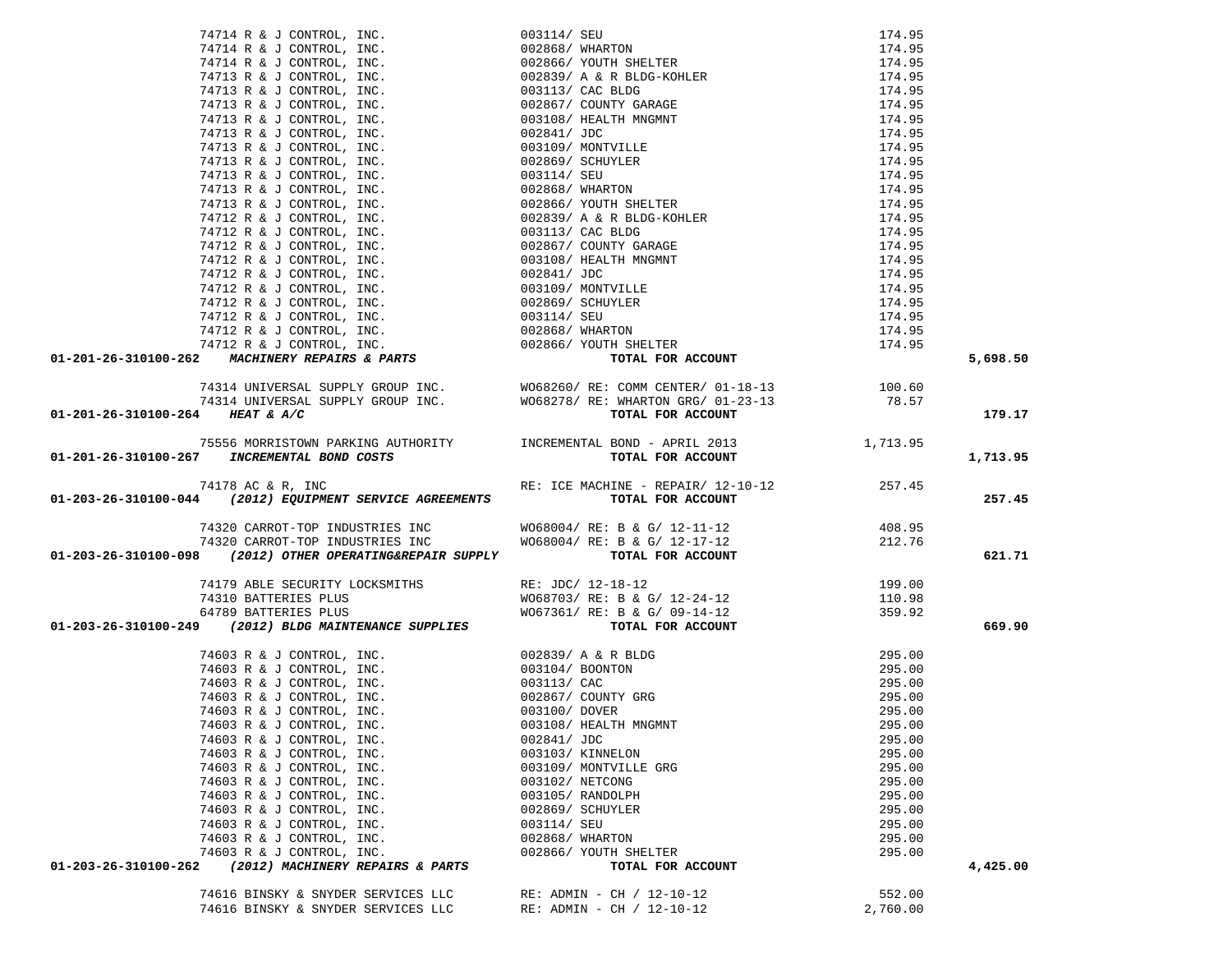| <b>MOTOL PELAICES CEULEL</b> |                                                                                                                                                                                                                                                   |                                                                                                                                                                                                                                                                                                                                                                          |             |          |
|------------------------------|---------------------------------------------------------------------------------------------------------------------------------------------------------------------------------------------------------------------------------------------------|--------------------------------------------------------------------------------------------------------------------------------------------------------------------------------------------------------------------------------------------------------------------------------------------------------------------------------------------------------------------------|-------------|----------|
|                              | 74964 STAPLES BUSINESS ADVANTAGE TINK CART, TONER                                                                                                                                                                                                 |                                                                                                                                                                                                                                                                                                                                                                          | 196.31      |          |
|                              | $01-201-26-315100-058$ OFFICE SUPPLIES & STATIONERY                                                                                                                                                                                               | TOTAL FOR ACCOUNT                                                                                                                                                                                                                                                                                                                                                        |             | 196.31   |
|                              |                                                                                                                                                                                                                                                   |                                                                                                                                                                                                                                                                                                                                                                          |             |          |
|                              |                                                                                                                                                                                                                                                   |                                                                                                                                                                                                                                                                                                                                                                          |             |          |
|                              |                                                                                                                                                                                                                                                   |                                                                                                                                                                                                                                                                                                                                                                          |             |          |
|                              |                                                                                                                                                                                                                                                   |                                                                                                                                                                                                                                                                                                                                                                          |             |          |
|                              |                                                                                                                                                                                                                                                   |                                                                                                                                                                                                                                                                                                                                                                          |             |          |
|                              |                                                                                                                                                                                                                                                   |                                                                                                                                                                                                                                                                                                                                                                          |             |          |
|                              |                                                                                                                                                                                                                                                   |                                                                                                                                                                                                                                                                                                                                                                          |             |          |
|                              |                                                                                                                                                                                                                                                   | $\begin{tabular}{lllllllllllllllllll} \end{tabular} \begin{tabular}{lllllllllll} \textbf{74955} & \textbf{0.2215} & \textbf{0.331} & \textbf{0.341} & \textbf{0.341} & \textbf{0.3531} & \textbf{0.3531} & \textbf{0.3531} & \textbf{0.3531} & \textbf{0.3531} & \textbf{0.3531} & \textbf{0.3531} & \textbf{0.3531} & \textbf{0.3531} & \textbf{0.3531} & \textbf{0.35$ |             | 1,164.38 |
|                              |                                                                                                                                                                                                                                                   |                                                                                                                                                                                                                                                                                                                                                                          |             |          |
|                              |                                                                                                                                                                                                                                                   |                                                                                                                                                                                                                                                                                                                                                                          |             |          |
|                              | 74943 AMERICAN WEAR INC. UNIFORMS<br>74943 AMERICAN WEAR INC. UNIFORMS AND MATS<br>74943 AMERICAN WEAR INC. UNIFORMS AND MATS<br>TOTAL TOTAL                                                                                                      | D MATS $268.75$<br>TOTAL FOR ACCOUNT $327.74$                                                                                                                                                                                                                                                                                                                            |             | 596.49   |
|                              |                                                                                                                                                                                                                                                   |                                                                                                                                                                                                                                                                                                                                                                          |             |          |
|                              |                                                                                                                                                                                                                                                   |                                                                                                                                                                                                                                                                                                                                                                          |             |          |
|                              |                                                                                                                                                                                                                                                   |                                                                                                                                                                                                                                                                                                                                                                          |             | 180.17   |
|                              |                                                                                                                                                                                                                                                   |                                                                                                                                                                                                                                                                                                                                                                          |             |          |
|                              |                                                                                                                                                                                                                                                   |                                                                                                                                                                                                                                                                                                                                                                          |             | 650.83   |
|                              | 74965 STS TIRE & AUTO CENTERS<br>74965 STS TIRE & AUTO CENTERS<br>74950 INTER CITY TIRE<br>74950 INTER CITY TIRE<br>74950 INTER CITY TIRE<br>74950 INTER CITY TIRE<br>74950 INTER CITY TIRE<br>74950 INTER CITY TIRE<br>74950 INTER CITY TIRE<br> |                                                                                                                                                                                                                                                                                                                                                                          | 193.36      |          |
|                              |                                                                                                                                                                                                                                                   |                                                                                                                                                                                                                                                                                                                                                                          | 152.24      |          |
|                              |                                                                                                                                                                                                                                                   |                                                                                                                                                                                                                                                                                                                                                                          | 1,491.28    |          |
|                              |                                                                                                                                                                                                                                                   |                                                                                                                                                                                                                                                                                                                                                                          | 569.65      |          |
|                              |                                                                                                                                                                                                                                                   |                                                                                                                                                                                                                                                                                                                                                                          | 850.41      |          |
|                              |                                                                                                                                                                                                                                                   |                                                                                                                                                                                                                                                                                                                                                                          | 3,000.50    |          |
|                              |                                                                                                                                                                                                                                                   |                                                                                                                                                                                                                                                                                                                                                                          | 664.04      |          |
|                              |                                                                                                                                                                                                                                                   |                                                                                                                                                                                                                                                                                                                                                                          | $-5,998.07$ |          |
| 01-201-26-315100-245 TIRES   |                                                                                                                                                                                                                                                   | TOTAL FOR ACCOUNT                                                                                                                                                                                                                                                                                                                                                        |             | 923.41   |
|                              |                                                                                                                                                                                                                                                   | 99.71 74411 KENVIL POWER EQUIPMENT, INC. STARTER GRIP, IGNITION MODULE, WSR6F 169.71<br>1942 AIR BRAKE & EQUIPMENT KIT, BOLT, NUT, SLEEVE, GASKET, RING, TUBE, CL 179.20<br>1942 AIR BRAKE & EQUIPMENT TERMINAL 22.00<br>199.20 BRACE 1                                                                                                                                  |             |          |
|                              |                                                                                                                                                                                                                                                   |                                                                                                                                                                                                                                                                                                                                                                          |             |          |
|                              |                                                                                                                                                                                                                                                   |                                                                                                                                                                                                                                                                                                                                                                          |             |          |
|                              | 74942 AIR BRAKE & EQUIPMENT<br>74945 CLIFFSIDE BODY CORP BRACE<br>74947 DOVER BRAKE & CLUTCH CO INC 3636 BRAKE                                                                                                                                    |                                                                                                                                                                                                                                                                                                                                                                          |             |          |
|                              |                                                                                                                                                                                                                                                   |                                                                                                                                                                                                                                                                                                                                                                          | 262.38      |          |
|                              |                                                                                                                                                                                                                                                   |                                                                                                                                                                                                                                                                                                                                                                          | 613.00      |          |
|                              |                                                                                                                                                                                                                                                   |                                                                                                                                                                                                                                                                                                                                                                          | 111.18      |          |
|                              |                                                                                                                                                                                                                                                   |                                                                                                                                                                                                                                                                                                                                                                          | 123.72      |          |
|                              |                                                                                                                                                                                                                                                   |                                                                                                                                                                                                                                                                                                                                                                          | 515.86      |          |
|                              |                                                                                                                                                                                                                                                   |                                                                                                                                                                                                                                                                                                                                                                          | 97.70       |          |
|                              |                                                                                                                                                                                                                                                   | TERMINAL<br>TAPPE CLIFFSIDE BODY CORP<br>TERMINAL<br>TAPPE CLIFFSIDE BODY CORP<br>TAPPE CLITCH CO INC<br>TAPPE STAKE & CLUTCH CO INC<br>TAPPE STAKE DRUM, CAST, KIT<br>TAPPE STAKE A CLUTCH CO INC<br>TAPPE BRAKE DRUM, CAST, KIT<br>TAPPE AND-A                                                                                                                         | 149.64      |          |

## **Motor Services Center**

**TOTAL for Buildings & Grounds 72,207.76**

| (2012) HEAT & A/C<br>01-203-26-310100-264 | TOTAL FOR ACCOUNT            | 14,559.92 |
|-------------------------------------------|------------------------------|-----------|
| 74645 TRANE                               | WO 68017/ MOSO COMM/12-13-12 | 279.72    |
| 75244 GRAINGER                            | W068384/ RE: JDC/ 02-13-13   | 274.32    |
| 75244 GRAINGER                            | W067931/ RE: HVAC/ 01-18-13  | 39.23     |
| 74710 BINSKY & SNYDER SERVICES LLC        | RE: ADMIN - CH/ 12-10-12     | 1,295.88  |
| 74616 BINSKY & SNYDER SERVICES LLC        | RE: RUTH DAVIS DR/ 12-28-12  | 3,767.32  |
| 74616 BINSKY & SNYDER SERVICES LLC        | RE: ADMIN - CH / 12-14-12    | 736.00    |
| 74616 BINSKY & SNYDER SERVICES LLC        | RE: JDC/ 12-12-12            | 368.00    |
| 74616 BINSKY & SNYDER SERVICES LLC        | RE: ADMIN - CH / 12-12-12    | 2,555.45  |

============

 75244 GRAINGER WO68365/ RE: CTY GRG/ 02-06-13 167.77  **01-203-26-310100-265** *(2012) ELECTRICAL* **TOTAL FOR ACCOUNT 167.77**

72,207.76

74616 BINSKY & SNYDER SERVICES LLC RE: ADMIN - CH / 12-10-12 1,932.00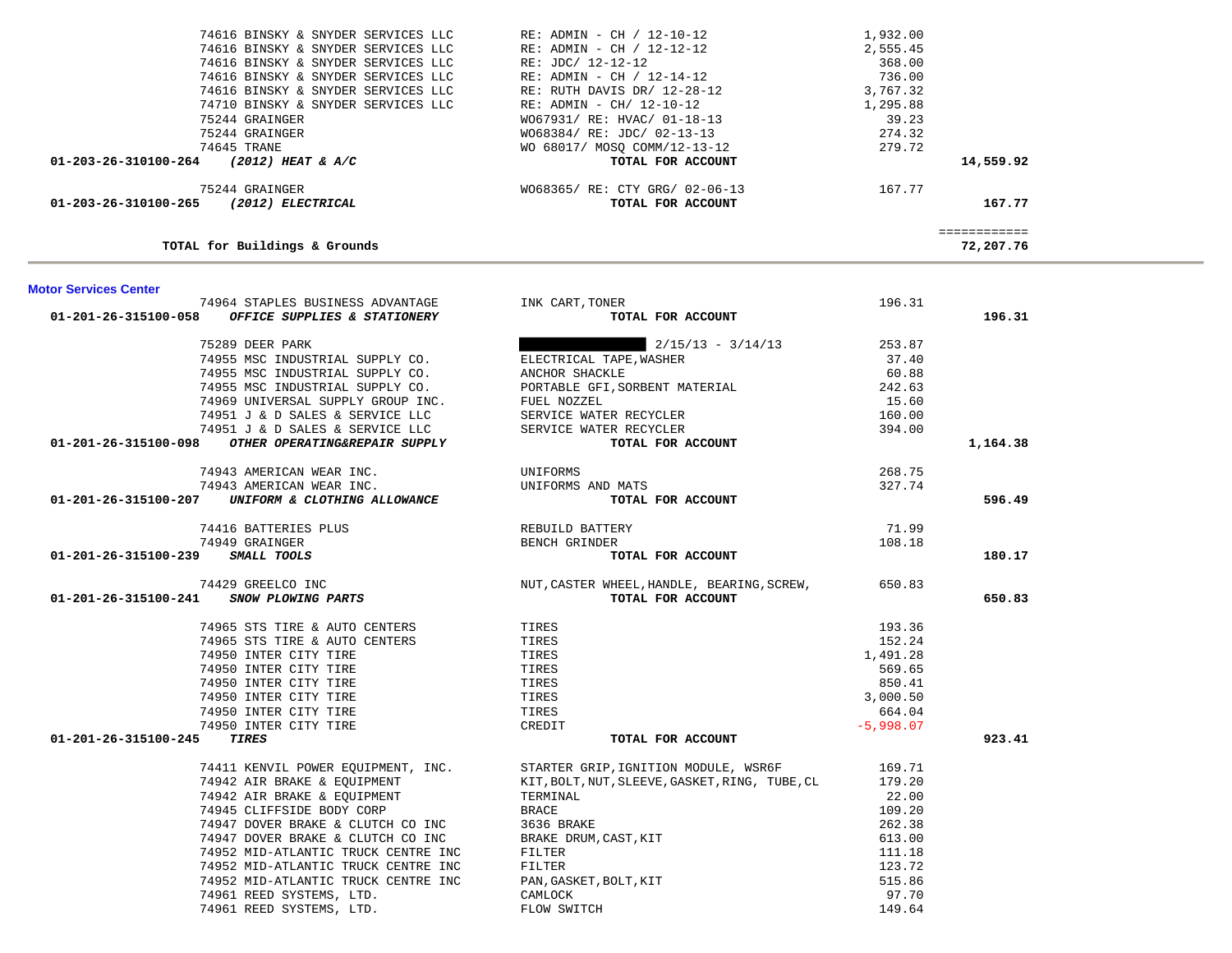| 74966 TRICO EQUIPMENT SERVICES LLC<br>74966 TRICO EQUIPMENT SERVICES LLC | TUBE<br>FILTER                                                                               | 166.90<br>161.99 |              |  |
|--------------------------------------------------------------------------|----------------------------------------------------------------------------------------------|------------------|--------------|--|
| 74966 TRICO EQUIPMENT SERVICES LLC                                       | CLAMP, WASHER, NUT, BOLT                                                                     | 67.34            |              |  |
| 74968 WEST CHESTER MACHINERY AND                                         | 1001709 FITTINGS                                                                             | 77.44            |              |  |
| 01-201-26-315100-261<br>SPARE PARTS FOR EQUIPMENT                        | TOTAL FOR ACCOUNT                                                                            |                  | 2,827.26     |  |
|                                                                          |                                                                                              |                  |              |  |
| 74415 AYERS CHEVROLET OLDS                                               | VEHICLE REPAIR (1-63)                                                                        | 110.00           |              |  |
| 74946 D&B AUTO SUPPLY<br>74946 D&B AUTO SUPPLY                           | AIR, FILTER, ROTOR, PAD, DEXCOOL, MAXIPACK, D                                                | 399.86<br>342.01 |              |  |
| 74946 D&B AUTO SUPPLY                                                    | HOSE, PAINT, PRIMER, FILTER, PADS, LUBRICANT<br>ROTOR, SANDER, END, FILTER, PROPANE, TIE ROD | 616.21           |              |  |
| 74946 D&B AUTO SUPPLY                                                    | HOSE, BALL JOINT, COUPLER, CONNECTOR, FILTE                                                  | 524.17           |              |  |
| 74946 D&B AUTO SUPPLY                                                    | LAMP, MAT, FILTER, LAMP, PADS, BRACKET, BOLT,                                                | 369.42           |              |  |
| 74948 FLEMINGTON BUICK CHEVROLET                                         | SENSOR                                                                                       | 103.06           |              |  |
| 74953 MORRISTOWN AUTO BODY INC                                           | TOWING (OV67)                                                                                | 167.25           |              |  |
| 74953 MORRISTOWN AUTO BODY INC                                           | TOWING $(3-35)$                                                                              | 219.50           |              |  |
| 74956 NIELSEN DODGE - C-J-R                                              | HOSE                                                                                         | 32.40            |              |  |
| 74956 NIELSEN DODGE - C-J-R                                              | KEY BLANK                                                                                    | 92.96            |              |  |
| 74957 NORMAN GALE OLDSMOBILE CORP                                        | SENSOR                                                                                       | 53.70            |              |  |
| 75287 PLAINSMAN AUTO SUPPLY                                              | 14 MM 6PT SKT, CLEVIS                                                                        | 69.96            |              |  |
| 75287 PLAINSMAN AUTO SUPPLY                                              | BELT, FUSE                                                                                   | 123.48           |              |  |
| 75287 PLAINSMAN AUTO SUPPLY                                              | 8DR SKT-9MM, FILTER                                                                          | 34.17            |              |  |
| 75287 PLAINSMAN AUTO SUPPLY                                              | LAMP, ROTOR, PADS, WATER PUMP                                                                | 148.33           |              |  |
| 75287 PLAINSMAN AUTO SUPPLY                                              | STARTER, GAUGE, FILTER                                                                       | 132.13           |              |  |
| 74958 PLAINSMAN AUTO SUPPLY                                              | FILTER, WATER PUMP, PITMAN ARM, IDLER ARM,                                                   | 540.44           |              |  |
| 74958 PLAINSMAN AUTO SUPPLY                                              | COUPLER, HANGER                                                                              | 48.73            |              |  |
| 74958 PLAINSMAN AUTO SUPPLY                                              | WATER PUMP, BEARING CONE, SEAL, FILTER, WHE                                                  | 973.12           |              |  |
| 74958 PLAINSMAN AUTO SUPPLY                                              | HOSE, GREASE GUN                                                                             | 45.58            |              |  |
| 74958 PLAINSMAN AUTO SUPPLY                                              | TIE ROD END, SPRING, PIN, PLUG, COIL                                                         | 363.60           |              |  |
| 74958 PLAINSMAN AUTO SUPPLY                                              | LAMP, MIRROR, PADS, BULB                                                                     | 104.19           |              |  |
| 74960 QUALITY AUTO GLASS, INC                                            | WINDHSIELD INSTALL (5-53)                                                                    | 213.82           |              |  |
| 74962 ROUTE 23 AUTO MALL LLC                                             | KIT                                                                                          | 107.88           |              |  |
| 74962 ROUTE 23 AUTO MALL LLC                                             | FILTER ASY                                                                                   | 57.72            |              |  |
| 74962 ROUTE 23 AUTO MALL LLC                                             | RUN-DOOR GLA                                                                                 | 91.49            |              |  |
| 74962 ROUTE 23 AUTO MALL LLC                                             | KIT, ELEMENT                                                                                 | 129.43           |              |  |
| 74962 ROUTE 23 AUTO MALL LLC                                             | SPARK PLUG                                                                                   | 95.84            |              |  |
| 74962 ROUTE 23 AUTO MALL LLC                                             | TUBE                                                                                         | 12.16            |              |  |
| 74962 ROUTE 23 AUTO MALL LLC                                             | CREDIT                                                                                       | $-43.05$         |              |  |
| 74963 SMITH MOTOR CO., INC.                                              | MODULE                                                                                       | 94.06            |              |  |
| 74963 SMITH MOTOR CO., INC.                                              | MOTOR ASY                                                                                    | 90.45            |              |  |
| 74963 SMITH MOTOR CO., INC.                                              | END ASY                                                                                      | 87.13            |              |  |
| 74963 SMITH MOTOR CO., INC.                                              | REGULATOR ASY                                                                                | 86.01            |              |  |
| <b>VEHICLE REPAIRS</b><br>01-201-26-315100-291                           | TOTAL FOR ACCOUNT                                                                            |                  | 6,637.21     |  |
|                                                                          |                                                                                              |                  |              |  |
| 67136 BATTERIES PLUS                                                     | BATTERY PACK                                                                                 | 44.99            |              |  |
| 01-203-26-315100-239 (2012) SMALL TOOLS                                  | TOTAL FOR ACCOUNT                                                                            |                  | 44.99        |  |
|                                                                          |                                                                                              |                  |              |  |
|                                                                          |                                                                                              |                  | ============ |  |
| TOTAL for Motor Services Center                                          |                                                                                              |                  | 13,221.05    |  |
|                                                                          |                                                                                              |                  |              |  |
| <b>Mosquito Extermination Commiss</b>                                    |                                                                                              |                  |              |  |
| 75731 MORRIS COUNTY MOSQUITO                                             | 2013 APPROPRIATION                                                                           | 200,000.00       |              |  |
| 01-201-26-320105-090<br><i>EXPENDITURES</i>                              | TOTAL FOR ACCOUNT                                                                            |                  | 200,000.00   |  |
|                                                                          |                                                                                              |                  |              |  |
|                                                                          |                                                                                              |                  | ============ |  |
| TOTAL for Mosquito Extermination Commiss                                 |                                                                                              |                  | 200,000.00   |  |
|                                                                          |                                                                                              |                  |              |  |
| <b>Health Management</b>                                                 |                                                                                              |                  |              |  |
| 71068 NEW JERSEY ASSOCIATION OF                                          | Carlos Perez 2013 membership NJACCHO                                                         | 200.00           |              |  |
| 01-201-27-330100-023<br>ASSOCIATIONS AND MEMBERSHIPS                     | TOTAL FOR ACCOUNT                                                                            |                  | 200.00       |  |
|                                                                          |                                                                                              | 98.55            |              |  |
| 70816 JOHN MCDERMOTT                                                     | Reimbursement for Thermapen                                                                  |                  |              |  |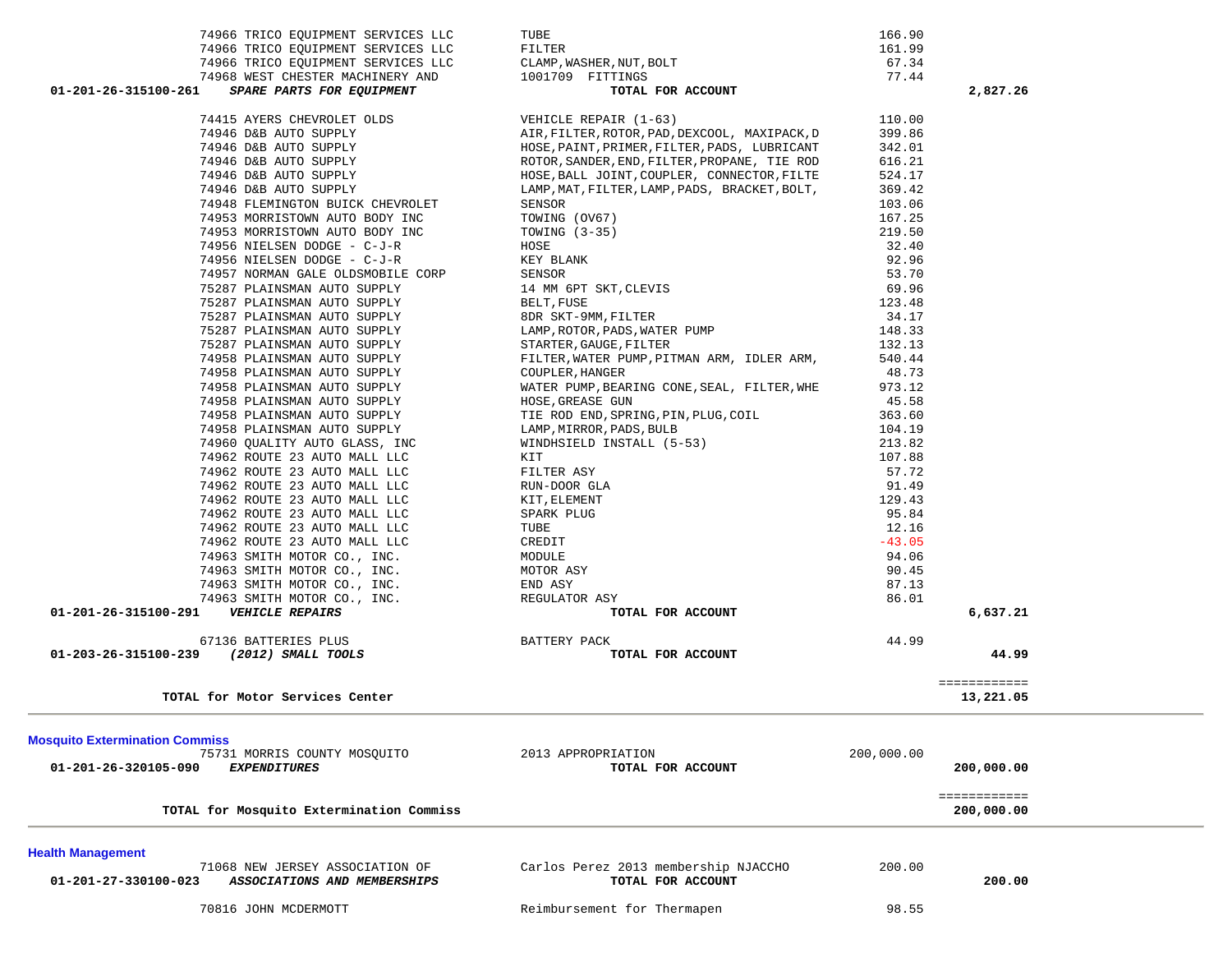| 01-201-27-330100-058<br>OFFICE SUPPLIES & STATIONERY                                                       | TOTAL FOR ACCOUNT                                                                                                                                  |                                   | 98.55                    |  |
|------------------------------------------------------------------------------------------------------------|----------------------------------------------------------------------------------------------------------------------------------------------------|-----------------------------------|--------------------------|--|
| 75481 FASTER URGENT CARE<br>01-201-27-330100-084<br>OTHER OUTSIDE SERVICES                                 | Fixed Portion Healthcare Management<br>TOTAL FOR ACCOUNT                                                                                           | 250.00                            | 250.00                   |  |
| 74372 GRAINGER<br>74361 20/20 GENESYSTEMS, INC.<br>74361 20/20 GENESYSTEMS, INC.<br>75868 COUNTY OF MORRIS | Account #866829369 Item 15F250 flammable<br>Catalog # GB 1001 BioCheck Powder Screen<br>Shipping Charge for each Kit<br>2ND HALF 3/13 METERED MAIL | 614.40<br>425.00<br>13.00<br>7.69 |                          |  |
| 01-201-27-330100-210<br>ENVIRONMENTAL COMPLIANCE                                                           | TOTAL FOR ACCOUNT                                                                                                                                  |                                   | 1,060.09                 |  |
| TOTAL for Health Management                                                                                |                                                                                                                                                    |                                   | ============<br>1,608.64 |  |
| <b>Human Services</b>                                                                                      |                                                                                                                                                    |                                   |                          |  |
| 75868 COUNTY OF MORRIS<br>01-201-27-331100-068<br>POSTAGE & METERED MAIL                                   | 2ND HALF 3/13 METERED MAIL<br>TOTAL FOR ACCOUNT                                                                                                    | 16.10                             | 16.10                    |  |
| 75352 SODEXO INC & AFFILIATES<br>75195 SODEXO INC & AFFILIATES                                             | Refreshments for family members attendin<br>Refreshments for the HS YSAC Meeting hel                                                               | 20.00<br>42.30                    |                          |  |
| 01-201-27-331100-088<br>MEETING EXP ADVISORY BOARD ETC                                                     | TOTAL FOR ACCOUNT                                                                                                                                  |                                   | 62.30                    |  |
| TOTAL for Human Services                                                                                   |                                                                                                                                                    |                                   | ============<br>78.40    |  |
| <b>Youth Shelter</b>                                                                                       |                                                                                                                                                    |                                   |                          |  |
| 73974 DENVILLE PBA LOCAL #142, INC.<br>73973 GRANT WRITING USA                                             | J.Cerullo/T.LeGates<br>Grant Writing USA Class REGISTRATION ID#                                                                                    | 200.00<br>425.00                  |                          |  |
| 75390 MEG KALLMAN MSW, ACSW<br>01-201-27-331110-039<br>EDUCATION SCHOOLS & TRAINING                        | Picking Your Battles 3/20/13<br>TOTAL FOR ACCOUNT                                                                                                  | 495.00                            | 1,120.00                 |  |
| 75868 COUNTY OF MORRIS<br>01-201-27-331110-068<br>POSTAGE AND METERED MAIL                                 | 2ND HALF 3/13 METERED MAIL<br>TOTAL FOR ACCOUNT                                                                                                    | 0.92                              | 0.92                     |  |
| TOTAL for Youth Shelter                                                                                    |                                                                                                                                                    |                                   | ============<br>1,120.92 |  |
| <b>Office on Aging</b>                                                                                     |                                                                                                                                                    |                                   |                          |  |
| 75060 NJ4A<br>01-201-27-333100-023<br>ASSOCIATIONS AND MEMBERSHIPS                                         | Fiscal Year 2013 Dues.<br>TOTAL FOR ACCOUNT                                                                                                        | 800.00                            | 800.00                   |  |
| 75356 RUTGERS THE STATE UNIVERSITY<br>01-201-27-333100-039<br>EDUCATION SCHOOLS & TRAINING                 | Topic: Serving Latinos, Culture and impl<br>TOTAL FOR ACCOUNT                                                                                      | 40.00                             | 40.00                    |  |
| 75006 W.B. MASON COMPANY INC<br>01-201-27-333100-058<br>OFFICE SUPPLIES & STATIONERY                       | Pen round stic 60 pack be, book, steno,<br>TOTAL FOR ACCOUNT                                                                                       | 29.62                             | 29.62                    |  |
| 75868 COUNTY OF MORRIS<br>01-201-27-333100-068<br>POSTAGE & METERED MAIL                                   | 2ND HALF 3/13 METERED MAIL<br>TOTAL FOR ACCOUNT                                                                                                    | 169.37                            | 169.37                   |  |
| 75061 CORTEX EDI<br>75061 CORTEX EDI                                                                       | Medicaid billing for April, May & June 2<br>ERNs for April, May & June, 2013 \$25/per m                                                            | 300.00<br>75.00                   |                          |  |
| 01-201-27-333100-084<br>OTHER OUTSIDE SERVICES                                                             | TOTAL FOR ACCOUNT                                                                                                                                  |                                   | 375.00                   |  |
| 75362 LORI E. ADAMS<br><b>INTERPRETOR FEES</b><br>01-201-27-333100-117                                     | Interpreter Services. Community Relation<br>TOTAL FOR ACCOUNT                                                                                      | 175.00                            | 175.00                   |  |
| TOTAL for Office on Aging                                                                                  |                                                                                                                                                    |                                   | ============<br>1,588.99 |  |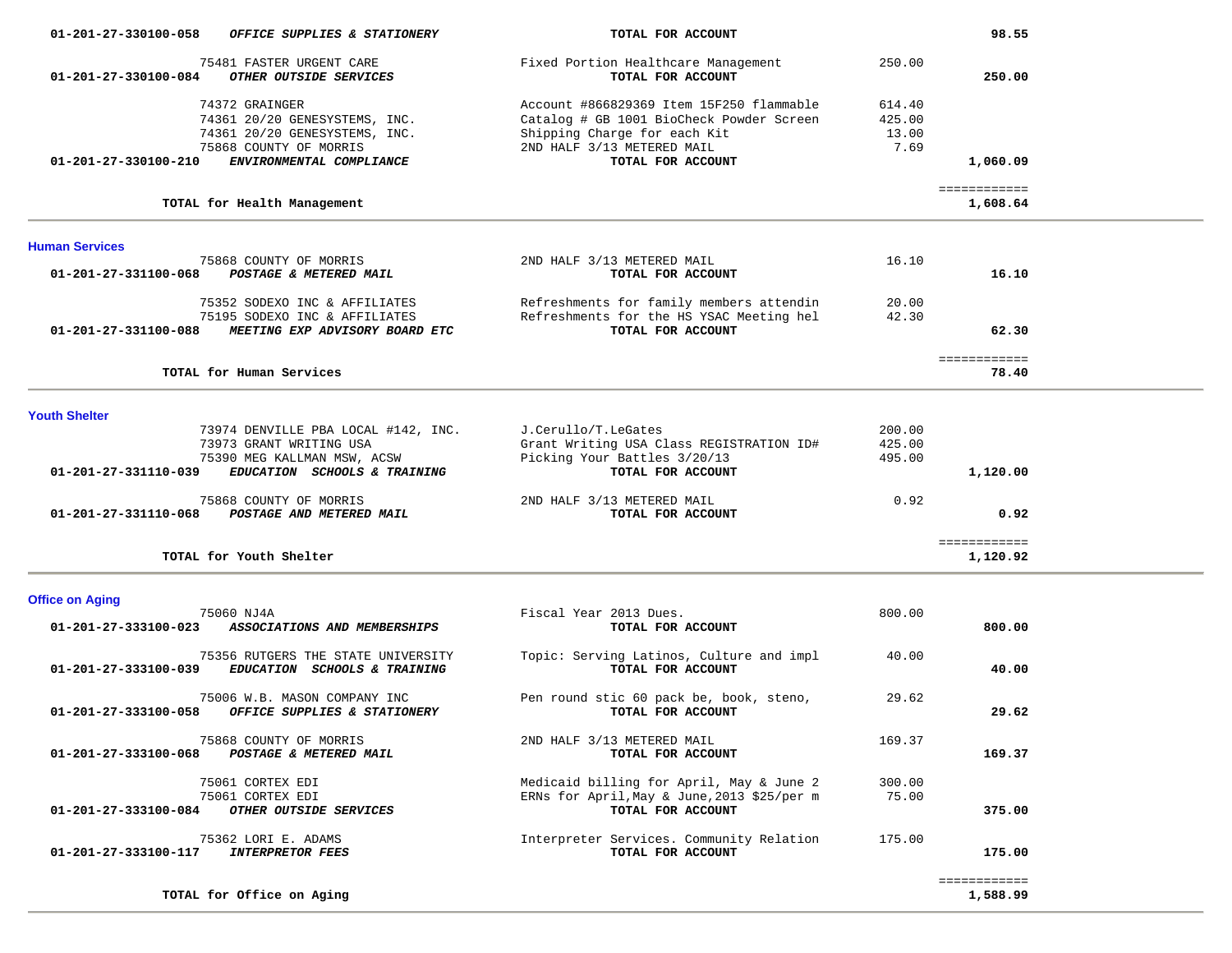| <b>Seniors, Disabled &amp; Veterans</b> |                                                                               |                                          |            |                           |
|-----------------------------------------|-------------------------------------------------------------------------------|------------------------------------------|------------|---------------------------|
| 01-201-27-343100-036                    | 75063 FAMILY SERVICE OF MORRIS COUNTY<br>CONTRACTED SERVICES - ADULT DAY CARE | Period F<br>MVADC<br>TOTAL FOR ACCOUNT   | 16,787.31  | 16,787.31                 |
|                                         | TOTAL for Seniors, Disabled & Veterans                                        |                                          |            | ============<br>16,787.31 |
| <b>County Board of Social Service</b>   |                                                                               |                                          |            |                           |
|                                         | 74056 CWDA                                                                    | Membership dues for 2013                 | 450.00     |                           |
| 01-201-27-345100-023                    | ASSOCIATIONS AND MEMBERSHIPS                                                  | TOTAL FOR ACCOUNT                        |            | 450.00                    |
|                                         | 75098 STAPLES BUSINESS ADVANTAGE                                              | SPLS 8. 5x11 copy CS                     | 1,292.00   |                           |
|                                         | 75098 STAPLES BUSINESS ADVANTAGE                                              | SPLS 8> 5x14 COPY CS                     | 89.80      |                           |
|                                         | 75118 W.B. MASON COMPANY INC                                                  | Order no. SL15639258/02-14-13Customer no | 3,063.79   |                           |
| 01-201-27-345100-058                    | OFFICE SUPPLIES & STATIONERY                                                  | TOTAL FOR ACCOUNT                        |            | 4,445.59                  |
|                                         |                                                                               |                                          |            |                           |
|                                         | 75434 JOE COSTANTINO                                                          | Reimb. of purchase which was made throug | 22.95      |                           |
|                                         | 75449 DEER PARK                                                               | Acct. #0434488383 / 02-15-13 to 03-14-1  | 69.88      |                           |
|                                         | 75098 STAPLES BUSINESS ADVANTAGE                                              | PLANTRONICS CS540 HEADSET                | 1,025.96   |                           |
|                                         | 75098 STAPLES BUSINESS ADVANTAGE                                              | CHAIRMAT 36x48                           | 287.45     |                           |
|                                         | 73512 SHI INTERNATIONAL CORP                                                  | Upgrade license for version 8            | 740.25     |                           |
| 01-201-27-345100-059                    | OTHER GENERAL EXPENSES                                                        | TOTAL FOR ACCOUNT                        |            | 2,146.49                  |
|                                         | 75434 JOE COSTANTINO                                                          | Reimb. for postage expense               | 21.24      |                           |
|                                         | 75112 JOE COSTANTINO                                                          | Reimb. of postage expense                | 37.00      |                           |
| 01-201-27-345100-068                    | POSTAGE & METERED MAIL                                                        | TOTAL FOR ACCOUNT                        |            | 58.24                     |
|                                         |                                                                               |                                          |            |                           |
|                                         | 75468 VERIZON                                                                 | Acct. no 973 889-2917 642 14Y / 03-14-13 | 1,659.14   |                           |
|                                         | 75469 VERIZON                                                                 | Acct. no. 973 889-3370 640 33Y 03-14-13  | 1,845.88   |                           |
|                                         | 75105 VERIZON                                                                 | Acct no. 973 631-5312 641 87Y 2-28-13-3- | 896.07     |                           |
| $01 - 201 - 27 - 345100 - 146$          | <b>TELEPHONE</b>                                                              | TOTAL FOR ACCOUNT                        |            | 4,401.09                  |
|                                         | 75107 JOHNSON & JOHNSON, ESQS                                                 | Legal Services rendered for the month of | 3,420.00   |                           |
|                                         | 74453 UNITRONIX DATA SYSTEMS INC                                              | Software maintenance for the month of Ma | 5,154.31   |                           |
|                                         | 74454 JOHNSON & JOHNSON, ESQS                                                 | Legal expense regarding Daniel Sheinwald | 3,000.00   |                           |
| 01-201-27-345100-325                    | SPECIAL SERVICES                                                              | TOTAL FOR ACCOUNT                        |            | 11,574.31                 |
|                                         |                                                                               |                                          |            |                           |
|                                         | 75101 HORIZON BLUE CROSS BLUE SHIELD                                          | Dental coverage for the month of March 2 | 4,362.93   |                           |
|                                         | 75644 HORIZON BLUE CROSS BLUE SHIELD                                          | HMO invoice for the month of March 2013  | 142,056.23 |                           |
| 01-201-27-345100-329                    | HOSPITAL INSURANCE PREMIUMS                                                   | TOTAL FOR ACCOUNT                        |            | 146,419.16                |
|                                         | 75467 KAREN REMUS                                                             | ADM - Mileage reimb. for February 2013   | 77.00      |                           |
|                                         | 75117 LAURIE PALMA                                                            | FSS - Mileage reimb. for January & Febru | 109.90     |                           |
|                                         | 75443 AMY ARCHER                                                              | ADM - Mileage reimb. for January & March | 115.50     |                           |
| 01-201-27-345100-332                    | <i><b>MILEAGE</b></i>                                                         | TOTAL FOR ACCOUNT                        |            | 302.40                    |
|                                         |                                                                               |                                          |            |                           |
|                                         | 75467 KAREN REMUS                                                             | Tolls                                    | 3.00       |                           |
|                                         | 75117 LAURIE PALMA                                                            | Insurance reimb. for January through Jun | 72.00      |                           |
|                                         | 75100 MARISOL HEREDIA                                                         | MAP - Insurance reimb. from January to J | 72.00      |                           |
|                                         | 75099 MICHIYO BRAGDON                                                         | MAP - Insurance reimb. for January to Ju | 72.00      |                           |
|                                         | 75113 USHA THENAPPAN                                                          | FSS - Insurance reimb. for January throu | 72.00      |                           |
| 01-201-27-345100-333                    | 75443 AMY ARCHER<br>OTHER ALLOWANCES                                          | Tolls<br>TOTAL FOR ACCOUNT               | 6.00       | 297.00                    |
|                                         |                                                                               |                                          |            |                           |
|                                         | 75464 GOODALE PHARMACY & SURGICAL SUPPLY                                      |                                          | 53.07      |                           |
|                                         | 75464 GOODALE PHARMACY & SURGICAL SUPPLY                                      |                                          | 449.84     |                           |
|                                         | 75465 MOLNAR PHARMACY                                                         |                                          | 30.49      |                           |
|                                         | 75465 MOLNAR PHARMACY                                                         |                                          | 95.50      |                           |
|                                         | 75465 MOLNAR PHARMACY                                                         |                                          | 63.57      |                           |
|                                         | 75465 MOLNAR PHARMACY                                                         |                                          | 24.99      |                           |
|                                         | 75465 MOLNAP DUAPMACY                                                         |                                          | 294.37     |                           |

75465 MOLNAR PHARMACY

294.37

 $\sim$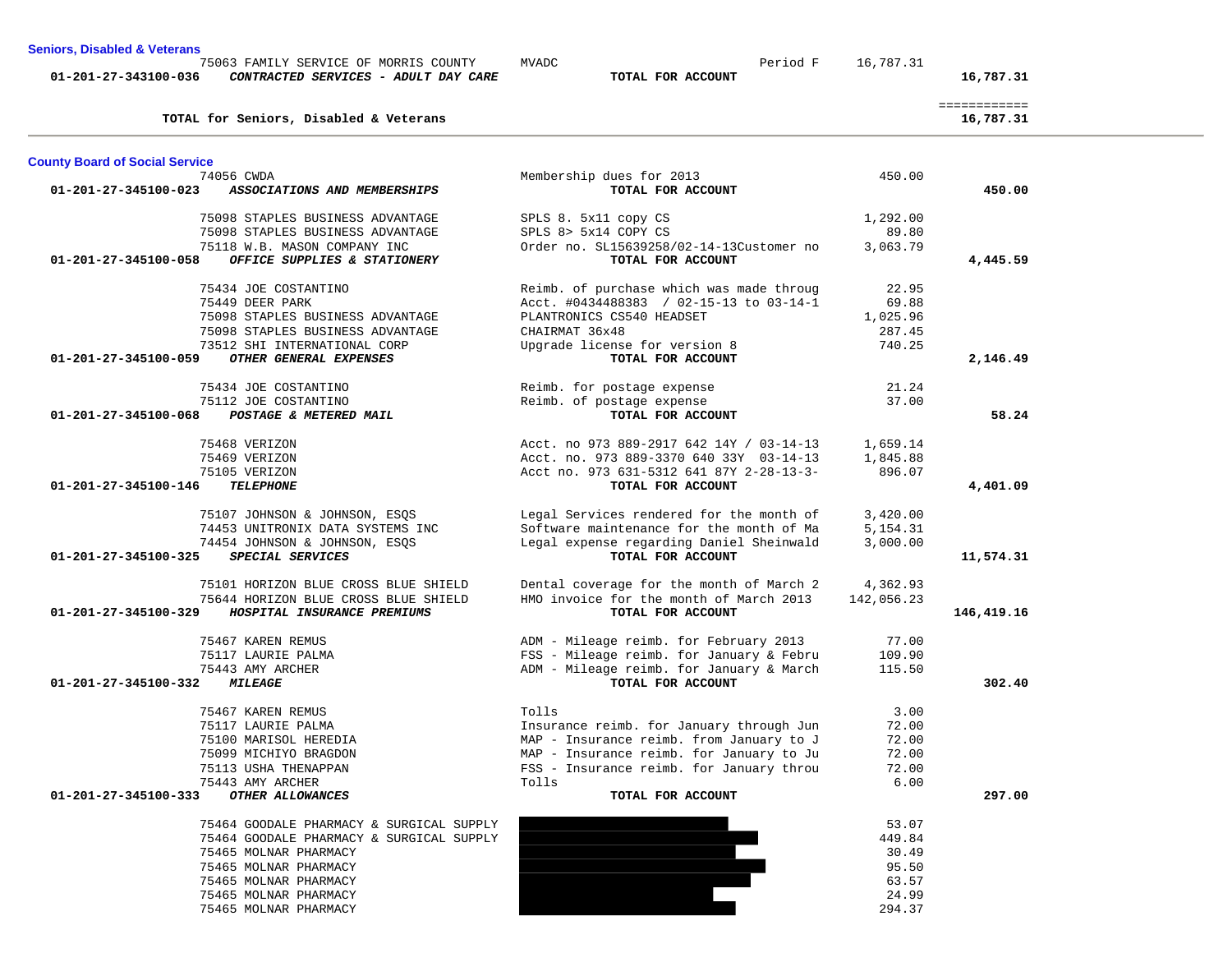|                      | TOTAL for County Board of Social Service                                                 |                                                                                                           |                      | 184,441.62             |
|----------------------|------------------------------------------------------------------------------------------|-----------------------------------------------------------------------------------------------------------|----------------------|------------------------|
| 01-203-27-345100-360 | 73943 TREASURER. ST OF NJ<br>(2012) FEDERAL PARENT LOCATOR SERVICE                       | Federal Parent Locator Services Fees for<br>TOTAL FOR ACCOUNT                                             | 831.10               | 831.10<br>============ |
| 01-203-27-345100-353 | 73941 TREASURER. ST OF NJ<br>73942 TREASURER. ST OF NJ<br>(2012) COLLECTION SERVICE FEES | CSP Collection Intercept Fees for the qu<br>CSP Collection Intercept Fees (Pre-Offse<br>TOTAL FOR ACCOUNT | 5,854.56<br>1,806.84 | 7,661.40               |
| 01-203-27-345100-351 | 73936 LABCORP OF AMERICA HOLDINGS<br>(2012) PATERNITY EXPENSES                           | 29811040 DNA testing from 12/29/12 to 02<br>TOTAL FOR ACCOUNT                                             | 62.50                | 62.50                  |
| 01-203-27-345100-340 | 75537 NJ TAXI & BLACK CAR SERVICES LLC<br>(2012) TRANSPORTATION SERVICES                 | TOTAL FOR ACCOUNT                                                                                         | 36.90                | 36.90                  |
| 01-201-27-345100-365 | EMERGENCY ASSISTANCE                                                                     | TOTAL FOR ACCOUNT                                                                                         |                      | 1,185.00               |
|                      | 75440 SKYTOP MOTEL                                                                       |                                                                                                           | 50.00                |                        |
|                      | 75440 SKYTOP MOTEL                                                                       |                                                                                                           | 50.00                |                        |
|                      | 75439 QUALITY INN                                                                        |                                                                                                           | 85.00                |                        |
|                      | 75438 PARSIPPANY INN                                                                     |                                                                                                           | 50.00                |                        |
|                      | 75438 PARSIPPANY INN<br>75438 PARSIPPANY INN                                             | $02/26/13-03/04/13$                                                                                       | 350.00<br>350.00     |                        |
|                      | 75104 SKYTOP MOTEL                                                                       |                                                                                                           | 50.00                |                        |
|                      | 75116 SKYTOP MOTEL                                                                       |                                                                                                           | 100.00               |                        |
|                      | 75115 PARSIPPANY INN                                                                     |                                                                                                           | 50.00                |                        |
|                      | 75115 PARSIPPANY INN                                                                     |                                                                                                           | 50.00                |                        |
| 01-201-27-345100-351 | PATERNITY EXPENSES                                                                       | TOTAL FOR ACCOUNT                                                                                         |                      | 156.25                 |
|                      | 73936 LABCORP OF AMERICA HOLDINGS                                                        |                                                                                                           | 156.25               |                        |
| 01-201-27-345100-340 | TRANSPORTATION SERVICES                                                                  | TOTAL FOR ACCOUNT                                                                                         |                      | 1,006.75               |
|                      | 75114 NJ TAXI & BLACK CAR SERVICES LLC                                                   |                                                                                                           | 68.31                |                        |
|                      | 75103 NJ TAXI & BLACK CAR SERVICES LLC                                                   |                                                                                                           | 112.34               |                        |
|                      | 75466 NJ TAXI & BLACK CAR SERVICES LLC                                                   |                                                                                                           | 93.06                |                        |
|                      | 75466 NJ TAXI & BLACK CAR SERVICES LLC<br>75466 NJ TAXI & BLACK CAR SERVICES LLC         | 02/07/13                                                                                                  | 53.07<br>30.94       |                        |
|                      | 75466 NJ TAXI & BLACK CAR SERVICES LLC                                                   |                                                                                                           | 39.51                |                        |
|                      | 75466 NJ TAXI & BLACK CAR SERVICES LLC                                                   |                                                                                                           | 7.62                 |                        |
|                      | 75466 NJ TAXI & BLACK CAR SERVICES LLC                                                   |                                                                                                           | 47.84                |                        |
|                      | 75466 NJ TAXI & BLACK CAR SERVICES LLC                                                   | 02/06/13                                                                                                  | 77.35                |                        |
|                      | 19400 NO TAAI & BLACK CAR SERVICES LIL<br>75466 NJ TAXI & BLACK CAR SERVICES LLC         |                                                                                                           | 40.55<br>77.35       |                        |

| 75465 MOLNAR PHARMACY                           |                   | 198.55 |          |
|-------------------------------------------------|-------------------|--------|----------|
| 75465 MOLNAR PHARMACY                           |                   | 965.12 |          |
| 75465 MOLNAR PHARMACY                           | 03/04/13          | 71.87  |          |
| 75465 MOLNAR PHARMACY                           | 03/11/13          | 95.02  |          |
| 75465 MOLNAR PHARMACY                           |                   | 35.81  |          |
| 75465 MOLNAR PHARMACY                           |                   | 94.45  |          |
| 75465 MOLNAR PHARMACY                           | 02/08/13          | 52.16  |          |
| 75102 MOLNAR PHARMACY                           |                   | 127.39 |          |
| 01-201-27-345100-338<br>HEALTH RELATED SERVICES | TOTAL FOR ACCOUNT |        | 3,407.44 |
| 75537 NJ TAXI & BLACK CAR SERVICES LLC          |                   | 41.41  |          |
| 75537 NJ TAXI & BLACK CAR SERVICES LLC          | 03/06/13          | 24 04  |          |

75537 NJ TAXI & BLACK CAR SERVICES LLC 75466 NJ TAXI & BLACK CAR SERVICES LLC 48.55

75466 NJ TAXI & BLACK CAR SERVICES LLC 75.92



100.20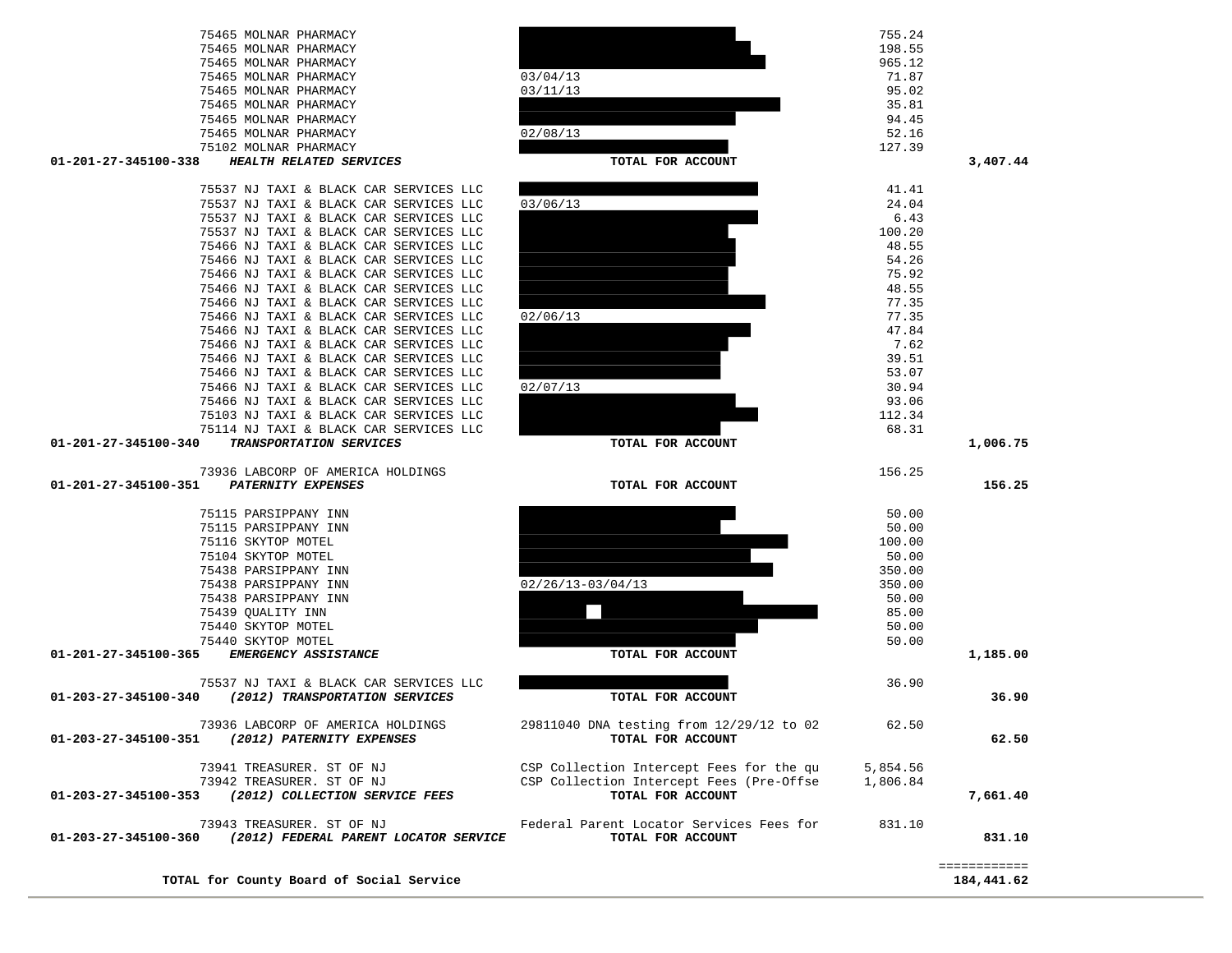| <b>MV:Administration</b>            |                                                                                                                                                                                                                                                                     |                                                                                                                                                                                             |          |           |
|-------------------------------------|---------------------------------------------------------------------------------------------------------------------------------------------------------------------------------------------------------------------------------------------------------------------|---------------------------------------------------------------------------------------------------------------------------------------------------------------------------------------------|----------|-----------|
|                                     |                                                                                                                                                                                                                                                                     |                                                                                                                                                                                             |          |           |
|                                     |                                                                                                                                                                                                                                                                     |                                                                                                                                                                                             |          |           |
|                                     |                                                                                                                                                                                                                                                                     |                                                                                                                                                                                             |          |           |
|                                     |                                                                                                                                                                                                                                                                     |                                                                                                                                                                                             |          |           |
|                                     |                                                                                                                                                                                                                                                                     |                                                                                                                                                                                             |          |           |
|                                     |                                                                                                                                                                                                                                                                     |                                                                                                                                                                                             |          |           |
|                                     |                                                                                                                                                                                                                                                                     |                                                                                                                                                                                             |          |           |
|                                     |                                                                                                                                                                                                                                                                     |                                                                                                                                                                                             |          |           |
|                                     |                                                                                                                                                                                                                                                                     |                                                                                                                                                                                             |          |           |
|                                     |                                                                                                                                                                                                                                                                     |                                                                                                                                                                                             |          |           |
|                                     |                                                                                                                                                                                                                                                                     |                                                                                                                                                                                             |          |           |
|                                     |                                                                                                                                                                                                                                                                     |                                                                                                                                                                                             |          |           |
|                                     |                                                                                                                                                                                                                                                                     |                                                                                                                                                                                             |          |           |
|                                     |                                                                                                                                                                                                                                                                     |                                                                                                                                                                                             |          |           |
|                                     |                                                                                                                                                                                                                                                                     |                                                                                                                                                                                             |          |           |
|                                     |                                                                                                                                                                                                                                                                     |                                                                                                                                                                                             |          |           |
|                                     |                                                                                                                                                                                                                                                                     |                                                                                                                                                                                             |          |           |
|                                     |                                                                                                                                                                                                                                                                     |                                                                                                                                                                                             |          |           |
|                                     |                                                                                                                                                                                                                                                                     |                                                                                                                                                                                             |          |           |
|                                     |                                                                                                                                                                                                                                                                     |                                                                                                                                                                                             |          |           |
|                                     |                                                                                                                                                                                                                                                                     |                                                                                                                                                                                             |          |           |
|                                     |                                                                                                                                                                                                                                                                     |                                                                                                                                                                                             |          |           |
|                                     |                                                                                                                                                                                                                                                                     |                                                                                                                                                                                             |          |           |
|                                     |                                                                                                                                                                                                                                                                     |                                                                                                                                                                                             |          |           |
|                                     |                                                                                                                                                                                                                                                                     |                                                                                                                                                                                             |          |           |
|                                     |                                                                                                                                                                                                                                                                     |                                                                                                                                                                                             |          |           |
|                                     |                                                                                                                                                                                                                                                                     |                                                                                                                                                                                             |          |           |
|                                     |                                                                                                                                                                                                                                                                     |                                                                                                                                                                                             |          |           |
|                                     |                                                                                                                                                                                                                                                                     |                                                                                                                                                                                             |          |           |
| 01-201-27-350100-013                |                                                                                                                                                                                                                                                                     |                                                                                                                                                                                             |          | 47,859.00 |
|                                     | 75587 BARON HR HEALTHCARE LLC 2/7/2013~2/20/2013                                                                                                                                                                                                                    |                                                                                                                                                                                             |          |           |
| 01-201-27-350100-016                | OUTSIDE SALARIES & WAGES                                                                                                                                                                                                                                            | $20/2013$ TOTAL FOR ACCOUNT                                                                                                                                                                 | 1,063.88 |           |
|                                     |                                                                                                                                                                                                                                                                     |                                                                                                                                                                                             |          | 1,063.88  |
|                                     | 01-201-27-350100-023 ASSOCIATIONS AND MEMBERSHIPS                                                                                                                                                                                                                   | 74017 LEADINGAGE NEW JERSEY INC 1749, Membership Dues~2013 18,247.43<br>TOTAL FOR ACCOUNT                                                                                                   |          | 18,247.43 |
|                                     |                                                                                                                                                                                                                                                                     |                                                                                                                                                                                             |          |           |
|                                     |                                                                                                                                                                                                                                                                     |                                                                                                                                                                                             | 3,000.00 |           |
|                                     | $75681 \begin{array}{llll} \multicolumn{2}{l}{{\bf 34873}} \end{array} , 2013 \textcolor{red}{\sim} 2014$ 01-201-27-350100-040<br>ELECTRONIC DATA PROCESSING<br>$\begin{array}{llll} \multicolumn{2}{l}{{\bf 34873}} \end{array} , 2013 \textcolor{red}{\sim} 2014$ | TOTAL FOR ACCOUNT                                                                                                                                                                           |          | 3,000.00  |
|                                     |                                                                                                                                                                                                                                                                     | 74723 CONROY'S<br>74743 DEER PARK<br>7473 EER PARK<br>7473 EXTEL COMMUNICATIONS<br>7473 EXTEL COMMUNICATIONS<br>7473 EXTEL COMMUNICATIONS<br>Service to Phone System on 2/11/2013<br>170.00 |          |           |
|                                     |                                                                                                                                                                                                                                                                     |                                                                                                                                                                                             |          |           |
|                                     |                                                                                                                                                                                                                                                                     |                                                                                                                                                                                             |          |           |
| 01-201-27-350100-046 GENERAL STORES |                                                                                                                                                                                                                                                                     | TOTAL FOR ACCOUNT                                                                                                                                                                           |          | 222.26    |
|                                     |                                                                                                                                                                                                                                                                     | 72321 ALL-STAR IDENTIFICATION R3314 Evolis Color Ribbon, YMCKOK 190.00                                                                                                                      |          |           |
|                                     | 72321 ALL-STAR IDENTIFICATION                                                                                                                                                                                                                                       | 092710 Blank Identification Cards, 30ml. 125.00                                                                                                                                             |          |           |
|                                     | 72321 ALL-STAR IDENTIFICATION                                                                                                                                                                                                                                       | Shipping & Handling                                                                                                                                                                         | 19.00    |           |
| 01-201-27-350100-047                | IDENTIFICATION EQUIP&SUPPLIES                                                                                                                                                                                                                                       | TOTAL FOR ACCOUNT                                                                                                                                                                           |          | 334.00    |
|                                     |                                                                                                                                                                                                                                                                     |                                                                                                                                                                                             |          |           |
|                                     | 75603 STAPLES BUSINESS ADVANTAGE                                                                                                                                                                                                                                    | 1032198, 3/13/2013                                                                                                                                                                          | 28.49    |           |
|                                     | 75603 STAPLES BUSINESS ADVANTAGE                                                                                                                                                                                                                                    | 1032198, 3/13/2013<br>1032198, 3/13/2013                                                                                                                                                    | 19.99    |           |
|                                     | 75603 STAPLES BUSINESS ADVANTAGE<br>75603 STAPLES BUSINESS ADVANTAGE                                                                                                                                                                                                | 1032198, 3/22/2013                                                                                                                                                                          | 20.49    |           |
| 01-201-27-350100-058                | OFFICE SUPPLIES & STATIONERY                                                                                                                                                                                                                                        | TOTAL FOR ACCOUNT                                                                                                                                                                           | 300.39   | 369.36    |
|                                     |                                                                                                                                                                                                                                                                     |                                                                                                                                                                                             |          |           |
|                                     | 75868 COUNTY OF MORRIS                                                                                                                                                                                                                                              | 2ND HALF 3/13 METERED MAIL                                                                                                                                                                  | 80.12    |           |
| 01-201-27-350100-068                | POSTAGE & METERED MAIL                                                                                                                                                                                                                                              | TOTAL FOR ACCOUNT                                                                                                                                                                           |          | 80.12     |
|                                     |                                                                                                                                                                                                                                                                     |                                                                                                                                                                                             |          |           |
|                                     | 75623 MUNICIPAL CAPITAL CORP                                                                                                                                                                                                                                        | Black & White Copiers(6), 1st Otr.-2013                                                                                                                                                     | 2,707.08 |           |
|                                     | 75623 MUNICIPAL CAPITAL CORP                                                                                                                                                                                                                                        | Color Copier(1), 1st Qtr.-2013                                                                                                                                                              | 1,085.92 |           |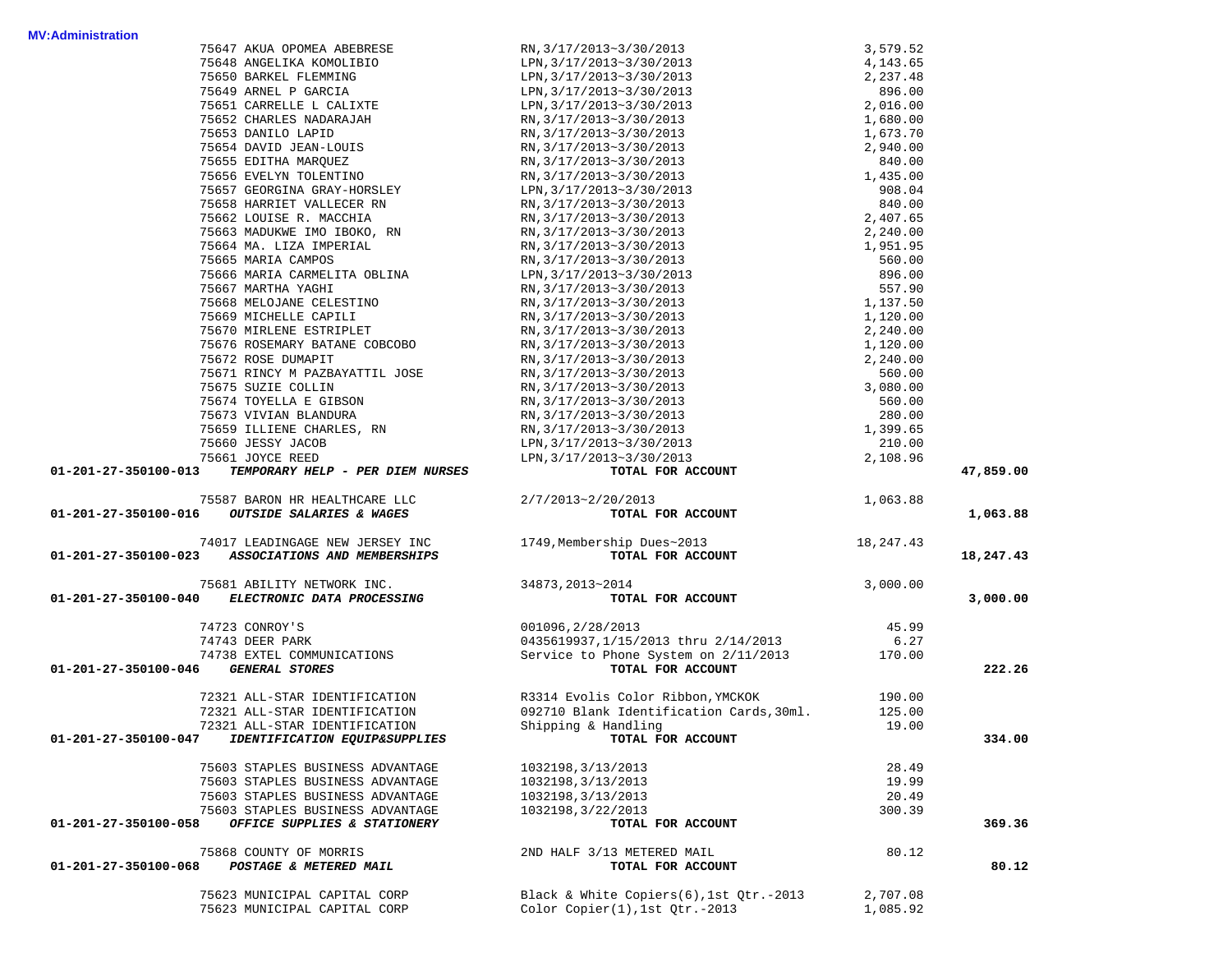|                             | 75621 MUNICIPAL CAPITAL CORP                             | Black & White Copiers(6), 2nd Qtr.-2013                        | 2,707.08           |                            |
|-----------------------------|----------------------------------------------------------|----------------------------------------------------------------|--------------------|----------------------------|
| 01-201-27-350100-164        | 75621 MUNICIPAL CAPITAL CORP<br>OFFICE MACHINES - RENTAL | $Color Copier(1), 2nd Qtr.-2013$<br>TOTAL FOR ACCOUNT          | 1,085.92           | 7,586.00                   |
|                             |                                                          |                                                                |                    |                            |
|                             | 57985 MUNICIPAL CAPITAL CORP                             | 415756 Savin MP 2352SP                                         | 2,707.08           |                            |
|                             | 57688 MUNICIPAL CAPITAL CORP                             | 416075 Savin MP C4502A                                         | 1,085.92           |                            |
|                             | 01-203-27-350100-164 (2012) OFFICE MACHINES - RENTAL     | TOTAL FOR ACCOUNT                                              |                    | 3,793.00                   |
|                             | TOTAL for MV:Administration                              |                                                                |                    | ============<br>82,555.05  |
|                             |                                                          |                                                                |                    |                            |
| <b>MV:Building Services</b> |                                                          |                                                                |                    |                            |
|                             | 75606 SODEXO INC & AFFILIATES                            | 100022833, February~2013                                       | 150,486.64         |                            |
|                             | 75599 VIKING TERMITE & PEST                              | 1310641, April~2013                                            | 870.00             |                            |
| 01-201-27-350110-036        | CONTRACTED SERVICES                                      | TOTAL FOR ACCOUNT                                              |                    | 151,356.64                 |
|                             | 74018 TBS CONTROLS LLC                                   | M13000, January~2013                                           | 2,679.17           |                            |
|                             | 74018 TBS CONTROLS LLC                                   | M13000, February-2013                                          | 2,679.17           |                            |
| 01-201-27-350110-044        | EQUIPMENT SERVICE AGREEMENTS                             | TOTAL FOR ACCOUNT                                              |                    | 5,358.34                   |
|                             | 75633 JERSEY CENTRAL POWER & LIGHT                       | 100 004 803 738, February~2013                                 | 46,110.87          |                            |
| 01-201-27-350110-137        | <b>ELECTRICITY</b>                                       | TOTAL FOR ACCOUNT                                              |                    | 46,110.87                  |
|                             | 74730 TURTLE & HUGHES, INC                               | 132425, 1/3/2013                                               | 1,383.90           |                            |
|                             | 74730 TURTLE & HUGHES, INC                               | 132425, 1/3/2013                                               | 176.59             |                            |
|                             | 74730 TURTLE & HUGHES, INC                               | 132425, 1/4/2013                                               | 866.42             |                            |
|                             | 74730 TURTLE & HUGHES, INC                               | 132425, 1/8/2013                                               | 300.00             |                            |
|                             | 75600 TRI-COUNTY SEWER & DRAIN                           | Sewer Maintenance, 3/14/2013                                   | 955.00             |                            |
|                             | 74739 JOHNSTONE SUPPLY                                   | 11177, 2/15/2013                                               | 1,290.60           |                            |
|                             | 74739 JOHNSTONE SUPPLY                                   | 11177, 2/15/2013                                               | 18.28              |                            |
| 01-201-27-350110-204        | PLANT OPERATION                                          | TOTAL FOR ACCOUNT                                              |                    | 4,990.79                   |
|                             | 75635 DIRECT SUPPLY INC                                  | 29406, 3/4/2013                                                | 1,009.58           |                            |
|                             | 74731 DIRECT MACHINERY SERVICE CORP.                     | Straight Time Service, 1/24/2013                               | 300.00             |                            |
|                             | 74735 DIRECT MACHINERY SERVICE CORP.                     | Laundry Dryer Repair, 2/15/2013                                | 400.00             |                            |
|                             | 73989 DIRECT MACHINERY SERVICE CORP.                     | Filters, 1/25/2013                                             | 363.71             |                            |
|                             | 73989 DIRECT MACHINERY SERVICE CORP.                     | Repair Parts, 1/22/2013                                        | 627.02             |                            |
|                             | 73989 DIRECT MACHINERY SERVICE CORP.                     | Dietary Repair Service, 1/18/2013                              | 300.00             |                            |
|                             | 75615 SCALES INDUSTRIAL                                  | 52519224, 3/19/2013                                            | 1,236.70           |                            |
|                             | 74732 TBS CONTROLS LLC                                   | M13000,1/24/2013                                               | 157.94             |                            |
|                             | 74724 JOHNSTONE SUPPLY                                   | 11177,1/10/2013                                                | 88.68              |                            |
| 01-201-27-350110-262        | 74724 JOHNSTONE SUPPLY<br>MACHINERY REPAIRS & PARTS      | 11177, 2/19/2013<br>TOTAL FOR ACCOUNT                          | 223.56             | 4,707.19                   |
|                             |                                                          |                                                                |                    |                            |
|                             | 72322 B & G RESTORATION<br>74730 TURTLE & HUGHES, INC    | Removal of Asbestos from Chiller Unit in<br>132425, 12/18/2012 | 2,000.00<br>138.12 |                            |
| 01-203-27-350110-204        | (2012) PLANT OPERATION                                   | TOTAL FOR ACCOUNT                                              |                    | 2,138.12                   |
|                             |                                                          |                                                                |                    |                            |
|                             | 74013 J.A. SEXAUER                                       | 0000276829,8/16/2012                                           | 231.02             |                            |
|                             | 74013 J.A. SEXAUER<br>74013 J.A. SEXAUER                 | 0000276829,10/26/2012                                          | 445.47<br>552.48   |                            |
| 01-203-27-350110-262        | (2012) MACHINERY REPAIRS & PARTS                         | 0000276829,12/06/2012<br>TOTAL FOR ACCOUNT                     |                    | 1,228.97                   |
|                             |                                                          |                                                                |                    |                            |
|                             | TOTAL for MV: Building Services                          |                                                                |                    | ============<br>215,890.92 |

 75612 SODEXO INC & AFFILIATES 100005746,1/22/2013 119.35 75611 SODEXO INC & AFFILIATES 100005746, February~2013 201-201-27-350115-036 258,977.74

 **01-201-27-350115-036** *CONTRACTED SERVICES* **TOTAL FOR ACCOUNT 259,097.09**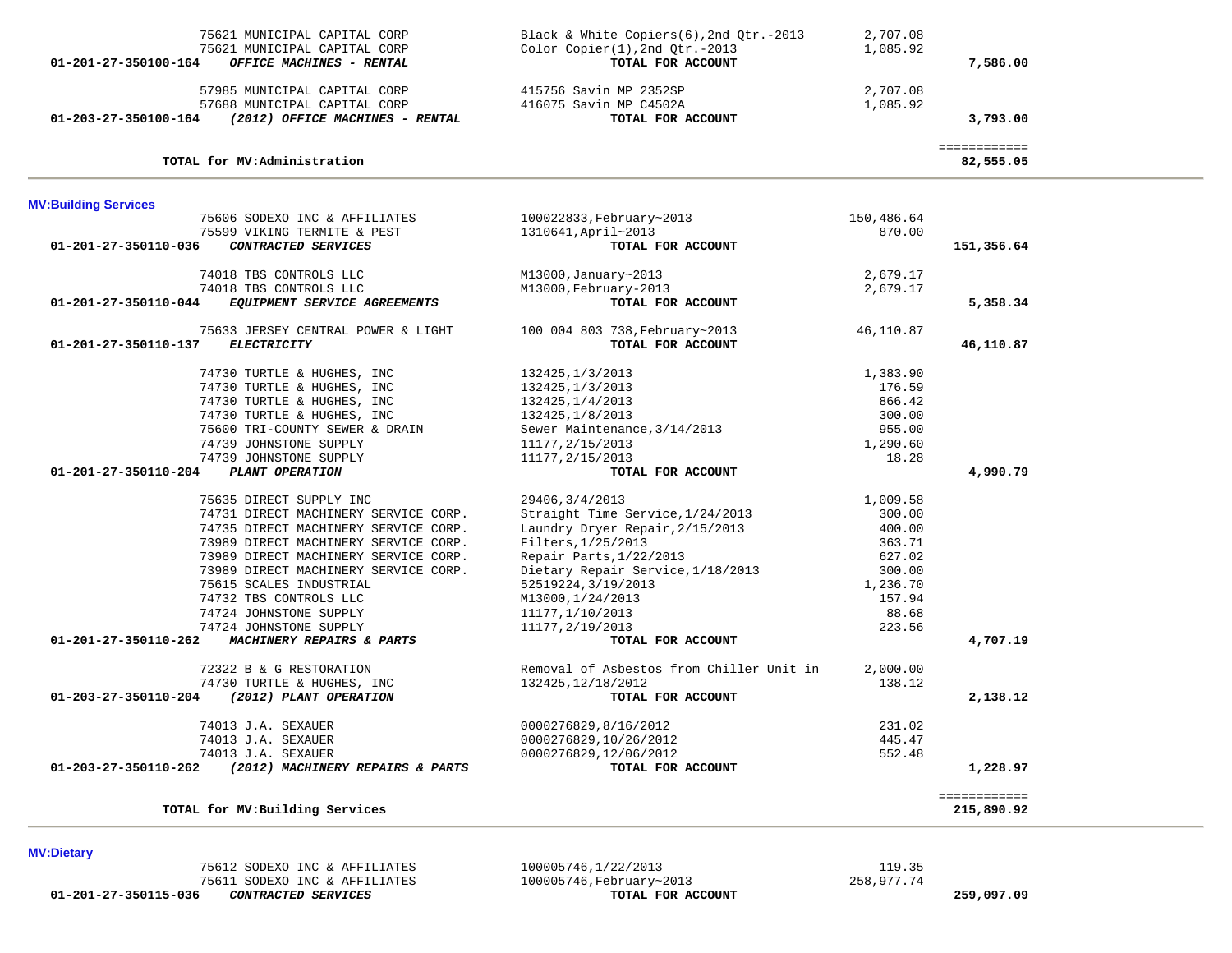| 75601 STAR LEDGER                             | Paper Delivery for w/e 3-16-2013             | 57.33     |              |  |
|-----------------------------------------------|----------------------------------------------|-----------|--------------|--|
| 75601 STAR LEDGER                             | Paper Delivery for w/e 3-23-2013             | 50.05     |              |  |
| COFFEE / GIFT SHOP<br>01-201-27-350115-186    | TOTAL FOR ACCOUNT                            |           | 107.38       |  |
|                                               |                                              |           |              |  |
|                                               |                                              |           | ============ |  |
| TOTAL for MV: Dietary                         |                                              |           | 259,204.47   |  |
|                                               |                                              |           |              |  |
| <b>MV:Laundry</b>                             |                                              |           |              |  |
| 75604 SODEXO INC & AFFILIATES                 | 100011720, February~2013                     | 85,688.37 |              |  |
| CONTRACTED SERVICES<br>01-201-27-350125-036   | TOTAL FOR ACCOUNT                            |           | 85,688.37    |  |
|                                               |                                              |           |              |  |
| 75614 READY SUPPLY                            | B06Q, 3/7/2013                               | 356.64    |              |  |
| 01-201-27-350125-046<br><b>GENERAL STORES</b> | TOTAL FOR ACCOUNT                            |           | 356.64       |  |
|                                               |                                              |           |              |  |
| 75630 EMERALD PROFESSIONAL                    | 285632, 2/28/2013                            | 7,213.98  |              |  |
| 75630 EMERALD PROFESSIONAL                    | 285632, 3/7/2013                             | 673.40    |              |  |
| 75630 EMERALD PROFESSIONAL                    | 285632, 3/7/2013                             | 1,931.52  |              |  |
| 75630 EMERALD PROFESSIONAL                    |                                              | 402.40    |              |  |
|                                               | 285632, 3/15/2013                            |           |              |  |
| 01-201-27-350125-182<br><b>DIAPERS</b>        | TOTAL FOR ACCOUNT                            |           | 10,221.30    |  |
|                                               |                                              |           | ============ |  |
| TOTAL for MV:Laundry                          |                                              |           | 96,266.31    |  |
|                                               |                                              |           |              |  |
|                                               |                                              |           |              |  |
| <b>MV:Nursing</b><br>75634 JAMES H WOLF       | Medical Director, $3/14/2013 \sim 3/25/2013$ | 1,397.50  |              |  |
| 01-201-27-350130-036<br>CONTRACTED SERVICES   | TOTAL FOR ACCOUNT                            |           | 1,397.50     |  |
|                                               |                                              |           |              |  |
| 75586 AGL WELDING SUPPLY CO INC               | 584500, 3/11/2013                            | 250.00    |              |  |
| 75586 AGL WELDING SUPPLY CO INC               | 584500, 3/11/2013                            | 250.00    |              |  |
|                                               |                                              |           |              |  |
| 75586 AGL WELDING SUPPLY CO INC               | 584500, 3/11/2013                            | 200.00    |              |  |
| 73934 DREAMTIME INC                           | MOR020, 2/8/2013                             | 590.21    |              |  |
| 75630 EMERALD PROFESSIONAL                    | 285632, 3/15/2013                            | 3,625.00  |              |  |
| 75627 MEDLINE INDUSTRIES INC                  | 118053, 3/15/2013                            | 1,300.00  |              |  |
| 75617 PENN-JERSEY PAPER CO.                   | 20955, 3/7/2013                              | 1,351.50  |              |  |
| 75632 JML MEDICAL INC.                        | 5MOC02, 3/8/2013                             | 1,619.52  |              |  |
| 75632 JML MEDICAL INC.                        | 5MOC02, 3/5/2013                             | 1,344.20  |              |  |
| 75632 JML MEDICAL INC.                        | 5MOC02, 3/8/2013                             | 295.44    |              |  |
| 75632 JML MEDICAL INC.                        |                                              | 296.25    |              |  |
|                                               | 5MOC02, 3/19/2013                            |           |              |  |
| 75632 JML MEDICAL INC.                        | 5MOC02, 2/15/2013                            | 288.00    |              |  |
| 75632 JML MEDICAL INC.                        | 5MOC02, 3/5/2013                             | 747.43    |              |  |
| <b>GENERAL STORES</b><br>01-201-27-350130-046 | TOTAL FOR ACCOUNT                            |           | 12,157.55    |  |
| 74744 BIO- REFERENCE LABORATORIES             | $M8049$ EG, January~2013                     | 2,533.64  |              |  |
| 01-201-27-350130-049<br>LABORATORY SERVICES   | TOTAL FOR ACCOUNT                            |           | 2,533.64     |  |
|                                               |                                              |           |              |  |
| 74741 GARDEN STATE UROLOGY LLC                | Medical Treatment of Resident, 3/21/2013     | 75.00     |              |  |
| 01-201-27-350130-189<br><b>MEDICAL</b>        | TOTAL FOR ACCOUNT                            |           | 75.00        |  |
|                                               |                                              |           |              |  |
| 75583 MARLEINE CHARLES                        | CNA Re-Certification, 3/19/2013              | 30.00     |              |  |
| 75584 SHEILA RICHARDSON                       | CNA Re-Certification, 3/15/2013              | 30.00     |              |  |
| 75581 GISLAINE CENOBLE                        | CNA Re-Certification, 3/12/2013              | 30.00     |              |  |
| 75582 JENNIFER E ROBINSON                     | CNA Re-Certification, 3/15/2013              | 30.00     |              |  |
| 01-201-27-350130-191<br><i><b>NURSING</b></i> | TOTAL FOR ACCOUNT                            |           | 120.00       |  |
|                                               |                                              |           |              |  |
| 75631 GTS WELCO                               | LM714, 2/1/2013                              | 106.10    |              |  |
| 75631 GTS WELCO                               | LM714, 2/4/2013                              | 106.10    |              |  |
| 75631 GTS WELCO                               | LM714, 2/5/2013                              | 187.70    |              |  |
| 75631 GTS WELCO                               | LM714, 2/7/2013                              | 106.10    |              |  |
| 75631 GTS WELCO                               | LM714, 2/8/2013                              | 106.10    |              |  |
| 75631 GTS WELCO                               | LM714, 2/12/2013                             | 187.70    |              |  |
| 75631 GTS WELCO                               | LM714, 2/14/2013                             | 106.10    |              |  |
|                                               |                                              |           |              |  |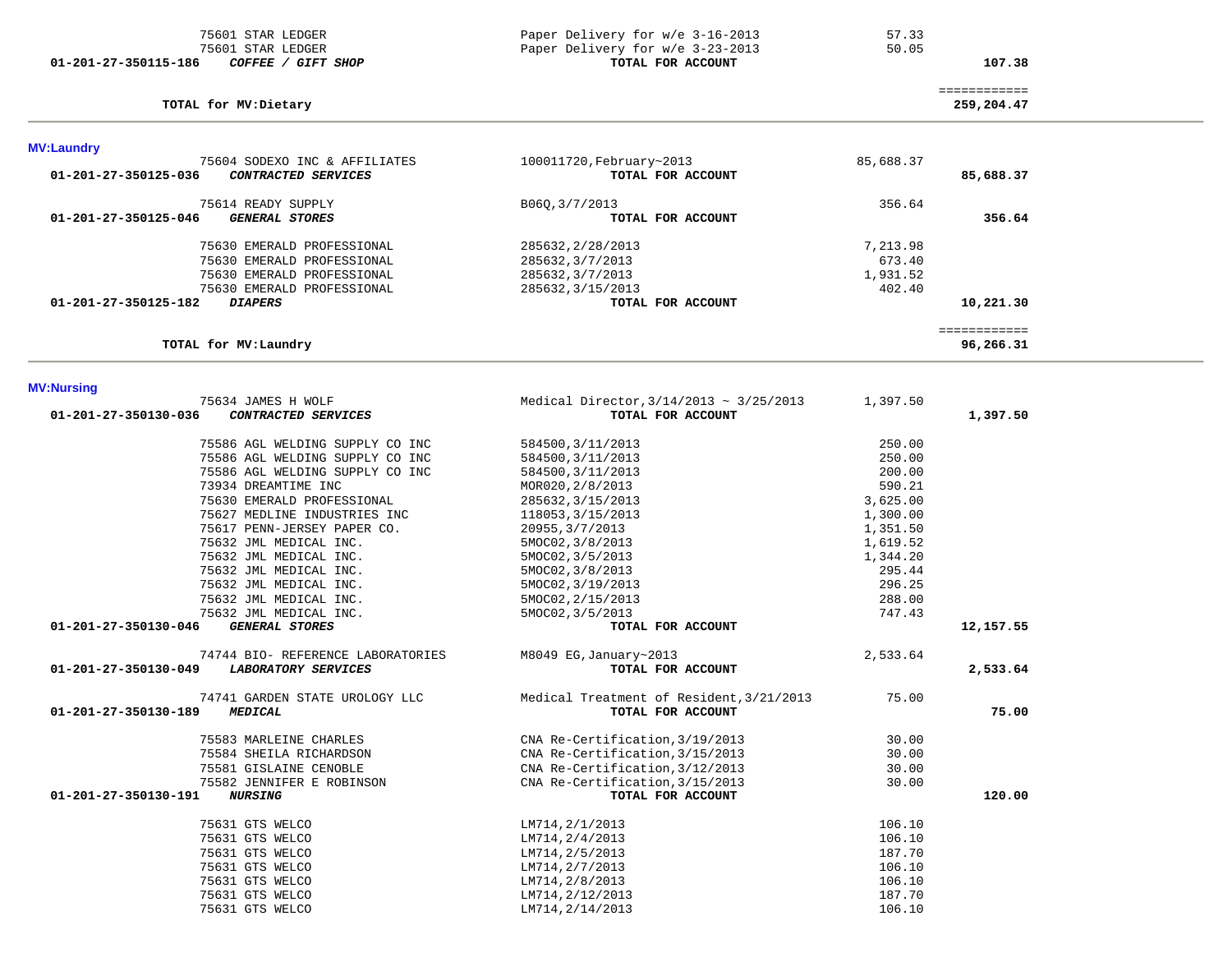|                                                                | 75631 GTS WELCO<br>75631 GTS WELCO<br>75631 GTS WELCO                                                                                              | LM714, 2/18/2013<br>LM714, 2/19/2013<br>LM714, 2/20/2013                                                                                                                                             | 106.10<br>187.70<br>1,101.17                  |                           |  |
|----------------------------------------------------------------|----------------------------------------------------------------------------------------------------------------------------------------------------|------------------------------------------------------------------------------------------------------------------------------------------------------------------------------------------------------|-----------------------------------------------|---------------------------|--|
| 01-201-27-350130-193                                           | 75631 GTS WELCO<br><b>OXYGEN</b>                                                                                                                   | LM714, 2/21/2013<br>TOTAL FOR ACCOUNT                                                                                                                                                                | 106.10                                        | 2,406.97                  |  |
| 01-203-27-350130-189                                           | 75585 AFFILIATED AMBULATORY<br>$(2012)$ MEDICAL                                                                                                    | Medical Treatment, 11/6/2012<br>TOTAL FOR ACCOUNT                                                                                                                                                    | 216.36                                        | 216.36                    |  |
| 01-203-27-350130-203                                           | 75686 MOBILEX USA<br>75686 MOBILEX USA<br>75686 MOBILEX USA<br>75686 MOBILEX USA<br>(2012) X-RAY & MEDICAL SUPPLIES                                | 281776, September~2012<br>281776, September~2012<br>281776, October~2012<br>281776, October~2012<br>TOTAL FOR ACCOUNT                                                                                | 870.81<br>851.17<br>1,276.55<br>1,424.20      | 4,422.73                  |  |
|                                                                | TOTAL for MV:Nursing                                                                                                                               |                                                                                                                                                                                                      |                                               | ============<br>23,329.75 |  |
| <b>MV:Recreation/Volunteer Svc</b>                             |                                                                                                                                                    |                                                                                                                                                                                                      |                                               |                           |  |
| 01-201-27-350135-036                                           | 75588 CABLEVISION<br>CONTRACTED SERVICES                                                                                                           | $07876 - 612542 - 03 - 4, 3/5/2013 - 3/14/2013$<br>TOTAL FOR ACCOUNT                                                                                                                                 | 84.05                                         | 84.05                     |  |
| 01-201-27-350135-194                                           | 75589 DENNIS GRAU<br>75622 FRANK PINTO<br>75624 MOONLIGHT DESIGNS<br>75620 NICHOLAS L. ROCCAFORTE<br>75628 JOHN B. GALLAGHER<br>PATIENT ACTIVITIES | Music Therapy, 2/6/2013 - 3/6/2013 - 3/21<br>Petty Cash Reimbursement for February, 20<br>Art Class on 3/15/2013<br>Music Program on 2-D, 3/14/2013<br>Entertainment, 3/12/2013<br>TOTAL FOR ACCOUNT | 450.00<br>316.11<br>165.00<br>75.00<br>150.00 | 1,156.11                  |  |
|                                                                | TOTAL for MV: Recreation/Volunteer Svc                                                                                                             |                                                                                                                                                                                                      |                                               | ============<br>1,240.16  |  |
| <b>MV:Rehabilitation</b><br>01-203-27-350140-036               | 75619 PATTERSON MEDICAL SUPPLY, INC.<br>(2012) CONTRACTED SERVICES                                                                                 | 104022453, 11/14/2012<br>TOTAL FOR ACCOUNT                                                                                                                                                           | 201.81                                        | 201.81<br>============    |  |
|                                                                | TOTAL for MV: Rehabilitation                                                                                                                       |                                                                                                                                                                                                      |                                               | 201.81                    |  |
| <b>Assistance Dep Child: Local Shr</b><br>01-201-27-354100-091 | 75638 OFFICE OF TEMPORARY ASSISTANCE<br>ASSISTANCE DEP CHILD: LOCAL SHR PROGRAM E                                                                  | For estimated County Share of TANF Recip<br>TOTAL FOR ACCOUNT                                                                                                                                        | 9,800.00                                      | 9,800.00                  |  |
|                                                                | TOTAL for Assistance Dep Child: Local Shr                                                                                                          |                                                                                                                                                                                                      |                                               | ============<br>9,800.00  |  |
| <b>Assistance SSI Income Recipien</b><br>01-201-27-355100-090  | 75639 OFFICE OF TEMPORARY ASSISTANCE<br>ASSISTANCE SSI INCOME RECIPIEN EXPENDITU                                                                   | For estimated County Share to SSIR for t<br>TOTAL FOR ACCOUNT                                                                                                                                        | 37,000.00                                     | 37,000.00                 |  |
|                                                                | TOTAL for Assistance SSI Income Recipien                                                                                                           |                                                                                                                                                                                                      |                                               | ============<br>37,000.00 |  |
| <b>County Adjuster</b>                                         |                                                                                                                                                    |                                                                                                                                                                                                      |                                               |                           |  |
| 01-201-27-357100-058                                           | 74511 SHACHIHATA INC. (U.S.A.)<br>OFFICE SUPPLIES & STATIONERY                                                                                     | Signature Stamp PO5 Style 800 for Laurie<br>TOTAL FOR ACCOUNT                                                                                                                                        | 20.16                                         | 20.16                     |  |
|                                                                | 75868 COUNTY OF MORRIS                                                                                                                             | 2ND HALF 3/13 METERED MAIL                                                                                                                                                                           | 137.48                                        |                           |  |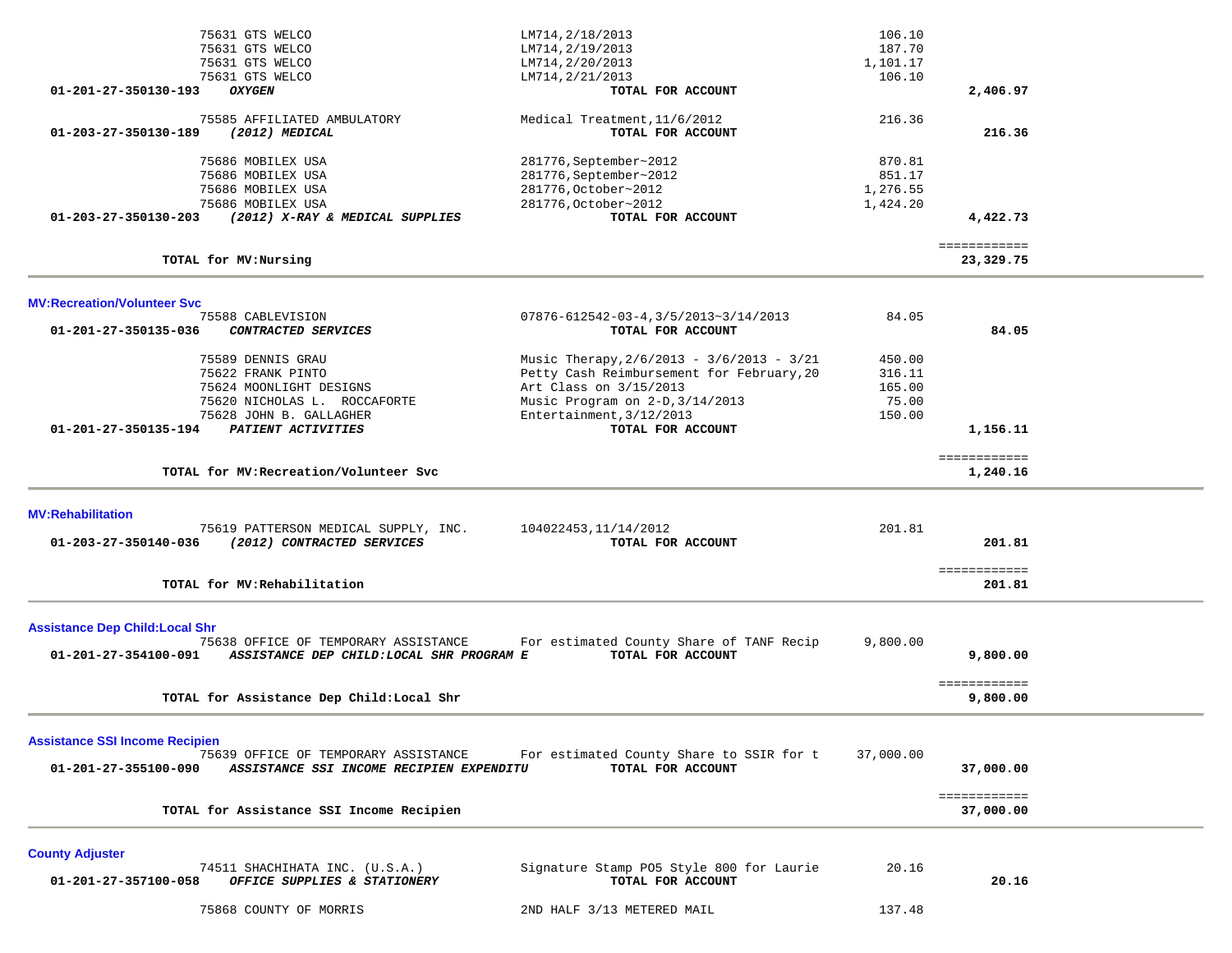| TOTAL for County Adjuster                                                                              |                                                        |                         | ============<br>157.64       |
|--------------------------------------------------------------------------------------------------------|--------------------------------------------------------|-------------------------|------------------------------|
| <b>Dental Clinic</b>                                                                                   |                                                        |                         |                              |
| 75312 NOREEN SHEEHAN DMD, LLC<br>75313 ROBERT A. CHARMOY, DMD PA<br>75313 ROBERT A. CHARMOY, DMD PA    |                                                        | 60.00<br>60.00<br>60.00 |                              |
| 75313 ROBERT A. CHARMOY, DMD PA<br>75313 ROBERT A. CHARMOY, DMD PA                                     |                                                        | 60.00<br>30.00          |                              |
| 75313 ROBERT A. CHARMOY, DMD PA<br>01-201-27-365100-095<br>DENTAL CLINIC OTHER ADMINISTRATIVE SUPPL    | TOTAL FOR ACCOUNT                                      | 120.00                  | 390.00                       |
|                                                                                                        |                                                        |                         |                              |
| TOTAL for Dental Clinic                                                                                |                                                        |                         | ============<br>390.00       |
| <b>Morris Cty Park Commission</b>                                                                      |                                                        |                         |                              |
| 75782 MORRIS COUNTY PARK COMMISSION<br>MORRIS CTY PARK COMMISSION EXPENDITURES<br>01-201-28-370100-090 | MCPC 2013 TAX SUPPORT - REQUEST 2<br>TOTAL FOR ACCOUNT | 2,279,167.00            | 2,279,167.00                 |
| TOTAL for Morris Cty Park Commission                                                                   |                                                        |                         | ============<br>2,279,167.00 |
| <b>County Library</b>                                                                                  |                                                        |                         |                              |
| 74537 CENTER POINT PUBLISHING                                                                          | Purchase# XCP12-12 dated 01/25/13                      | 23.37                   |                              |
| 74537 CENTER POINT PUBLISHING                                                                          | Purchase# XCP13-2                                      | 168.65                  |                              |
| 74538 FINANCIAL INFORMATION INC                                                                        | 1959000 dated 02/05/13                                 | 895.00                  |                              |
| 74544 GREY HOUSE PUBLISHING                                                                            | P.O.#29270 ship date 01/15/13                          | 190.00                  |                              |
| 75224 INGRAM LIBRARY SERVICES<br>75224 INGRAM LIBRARY SERVICES                                         | 20C0083 dated 02/11/13<br>20C0083 dated 02/15/13       | 195.00<br>579.35        |                              |
| 75224 INGRAM LIBRARY SERVICES                                                                          | 20C0083 dated 02/15/13                                 | 17.46                   |                              |
| 75224 INGRAM LIBRARY SERVICES                                                                          | 20C0083 dated 02/15/13                                 | 50.92                   |                              |
| 75224 INGRAM LIBRARY SERVICES                                                                          | 20C0083 dated 02/17/13                                 | 121.54                  |                              |
| 75224 INGRAM LIBRARY SERVICES                                                                          | 20C0083 dated 02/18/13                                 | 95.78                   |                              |
| 75224 INGRAM LIBRARY SERVICES                                                                          | 20C0083 dated 02/18/13                                 | 194.33                  |                              |
| 75224 INGRAM LIBRARY SERVICES                                                                          | 20C0083 dated 02/19/13                                 | 705.04                  |                              |
| 75224 INGRAM LIBRARY SERVICES                                                                          | 20C0083 dated 02/19/13                                 | 80.67                   |                              |
| 75224 INGRAM LIBRARY SERVICES                                                                          | 20C0083 dated 02/20/13                                 | 610.08                  |                              |
| 75225 INGRAM LIBRARY SERVICES                                                                          | 20C0083 dated 02/20/13                                 | 37.90                   |                              |
| 75225 INGRAM LIBRARY SERVICES                                                                          | 20C0083 dated 02/21/13                                 | 76.94                   |                              |
| 75225 INGRAM LIBRARY SERVICES<br>75225 INGRAM LIBRARY SERVICES                                         | 20C0083 dated 02/21/13<br>20C0083 dated 02/22/13       | 23.90<br>197.24         |                              |
| 75225 INGRAM LIBRARY SERVICES                                                                          | 20C0083 dated 02/22/13                                 | 138.56                  |                              |
| 75225 INGRAM LIBRARY SERVICES                                                                          | 20C0083 dated 02/25/13                                 | 741.99                  |                              |
| 75225 INGRAM LIBRARY SERVICES                                                                          | 20C0083 dated 02/25/13                                 | 22.84                   |                              |
| 75225 INGRAM LIBRARY SERVICES                                                                          | 20C0083 dated 02/25/13                                 | 210.67                  |                              |
| 75225 INGRAM LIBRARY SERVICES                                                                          | 20C0083 dated 02/25/13                                 | 78.74                   |                              |
| 75225 INGRAM LIBRARY SERVICES                                                                          | 20C0083 dated 02/25/13                                 | 15.25                   |                              |
| 75227 INGRAM LIBRARY SERVICES                                                                          | 20C0083 dated 02/26/13                                 | 301.18                  |                              |
| 75227 INGRAM LIBRARY SERVICES<br>75227 INGRAM LIBRARY SERVICES                                         | 20C0083 dated 02/26/13                                 | 13.22<br>202.00         |                              |
| 75227 INGRAM LIBRARY SERVICES                                                                          | 20C0083 dated 02/26/13<br>20C0083 dated 02/26/13       | 23.34                   |                              |
| 75227 INGRAM LIBRARY SERVICES                                                                          | 20C0083 dated 02/27/13                                 | 17.46                   |                              |
| 75227 INGRAM LIBRARY SERVICES                                                                          | 20C0083 dated 02/27/13                                 | 22.90                   |                              |
| 75227 INGRAM LIBRARY SERVICES                                                                          | 20C0083 dated 02/28/13                                 | 70.11                   |                              |
| 75227 INGRAM LIBRARY SERVICES                                                                          | 20C0083 dated 02/28/13                                 | 146.37                  |                              |
| 75227 INGRAM LIBRARY SERVICES                                                                          | 20C0083 dated 02/28/13                                 | 433.09                  |                              |
| 75227 INGRAM LIBRARY SERVICES                                                                          | 20C0083 dated 03/01/13                                 | 1,088.08                |                              |
| 75228 INGRAM LIBRARY SERVICES                                                                          | 20C0083 dated 03/01/13                                 | 713.40                  |                              |

137.48

 **01-201-27-357100-068** *POSTAGE & METERED MAIL* **TOTAL FOR ACCOUNT 137.48**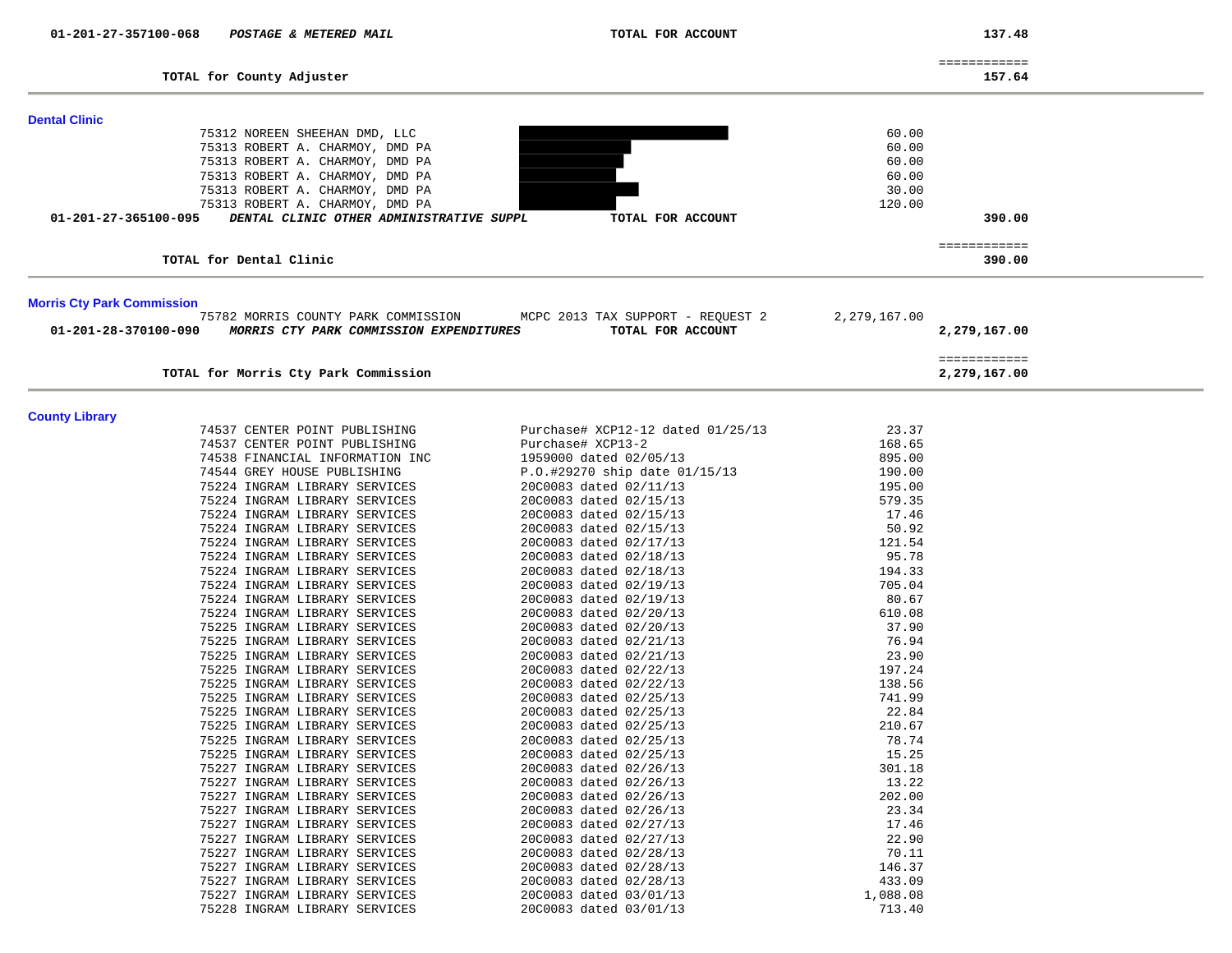| TOTAL for County Library                             |                            | 18,390.23 |
|------------------------------------------------------|----------------------------|-----------|
| <b>County Superintendent of Schoo</b>                |                            |           |
| 74691 W.B. MASON COMPANY INC                         | SELF INK SIGNATURE STAMPS  | 52.00     |
| 74691 W.B. MASON COMPANY INC                         | DATE STAMP W/MESSAGE       | 39.75     |
| OFFICE SUPPLIES & STATIONERY<br>01-201-29-392100-058 | TOTAL FOR ACCOUNT          | 91.75     |
| 75868 COUNTY OF MORRIS                               | 2ND HALF 3/13 METERED MAIL | 72.30     |

| 75228 INGRAM LIBRARY SERVICES                                | 20C0083 dated 03/05/13                            | 11.90    |           |
|--------------------------------------------------------------|---------------------------------------------------|----------|-----------|
| 75228 INGRAM LIBRARY SERVICES                                | 20C0083 dated 03/07/13                            | 33.15    |           |
| 75228 INGRAM LIBRARY SERVICES                                | 20C0083 dated 03/07/13                            | 45.50    |           |
| 75249 INGRAM LIBRARY SERVICES                                | 20C0083 dated 03/03/13                            | 154.26   |           |
| 75249 INGRAM LIBRARY SERVICES                                | 20C0083 dated 03/08/13                            | 1,106.95 |           |
| 75249 INGRAM LIBRARY SERVICES                                | 20C0083 dated 03/08/13                            | 41.05    |           |
| 75249 INGRAM LIBRARY SERVICES                                | 20C0083 dated 03/08/13                            | 11.90    |           |
| 75249 INGRAM LIBRARY SERVICES                                | 20C0083 dated 03/11/13                            | 164.37   |           |
| 75249 INGRAM LIBRARY SERVICES                                | 20C0083 dated 03/12/13                            | 418.12   |           |
| 75249 INGRAM LIBRARY SERVICES                                | 20C0083 dated 03/13/13                            | 220.53   |           |
| <b>BOOKS &amp; PERIODICALS</b><br>01-201-29-390100-028       | TOTAL FOR ACCOUNT                                 |          | 11,684.69 |
| 75247 KATHERINE STRINGER                                     | NJLA Mini-Conference attendee K Stringer 52.50    |          |           |
| 01-201-29-390100-034<br>CONFERENCE EXPENSES                  | TOTAL FOR ACCOUNT                                 |          | 52.50     |
| 74549 W.B. MASON COMPANY INC                                 | C1033751 dated 02/11/13; Order#S00988794          | $-12.16$ |           |
| 74549 W.B. MASON COMPANY INC                                 | C1033751 dated 02/12/13; Order#15767557           | 172.58   |           |
| 74549 W.B. MASON COMPANY INC                                 | C1033751 dated 02/13/13; Order#S00998441          | $-46.28$ |           |
| 74549 W.B. MASON COMPANY INC                                 | C1033751 dated 02/14/13; Order#S00997455          | 42.36    |           |
| OFFICE SUPPLIES & STATIONERY<br>01-201-29-390100-058         | TOTAL FOR ACCOUNT                                 |          | 156.50    |
| 74548 UNITED PARCEL SERVICE                                  | 708309 dated 02/23/13                             | 12.90    |           |
| 74548 UNITED PARCEL SERVICE                                  | 708309 dated 03/02/13                             | 82.09    |           |
| 75868 COUNTY OF MORRIS                                       | 2ND HALF 3/13 METERED MAIL                        | 663.82   |           |
| POSTAGE & METERED MAIL<br>01-201-29-390100-068               | TOTAL FOR ACCOUNT                                 |          | 758.81    |
| 74543 GAYLORD BROS., INC.                                    | 701393 dated 02/21/13; Confirm Replaceme 60.56    |          |           |
| 01-201-29-390100-095<br>OTHER ADMINISTRATIVE SUPPLIES        | TOTAL FOR ACCOUNT                                 |          | 60.56     |
| 74546 MUNICIPAL CAPITAL CORP                                 | Contract#9723 - (2) Ricoh MPC3502 Digita 1,657.12 |          |           |
| 74546 MUNICIPAL CAPITAL CORP                                 | Contract#9725 - (2) Ricoh MP4002SP Digit 1,333.12 |          |           |
| OFFICE MACHINES - RENTAL<br>01-201-29-390100-164             | TOTAL FOR ACCOUNT                                 |          | 2,990.24  |
| 67052 CCH INC                                                | 069004202 dated 11/01/12                          | 1,500.00 |           |
| 62150 GALE                                                   | 116418 dated 06/19/12                             | 24.79    |           |
| 62150 GALE                                                   | 116418 dated 06/20/12                             | 80.77    |           |
| 62150 GALE                                                   | 116418 dated 06/20/12                             | 50.38    |           |
| 62150 GALE                                                   | 116418 dated 06/25/12                             | 26.39    |           |
| 62150 GALE                                                   | 116418 dated 06/27/12                             | 26.39    |           |
| 62150 GALE                                                   | 116418 dated 07/01/12                             | 726.81   |           |
| 71993 LEXIS NEXIS                                            | 1348K8 dated 12/31/12                             | 186.00   |           |
| (2012) BOOKS & PERIODICALS<br>01-203-29-390100-028           | TOTAL FOR ACCOUNT                                 |          | 2,621.53  |
| 74533 SUPER FOODTOWN                                         | 9732856930 Missing receipts from May 16,          | 10.98    |           |
| 74533 SUPER FOODTOWN                                         | 9732856930 Missing receipts from jUNE 08          | 13.31    |           |
| 74533 SUPER FOODTOWN                                         | 9732856930 Missing receipts from July 06          | 21.77    |           |
| 01-203-29-390100-095<br>(2012) OTHER ADMINISTRATIVE SUPPLIES | TOTAL FOR ACCOUNT                                 |          | 46.06     |
|                                                              |                                                   |          |           |
| 60485 M A I N INC                                            | Domain Registration renewal                       | 19.34    |           |

 75228 INGRAM LIBRARY SERVICES 20C0083 dated 03/05/13 120.48 75228 INGRAM LIBRARY SERVICES 20C0083 dated 03/05/13 854.11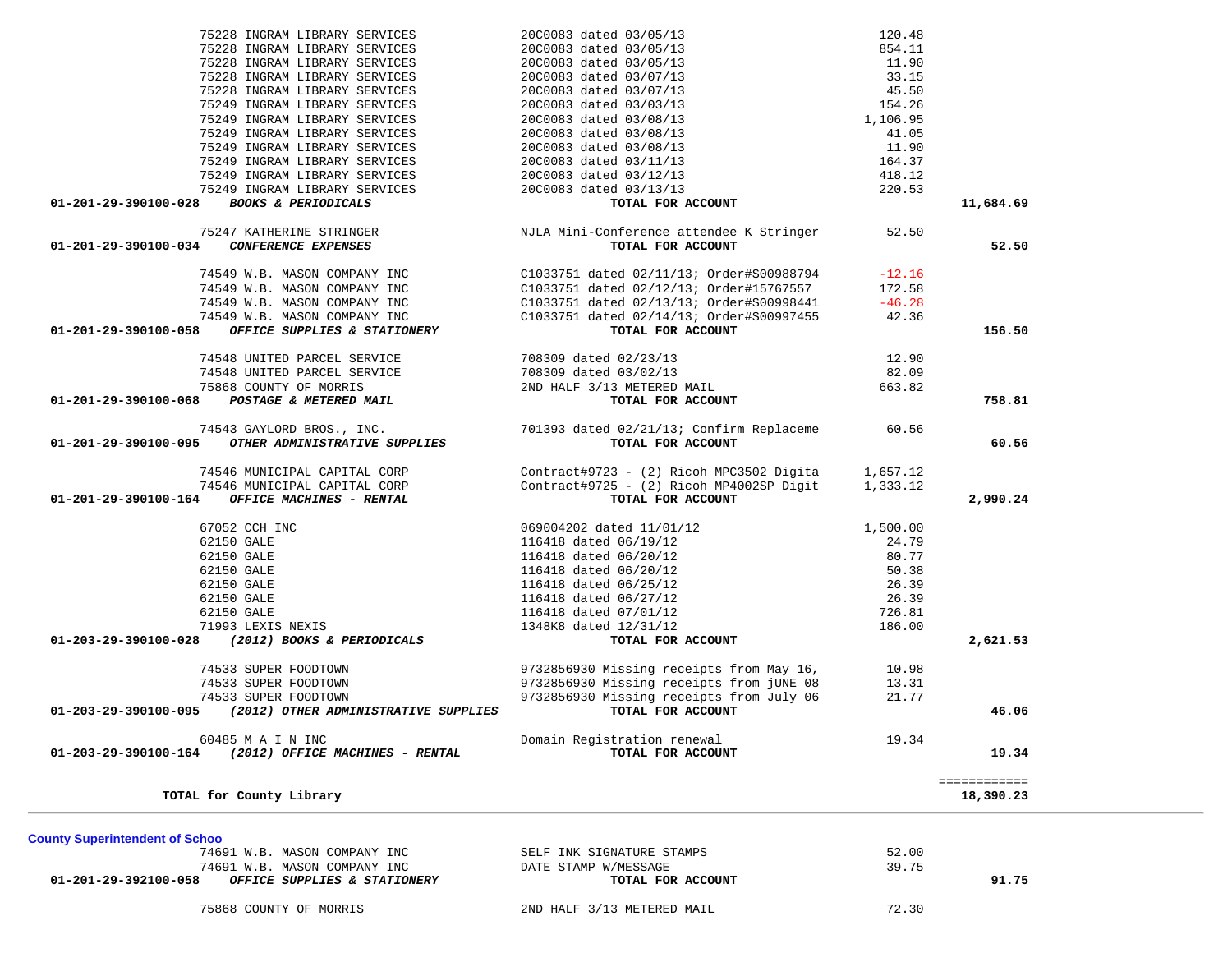| 01-201-29-392100-068                                          | POSTAGE & METERED MAIL                                                                                                                                           | TOTAL FOR ACCOUNT                                                                                                                                     |                                    | 72.30                              |  |
|---------------------------------------------------------------|------------------------------------------------------------------------------------------------------------------------------------------------------------------|-------------------------------------------------------------------------------------------------------------------------------------------------------|------------------------------------|------------------------------------|--|
| 01-201-29-392100-162                                          | 74690 DEER PARK<br><b>FURNITURE &amp; FIXTURES</b>                                                                                                               | 0434565933 1/15/13-2/14/13<br>TOTAL FOR ACCOUNT                                                                                                       | 12.54                              | 12.54                              |  |
|                                                               | TOTAL for County Superintendent of Schoo                                                                                                                         |                                                                                                                                                       |                                    | ============<br>176.59             |  |
| <b>Contribution to County College</b><br>01-201-29-395100-090 | 75769 COUNTY COLLEGE OF MORRIS<br>75781 COUNTY COLLEGE OF MORRIS<br><b>EXPENDITURES</b>                                                                          | 2ND HALF 3/13 OPERATING BUDGET<br>1ST HALF 4/13 OPERATING BUDGET<br>TOTAL FOR ACCOUNT                                                                 | 568,256.75<br>568,256.75           | 1,136,513.50                       |  |
|                                                               | TOTAL for Contribution to County College                                                                                                                         |                                                                                                                                                       |                                    | <b>EEEEEEEEEEE</b><br>1,136,513.50 |  |
| <b>Rutgers Extension Service</b>                              |                                                                                                                                                                  |                                                                                                                                                       |                                    |                                    |  |
| 01-201-29-396100-068                                          | 75868 COUNTY OF MORRIS<br>POSTAGE & METERED MAIL                                                                                                                 | 2ND HALF 3/13 METERED MAIL<br>TOTAL FOR ACCOUNT                                                                                                       | 125.74                             | 125.74                             |  |
| 01-201-29-396100-163                                          | 74980 RICOH AMERICAS CORPORATION<br>OFFICE MACHINES                                                                                                              | 157313 3/1-31/13 Copier rental<br>TOTAL FOR ACCOUNT                                                                                                   | 678.94                             | 678.94                             |  |
| 01-203-29-396100-069                                          | 71728 ATLANTIC TOMORROWS OFFICE<br>(2012) PRINTING                                                                                                               | I013053 CLICKS USED FROM 9/30-12/29/12 C<br>TOTAL FOR ACCOUNT                                                                                         | 322.92                             | 322.92                             |  |
|                                                               | TOTAL for Rutgers Extension Service                                                                                                                              |                                                                                                                                                       |                                    | ============<br>1,127.60           |  |
| <b>Rmb Out of Cty Two Yr Coll</b><br>01-201-29-397100-090     | 75742 RARITAN VALLEY COMMUNITY<br>75743 SUSSEX COUNTY COMMUNITY COLLEGE<br>75744 ESSEX COUNTY COLLEGE<br>RMB OUT OF CTY TWO YR COLL EXPENDITURES                 | Spring 2013 Chargeback for Chris Daquila<br>Spring 2013 Chargeback for Meghan Dresen<br>Spring 2013 Chargeback for Hirendra Bakh<br>TOTAL FOR ACCOUNT | 633.20<br>4,608.00<br>2,421.65     | 7,662.85                           |  |
|                                                               | TOTAL for Rmb Out of Cty Two Yr Coll                                                                                                                             |                                                                                                                                                       |                                    | ============<br>7,662.85           |  |
| <b>Cont M.C. School of Tech</b><br>01-201-29-400100-090       | 75780 MC VOCATIONAL SCHOOL DISTRICT<br>CONT M.C. SCHOOL OF TECH EXPENDITURES                                                                                     | 4/13 DISTRICT TAXES TO BE RAISED<br>TOTAL FOR ACCOUNT                                                                                                 | 217,497.67                         | 217,497.67<br>============         |  |
|                                                               | TOTAL for Cont M.C. School of Tech                                                                                                                               |                                                                                                                                                       |                                    | 217,497.67                         |  |
| <b>Fire and Police Academy</b><br>01-201-29-407100-068        | 75868 COUNTY OF MORRIS<br>POSTAGE & METERED MAIL                                                                                                                 | 2ND HALF 3/13 METERED MAIL<br>TOTAL FOR ACCOUNT                                                                                                       | 23.24                              | 23.24<br>============              |  |
|                                                               | TOTAL for Fire and Police Academy                                                                                                                                |                                                                                                                                                       |                                    | 23.24                              |  |
| <b>Utilities</b>                                              | 74977 TIOGA SOLAR MORRIS COUNTY 1 LLC<br>74977 TIOGA SOLAR MORRIS COUNTY 1 LLC<br>74977 TIOGA SOLAR MORRIS COUNTY 1 LLC<br>74977 TIOGA SOLAR MORRIS COUNTY 1 LLC | 136242003/ RE: VOTING MACHINE<br>136242003/ RE: SCHUYLER BLDG<br>136242003/ RE: SCHUYLER GRG<br>136242003/ RE: VOTING MACHINE                         | 202.97<br>200.74<br>93.79<br>79.87 |                                    |  |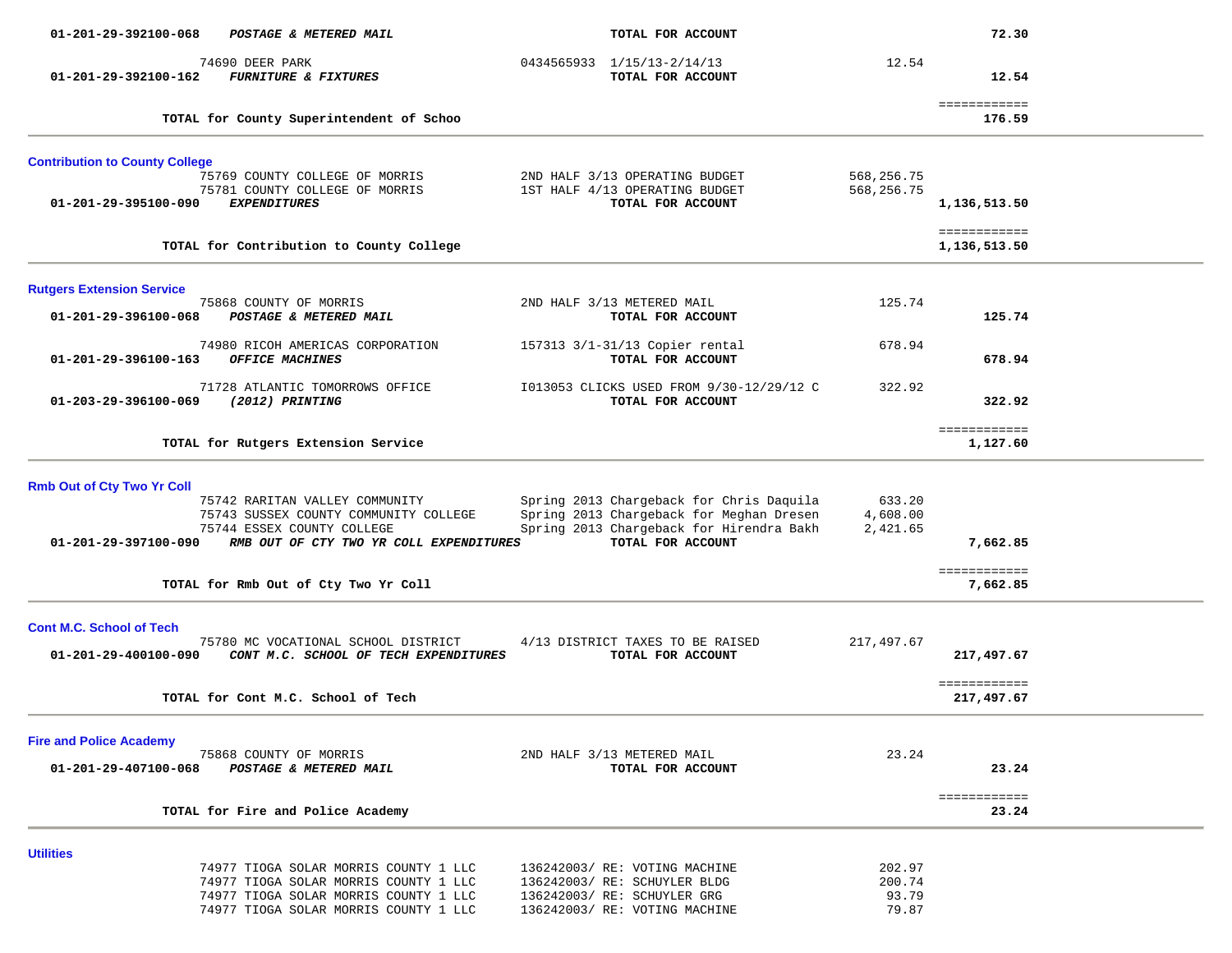| TOTAL for Utilities                                 |                                          |          | 127,476.12   |
|-----------------------------------------------------|------------------------------------------|----------|--------------|
| <b>Nutrition</b>                                    |                                          |          |              |
| 75379 ALLEN PAPER & SUPPLY CO                       | Lemon one step cleaner.                  | 56.70    |              |
| 75379 ALLEN PAPER & SUPPLY CO                       | Elite bleach.                            | 65.88    |              |
| 75379 ALLEN PAPER & SUPPLY CO                       | Lemon Joy                                | 166.76   |              |
| 75379 ALLEN PAPER & SUPPLY CO                       | Medium Scrubbing Sponge                  | 50.56    |              |
| 75379 ALLEN PAPER & SUPPLY CO                       | Brillo Hotel Size                        | 76.24    |              |
| 75062 ALLEN PAPER & SUPPLY CO                       | Digital Thermometes.                     | 405.00   |              |
| 01-201-41-716100-059<br>OTHER GENERAL EXPENSES      | TOTAL FOR ACCOUNT                        |          | 821.14       |
| 75770 NATIONAL FUEL OIL INC.                        | FUEL CHARGES 2/13                        | 4,124.25 |              |
| 01-201-41-716100-140<br><i><b>GAS PURCHASES</b></i> | TOTAL FOR ACCOUNT                        |          | 4,124.25     |
| 74307 CENTURYLINK                                   | Monthly Service Charge. February 19,2013 | 39.04    |              |
| 75358 VERIZON                                       | 201 Z43-6536 999 73Y 3/01/13 Monthly Se  | 827.70   |              |
| 01-201-41-716100-146<br>TELEPHONE                   | TOTAL FOR ACCOUNT                        |          | 866.74       |
|                                                     |                                          |          | ============ |
| TOTAL for Nutrition                                 |                                          |          | 5,812.13     |

============

| 75497 JERSEY CENTRAL POWER & LIGHT                                                         | $10-00-59-9968-9-0$ $3/13/13$                                                                                                                                                                                                                                                                        | 78.77 |           |
|--------------------------------------------------------------------------------------------|------------------------------------------------------------------------------------------------------------------------------------------------------------------------------------------------------------------------------------------------------------------------------------------------------|-------|-----------|
| 75499 JERSEY CENTRAL POWER & LIGHT                                                         | $10-00-44-7627-6-1$ 3/5/2013<br>$10-00-28-8978-6-4$ 3/13/13                                                                                                                                                                                                                                          | 39.05 |           |
| 75500 JERSEY CENTRAL POWER & LIGHT                                                         |                                                                                                                                                                                                                                                                                                      | 60.78 |           |
| 75494 JERSEY CENTRAL POWER & LIGHT                                                         | $10-00-84-5137-1-0$ $3/11/13$                                                                                                                                                                                                                                                                        | 21.96 |           |
| 01-201-31-430100-137<br>ELECTRICITY                                                        | TOTAL FOR ACCOUNT                                                                                                                                                                                                                                                                                    |       | 2,427.92  |
|                                                                                            | $\begin{array}{cccccccc} 75293 & \text{FLEFT SERVICES} & & & & \text{ACCT $ \#0431-00-448418-4 } & 3/15/13 & & & 333.10 \\ 75770 & \text{NATIONAL FUEL OIL INC.} & & & & \text{FUEL CHARGES} & 2/13 & & & 74,422.89 \end{array}$                                                                     |       |           |
|                                                                                            |                                                                                                                                                                                                                                                                                                      |       |           |
| 01-201-31-430100-140<br><i><b>GAS PURCHASES</b></i>                                        | TOTAL FOR ACCOUNT                                                                                                                                                                                                                                                                                    |       | 74,755.99 |
| 75539 ELIZABETHTOWN GAS                                                                    | 3333344641 / RE: LONG VALLEY / 02-04-13 402.87                                                                                                                                                                                                                                                       |       |           |
|                                                                                            | $\begin{array}{cccccc} \texttt{75541 N.J. NATURAL GAS COMPANY} & & & & 22-0009-4999-6Y RE: MONTVILLE / 02-13-13 & & 990.12\\ \texttt{75229 PSEAG CO} & & & & & & \texttt{REF H MOMBAG/ COUNT OF MORRIS - MUNICIP} & & 38,035.10\\ \texttt{1} & & & & & \texttt{NOTAL FOR ACCOUNT} & & & \end{array}$ |       |           |
|                                                                                            |                                                                                                                                                                                                                                                                                                      |       |           |
| 01-201-31-430100-141                                                                       |                                                                                                                                                                                                                                                                                                      |       | 39,428.09 |
| 74598 VERIZON CABS                                                                         | 201 M55-5534 968 2/25 E911fiber link (2/ 2,229.12<br>Account 973 829-6269 149 51Y 3/04/13 1,335.20                                                                                                                                                                                                   |       |           |
| 74688 VERIZON                                                                              |                                                                                                                                                                                                                                                                                                      |       |           |
| 75554 VERIZON                                                                              | 973-455-0378  979  71Y / RE: PENTHOUSE- A  65.11                                                                                                                                                                                                                                                     |       |           |
| 75642 VERIZON<br>75643 VERIZON<br>74570 VERIZON BUSINESS<br>75203 VERIZON<br>75203 VERIZON | 973 267-4026 874 69Y 3/19/12                                                                                                                                                                                                                                                                         | 78.98 |           |
|                                                                                            | 973 267-2255 164 81Y 3/19/13 35.32                                                                                                                                                                                                                                                                   |       |           |
|                                                                                            | Y2618812, 2/10 for January Mgt Network 3,324.73                                                                                                                                                                                                                                                      |       |           |
|                                                                                            | 973 361-0398 892 16Y, $3/1/13$ , $(3/1-3/31/11.59)$                                                                                                                                                                                                                                                  |       |           |
|                                                                                            | 973 455-1700 480 36Y, $3/1/13$ , $(3/2-4/1/1$ 109.39                                                                                                                                                                                                                                                 |       |           |
| 75203 VERIZON                                                                              | 973 328-3165 445 58Y, $3/4/13$ , $(3/4-4/3/1$ 31.23                                                                                                                                                                                                                                                  |       |           |
| 75203 VERIZON                                                                              | 973 829-0312 882 15Y, 3/4/13, Randolph 0 65.11                                                                                                                                                                                                                                                       |       |           |
| 75203 VERIZON                                                                              | 973 299-6835 828 04Y, 3/10/13, Boonton T 31.23                                                                                                                                                                                                                                                       |       |           |
| 75203 VERIZON                                                                              | 973 584-2050 195 53y 3/11/13, MT ROAD, 27.53                                                                                                                                                                                                                                                         |       |           |
| 75579 VERIZON                                                                              | Verizon Bill 973-539-6466 621 55Y 3/16/ 65.08                                                                                                                                                                                                                                                        |       |           |
| 75559 VERIZON                                                                              | 973 292-0327 155 30Y 3/07/13<br>30.31                                                                                                                                                                                                                                                                |       |           |
| 75205 VERIZON BUSINESS<br>5 TELEPHONE                                                      | Y2618812, 3/10 for February Mgt Network 3,324.19                                                                                                                                                                                                                                                     |       |           |
| 01-201-31-430100-146                                                                       | TOTAL FOR ACCOUNT                                                                                                                                                                                                                                                                                    |       | 10,864.12 |

| 01-201-31-430100-137 | <i>ELECTRICITY</i> |
|----------------------|--------------------|
|                      |                    |

|      | 74977 TIOGA SOLAR MORRIS COUNTY 1 LLC |  |  |  |  |  |
|------|---------------------------------------|--|--|--|--|--|
|      | 74977 TIOGA SOLAR MORRIS COUNTY 1 LLC |  |  |  |  |  |
|      | 74978 TIOGA SOLAR MORRIS COUNTY 1 LLC |  |  |  |  |  |
|      | 74978 TIOGA SOLAR MORRIS COUNTY 1 LLC |  |  |  |  |  |
|      | 74978 TIOGA SOLAR MORRIS COUNTY 1 LLC |  |  |  |  |  |
|      | 75504 JERSEY CENTRAL POWER & LIGHT    |  |  |  |  |  |
|      | 75495 JERSEY CENTRAL POWER & LIGHT    |  |  |  |  |  |
|      | 75498 JERSEY CENTRAL POWER & LIGHT    |  |  |  |  |  |
|      | 75497 JERSEY CENTRAL POWER & LIGHT    |  |  |  |  |  |
|      | 75499 JERSEY CENTRAL POWER & LIGHT    |  |  |  |  |  |
|      | 75500 JERSEY CENTRAL POWER & LIGHT    |  |  |  |  |  |
|      | 75494 JERSEY CENTRAL POWER & LIGHT    |  |  |  |  |  |
| -137 | <i>ELECTRICITY</i>                    |  |  |  |  |  |

| 74977 TIOGA SOLAR MORRIS COUNTY 1 LLC      | 136242003/ RE: SCHUYLER BLDG          | 140.76 |
|--------------------------------------------|---------------------------------------|--------|
| 74977 TIOGA SOLAR MORRIS COUNTY 1 LLC      | 136242003/ RE: SCHUYLER GRG           | 119.76 |
| 74978 TIOGA SOLAR MORRIS COUNTY 1 LLC      | 136242003/ RE: VOTING MACHINE         | 386.54 |
| 74978 TIOGA SOLAR MORRIS COUNTY 1 LLC      | 136242003/ RE: SCHUYLER BLDG          | 153.46 |
| 74978 TIOGA SOLAR MORRIS COUNTY 1 LLC      | 136242003/ RE: SCHUYLER GRG           | 230.23 |
| 75504 JERSEY CENTRAL POWER & LIGHT         | $20 - 00 - 00 - 0539 - 3 - 02/28/13$  | 582.05 |
| 75495 JERSEY CENTRAL POWER & LIGHT         | $10-00-84-5117-1-4$ 3/11/13           | 21.84  |
| 75498 JERSEY CENTRAL POWER & LIGHT         | $10 - 00 - 48 - 4053 - 0 - 03/13/13$  | 15.35  |
| 75497 JERSEY CENTRAL POWER & LIGHT         | $10 - 00 - 59 - 9968 - 9 - 0$ 3/13/13 | 78.77  |
| 75499 JERSEY CENTRAL POWER & LIGHT         | $10 - 00 - 44 - 7627 - 6 - 13/5/2013$ | 39.05  |
| 75500 JERSEY CENTRAL POWER & LIGHT         | $10 - 00 - 28 - 8978 - 6 - 4$ 3/13/13 | 60.78  |
| 75494 JERSEY CENTRAL POWER & LIGHT         | $10-00-84-5137-1-0$ 3/11/13           | 21.96  |
| 01-201-31-430100-137<br><i>ELECTRICITY</i> | TOTAL FOR ACCOUNT                     | 2,427  |
| 75293 FLEET SERVICES                       | ACCT #0431-00-448418-4<br>3/15/13     | 333.10 |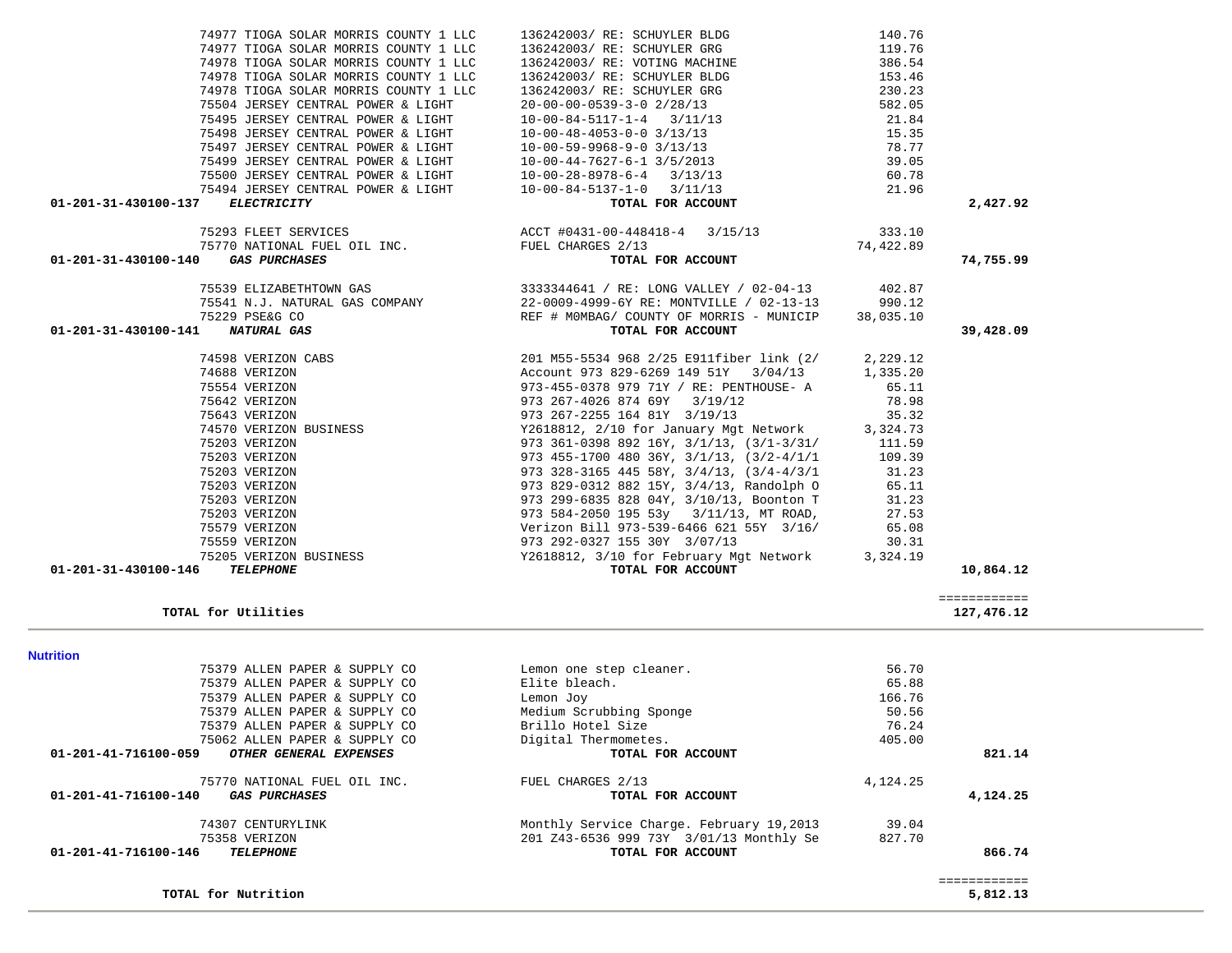| 75784 COUNTY OF MORRIS<br>PEER GRP RMB AGING SALARY BUDGET<br>80,292.00<br>01-201-41-759000-063<br>ALPN PEER GROUPING<br>TOTAL FOR ACCOUNT<br>80,292.00<br>============<br>TOTAL for ALPN<br>80,292.00<br><b>Capital Improvement Fund</b><br>75730 COUNTY OF MORRIS<br>TRANSFER OF CAPITAL IMPROVEMENTS 2013 BU 1,600,000.00<br>TOTAL FOR ACCOUNT<br>01-201-44-915100-090<br>CAPITAL IMPROVEMENT FUND EXPENDITURES<br>1,600,000.00<br>============<br>TOTAL for Capital Improvement Fund<br>1,600,000.00<br><b>Grant Fund</b><br><b>Bio-Terrorism Grant</b><br>Reimbursement-NACCHO Conference<br>713.84<br>75196 ARLENE STOLLER<br>Item # 8016 Isopropyl Alcohol<br>110.00<br>73826 TSI INCORPORATED<br>73826 TSI INCORPORATED<br>8.55<br>Freight<br>74707 STAPLES BUSINESS ADVANTAGE<br>customer NYC 1054187 invoice dated 3/5/1<br>735.60<br>74241 TSI INCORPORATED<br>CL 8020 clean & calibrate PortaCount<br>710.00<br>74241 TSI INCORPORATED<br>Cl 8095 clean & calibrate N95 Companion<br>160.00<br>74241 TSI INCORPORATED<br>FREIGHT<br>35.00<br>28.53<br>75867 COUNTY OF MORRIS<br>2ND HALF 3/13 METERED MAIL<br>02-213-41-718305-391<br>2,501.52<br>PUBLIC HEALTH EMER GRANT (8/10/12-6/30/13<br>TOTAL FOR ACCOUNT<br>============<br>TOTAL for Bio-Terrorism Grant<br>2,501.52<br><b>TANF</b><br>75009 AT&T<br>3.34<br>6.50<br>75010 VERIZON<br><b>TANF STATE SHARE</b><br>9.84<br>02-213-41-741015-392<br>TOTAL FOR ACCOUNT<br>============<br>TOTAL for TANF<br>9.84<br><b>General Assistance</b><br>2.51<br>75009 AT&T<br>4.87<br>75010 VERIZON<br>02-213-41-741020-392<br>GENERAL ASSISTANCE STATE SHARE<br>TOTAL FOR ACCOUNT<br>7.38 |  |  | <b>ALPN</b> |
|------------------------------------------------------------------------------------------------------------------------------------------------------------------------------------------------------------------------------------------------------------------------------------------------------------------------------------------------------------------------------------------------------------------------------------------------------------------------------------------------------------------------------------------------------------------------------------------------------------------------------------------------------------------------------------------------------------------------------------------------------------------------------------------------------------------------------------------------------------------------------------------------------------------------------------------------------------------------------------------------------------------------------------------------------------------------------------------------------------------------------------------------------------------------------------------------------------------------------------------------------------------------------------------------------------------------------------------------------------------------------------------------------------------------------------------------------------------------------------------------------------------------------------------------------------------------------------------------------------------------------------------------------|--|--|-------------|
|                                                                                                                                                                                                                                                                                                                                                                                                                                                                                                                                                                                                                                                                                                                                                                                                                                                                                                                                                                                                                                                                                                                                                                                                                                                                                                                                                                                                                                                                                                                                                                                                                                                      |  |  |             |
|                                                                                                                                                                                                                                                                                                                                                                                                                                                                                                                                                                                                                                                                                                                                                                                                                                                                                                                                                                                                                                                                                                                                                                                                                                                                                                                                                                                                                                                                                                                                                                                                                                                      |  |  |             |
|                                                                                                                                                                                                                                                                                                                                                                                                                                                                                                                                                                                                                                                                                                                                                                                                                                                                                                                                                                                                                                                                                                                                                                                                                                                                                                                                                                                                                                                                                                                                                                                                                                                      |  |  |             |
|                                                                                                                                                                                                                                                                                                                                                                                                                                                                                                                                                                                                                                                                                                                                                                                                                                                                                                                                                                                                                                                                                                                                                                                                                                                                                                                                                                                                                                                                                                                                                                                                                                                      |  |  |             |
|                                                                                                                                                                                                                                                                                                                                                                                                                                                                                                                                                                                                                                                                                                                                                                                                                                                                                                                                                                                                                                                                                                                                                                                                                                                                                                                                                                                                                                                                                                                                                                                                                                                      |  |  |             |
|                                                                                                                                                                                                                                                                                                                                                                                                                                                                                                                                                                                                                                                                                                                                                                                                                                                                                                                                                                                                                                                                                                                                                                                                                                                                                                                                                                                                                                                                                                                                                                                                                                                      |  |  |             |
|                                                                                                                                                                                                                                                                                                                                                                                                                                                                                                                                                                                                                                                                                                                                                                                                                                                                                                                                                                                                                                                                                                                                                                                                                                                                                                                                                                                                                                                                                                                                                                                                                                                      |  |  |             |
|                                                                                                                                                                                                                                                                                                                                                                                                                                                                                                                                                                                                                                                                                                                                                                                                                                                                                                                                                                                                                                                                                                                                                                                                                                                                                                                                                                                                                                                                                                                                                                                                                                                      |  |  |             |
|                                                                                                                                                                                                                                                                                                                                                                                                                                                                                                                                                                                                                                                                                                                                                                                                                                                                                                                                                                                                                                                                                                                                                                                                                                                                                                                                                                                                                                                                                                                                                                                                                                                      |  |  |             |
|                                                                                                                                                                                                                                                                                                                                                                                                                                                                                                                                                                                                                                                                                                                                                                                                                                                                                                                                                                                                                                                                                                                                                                                                                                                                                                                                                                                                                                                                                                                                                                                                                                                      |  |  |             |
|                                                                                                                                                                                                                                                                                                                                                                                                                                                                                                                                                                                                                                                                                                                                                                                                                                                                                                                                                                                                                                                                                                                                                                                                                                                                                                                                                                                                                                                                                                                                                                                                                                                      |  |  |             |
|                                                                                                                                                                                                                                                                                                                                                                                                                                                                                                                                                                                                                                                                                                                                                                                                                                                                                                                                                                                                                                                                                                                                                                                                                                                                                                                                                                                                                                                                                                                                                                                                                                                      |  |  |             |
|                                                                                                                                                                                                                                                                                                                                                                                                                                                                                                                                                                                                                                                                                                                                                                                                                                                                                                                                                                                                                                                                                                                                                                                                                                                                                                                                                                                                                                                                                                                                                                                                                                                      |  |  |             |
|                                                                                                                                                                                                                                                                                                                                                                                                                                                                                                                                                                                                                                                                                                                                                                                                                                                                                                                                                                                                                                                                                                                                                                                                                                                                                                                                                                                                                                                                                                                                                                                                                                                      |  |  |             |
|                                                                                                                                                                                                                                                                                                                                                                                                                                                                                                                                                                                                                                                                                                                                                                                                                                                                                                                                                                                                                                                                                                                                                                                                                                                                                                                                                                                                                                                                                                                                                                                                                                                      |  |  |             |
|                                                                                                                                                                                                                                                                                                                                                                                                                                                                                                                                                                                                                                                                                                                                                                                                                                                                                                                                                                                                                                                                                                                                                                                                                                                                                                                                                                                                                                                                                                                                                                                                                                                      |  |  |             |
| ============<br>TOTAL for General Assistance<br>7.38                                                                                                                                                                                                                                                                                                                                                                                                                                                                                                                                                                                                                                                                                                                                                                                                                                                                                                                                                                                                                                                                                                                                                                                                                                                                                                                                                                                                                                                                                                                                                                                                 |  |  |             |
| <b>WIA: Adult</b>                                                                                                                                                                                                                                                                                                                                                                                                                                                                                                                                                                                                                                                                                                                                                                                                                                                                                                                                                                                                                                                                                                                                                                                                                                                                                                                                                                                                                                                                                                                                                                                                                                    |  |  |             |
| 475.30<br>75108 WARREN COUNTY TECHNICAL SCHOOL<br>75009 AT&T<br>7.52<br>75010 VERIZON<br>14.62<br>75487 WILLIAM PATERSON UNIVERSITY<br>1,739.21<br>75488 WILLIAM PATERSON UNIVERSITY<br>1,185.00<br>75867 COUNTY OF MORRIS<br>2ND HALF 3/13 METERED MAIL<br>168.55<br>02-213-41-742005-391 WIA: ADULT FEDERAL SHARE<br>TOTAL FOR ACCOUNT<br>3,590.20                                                                                                                                                                                                                                                                                                                                                                                                                                                                                                                                                                                                                                                                                                                                                                                                                                                                                                                                                                                                                                                                                                                                                                                                                                                                                                 |  |  |             |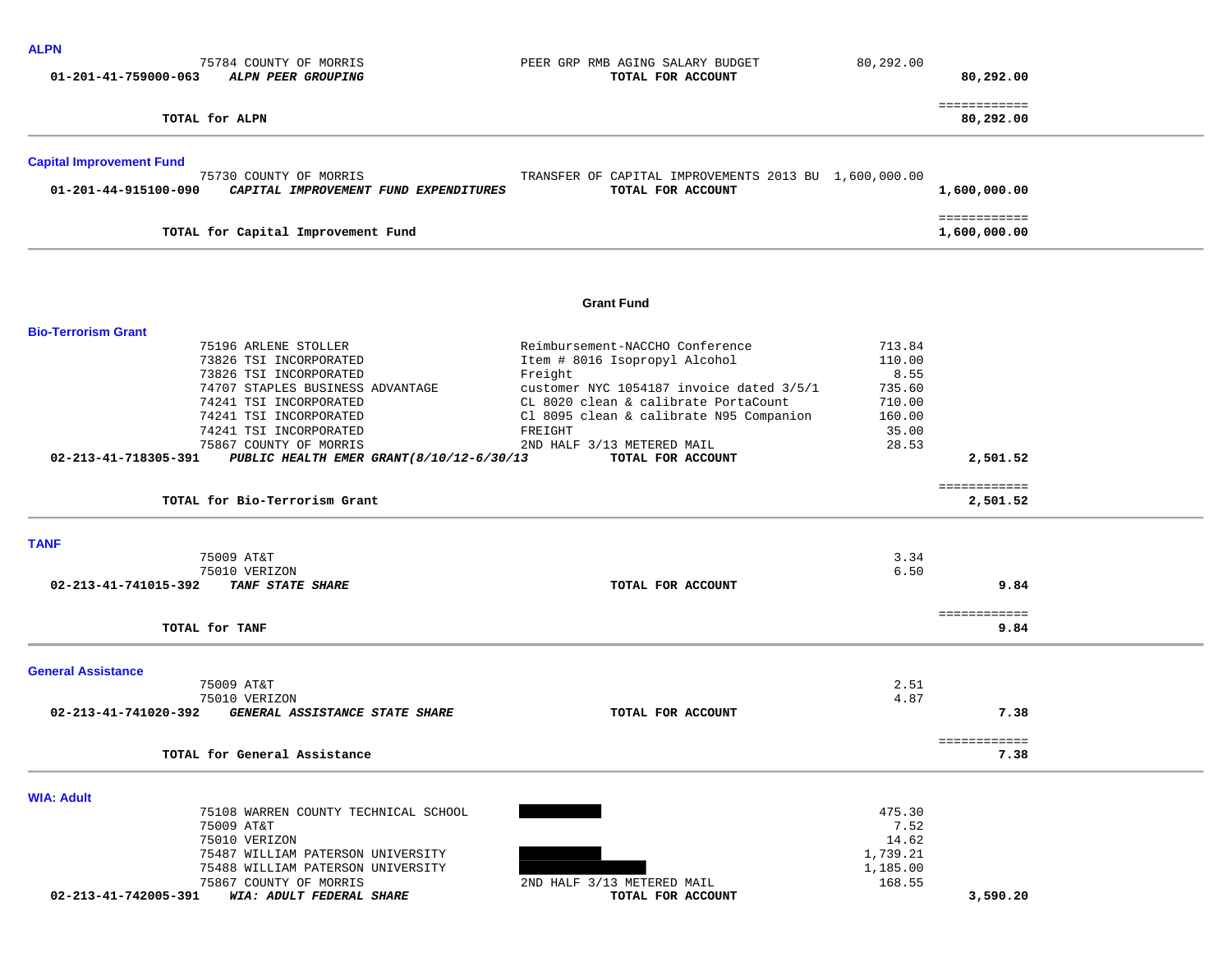| <b>WIA: Disclocated Worker</b>                                                                                                                         |                           |
|--------------------------------------------------------------------------------------------------------------------------------------------------------|---------------------------|
| 75009 AT&T<br>030 515 8956 001 2/27/13 973-383-1048<br>75486 M.C. SCHOOL OF TECHNOLOGY                                                                 | 22.14<br>849.52           |
| 75011 RUTGERS CENTER FOR CONTINUING                                                                                                                    | 1,684.00                  |
| 973 328-1935 826 97Y March 04, 2013<br>75010 VERIZON                                                                                                   | 43.06<br>485.00           |
| 75012 WARREN COUNTY TECHNICAL SCHOOL<br>WIA: DISCLOCATED WORKER FEDERAL SHARE<br>TOTAL FOR ACCOUNT<br>02-213-41-742010-391                             | 3,083.72                  |
|                                                                                                                                                        | ============              |
| TOTAL for WIA: Disclocated Worker                                                                                                                      | 3,083.72                  |
| <b>WIA: Youth</b>                                                                                                                                      |                           |
| 75009 AT&T<br>75010 VERIZON                                                                                                                            | 6.27<br>12.18             |
| 02-213-41-742020-391 WIA: YOUTH FEDERAL SHARE<br>TOTAL FOR ACCOUNT                                                                                     | 18.45                     |
|                                                                                                                                                        | ============              |
| TOTAL for WIA: Youth                                                                                                                                   | 18.45                     |
|                                                                                                                                                        |                           |
| <b>DEPARTMENT 752220</b><br>75181 THE EDUCATIONAL CENTER                                                                                               | 1,690.00                  |
| 26 Hours for Villagra @ \$65.00<br>32 Hours for Atehortua @ \$65.00<br>VOIOI THE EDUCATIONAL CENTER<br>75181 THE EDUCATIONAL CENTER<br>Notified        | 2,080.00                  |
| 02-213-41-752220-392 SCP-PROGRAM SERVICES (1/1/12-12/31/12)<br>TOTAL FOR ACCOUNT                                                                       | 3,770.00                  |
|                                                                                                                                                        | ============              |
| TOTAL for DEPARTMENT 752220                                                                                                                            | 3,770.00                  |
| <b>DEPARTMENT 758210</b>                                                                                                                               |                           |
| 75059 BOROUGH OF BUTLER<br>2012 Butler Municipal Alliance Q4 Expend                                                                                    | 2,503.56                  |
| 2012 Morristown/Morris Twp. Municipal Al<br>75360 TOWNSHIP OF MORRIS<br>TOTAL FOR ACCOUNT<br>02-213-41-758210-392 MUNICIPAL ALLIANCE (1/1/12-12/31/12) | 14,996.57<br>17,500.13    |
|                                                                                                                                                        |                           |
| TOTAL for DEPARTMENT 758210                                                                                                                            | ============<br>17,500.13 |
|                                                                                                                                                        |                           |
| <b>DEPARTMENT 777110</b>                                                                                                                               |                           |
| 75351 PATRICIA STEWART<br>Floor Lamp for Victim Witness Waiting/In                                                                                     | 164.73<br>164.73          |
|                                                                                                                                                        |                           |
| TOTAL for DEPARTMENT 777110                                                                                                                            | ============<br>164.73    |
|                                                                                                                                                        |                           |
| <b>MAPS</b>                                                                                                                                            |                           |
| 75770 NATIONAL FUEL OIL INC.<br>FUEL CHARGES 2/13<br>02-213-41-786305-392 MAPS $(1/1/13 - 12/31/13)$<br>TOTAL FOR ACCOUNT                              | 11,995.23<br>11,995.23    |
|                                                                                                                                                        |                           |
| TOTAL for MAPS                                                                                                                                         | ============<br>11,995.23 |
|                                                                                                                                                        |                           |

**NYS&W Bicycle/Pedestrian Path**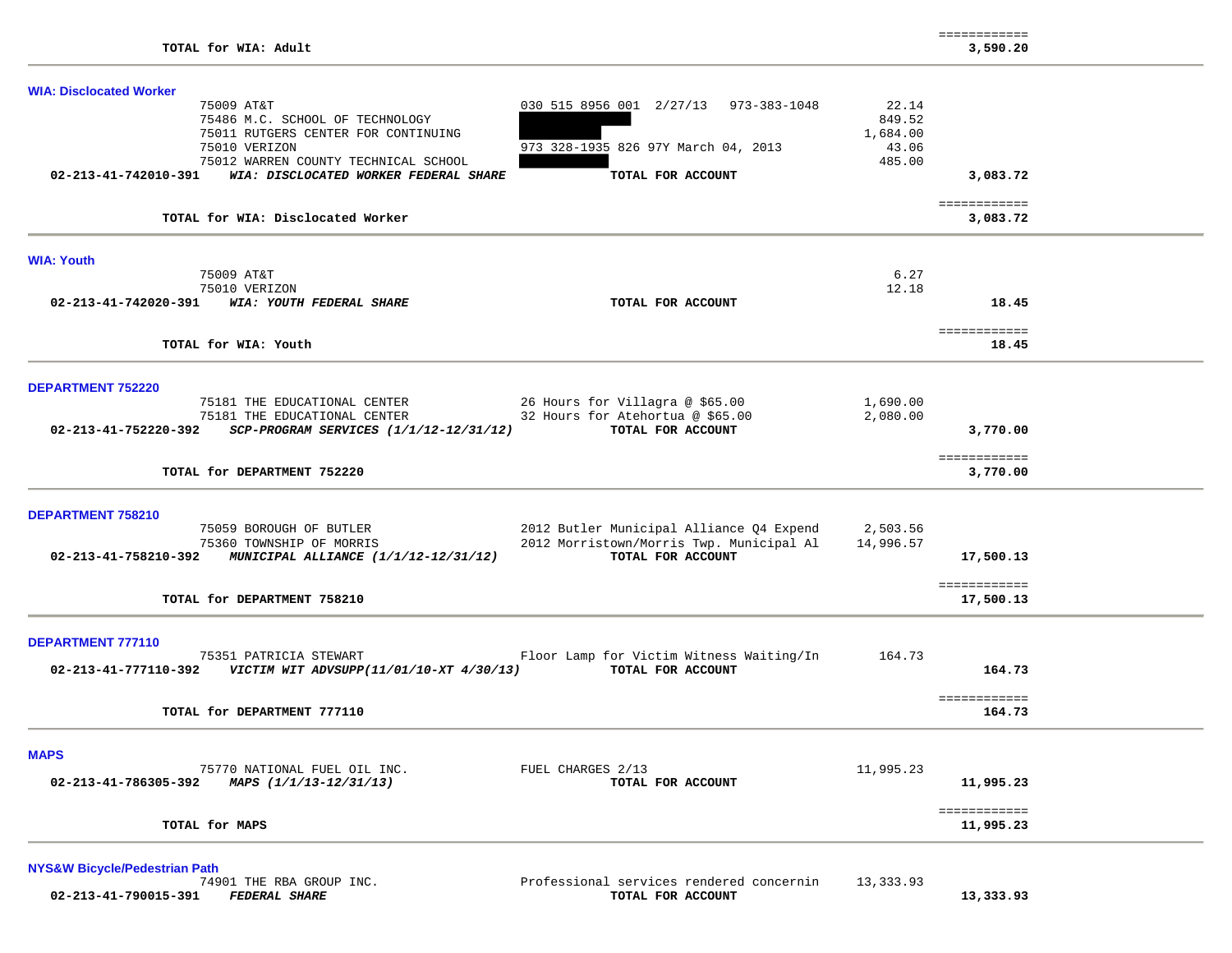| TOTAL for NYS&W Bicycle/Pedestrian Path                                                                                                                                                                                             |                                                                                           |                                    | ============<br>13,333.93              |  |
|-------------------------------------------------------------------------------------------------------------------------------------------------------------------------------------------------------------------------------------|-------------------------------------------------------------------------------------------|------------------------------------|----------------------------------------|--|
| <b>DEPARTMENT 793305</b><br>75095 VANASSE HANGEN BRUSTLIN INC.<br>02-213-41-793305-391<br>SUBREGIONAL STUDIES PRG (7/1/11-6/30/13)                                                                                                  | CAF#49487 Professional Services MC NJ 1<br>TOTAL FOR ACCOUNT                              | 16,709.73                          | 16,709.73                              |  |
| TOTAL for DEPARTMENT 793305                                                                                                                                                                                                         |                                                                                           |                                    | ============<br>16,709.73              |  |
| <b>Police &amp; Fire Training</b><br>74187 A-V SERVICES, INC.<br>74187 A-V SERVICES, INC.<br>74187 A-V SERVICES, INC.<br>74187 A-V SERVICES, INC.<br>02-213-41-803805-392<br><b>STATE SHARE</b><br>TOTAL for Police & Fire Training | Sharp Lamps<br>Sony Lamp<br>General Administration Charge<br>Freight<br>TOTAL FOR ACCOUNT | 620.00<br>186.00<br>51.00<br>36.00 | 893.00<br>============<br>893.00       |  |
| <b>FY08 SCAAP</b><br>74260 SAINT CLARE'S HOSPITAL<br>02-213-41-806815-391<br>FY08 SCAAP FEDERAL SHARE<br>TOTAL for FY08 SCAAP                                                                                                       | MEDICAL CARE FOR M. BROWN DATED 12.20.12<br>TOTAL FOR ACCOUNT                             | 10,812.76                          | 10,812.76<br>============<br>10,812.76 |  |
| <b>E-911 Consolidation</b><br>75534 USA ARCHITECTS PLANNERS &<br><b>STATE SHARE</b><br>02-213-41-860935-392<br>TOTAL for E-911 Consolidation                                                                                        | Professional Architectural and Engineeri<br>TOTAL FOR ACCOUNT                             | 10,510.00                          | 10,510.00<br>============<br>10,510.00 |  |
|                                                                                                                                                                                                                                     | <b>County Capital</b>                                                                     |                                    |                                        |  |
| <b>Improvement Historic Speedwell</b><br>75866 I-DEAL LLC<br>MISCELLANEOUS - OTHER<br>04-216-55-951129-909<br>TOTAL for Improvement Historic Speedwell                                                                              | PROFESSIONAL FEES - 2012 BONDS & NOTES<br>TOTAL FOR ACCOUNT                               | 9.47                               | 9.47<br>============<br>9.47           |  |
| <b>Improvemnts Historic Speedwell</b><br>75866 I-DEAL LLC<br>04-216-55-951159-909<br>MISCELLANEOUS - OTHER<br>TOTAL for Improvemnts Historic Speedwell                                                                              | PROFESSIONAL FEES - 2012 BONDS & NOTES<br>TOTAL FOR ACCOUNT                               | 3.79                               | 3.79<br>============<br>3.79           |  |
|                                                                                                                                                                                                                                     |                                                                                           |                                    |                                        |  |

**Acq & Upgrade Library System 04-216-55-952973-940** *HARD COSTS* **TOTAL FOR ACCOUNT 31,086.84**

Newtwork Equipment as per Quote 31,086.84<br>TOTAL FOR ACCOUNT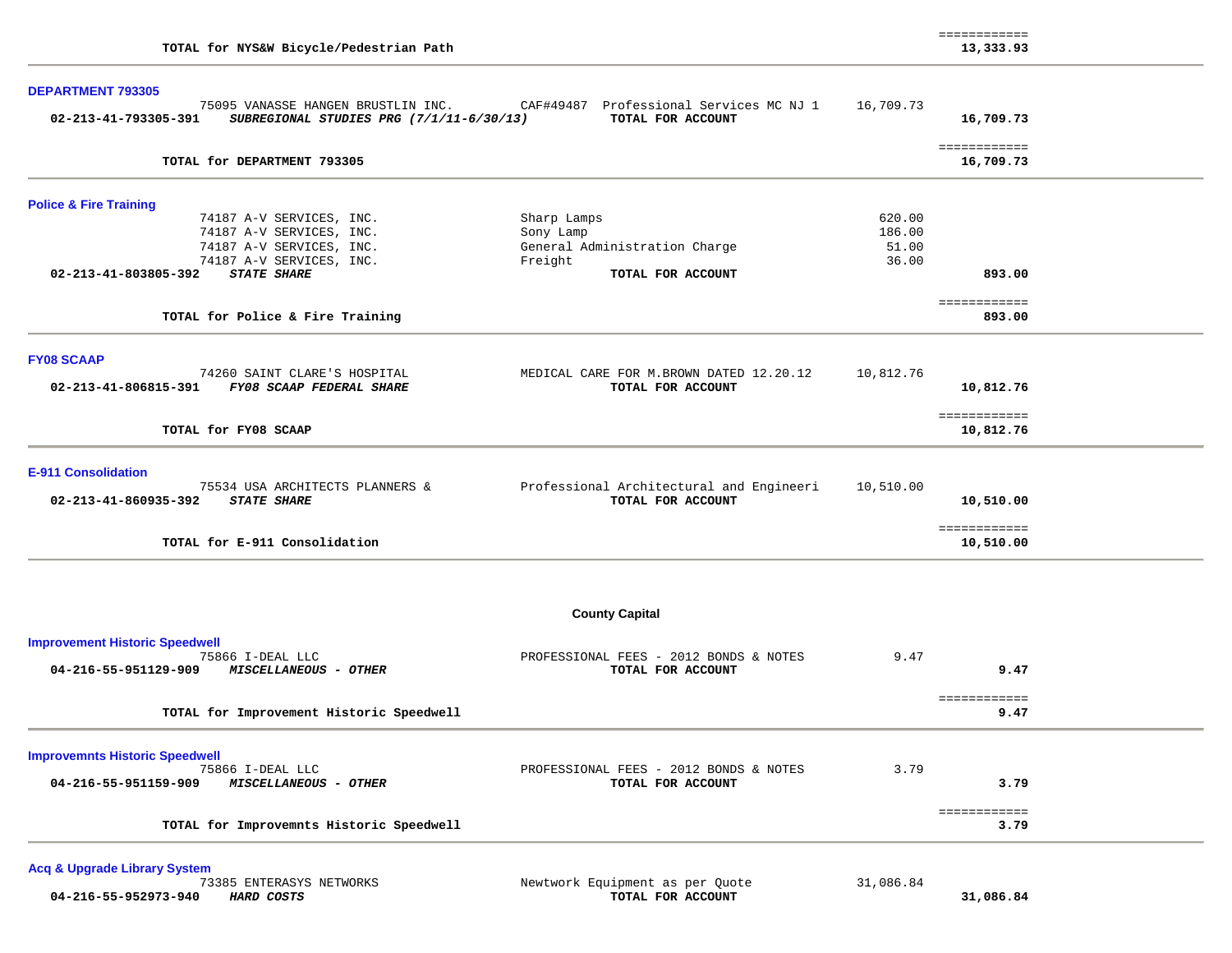| TOTAL for Acq & Upgrade Library System                                                                                                                                                 |                                                                                                                                                     |                              | ============<br>31,086.84      |  |
|----------------------------------------------------------------------------------------------------------------------------------------------------------------------------------------|-----------------------------------------------------------------------------------------------------------------------------------------------------|------------------------------|--------------------------------|--|
| <b>Bridge Design &amp; Constr Proj</b><br>75503 CHRISTOPHER P STATILE PA<br>75507 CHERRY WEBER & ASSOC. PC<br>75866 I-DEAL LLC<br>04-216-55-953027-909<br><b>MISCELLANEOUS - OTHER</b> | Provide Engineering Services for the emb<br>Construction Inspection services for the<br>PROFESSIONAL FEES - 2012 BONDS & NOTES<br>TOTAL FOR ACCOUNT | 870.00<br>15,741.20<br>15.15 | 16,626.35                      |  |
| TOTAL for Bridge Design & Constr Proj                                                                                                                                                  |                                                                                                                                                     |                              | ============<br>16,626.35      |  |
| <b>Emerg Training Fac/Fire&amp;Police</b>                                                                                                                                              |                                                                                                                                                     |                              |                                |  |
| 75866 I-DEAL LLC<br>04-216-55-953069-909<br>MISCELLANEOUS - OTHER                                                                                                                      | PROFESSIONAL FEES - 2012 BONDS & NOTES<br>TOTAL FOR ACCOUNT                                                                                         | 1.51                         | 1.51                           |  |
| 74684 INFRARED SERVICES INC<br><i>BUILDING &amp; IMPROVEMENTS</i><br>04-216-55-953069-951                                                                                              | GROUND PENETRATING RADAR ANALYSIS/ 03-04<br>TOTAL FOR ACCOUNT                                                                                       | 995.00                       | 995.00                         |  |
| TOTAL for Emerg Training Fac/Fire&Police                                                                                                                                               |                                                                                                                                                     |                              | ============<br>996.51         |  |
| <b>Roof RpImnt at Var Cty Fac</b><br>75546 HIGH GRADE CONTRACTING<br>75546 HIGH GRADE CONTRACTING<br>75546 HIGH GRADE CONTRACTING<br>04-216-55-953076-951 BUILDING & IMPROVEMENTS      | RE: 2 EXECUTIVE DR/ SLATE REPAIRS-<br>RE: 8 CT ST/ SIDING REPAIRS/ 03-18-13<br>RE: 560 W, HANOVER AVE./ REMOVE REMAINDE<br>TOTAL FOR ACCOUNT        | 400.00<br>600.00<br>1,500.00 | 2,500.00                       |  |
| TOTAL for Roof Rplmnt at Var Cty Fac                                                                                                                                                   |                                                                                                                                                     |                              | ============<br>2,500.00       |  |
| <b>Abatmnt/demol-Fac on Greystone</b><br>75866 I-DEAL LLC<br>04-216-55-953087-909<br><i>MISCELLANEOUS - OTHER</i><br>TOTAL for Abatmnt/demol-Fac on Greystone                          | PROFESSIONAL FEES - 2012 BONDS & NOTES<br>TOTAL FOR ACCOUNT                                                                                         | 37.86                        | 37.86<br>============<br>37.86 |  |
| <b>Rplmt generator-Adm/Rcrd Bld</b><br>75866 I-DEAL LLC<br>04-216-55-953099-909<br><b>MISCELLANEOUS - OTHER</b>                                                                        | PROFESSIONAL FEES - 2012 BONDS & NOTES<br>TOTAL FOR ACCOUNT                                                                                         | 6.06                         | 6.06                           |  |
| TOTAL for Rplmt generator-Adm/Rcrd Bld                                                                                                                                                 |                                                                                                                                                     |                              | ============<br>6.06           |  |
| <b>Upgrd Fire/Sprnklr Sys-var fac</b><br>75866 I-DEAL LLC<br>04-216-55-953132-909<br>MISCELLANEOUS - OTHER                                                                             | PROFESSIONAL FEES - 2012 BONDS & NOTES<br>TOTAL FOR ACCOUNT                                                                                         | 6.06                         | 6.06                           |  |
| TOTAL for Upgrd Fire/Sprnklr Sys-var fac                                                                                                                                               |                                                                                                                                                     |                              | ============<br>6.06           |  |

**Renov CentralAveBldg Greystone**

| 75531 THE MUSIAL GROUP PA | Final design and construction documents<br>950.00    |
|---------------------------|------------------------------------------------------|
| 75533 THE MUSIAL GROUP PA | 4,760.00<br>Construction Inspection for Phase 2 Reha |
| 75866 I-DEAL LLC          | 11.36<br>PROFESSIONAL FEES - 2012 BONDS & NOTES      |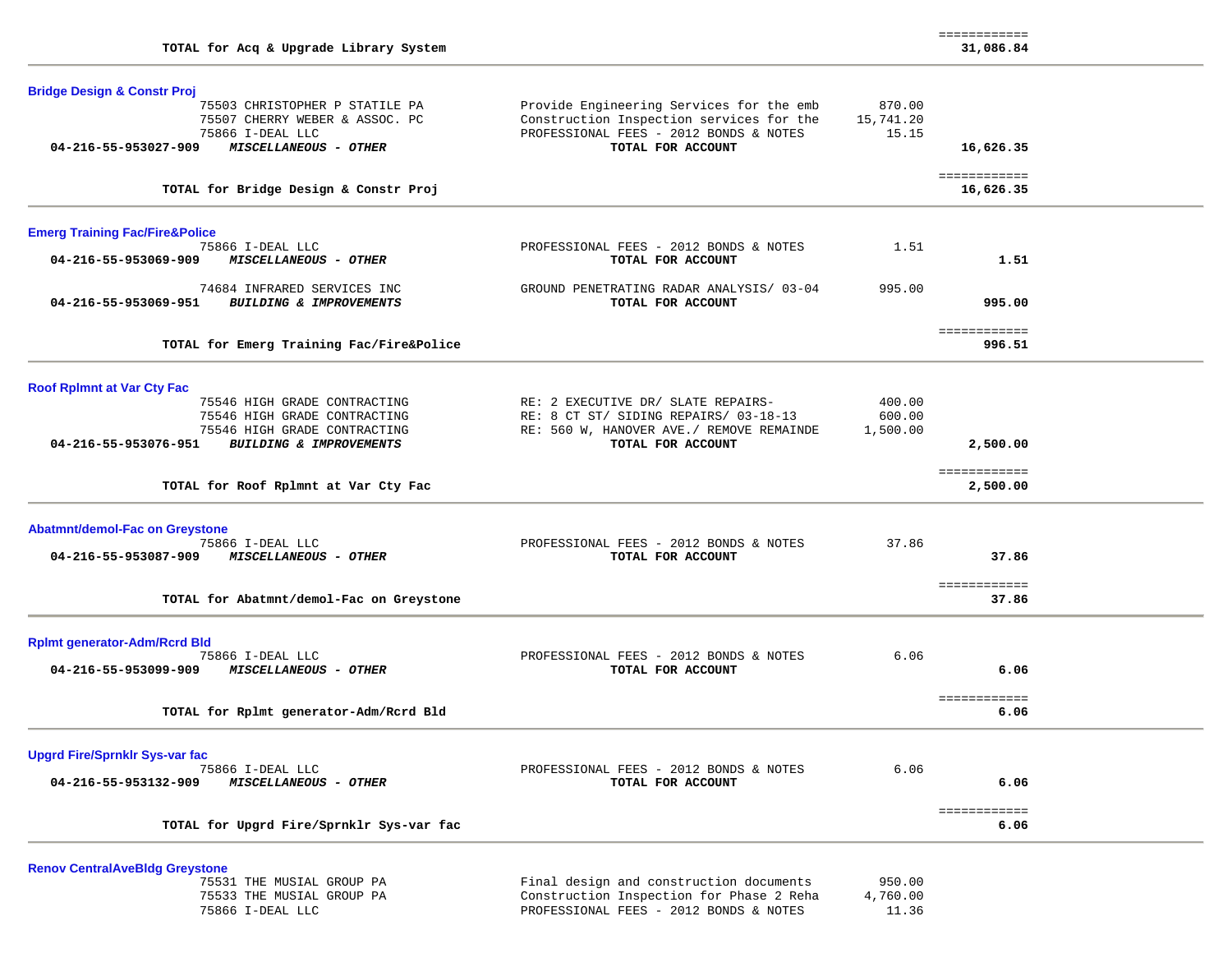| 04-216-55-953146-909                  | MISCELLANEOUS - OTHER                    | TOTAL FOR ACCOUNT                                                                  |           | 5,721.36                 |  |
|---------------------------------------|------------------------------------------|------------------------------------------------------------------------------------|-----------|--------------------------|--|
|                                       |                                          |                                                                                    |           | ============             |  |
|                                       | TOTAL for Renov CentralAveBldg Greystone |                                                                                    |           | 5,721.36                 |  |
| <b>Road Design/Construction</b>       |                                          |                                                                                    |           |                          |  |
|                                       | 75091 R.S. KNAPP CO. INC.                | James Street & Newark Pompton Turnpike p                                           | 615.55    |                          |  |
|                                       | 75091 R.S. KNAPP CO. INC.                | James Street & Newark Pompton Turnpike p                                           | 558.31    |                          |  |
|                                       | 75091 R.S. KNAPP CO. INC.                | Hillside Avenue & Route 10 plans and spe                                           | 888.80    |                          |  |
|                                       | 75866 I-DEAL LLC                         | PROFESSIONAL FEES - 2012 BONDS & NOTES                                             | 106.02    |                          |  |
| 04-216-55-953165-909                  | MISCELLANEOUS - OTHER                    | TOTAL FOR ACCOUNT                                                                  |           | 2,168.68                 |  |
|                                       |                                          |                                                                                    |           | ============             |  |
|                                       | TOTAL for Road Design/Construction       |                                                                                    |           | 2,168.68                 |  |
| <b>Roof Replacement Various Facil</b> |                                          |                                                                                    |           |                          |  |
|                                       | 75866 I-DEAL LLC                         | PROFESSIONAL FEES - 2012 BONDS & NOTES                                             | 20.82     |                          |  |
| 04-216-55-953172-909                  | <b>MISCELLANEOUS - OTHER</b>             | TOTAL FOR ACCOUNT                                                                  |           | 20.82                    |  |
|                                       |                                          |                                                                                    |           |                          |  |
|                                       |                                          |                                                                                    |           | ============             |  |
|                                       | TOTAL for Roof Replacement Various Facil |                                                                                    |           | 20.82                    |  |
|                                       |                                          |                                                                                    |           |                          |  |
| <b>DEPARTMENT 953193</b>              |                                          |                                                                                    |           |                          |  |
|                                       | 75530 EPIC MANAGEMENT INC.               | Construction Management Services for the                                           | 21,037.00 |                          |  |
| 04-216-55-953193-909                  | DESIGN/CONSULT COSTS-PUBLICSAFETYCOMPLEX | TOTAL FOR ACCOUNT                                                                  |           | 21,037.00                |  |
|                                       |                                          |                                                                                    |           | ============             |  |
|                                       | TOTAL for DEPARTMENT 953193              |                                                                                    |           | 21,037.00                |  |
|                                       |                                          |                                                                                    |           |                          |  |
| <b>DEPARTMENT 953205</b>              |                                          |                                                                                    |           |                          |  |
|                                       | 75866 I-DEAL LLC                         | PROFESSIONAL FEES - 2012 BONDS & NOTES                                             | 4.16      |                          |  |
| 04-216-55-953205-909                  | REPLACE HEATING/VENTILATING/AC-VAR FACIL | TOTAL FOR ACCOUNT                                                                  |           | 4.16                     |  |
|                                       |                                          | 75641 LIBERTY MECHANICAL CONTRACTORS, INC CHILLER REPLACEMENT - A&R BLDG/ 03-19-13 | 14,315.14 |                          |  |
| 04-216-55-953205-951                  | REPLACE HEATING/VENTILATING/AC-VAR FACIL | TOTAL FOR ACCOUNT                                                                  |           | 14,315.14                |  |
|                                       |                                          |                                                                                    |           |                          |  |
|                                       |                                          |                                                                                    |           | ============             |  |
|                                       | TOTAL for DEPARTMENT 953205              |                                                                                    |           | 14,319.30                |  |
|                                       |                                          |                                                                                    |           |                          |  |
| <b>DEPARTMENT 953215</b>              |                                          |                                                                                    |           |                          |  |
|                                       | 75640 PANCIELLO CONSTRUCTION LLC         | RE: BRICK POINTING -COURTHOUSE / 03-19-1                                           | 2,720.00  |                          |  |
|                                       | 75640 PANCIELLO CONSTRUCTION LLC         | RE: BRICK POINTING -COURTHOUSE / 03-26-1                                           | 2,890.00  |                          |  |
|                                       | 75640 PANCIELLO CONSTRUCTION LLC         | RE: BRICK POINTING -COURTHOUSE / 04-01-1                                           | 2,720.00  |                          |  |
| 04-216-55-953215-951                  | RESTORE BRICKFACADE/SIDEWLKS-BLDGGROUNDS | TOTAL FOR ACCOUNT                                                                  |           | 8,330.00                 |  |
|                                       | TOTAL for DEPARTMENT 953215              |                                                                                    |           | ============<br>8,330.00 |  |
|                                       |                                          |                                                                                    |           |                          |  |
| <b>DEPARTMENT 953221</b>              |                                          |                                                                                    |           |                          |  |
|                                       | 75866 I-DEAL LLC                         | PROFESSIONAL FEES - 2012 BONDS & NOTES                                             | 26.50     |                          |  |
| 04-216-55-953221-909                  | INITIAL COSTS - RENOV CENTRALAVE COMPLEX | TOTAL FOR ACCOUNT                                                                  |           | 26.50                    |  |
|                                       |                                          |                                                                                    |           | ============             |  |
|                                       | TOTAL for DEPARTMENT 953221              |                                                                                    |           | 26.50                    |  |

**DEPARTMENT 953225**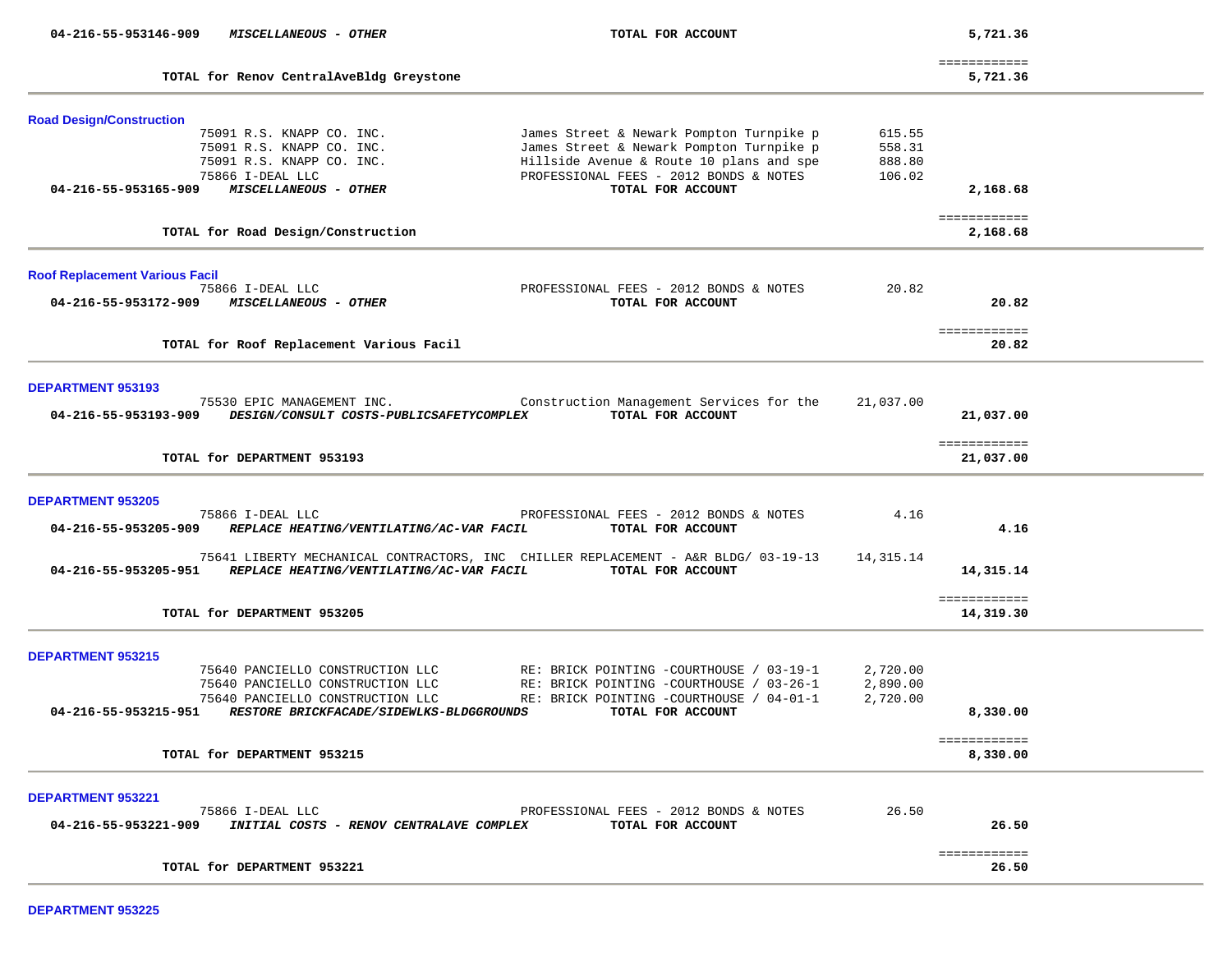| 04-216-55-953225-909                             | 75866 I-DEAL LLC<br>BRIDGE DESIGN, RENOV, CONSTRUC - VAR LOC                                                                                                                                                                                                                                                                     | PROFESSIONAL FEES - 2012 BONDS & NOTES<br>TOTAL FOR ACCOUNT                                                                                                                                                                                                      | 189.31                                                                    | 189.31                           |  |
|--------------------------------------------------|----------------------------------------------------------------------------------------------------------------------------------------------------------------------------------------------------------------------------------------------------------------------------------------------------------------------------------|------------------------------------------------------------------------------------------------------------------------------------------------------------------------------------------------------------------------------------------------------------------|---------------------------------------------------------------------------|----------------------------------|--|
|                                                  | TOTAL for DEPARTMENT 953225                                                                                                                                                                                                                                                                                                      |                                                                                                                                                                                                                                                                  |                                                                           | ============<br>189.31           |  |
| <b>DEPARTMENT 953235</b>                         |                                                                                                                                                                                                                                                                                                                                  |                                                                                                                                                                                                                                                                  |                                                                           |                                  |  |
| 04-216-55-953235-909                             | 75866 I-DEAL LLC<br>UPGRADES TO FIRE/SPRINKLER SYS-VAR FACIL                                                                                                                                                                                                                                                                     | 75514 ROBINSON AERIAL SURVEYS, INC. Professional services for Courthouse Fir<br>PROFESSIONAL FEES - 2012 BONDS & NOTES<br>TOTAL FOR ACCOUNT                                                                                                                      | 21,274.70<br>11.36                                                        | 21,286.06                        |  |
|                                                  |                                                                                                                                                                                                                                                                                                                                  |                                                                                                                                                                                                                                                                  |                                                                           | ============                     |  |
|                                                  | TOTAL for DEPARTMENT 953235                                                                                                                                                                                                                                                                                                      |                                                                                                                                                                                                                                                                  |                                                                           | 21,286.06                        |  |
| <b>DEPARTMENT 953259</b>                         |                                                                                                                                                                                                                                                                                                                                  |                                                                                                                                                                                                                                                                  |                                                                           |                                  |  |
| 04-216-55-953259-909                             | 75866 I-DEAL LLC<br>RENOVCENTRLAVECOMPLX-STCLARE/NONPROFMALL                                                                                                                                                                                                                                                                     | PROFESSIONAL FEES - 2012 BONDS & NOTES<br>TOTAL FOR ACCOUNT                                                                                                                                                                                                      | 227.18                                                                    | 227.18                           |  |
| 04-216-55-953259-951                             | 74861 POP-A-LOCK OF NORTHERN NJ<br>74861 POP-A-LOCK OF NORTHERN NJ<br>74859 POP-A-LOCK OF NORTHERN NJ<br>74859 POP-A-LOCK OF NORTHERN NJ<br>74859 POP-A-LOCK OF NORTHERN NJ<br>74860 POP-A-LOCK OF NORTHERN NJ<br>74860 POP-A-LOCK OF NORTHERN NJ<br>74860 POP-A-LOCK OF NORTHERN NJ<br>RENOVCENTRLAVECOMPLX-STCLARE/NONPROFMALL | NP 18 Core<br>NP 18 Key<br>For CAC Project NP-04 core small format<br>NP-04 KEY: Interchangeable Core Key Dupli<br>Shipping and handling<br>Installed CA-03 as per invoice - Arrow G<br>Service Call<br>On Site Labor and Service - 5 hours<br>TOTAL FOR ACCOUNT | 160.00<br>60.00<br>40.00<br>60.00<br>10.00<br>1,072.72<br>85.00<br>425.00 | 1,912.72<br>============         |  |
|                                                  | TOTAL for DEPARTMENT 953259                                                                                                                                                                                                                                                                                                      |                                                                                                                                                                                                                                                                  |                                                                           | 2,139.90                         |  |
| <b>DEPARTMENT 953264</b><br>04-216-55-953264-909 | 75866 I-DEAL LLC<br>DESIGN/CONSTR CENTRALAVEFIELDS-CENTRALPK<br>TOTAL for DEPARTMENT 953264                                                                                                                                                                                                                                      | PROFESSIONAL FEES - 2012 BONDS & NOTES<br>TOTAL FOR ACCOUNT                                                                                                                                                                                                      | 189.31                                                                    | 189.31<br>============<br>189.31 |  |
| <b>DEPARTMENT 953266</b><br>04-216-55-953266-909 | 75866 I-DEAL LLC<br>COURTHOUSE ASBESTOSABATEMNT-PUBLIC WORKS<br>TOTAL for DEPARTMENT 953266                                                                                                                                                                                                                                      | PROFESSIONAL FEES - 2012 BONDS & NOTES<br>TOTAL FOR ACCOUNT                                                                                                                                                                                                      | 22.72                                                                     | 22.72<br>============<br>22.72   |  |
| <b>DEPARTMENT 953269</b><br>04-216-55-953269-909 | 75866 I-DEAL LLC<br>BRIDGE DESIGN/CONSTR - VAR LOCATIONS                                                                                                                                                                                                                                                                         | PROFESSIONAL FEES - 2012 BONDS & NOTES<br>TOTAL FOR ACCOUNT                                                                                                                                                                                                      | 22.72                                                                     | 22.72<br>============            |  |
|                                                  | TOTAL for DEPARTMENT 953269                                                                                                                                                                                                                                                                                                      |                                                                                                                                                                                                                                                                  |                                                                           | 22.72                            |  |
| <b>DEPARTMENT 953270</b><br>04-216-55-953270-909 | 75866 I-DEAL LLC<br>ROAD DESIGN/CONSTRUC - VAR LOCATIONS                                                                                                                                                                                                                                                                         | PROFESSIONAL FEES - 2012 BONDS & NOTES<br>TOTAL FOR ACCOUNT                                                                                                                                                                                                      | 15.15                                                                     | 15.15                            |  |

============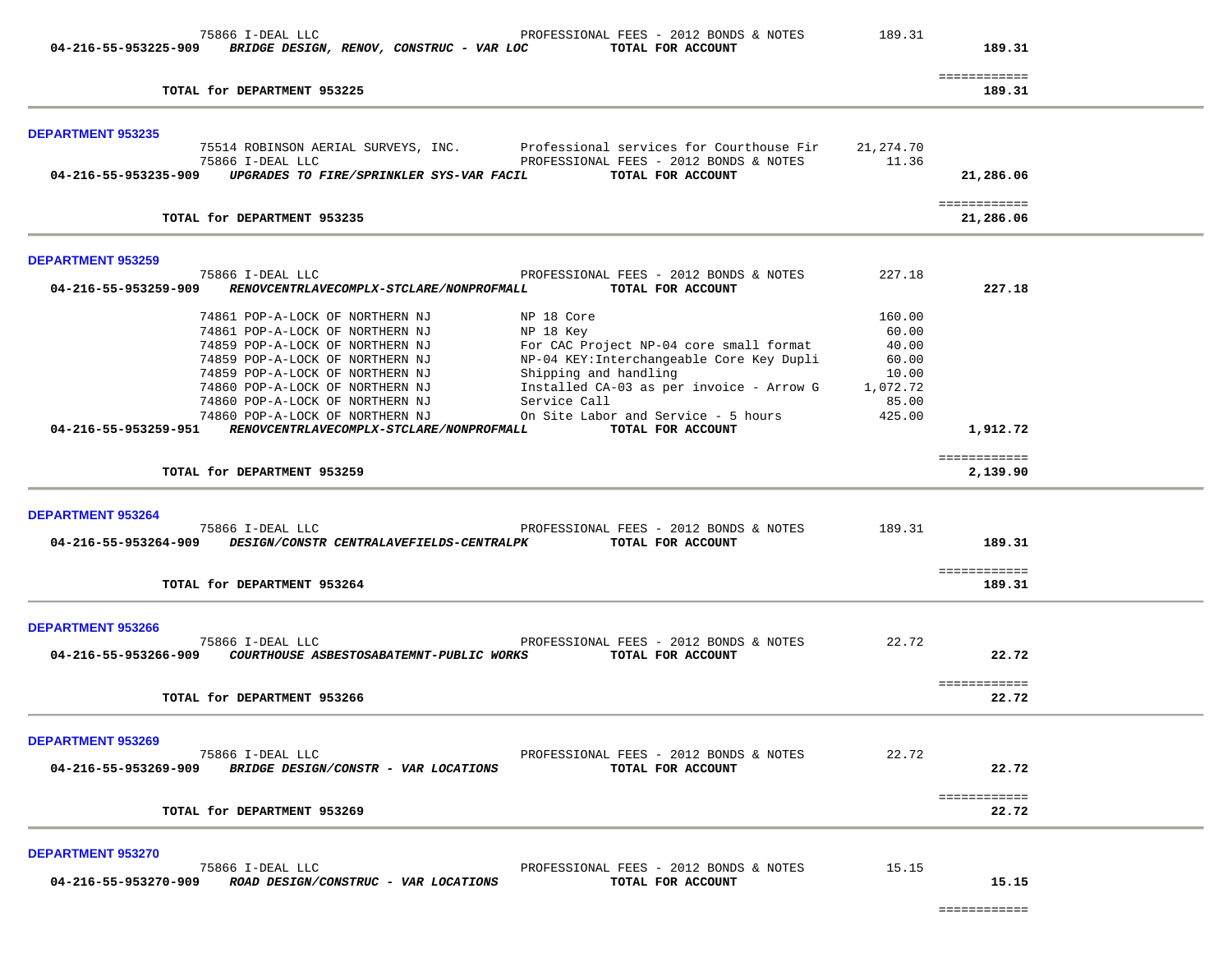| <b>DEPARTMENT 953275</b>                                                                                                                                                                                                                  |                 |                           |  |
|-------------------------------------------------------------------------------------------------------------------------------------------------------------------------------------------------------------------------------------------|-----------------|---------------------------|--|
| 75641 LIBERTY MECHANICAL CONTRACTORS, INC CHILLER REPLACEMENT - A&R BLDG/ 03-13-13 10,282.29<br>04-216-55-953275-951 HVAC EQUIP VAR BLDGS - BLDGS & GROUNDS TOTAL FOR ACCOUNT                                                             |                 | 10,282.29                 |  |
| TOTAL for DEPARTMENT 953275                                                                                                                                                                                                               |                 | ============<br>10,282.29 |  |
| <b>DEPARTMENT 953282</b>                                                                                                                                                                                                                  |                 |                           |  |
| 74621 CAPOZZI OVERHEAD DOORS, INC.<br>74621 CAPOZZI OVERHEAD DOORS, INC.<br>74621 CAPOZZI OVERHEAD DOORS, INC.<br>74621 CAPOZZI OVERHEAD DOORS, INC.<br>74621 CAPOZZI OVERHEAD DOORS, INC.<br>74621 CAPOZZI OVERHEAD DOORS, INC.<br>74621 | 554.79          |                           |  |
|                                                                                                                                                                                                                                           | 544.00          |                           |  |
|                                                                                                                                                                                                                                           | 325.00          |                           |  |
|                                                                                                                                                                                                                                           | 400.80          |                           |  |
|                                                                                                                                                                                                                                           | 260.00          |                           |  |
| 04-216-55-953282-951 DOOR REPLACMNT VAR FACIL-BLDGS & GROUNDS<br>TOTAL FOR ACCOUNT                                                                                                                                                        |                 | 2,084.59                  |  |
| TOTAL for DEPARTMENT 953282                                                                                                                                                                                                               |                 | ============<br>2,084.59  |  |
|                                                                                                                                                                                                                                           |                 |                           |  |
| <b>Var Improvemnts to Morris View</b>                                                                                                                                                                                                     |                 |                           |  |
| 73996 ROYAL COMMUNICATIONS INC.<br>Motorola CP 200 Radios w/Charger & Progr                                                                                                                                                               | 2,920.00        |                           |  |
| 73996 ROYAL COMMUNICATIONS INC.                                                                                                                                                                                                           | 415.00          |                           |  |
| Motorola CP 200 Gang Charger<br>2-Way Radio Batteries #NJN-9858<br>TOTAL FOR ACCOUNT<br>73996 ROYAL COMMUNICATIONS INC.                                                                                                                   | 550.00          |                           |  |
| 04-216-55-955173-909 MISCELLANEOUS - OTHER                                                                                                                                                                                                |                 | 3,885.00                  |  |
| TOTAL for Var Improvemnts to Morris View                                                                                                                                                                                                  |                 | ============              |  |
|                                                                                                                                                                                                                                           |                 | 3,885.00                  |  |
| DEPARTMENT 955201                                                                                                                                                                                                                         |                 |                           |  |
| 75866 I-DEAL LLC<br>PROFESSIONAL FEES - 2012 BONDS & NOTES                                                                                                                                                                                | 9.47            |                           |  |
| 04-216-55-955201-909 IMPROVEMENTS TO MORRIS VIEW<br>TOTAL FOR ACCOUNT                                                                                                                                                                     |                 | 9.47                      |  |
| TOTAL for DEPARTMENT 955201                                                                                                                                                                                                               |                 | ============<br>9.47      |  |
|                                                                                                                                                                                                                                           |                 |                           |  |
| <b>DEPARTMENT 955244</b>                                                                                                                                                                                                                  |                 |                           |  |
| 63259 DIRECT SUPPLY INC<br>29406, 8/9/12<br>PROFESSIONAL FEES - 2012 BONDS & NOTES<br>75866 I-DEAL LLC                                                                                                                                    | 204.99<br>18.93 |                           |  |
| 04-216-55-955244-909 IMPROVEMENTS - MORRIS VIEW HEALTHCARECTR TOTAL FOR ACCOUNT                                                                                                                                                           |                 | 223.92                    |  |
|                                                                                                                                                                                                                                           |                 |                           |  |
| TOTAL for DEPARTMENT 955244                                                                                                                                                                                                               |                 | ============<br>223.92    |  |
| <b>DEPARTMENT 955268</b>                                                                                                                                                                                                                  |                 |                           |  |
| 75866 I-DEAL LLC<br>PROFESSIONAL FEES - 2012 BONDS & NOTES                                                                                                                                                                                | 3.79            |                           |  |
| 04-216-55-955268-909<br>VARIOUS HEALTH/LIFE SAFETY UPGRADES-MV<br>TOTAL FOR ACCOUNT                                                                                                                                                       |                 | 3.79                      |  |
|                                                                                                                                                                                                                                           |                 | ============              |  |
| TOTAL for DEPARTMENT 955268                                                                                                                                                                                                               |                 | 3.79                      |  |
| DEPARTMENT 962230                                                                                                                                                                                                                         |                 |                           |  |
| 75866 I-DEAL LLC<br>PROFESSIONAL FEES - 2012 BONDS & NOTES                                                                                                                                                                                | 15.15           |                           |  |
| 04-216-55-962230-909<br>CONTINUE FIBERPROJ-LIBRARY/ARBORETM/JAIL<br>TOTAL FOR ACCOUNT                                                                                                                                                     |                 | 15.15                     |  |
|                                                                                                                                                                                                                                           |                 |                           |  |
| 73385 ENTERASYS NETWORKS<br>Newtwork Equipment as per Quote                                                                                                                                                                               | 107,167.97      |                           |  |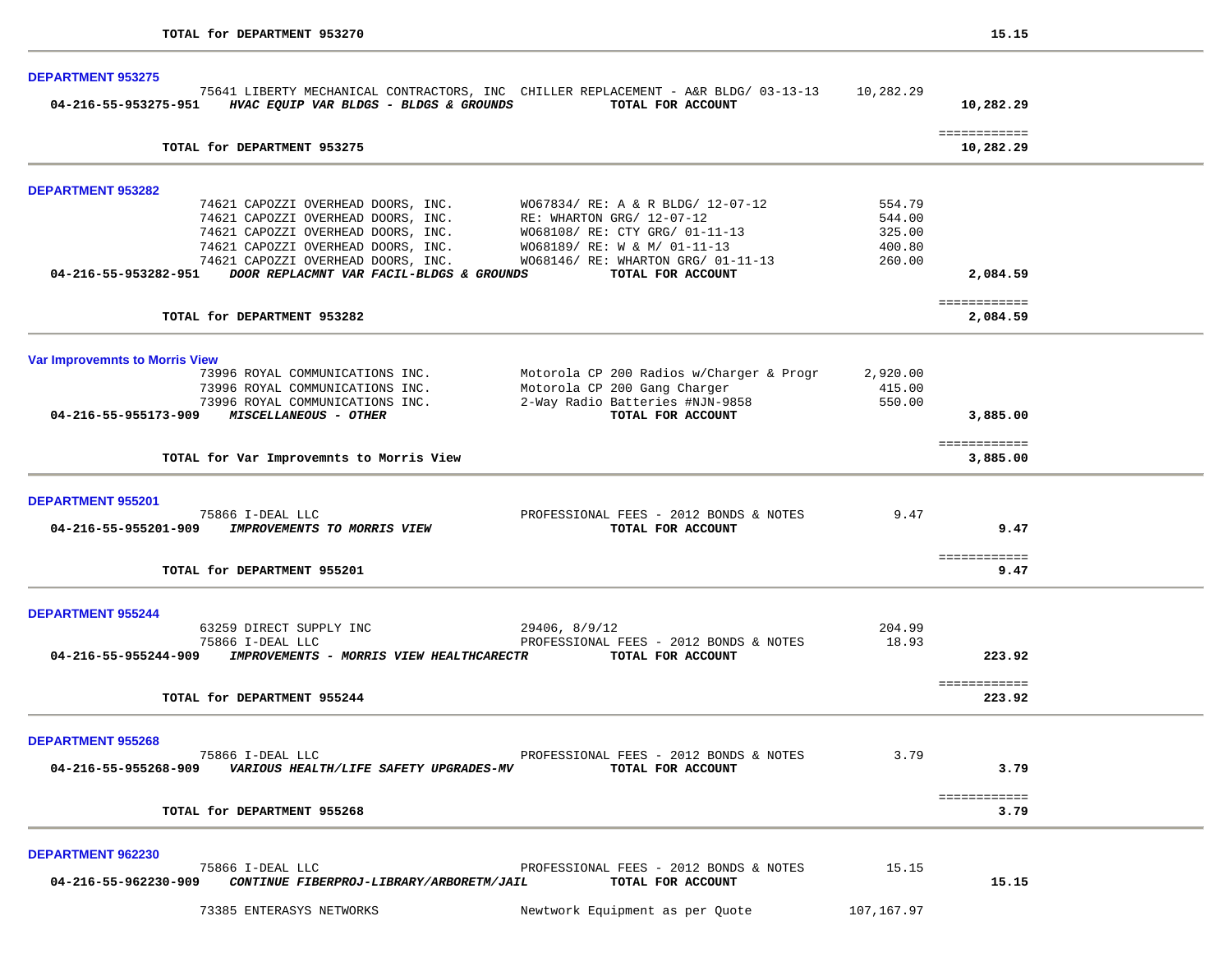|                          | 04-216-55-962230-955 CONTINUE FIBERPROJ-LIBRARY/ARBORETM/JAIL                                                                                                             | TOTAL FOR ACCOUNT                                                                                                                                                                         |                           | 107,167.97                       |  |
|--------------------------|---------------------------------------------------------------------------------------------------------------------------------------------------------------------------|-------------------------------------------------------------------------------------------------------------------------------------------------------------------------------------------|---------------------------|----------------------------------|--|
|                          | TOTAL for DEPARTMENT 962230                                                                                                                                               |                                                                                                                                                                                           |                           | ============<br>107,183.12       |  |
| DEPARTMENT 962231        |                                                                                                                                                                           |                                                                                                                                                                                           |                           |                                  |  |
|                          | 75866 I-DEAL LLC 34.83<br>04-216-55-962231-909 ACQ NEW & REPLACEMENT COMPUTERS FOR IT TOTAL FOR ACCOUNT                                                                   |                                                                                                                                                                                           |                           | 34.83                            |  |
|                          | 04-216-55-962231-955 ACQ NEW & REPLACEMENT COMPUTERS FOR IT TOTAL FOR ACCOUNT                                                                                             |                                                                                                                                                                                           | 829.00<br>1,397.63        | 2,226.63                         |  |
|                          | TOTAL for DEPARTMENT 962231                                                                                                                                               |                                                                                                                                                                                           |                           | ============<br>2,261.46         |  |
| DEPARTMENT 962267        | 75866 I-DEAL LLC<br>964-216-55-962267-909 <i>COMPUTER EQUIP PURCHASE</i> - <i>IT</i><br>974-216-55-962267-909 <i>COMPUTER EQUIP PURCHASE</i> - <i>IT</i>                  |                                                                                                                                                                                           | 37.86                     | 37.86                            |  |
|                          | TOTAL for DEPARTMENT 962267                                                                                                                                               |                                                                                                                                                                                           |                           | ============<br>37.86            |  |
| DEPARTMENT 963232        | 75866 I-DEAL LLC<br>04-216-55-963232-909 ACQ COMPUTERAIDEDDISPATCH/RECORDSMGMTSYS TOTAL FOR ACCOUNT<br>TOTAL for DEPARTMENT 963232                                        | PROFESSIONAL FEES - 2012 BONDS & NOTES 19.46                                                                                                                                              |                           | 19.46<br>============<br>19.46   |  |
|                          |                                                                                                                                                                           |                                                                                                                                                                                           |                           |                                  |  |
| <b>DEPARTMENT 963248</b> | 75866 I-DEAL LLC<br>75866 I-DEAL LLC<br>75866 I-DEAL LLC<br>04-216-55-963248-909 REPLACE TRUNKED RADIO SYS-LAW&PUBSAFTEY TOTAL FOR ACCOUNT<br>TOTAL for DEPARTMENT 963248 | PROFESSIONAL FEES - 2012 BONDS & NOTES<br>PROFESSIONAL FEES - 2012 BONDS & NOTES<br>PROFESSIONAL FEES - 2012 BONDS & NOTES<br>----- FOR ACCOUNT<br>PROFESSIONAL FEES - 2012 BONDS & NOTES | 104.50<br>109.10<br>72.74 | 286.34<br>============<br>286.34 |  |
| <b>DEPARTMENT 968288</b> |                                                                                                                                                                           |                                                                                                                                                                                           |                           |                                  |  |
|                          | 75866 I-DEAL LLC<br>04-216-55-968288-909 VAR CAPITAL PROJECTS-MC SCHOOL OF TECH TOTAL FOR ACCOUNT                                                                         | PROFESSIONAL FEES - 2012 BONDS & NOTES                                                                                                                                                    | 90.87                     | 90.87                            |  |
|                          | TOTAL for DEPARTMENT 968288                                                                                                                                               |                                                                                                                                                                                           |                           | ============<br>90.87            |  |
| <b>DEPARTMENT 969283</b> | 75866 I-DEAL LLC<br>04-216-55-969283-909 HVAC IMPROVEMENTS VARIOUS SYSTEMS - CCM                                                                                          | PROFESSIONAL FEES - 2012 BONDS & NOTES<br>TOTAL FOR ACCOUNT                                                                                                                               | 56.79                     | 56.79                            |  |
|                          | TOTAL for DEPARTMENT 969283                                                                                                                                               |                                                                                                                                                                                           |                           | ============<br>56.79            |  |